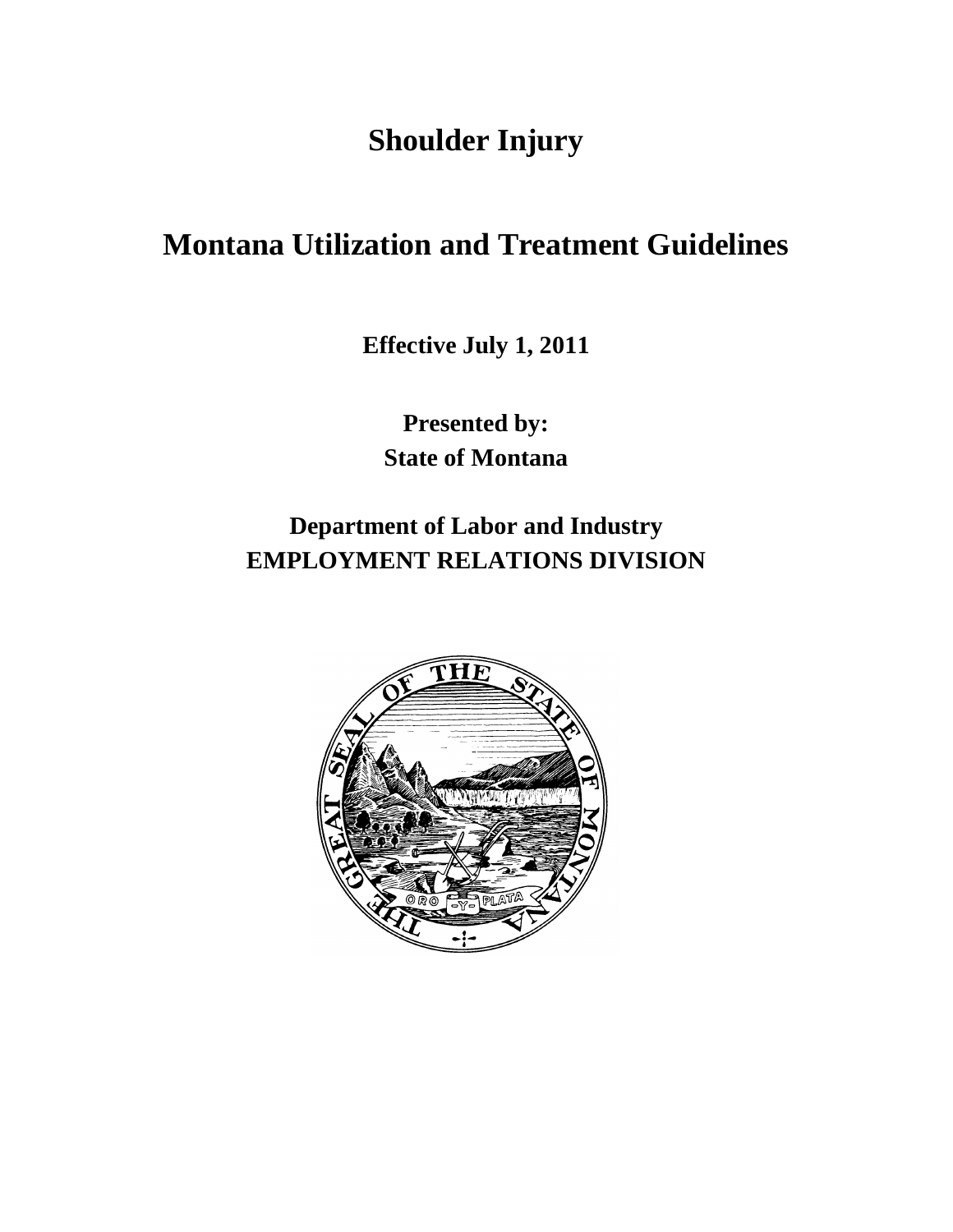# **A. Table of Contents**

| A. Table of Contents             |                                                                                   |  |
|----------------------------------|-----------------------------------------------------------------------------------|--|
|                                  |                                                                                   |  |
|                                  |                                                                                   |  |
|                                  |                                                                                   |  |
|                                  |                                                                                   |  |
|                                  |                                                                                   |  |
|                                  |                                                                                   |  |
|                                  |                                                                                   |  |
|                                  |                                                                                   |  |
|                                  |                                                                                   |  |
|                                  |                                                                                   |  |
|                                  |                                                                                   |  |
|                                  |                                                                                   |  |
|                                  |                                                                                   |  |
|                                  |                                                                                   |  |
|                                  |                                                                                   |  |
|                                  |                                                                                   |  |
|                                  |                                                                                   |  |
|                                  |                                                                                   |  |
|                                  |                                                                                   |  |
|                                  |                                                                                   |  |
|                                  |                                                                                   |  |
|                                  |                                                                                   |  |
|                                  |                                                                                   |  |
|                                  |                                                                                   |  |
|                                  |                                                                                   |  |
|                                  |                                                                                   |  |
|                                  | E9. Osteoarthrosis of the Shoulder (Glenohumeral and Acromioclavicular Joint)  70 |  |
|                                  |                                                                                   |  |
|                                  |                                                                                   |  |
|                                  |                                                                                   |  |
|                                  |                                                                                   |  |
| E14. Shoulder Pain, Non-Specific |                                                                                   |  |
|                                  |                                                                                   |  |
|                                  |                                                                                   |  |
|                                  |                                                                                   |  |
|                                  |                                                                                   |  |
|                                  |                                                                                   |  |
|                                  |                                                                                   |  |
|                                  |                                                                                   |  |
|                                  |                                                                                   |  |
|                                  |                                                                                   |  |
|                                  |                                                                                   |  |
|                                  |                                                                                   |  |
|                                  |                                                                                   |  |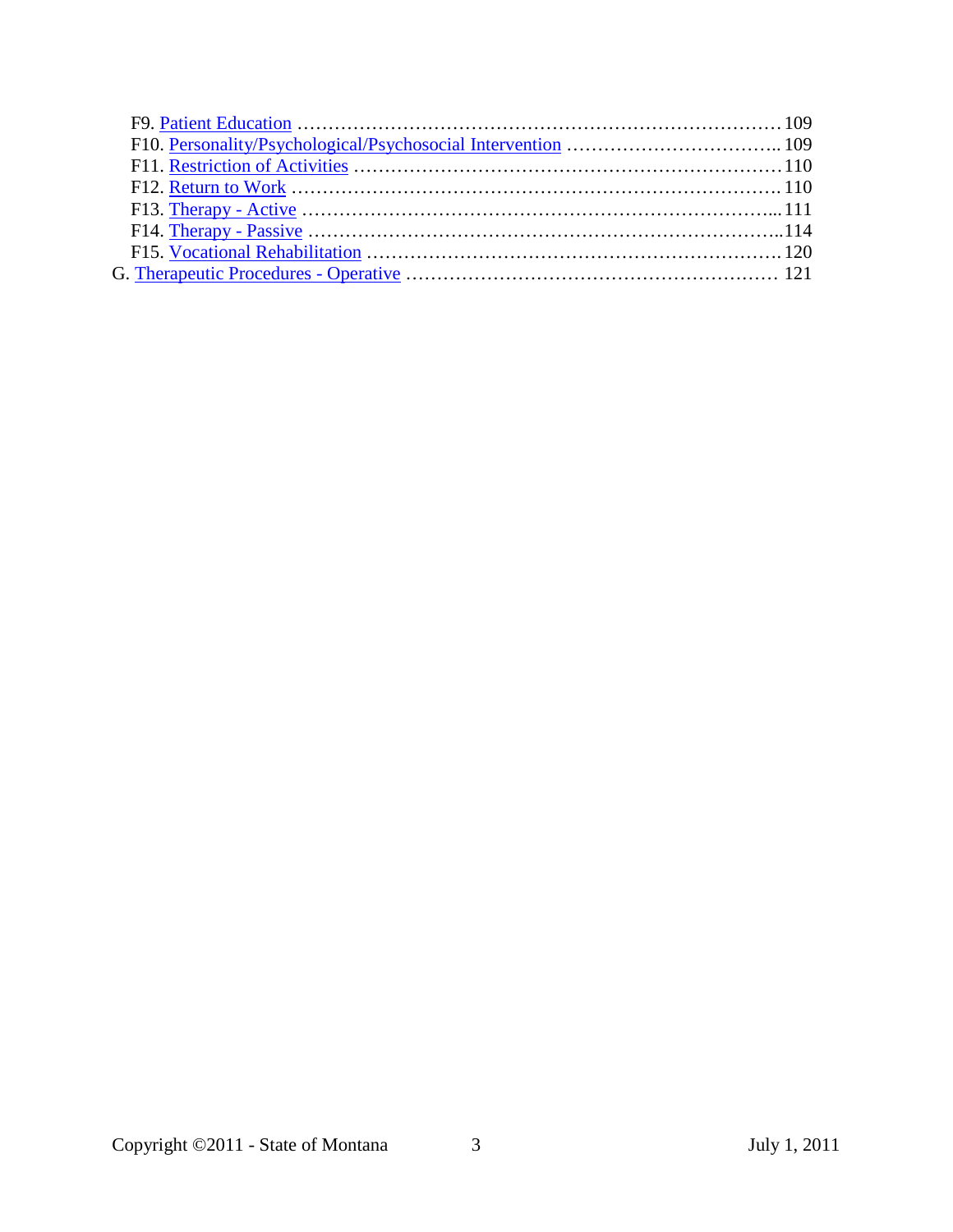# <span id="page-3-0"></span>**B. General Guideline Principles**

The principles summarized in this section are key to the intended implementation of these guidelines and critical to the reader's application of the guidelines in this document.

**1. APPLICATION OF GUIDELINES** The Department provides procedures to implement medical treatment guidelines and to foster communication to resolve disputes among the providers, payers, and patients through the Administrative Rules of Montana. In lieu of more costly litigation, parties may wish to request an independent medical review from the Department's Medical Director prior to submitting a Petition for a Workers' Compensation Mediation Conference.

**2. EDUCATION** of the patient and family, as well as the employer, insurer, policy makers and the community should be the primary emphasis in the treatment of shoulder pain and disability. An education-based paradigm should start with communication providing reassuring information to the patient. A more in-depth education within a treatment regime employing functional restorative and innovative programs of prevention and rehabilitation is optimal. A treatment plan should address issues of individual and/or group patient education as a means of facilitating selfmanagement of symptoms and prevention.

**3. TREATMENT PARAMETER DURATION** Time frames for specific interventions commence once treatments have been initiated, not on the date of injury. Obviously, duration will be impacted by patient compliance, as well as availability of services. Clinical judgment may substantiate the need to accelerate or decelerate the time frames discussed in this document.

**4. ACTIVE INTERVENTIONS** emphasizing patient responsibility, such as therapeutic exercise and/or functional treatment, are generally emphasized over passive modalities, especially as treatment progresses. Generally, passive and palliative interventions are viewed as a means to facilitate progress in an active rehabilitation program with concomitant attainment of objective functional gains.

**5. ACTIVE THERAPEUTIC EXERCISE PROGRAM** goals should incorporate patient strength, endurance, flexibility, coordination, and education. This includes functional application in vocational or community settings.

**6. FUNCTIONAL IMPROVEMENT GOALS** should be consistently addressed. Positive patient response results are defined primarily as functional gains that can be objectively measured. Objective functional gains include, but are not limited to, positional tolerances, rangeof-motion (ROM), strength, endurance, activities of daily living, cognition, psychological behavior, and efficiency/velocity measures which can be quantified. Subjective reports of pain and function should be considered and given relative weight when the pain has anatomic and physiologic correlation. Anatomic correlation must be based on objective findings.

**7. RE-EVALUATE TREATMENT EVERY 3 TO 4 WEEKS** If a given treatment or modality is not producing positive results within 3 to 4 weeks, the treatment should be either modified or discontinued. Reconsideration of diagnosis should also occur in the event of poor response to a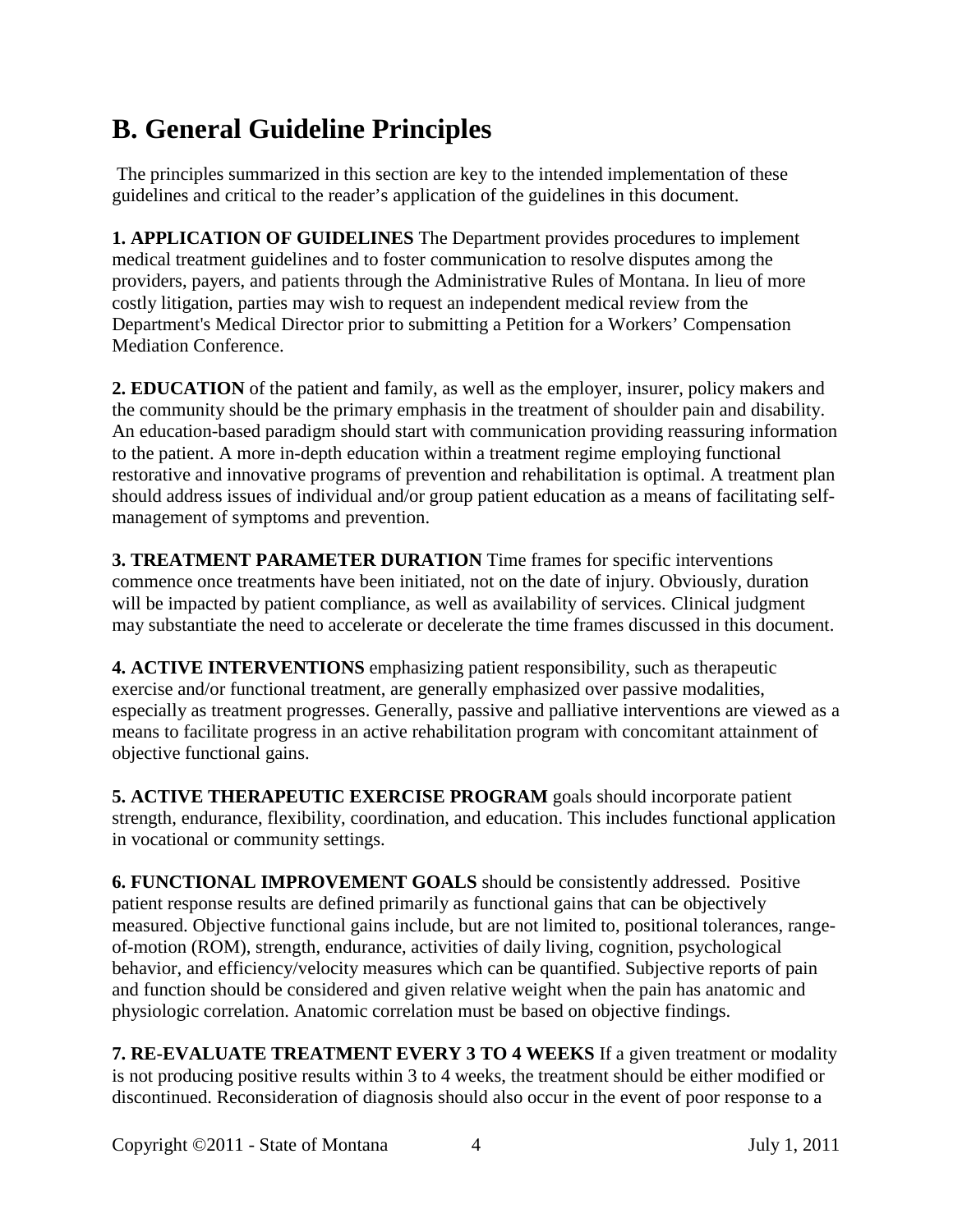seemingly rational intervention.

**8. SURGICAL INTERVENTIONS** should be contemplated within the context of expected functional outcome and not purely for the purpose of pain relief. The concept of "cure" with respect to surgical treatment by itself is generally a misnomer. All operative interventions must be based upon positive correlation of clinical findings, clinical course, and diagnostic tests. A comprehensive assimilation of these factors must lead to a specific diagnosis with positive identification of pathologic conditions.

**9. SIX-MONTH TIME FRAME** The prognosis drops precipitously for returning an injured worker to work once he/she has been temporarily totally disabled for more than six months. The emphasis within these guidelines is to move patients along a continuum of care and return to work within a six-month time frame, whenever possible. It is important to note that time frames may not be pertinent to injuries that do not involve work-time loss or are not occupationally related.

**10. RETURN-TO-WORK** is therapeutic, assuming the work is not likely to aggravate the basic problem or increase long-term pain. The practitioner must provide specific physical limitations and the patient should be released to return to work with specific physical activity limitations clearly spelled out per the specific job requirement. Release to "sedentary" or "light duty" is not a specific physical limitation. The following physical limitations should be considered and modified as recommended: lifting, pushing, pulling, crouching, walking, using stairs, overhead work, bending at the waist, awkward and/or sustained postures, tolerance for sitting or standing, hot and cold environments, data entry and other repetitive motion tasks, sustained grip, tool usage and vibration factors. Even if there is residual chronic pain, return-to-work is not necessarily contraindicated.

The practitioner should understand all of the physical demands of the patient's job position before returning the patient to full duty and should request clarification of the patient's job duties. Clarification should be obtained from the employer or, if necessary, including, but not limited to, a health care professional with experience in ergonomics, an occupational health nurse, a physical therapist, an occupational therapist, a vocational rehabilitation specialist, or an industrial hygienist.

**11. DELAYED RECOVERY** Strongly consider a psychological evaluation, if not previously provided, as well as initiating interdisciplinary rehabilitation treatment and vocational goal setting, for those patients who are failing to make expected progress 6 to 12 weeks after an injury. The Department recognizes that 3 to 10% of all industrially injured patients will not recover within the timelines outlined in this document despite optimal care. Such individuals may require treatments beyond the limits discussed within this document, but such treatment will require clear documentation by the authorized treating practitioner focusing on objective functional gains afforded by further treatment and impact upon prognosis.

## **12. GUIDELINE RECOMMENDATIONS AND INCLUSION OF MEDICAL EVIDENCE**

are recommendations based on available evidence and/or consensus recommendations. When possible, guideline recommendations will note the level of evidence supporting the treatment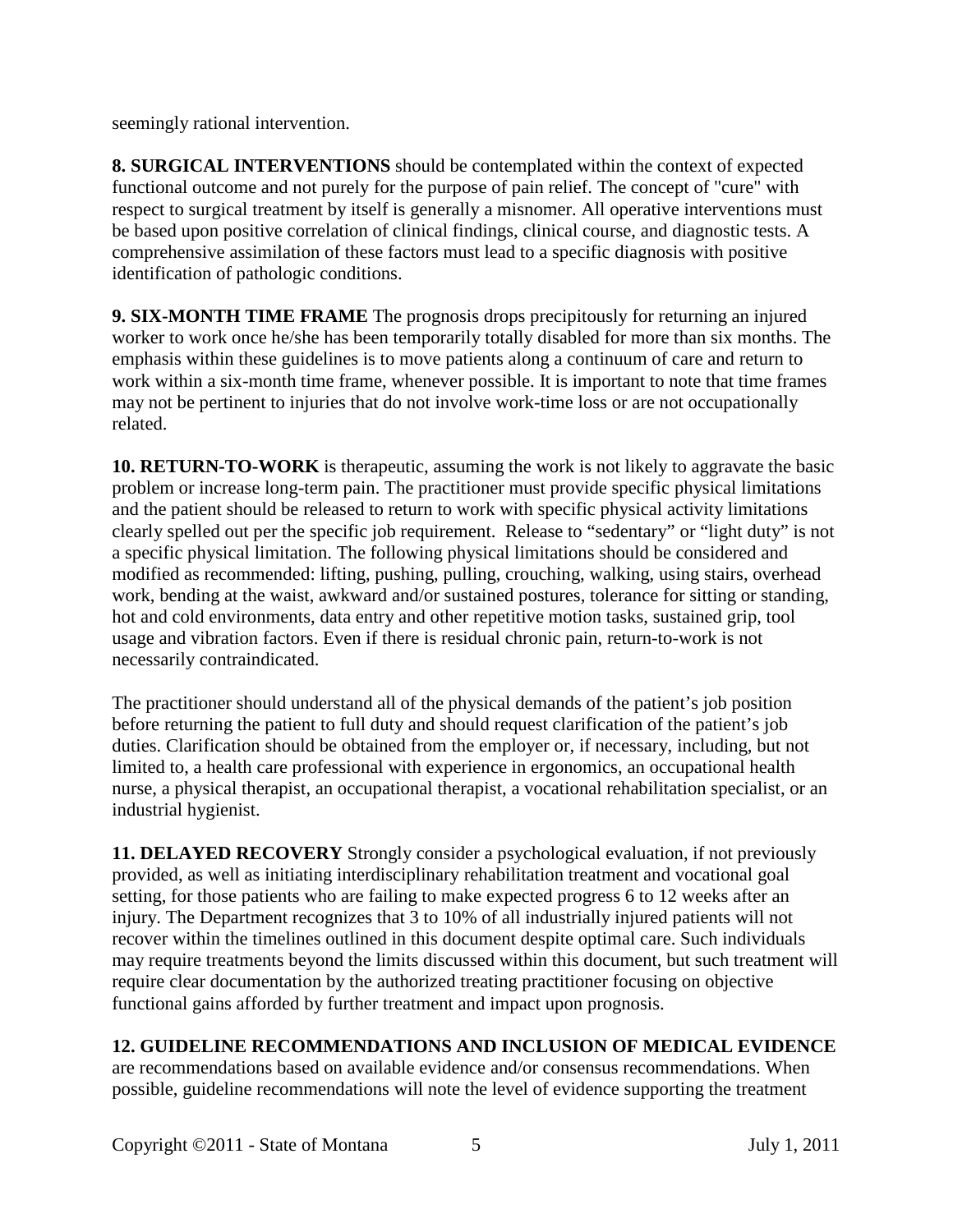recommendation. When interpreting medical evidence statements in the guideline, the following apply:

Consensus means the opinion of experienced professionals based on general medical principles. Consensus recommendations are designated in the guideline as *"generally well-accepted," "generally accepted," "acceptable/accepted,"* or *"well-established."*

"*Some*" means the recommendation considered at least one adequate scientific study, which reported that a treatment was effective.

"*Good*" means the recommendation considered the availability of multiple adequate scientific studies or at least one relevant high-quality scientific study, which reported that a treatment was effective.

"*Strong*" means the recommendation considered the availability of multiple relevant and high quality scientific studies, which arrived at similar conclusions about the effectiveness of a treatment.

All recommendations in the guidelines are considered to represent reasonable care in appropriately selected cases, regardless of the level of evidence or consensus statement attached to it. Those procedures considered inappropriate, unreasonable, or unnecessary are designated in the guideline as being "not recommended."

**13. CARE BEYOND MAXIMUM MEDICAL IMPROVEMENT (MMI)** should be declared when a patient's condition has plateaued to the point where the authorized treating physician no longer believes further medical intervention is likely to result in improved function. However, some patients may require treatment after MMI has been declared in order to maintain their functional state. The recommendations in this guideline are for pre-MMI care and are not intended to limit post-MMI treatment.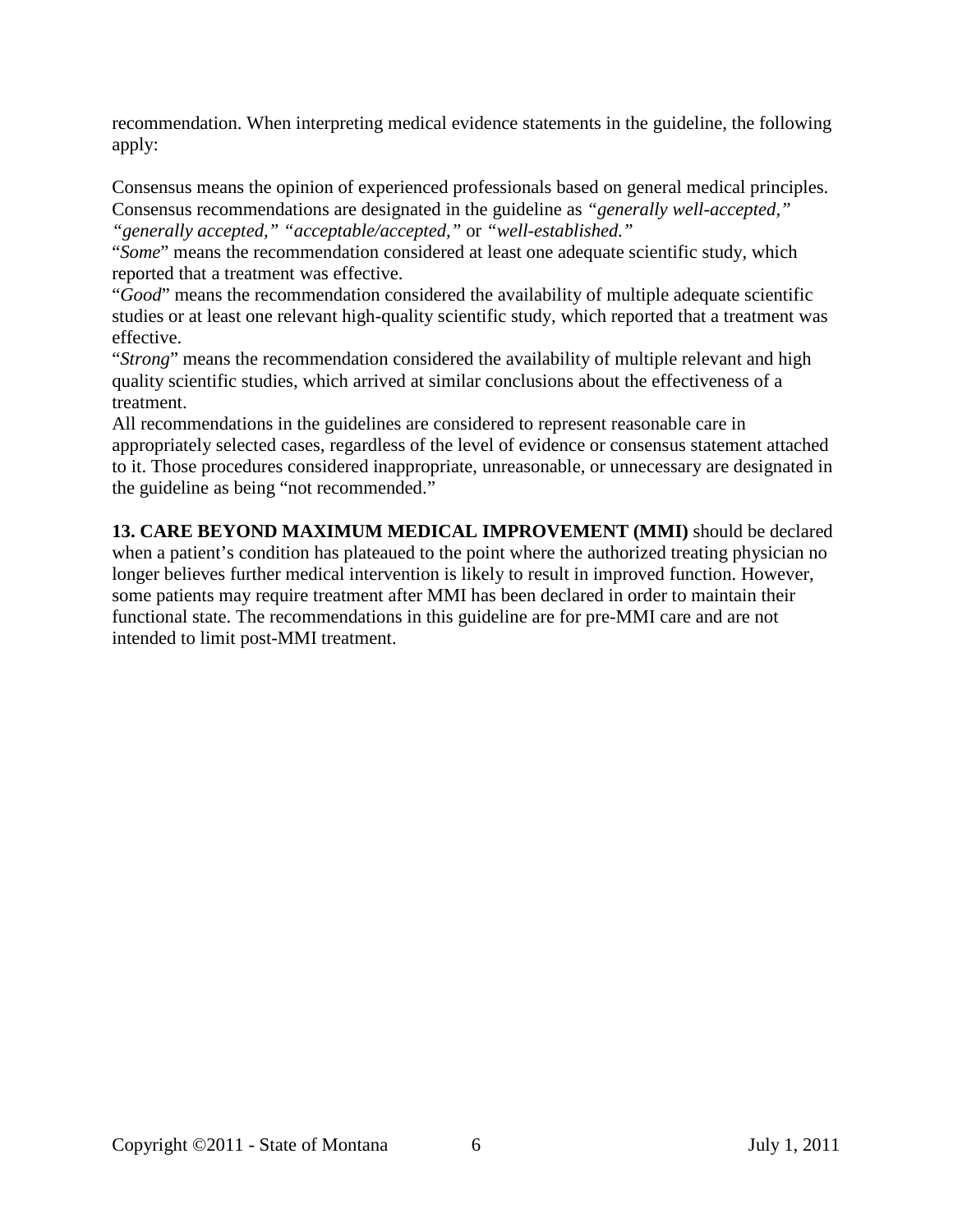# <span id="page-6-0"></span>**C. Initial Diagnostic Procedures**

The Department recommends the following diagnostic procedures be considered, at least initially, the responsibility of the workers' compensation carrier to ensure that an accurate diagnosis and treatment plan can be established. Standard procedures that should be utilized when initially diagnosing a work-related shoulder complaint are listed below.

History taking and physical examination are generally accepted, well-established and widely used procedures that establish the foundation/basis for and dictates subsequent stages of diagnostic and therapeutic procedures. When findings of clinical evaluations and those of other diagnostic procedures are not complementing each other, the objective clinical findings should have preference. The medical records should reasonably document the following.

## **C.1.a History of Present Injury**

- 1. Mechanism of injury. This includes details of symptom onset and progression, and documentation of right or left dominance;
- 2. Relationship to work. This includes a statement of the probability that the illness or injury is work-related;
- 3. Prior occupational and non-occupational injuries to the same area including specific prior treatment;
- 4. History of locking, clicking, weakness, acute or chronic swelling, crepitation, pain while lifting or performing overhead work, dislocation or popping. Pain or catching with overhead motion may indicate a labral tear. Night time pain can be associated with specific shoulder pathology. Anterior joint pain, such as that seen in throwing athletes, may indicate glenohumeral instability. Pain radiating below the elbow, may indicate cervical disc problems or proximal entrapment neuropathy.
- 5. Ability to perform job duties and activities of daily living; and
- 6. Exacerbating and alleviating factors of the reported symptoms. The physician should explore and report on non-work related as well as, work related activities.

#### **C.1.b Past History**

- 1. Past medical history includes previous shoulder conditions, neoplasm, gout, arthritis, diabetes and previous shoulder symptoms;
- 2. Review of systems includes symptoms of rheumatologic, neurologic, endocrine, neoplastic, and other systemic diseases;
- 3. Smoking history; and
- 4. Vocational and recreational pursuits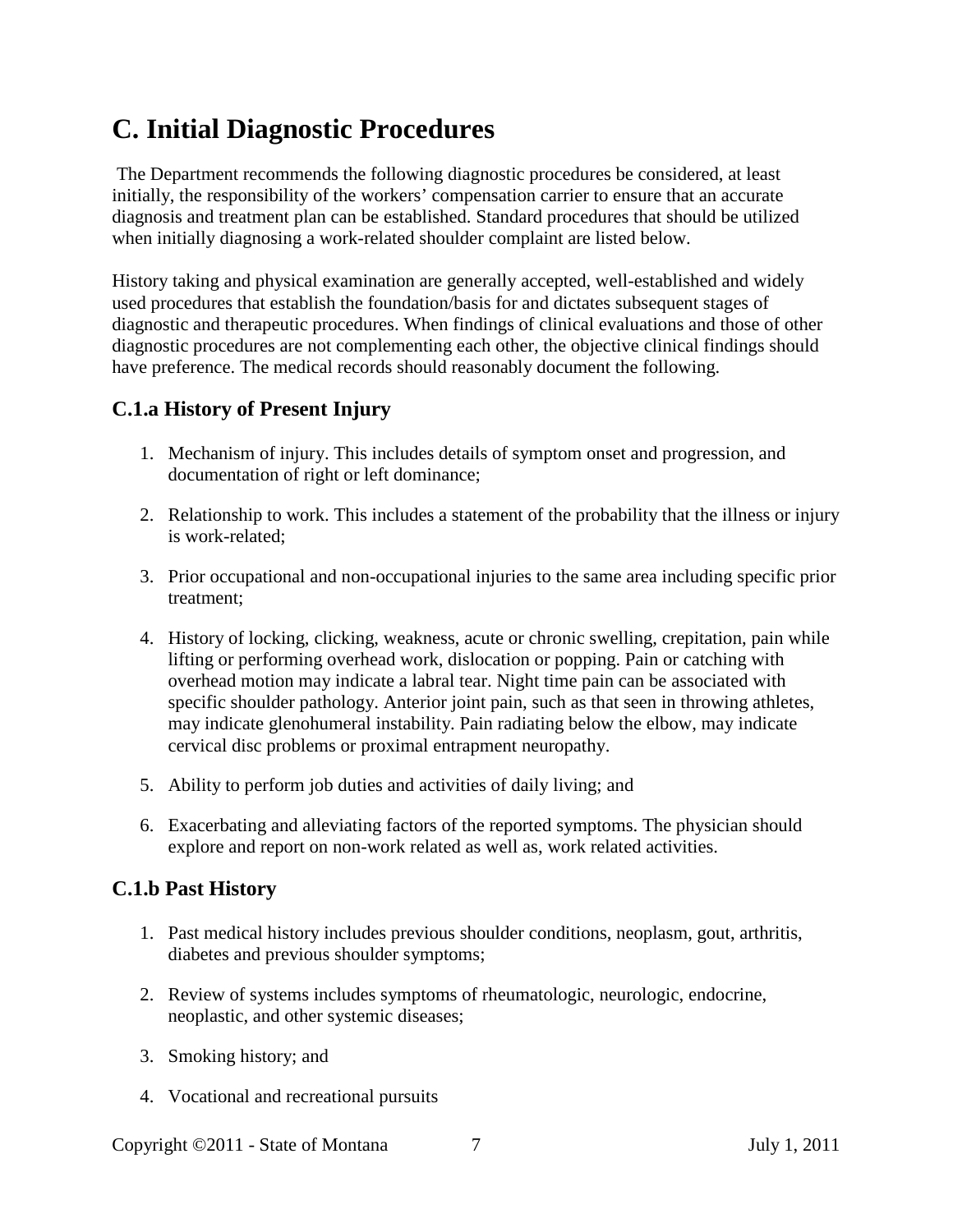#### **C.1.c Physical Examination**

Examination should include the elbow and neck. Both shoulders should be examined to compare asymptomatic and symptomatic sides and identify individuals with non-pathological joint laxity or degenerative rotator cuff pathology. Physical examinations should consist of accepted tests and exam techniques applicable to the joint or area being examined, including:

- 1. Visual inspection;
- 2. Palpation, including the acromio-clavicular (AC) joint, sternoclavicular joint, and the subacromial bursa in the region of the acromiohumeral sulcus;
- 3. Range-of-motion/quality of motion;
- 4. Strength, shoulder girdle weakness may indicate musculoskeletal or neurogenic pathology;
- 5. Joint stability;
- 6. Integrity of distal circulation and limited neurologic exam;
- 7. Cervical spine evaluation; and
- 8. If applicable, full neurological exam including muscle atrophy and gait abnormality.
- 9. Specific Shoulder Tests

This section contains a description of common clinical shoulder tests. Generally, more than one test is needed to make a diagnosis. Clinical judgment should be applied when considering which tests to perform, as it is not necessary to perform all of the listed tests on every patient. The physical examination may be non-specific secondary to multi-faceted pathology in many patients, and because some tests may be positive for more than one condition. Given the multitude of tests available, the physician is encouraged to document the specific patient response, rather than report that a test is 'positive.' The tests are listed for informational purposes, and are also referenced in Section E of this document, Specific Diagnostic, Testing and Treatment Procedures.

#### **A) Rotator cuff/Impingement tests/Signs**

Most published clinical examination studies assess rotator cuff pathology. There is some evidence that tests are reliable for ruling out diagnoses, but not necessarily defining the pathology accurately. Some studies indicate that the Neer test, Hawkins test, Jobe test, crossedarm adduction test, impingement sign and arc of pain are approximately 80% sensitive for impingement or rotator cuff pathology. The drop arm, Yergason's, Speed, and passive external Rotation Tests are thought to have specificity of 60% or higher. (Questions remain about interrater reliability.)

1. Weakness with abduction.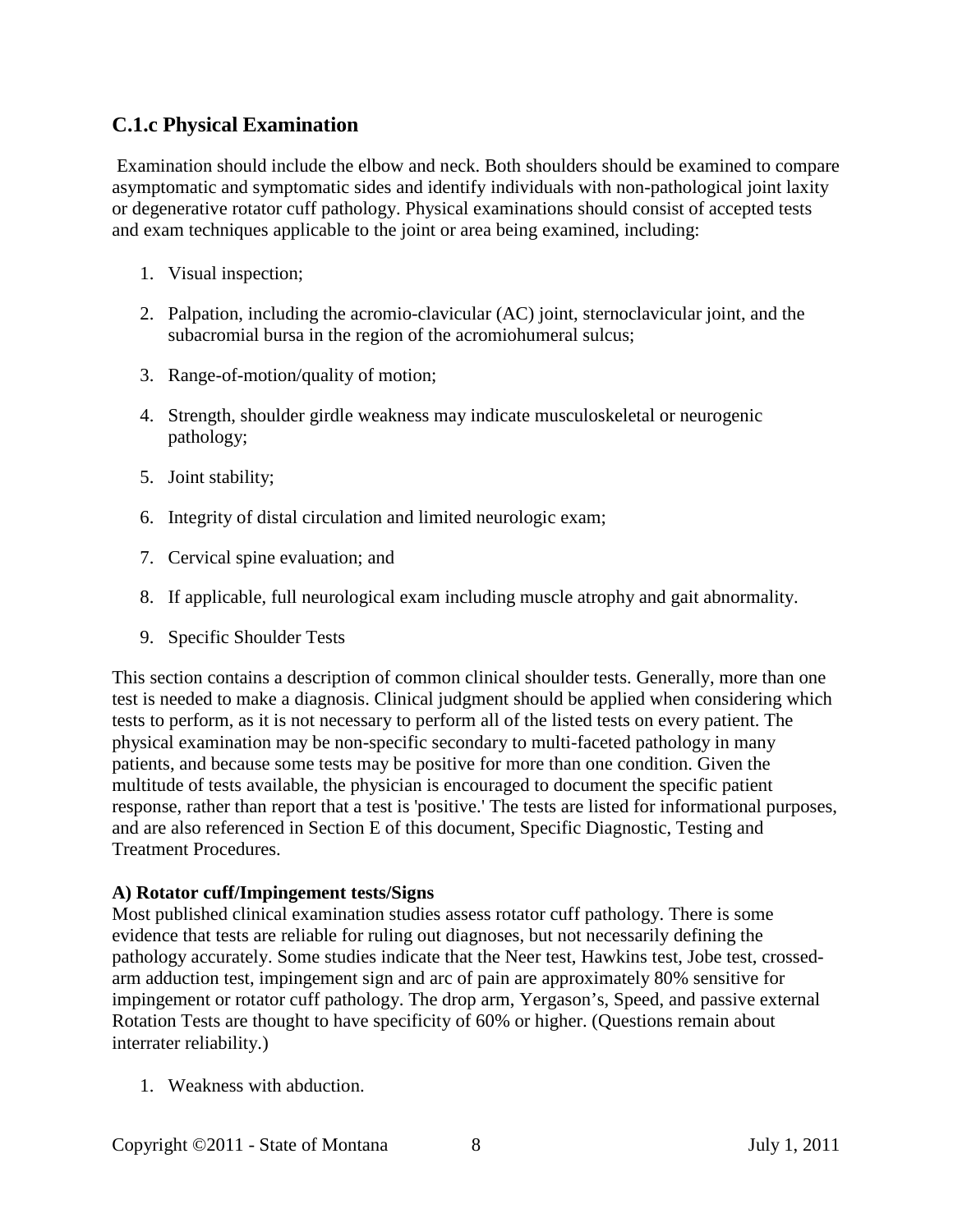- 2. Arc of pain Pain with 60 to 120 degrees of abduction.
- 3. Neer impingement sign Examiner flexes arm anteriorly to reproduce impingement. Positive if pain is reproduced.
- 4. Neer impingement test When the Neer impingement sign is positive, the subacromial bursa is injected with local anesthetic. If, after 40 minutes, the patient has sufficient pain relief so that the examiner can perform the Neer impingement sign without recreating the initial pain, the test suggests impingement.
- 5. Hawkins arm is abducted to 90 degrees, forward flexed by 90 degrees with elbow flexed. Examiner internally rotates the humerus. Pain suggests impingement.
- 6. Drop arm Patient slowly lowers arm from full abduction. If the arm drops, or if the patient is unable to maintain slow progress from approximately 90 degrees, the test suggests rotator cuff tear.
- 7. Lift off patient's hand is placed against back of waist with 90 degrees flexion of elbow. The patient is asked to lift the hand off of his back at waist level. If the hand drops to the initial position against the back, this suggests subscapularis tear or weakness. Some patients may not be able to perform the initial hand placement due to pain or limited range-of-motion.
- 8. Subscapularis strength test Patient places hand on mid-abdomen, and then applies pressure. If the elbow moves posteriorly or the wrist flexes, the test suggests subscapularis weakness or tear.
- 9. Empty Can test Patient's arm abducted to 60 to 90 degrees with 30 degrees forward flexion and with forearm pronated. Thumbs are pointing toward the floor. Patient resists examiner's downward pressure on the elbow. Weakness of the affected side, compared to the opposite side, or pain in subacromial area suggests supraspinatus tear, tendonitis or tendonosis.
- 10. External rotation lag test the patient's arm is abducted to 20 degrees with elbow flexed at 90 degrees, and almost fully externally rotated. If the patient cannot maintain the arm in external rotation, this suggests a supraspinatus and/or infraspinatus tear.
- 11. External rotation weakness Elbows are flexed with arms at side, and patient attempts to externally rotate against resistance. Weakness suggests infraspinatus and teres minor pathology.
- 12. Impingement sign Patient extends shoulder, then abducts and reports any pain.

#### **B) Acromioclavicular Joint Tests**

1. Crossed arm adduction – Examiner adducts arm across the body as far as possible toward the opposite shoulder. If patient reports pain in the AC joint, this suggests AC joint pathology. Examiner may measure the distance between antecubital fossa and the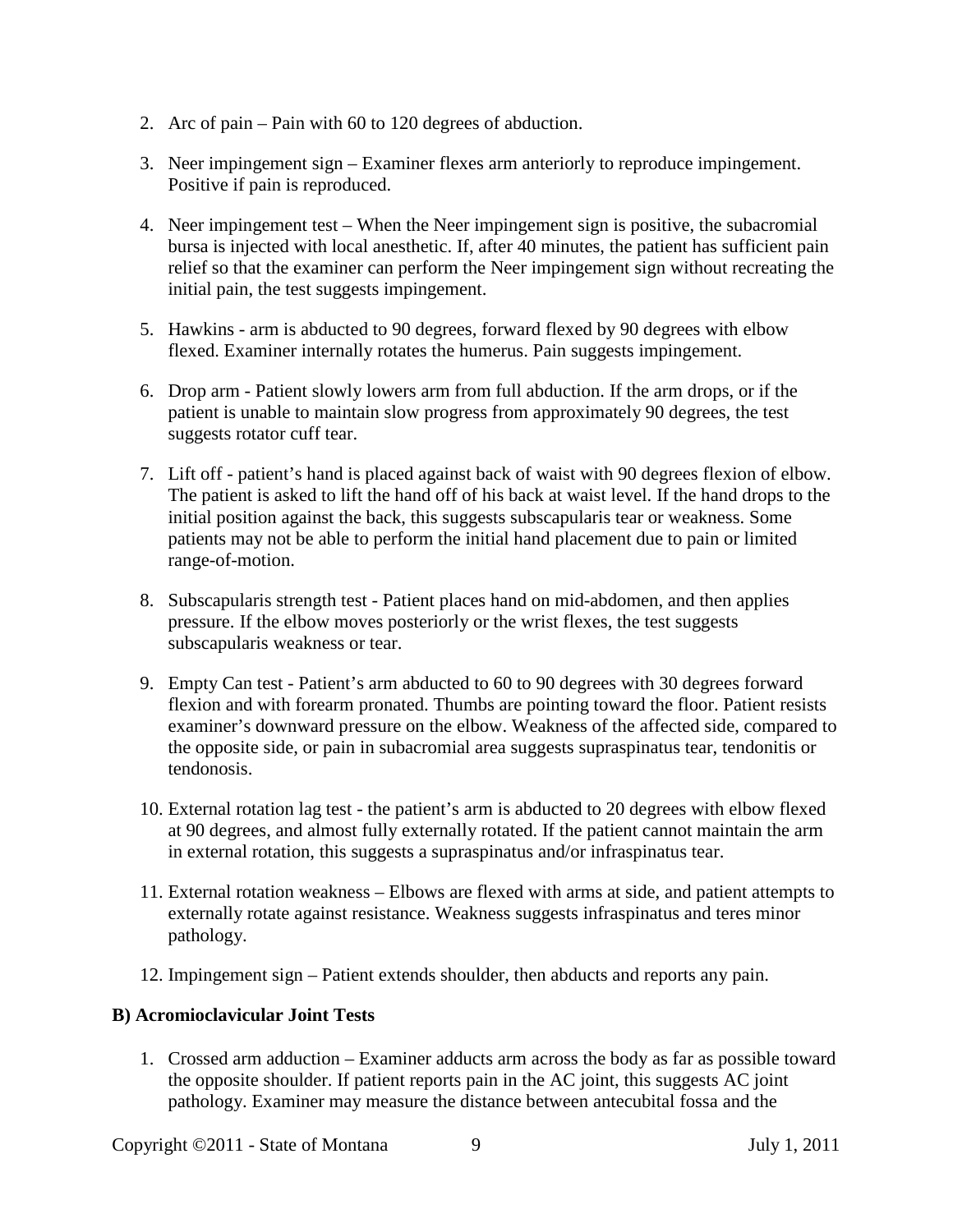opposite acromion of the opposite shoulder. If one shoulder demonstrates increased distance compared to the other shoulder, this suggests a tight posterior capsule.

2. Paxino's - The examiner's thumb is placed under the posterolateral aspect of the acromion, with the index and long fingers on the superior aspect of middle part of the clavicle. Examiner applies anterior superior pressure to acromion with thumb, and pushes inferiorly on the middle of the clavicle with index and long fingers. If the patient reports increased pain in the AC joint, the test suggests AC joint pathology.

#### **C) Labral Tears**

Labral tears which may require treatment usually occur with concurrent bicipital tendon disorders pathology and/or glenohumeral instability. Therefore, tests for labral pathology are included in these sections.

#### **D) Bicipital Tendon Disorders**

- 1. Yergason's Test -The patient has the elbow flexed to 90 degrees. The examiner faces the patient, grasps the patient's hand with one hand and palpates the bicipital groove with the other. The patient supinates the forearm against resistance. If the patient complains of pain in the biceps tendon with resistance, it suggests a positive finding.
- 2. Ludington's The patient's hands are placed behind the head, with the shoulders in abduction and external rotation. If biceps contraction recreates pain, the test suggests biceps tendon pathology.
- 3. Speed Test The patient's shoulder is flexed to 90 degrees and supinated. The examiner provides resistance to forward flexion. If pain is produced with resistance, the test suggests biceps tendon instability or tendonitis.
- 4. Biceps Load Test II The patient is supine with the arm elevated to 120 degrees, externally rotated to maximum point, with elbow in 90 degrees of flexion and the forearm supinated. The examiner sits adjacent to the patient on the same side, and grasps the patient's wrist and elbow. The patient flexes the elbow, while the examiner resists. If the patient complains of pain with resistance to elbow flexion, or if the pain is increased with resisted elbow flexion, this may suggest a biceps related SLAP lesion in young patients.

#### **E) Glenohumeral Instability/Labral Tears/SLAP Lesions**

Many of the following tests are also used to test for associated labral tears. The majority of the tests/signs should be performed on both shoulders for comparison. Some individuals have increased laxity in all joints, and therefore, tests/signs which might indicate instability in one individual may not be pathologic in individuals whose asymptomatic joint is equally lax.

1. Sulcus sign – With the patient's arm at the side, the examiner pulls inferiorly and checks for deepening of the sulcus, a large dimple on the lateral side of the shoulder. Deepening of the sulcus suggests instability.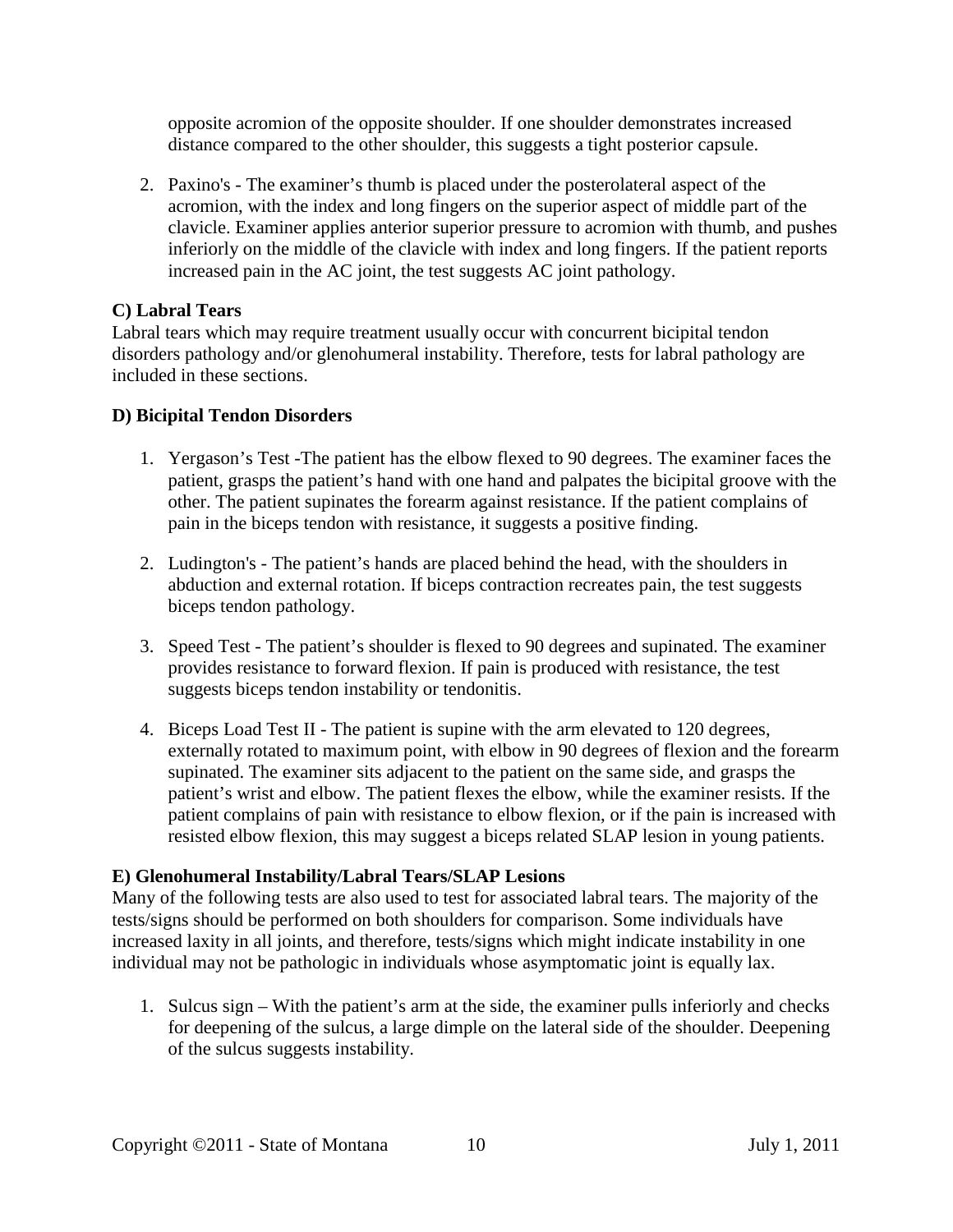- 2. Inferior instability With patient's arm abducted to 90 degrees, examiner pushes down directly on mid-humerus. Patient may try to drop the arm to the side to avoid dislocation.
- 3. Posterior instability The patient's arm is flexed to 90 degrees anteriorly and examiner applies posterior force to the humerus. The examiner then checks for instability.
- 4. Apprehension Patient's shoulder is in 90 degrees of abduction and in external rotation. Examiner continues to externally rotate and apply axial force to the humerus. If there is pain, or if patient asks to stop, the test suggests anterior instability.
- 5. Relocation Examiner applies posterior force on humerus while externally rotating. This is performed in conjunction with the apprehension test. If symptoms are reduced, the test suggests anterior instability.
- 6. Load and shift or anterior and posterior drawer Patient is supine or seated with arm abducted from shoulder from 20 to 90 degrees and elbow flexed. Humerus is loaded by examiner, then examiner attempts to shift the humeral head anterior, posterior, or inferior. Both shoulders should be tested. Results are graded using:
	- 1. Grade 0, little or no movement;
	- 2. Grade 1, humeral head glides beyond the glenoid labrum; and
	- 3. Grades 2 & 3 actual dislocation of the humeral head off the glenoid.
- 7. Anterior slide or Kibler test Patient places hands on hips with thumb directed posteriorly. Examiner applies force superiorly and anteriorly on the humerus, while the patient resists. If a click or deep pain results, test suggests labral tear.
- 8. Active compression (O'Brien) test The patient has the shoulder in 90 degrees flexion and 10 to 15 degrees adduction. The arm is internally rotated so the thumb is pointing downward. The patient elevates the arm while the examiner resists. If the patient experiences deep anterior shoulder pain that is relieved when the same process is repeated with external rotation of the arm, the test suggests labral tear or AC joint pathology.
- 9. Crank test The patient is standing and has arm elevated to 160 degrees in the scapular plane. The examiner loads the glenohumeral joint while the arm is passively rotated internally and externally. The test is repeated in the supine position. Pain, clicking, popping, or other mechanical grinding suggests labral tear and possible instability.
- 10. Compression rotation test –The patient is supine with shoulder abducted at 90 degrees. The examiner applies an axial load across the glenohumeral joint while simultaneously passively rotating the patient's arm in internal and external rotation. Pain, clicking, popping, or other mechanical grinding suggests a labral tear and possible instability.
- 11. Pain provocation or Mimori test The patient is seated upright with the shoulder in 90 degrees abduction. The examiner maximally pronates and supinates the forearm while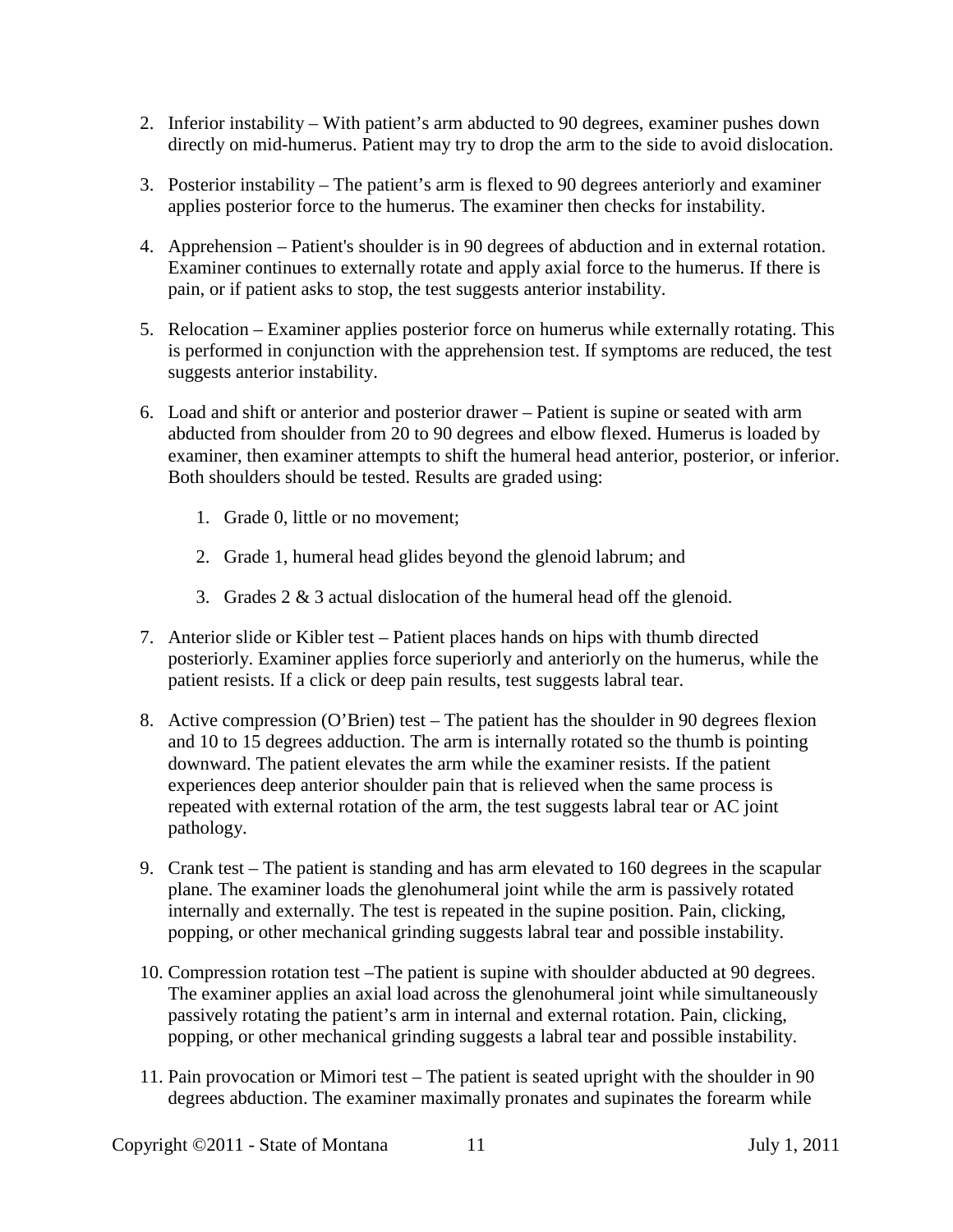maintaining the shoulder at 90 degrees abduction. A positive test is suggested when pain or pain severity, is greater with the forearm pronated.

**Functional assessment**. The provider should assess the patient's functional skills initially and periodically during treatment. The initial exam will form the baseline for the patient's functional abilities post- injury. This assessment will help the physician and patient determine when progress is being made and whether specific therapies are having a beneficial effect. A number of functional scales are available that have been validated in clinical research settings. Many of these scales were developed to evaluate specific diagnoses and will not be useful for all patients with shoulder pain. The following areas are examples of functional activities the provider may assess:

- Interference with sleep;
- Difficulty getting dressed or combing or washing hair;
- Ability to do the household shopping alone;
- Ability to shower or bath and dry oneself using both hands;
- Ability to carry a tray of food across a room with both hands;
- Ability to hang up clothes in the closet;
- Ability to reach high shelves with the affected shoulder;
- Difficulty with any other activities including sports and work duties;
- Concerns about putting on overhead clothing;
- Concerns that a specific activity might cause the shoulder to "go out";
- A detailed description of ability to perform job duties.

Any positive historical information should be validated by the provider's physical exam.

#### **C.1.d Assessing Red Flags**

Physical examination evidence of septic arthritis, neurologic compromise, cardiac disease, or intra-abdominal pathology that correlates with the medical history and test results may indicate a need for immediate consultation. Consultation may further reinforce or reduce suspicions of tumor, infection, fracture, or dislocation. A medical history that suggests pathology originating in a part of the body other than the shoulder might warrant examining the cardiovascular and respiratory systems, abdomen, or other areas. Painless full ROM of the shoulder suggests referred pain.

Refer to Table: Red Flags for Potentially Serious Shoulder Conditions.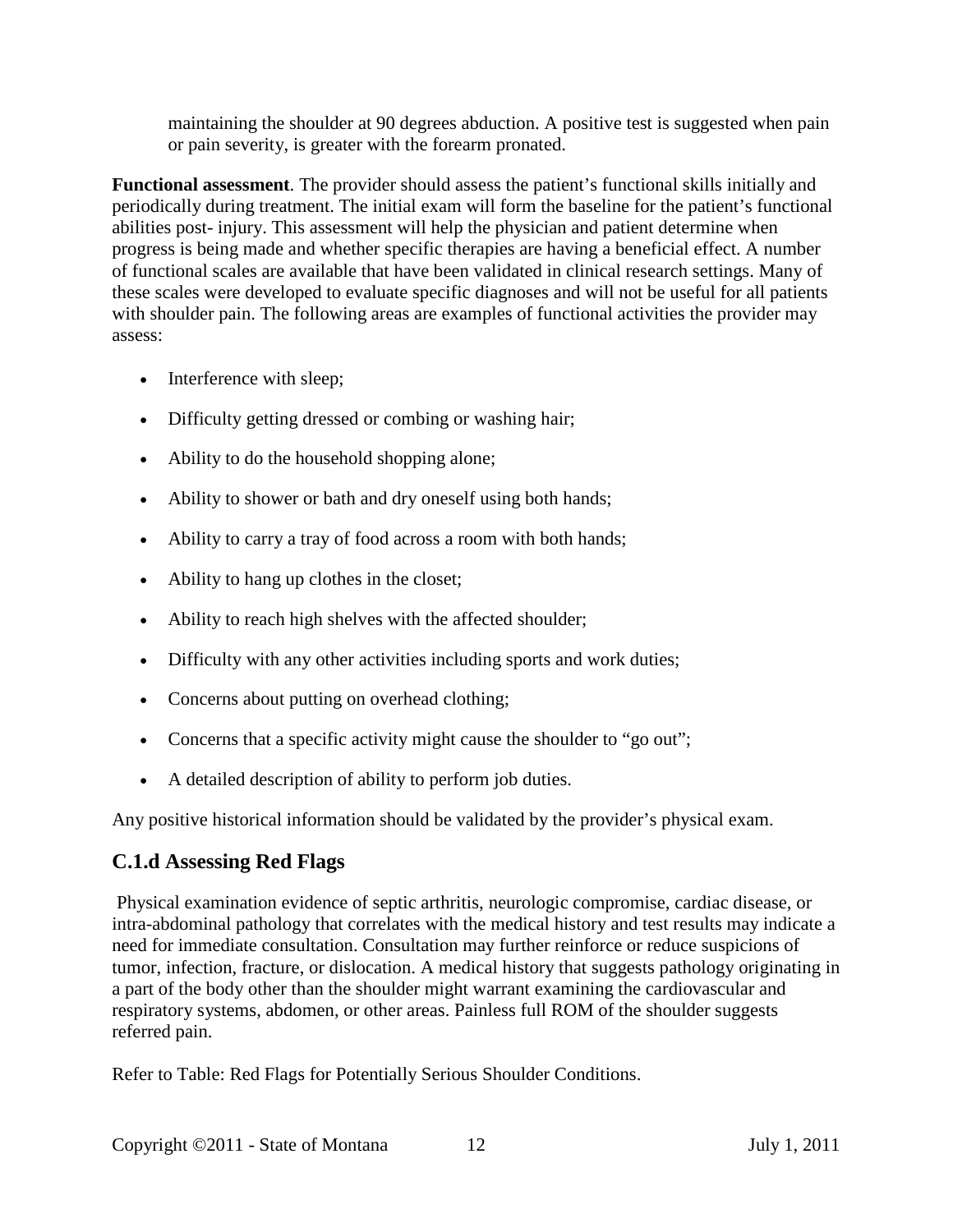| <b>Table: Red Flags for Potentially Serious Shoulder Conditions</b> |                                                                                                                                                                                                                                                                      |                                                                                                                                                                                                                                                                                                                                                                                                   |  |
|---------------------------------------------------------------------|----------------------------------------------------------------------------------------------------------------------------------------------------------------------------------------------------------------------------------------------------------------------|---------------------------------------------------------------------------------------------------------------------------------------------------------------------------------------------------------------------------------------------------------------------------------------------------------------------------------------------------------------------------------------------------|--|
| <b>Disorder</b>                                                     | <b>Medical History</b>                                                                                                                                                                                                                                               | <b>Physical Examination</b>                                                                                                                                                                                                                                                                                                                                                                       |  |
| <b>Fractures</b>                                                    | History of significant trauma<br>(e.g., direct, deceleration, slip, trip,<br>fall, motor vehicles)<br>Severe pain and inability to move the<br>shoulder                                                                                                              | Generally severe pain<br>Inability to move or use the arm and<br>shoulder<br>Significant bruising or hemarthrosis<br>Deformity consistent with displaced<br>fracture (with fracture, check for pulmonary<br>injury and rib fracture as well)<br>Significant swelling                                                                                                                              |  |
| <b>Dislocation</b><br>(glenohumeral<br>joint)                       | History of significant trauma<br>History of prior dislocation<br>Presence of deformity, some with<br>history of spontaneous reduction or<br>self-reduction<br>Severe pain and inability to move the<br>shoulder                                                      | Deformity consistent with unreduced<br>dislocation Anterior more common than<br>posterior<br>Inability or reduced ability to move the<br>shoulder                                                                                                                                                                                                                                                 |  |
| <b>Infection</b>                                                    | History of systemic symptoms of<br>infection (e.g., fevers, chills)<br>Persistent, severe shoulder pain<br>May have other, distant sites with<br>symptoms of infection<br>Diabetes mellitus<br>History of immunosuppression (e.g.,<br>transplant, chemotherapy, HIV) | Limited range of motion due to severe pain<br>Systemic signs of sepsis (elevated<br>temperature, chills, hypotension,<br>tachycardia)<br>If AC joint, will usually have effusion,<br>tenderness and may have overlying<br>erythema.<br>If subacromial, may have erythema and<br>swelling.<br>If glenohumeral joint, often no findings<br>other than limited shoulder range of motion<br>and pain. |  |
| <b>Tumor</b>                                                        | Pain at rest<br>History of smoking or other risk<br>factor<br>History of any cancer present or prior<br>(especially lung)<br>History of immunosuppression<br>(transplant, chemotherapy, HIV)                                                                         | Palpable mass<br><b>Tumor</b> vessels<br>Distant findings of cancer<br>Compression neuropathy (see Neurologic<br>compromise)                                                                                                                                                                                                                                                                      |  |

## **C.2 Radiographic Imaging**

Radiographic Imaging of the shoulder is a generally accepted, well-established and widely used diagnostic procedure when specific indications based on history and/or physical examination are present. It should not be routinely performed for most non-traumatic diagnoses. The mechanism of injury and specific indications for the radiograph should be listed on the request form to aid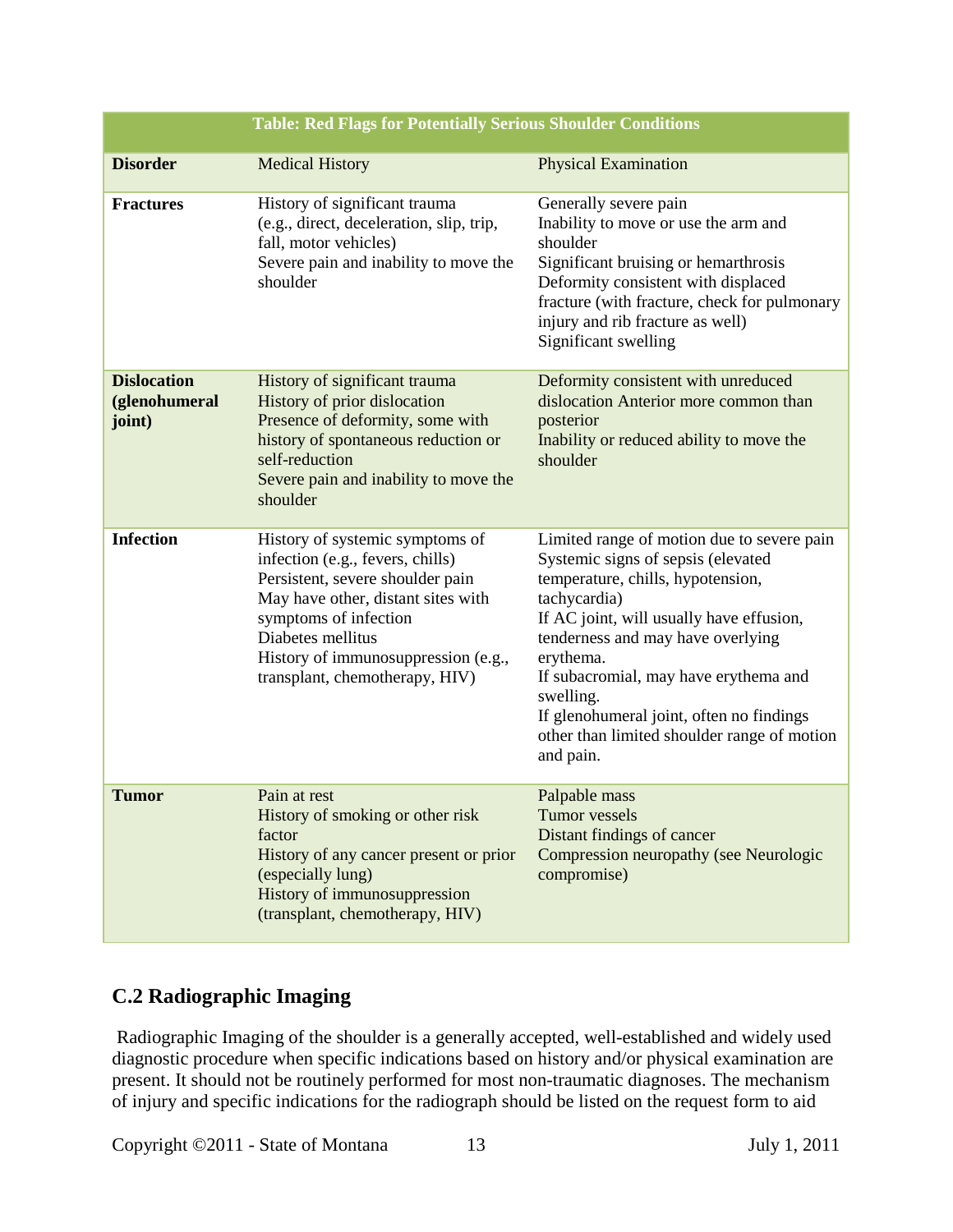the radiologist and x-ray technician. For additional specific clinical indications, refer to Section E, Specific Diagnosis, Testing and Treatment Procedures. Indications include:

- 1. Inability to actively move arm through range-of-motion;
- 2. History of significant trauma, especially blunt trauma or fall from a height;
- 3. History of dislocation;
- 4. Age over 55 years;
- 5. Unexplained or persistent shoulder pain over two weeks. (Occult fractures, may not be visible on initial x-ray. A follow-up radiograph and/or bone scan may be required to make the diagnosis);
- 6. History or exam suggestive of intravenous drug abuse or osteomyelitis; and
- 7. Pain with swelling and/or range-of-motion (ROM) limitation localizing to an area of prior fracture, internal fixation, or joint prosthesis.

#### **C.3 Laboratory Tests**

Laboratory tests are generally accepted, well-established and widely used procedures. They are, however, rarely indicated at the time of initial evaluation, unless there is suspicion of systemic illness, infection, neoplasia, connective tissue disorder, or underlying arthritis or rheumatologic disorder based on history and/or physical examination. Laboratory tests can provide useful diagnostic information. The Department recommends that lab diagnostic procedures be initially considered the responsibility of the workers' compensation carrier to ensure that an accurate diagnosis and treatment plan can be established.

Tests include, but are not limited to:

- 1. Completed Blood Count (CBC) with differential can detect infection, blood dyscrasias, and medication side effects;
- 2. Erythrocyte sedimentation rate, rheumatoid factor, antinuclear antigen (ANA), human leukocyte antigen (HLA), and C-reactive protein can be used to detect evidence of a rheumatologic, infection, or connective tissue disorder;
- 3. Serum calcium, phosphorous, uric acid, alkaline phosphatase, and acid phosphatase can detect metabolic bone disease;
- 4. Liver and kidney function may be performed for prolonged anti-inflammatory use or other medications requiring monitoring; and
- 5. Analysis of joint aspiration for bacteria, white cell count, red cell count, fat globules, crystalline birefringence and chemistry to evaluate joint effusion.

#### **C.4 Other Procedures**

Copyright ©2011 - State of Montana 14 July 1, 2011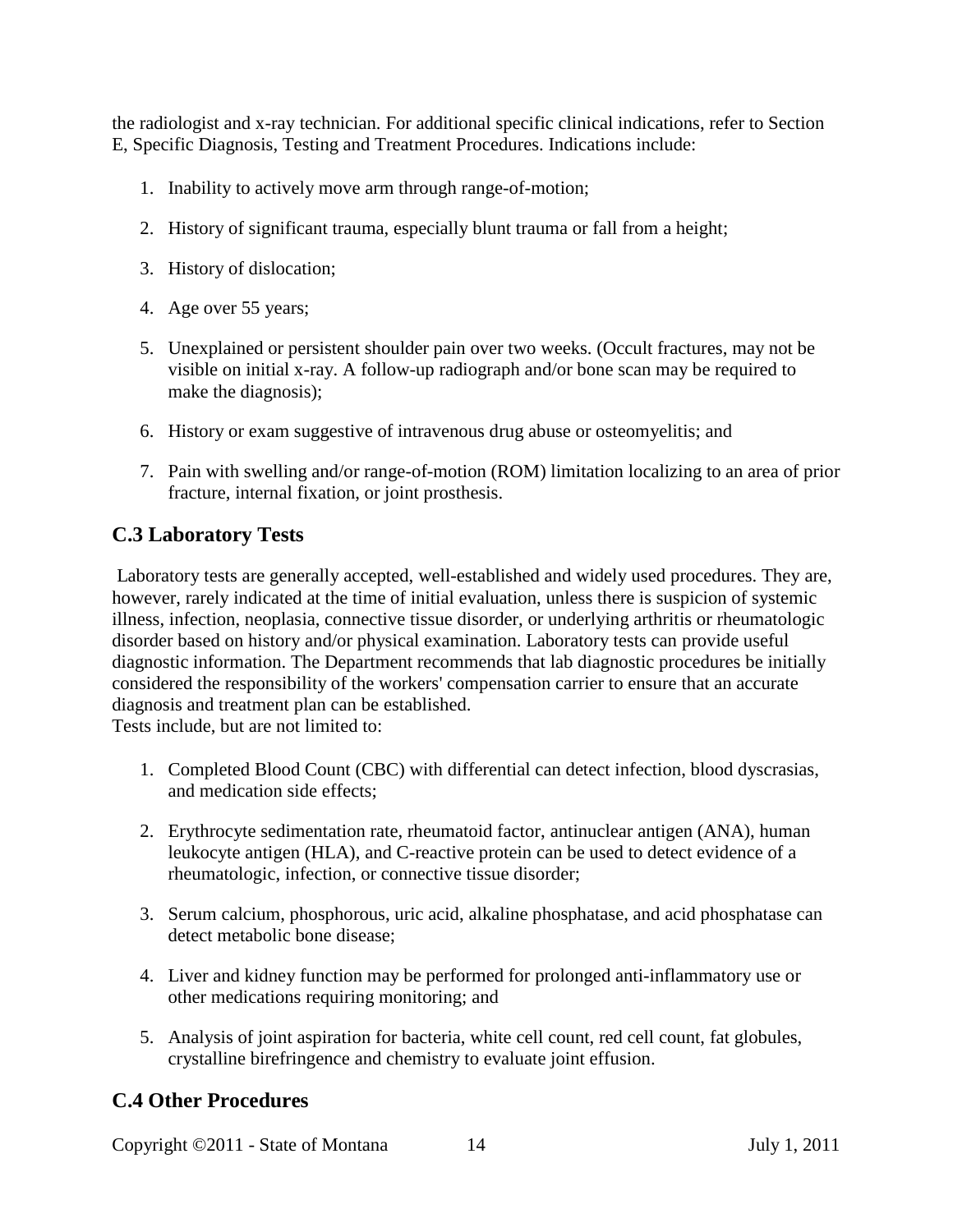**Joint Aspiration:** is a generally accepted, well-established and widely used procedure when specifically indicated and performed by individuals properly trained in these techniques. Especially, when history and/or physical examination are of concern for a septic joint or bursitis. Aspiration of a large effusion can help to decrease pain and speed functional recovery. Persistent or unexplained effusions may be examined for evidence of infection, rheumatologic, or inflammatory processes. The presence of fat globules in the effusion strongly suggests occult fracture.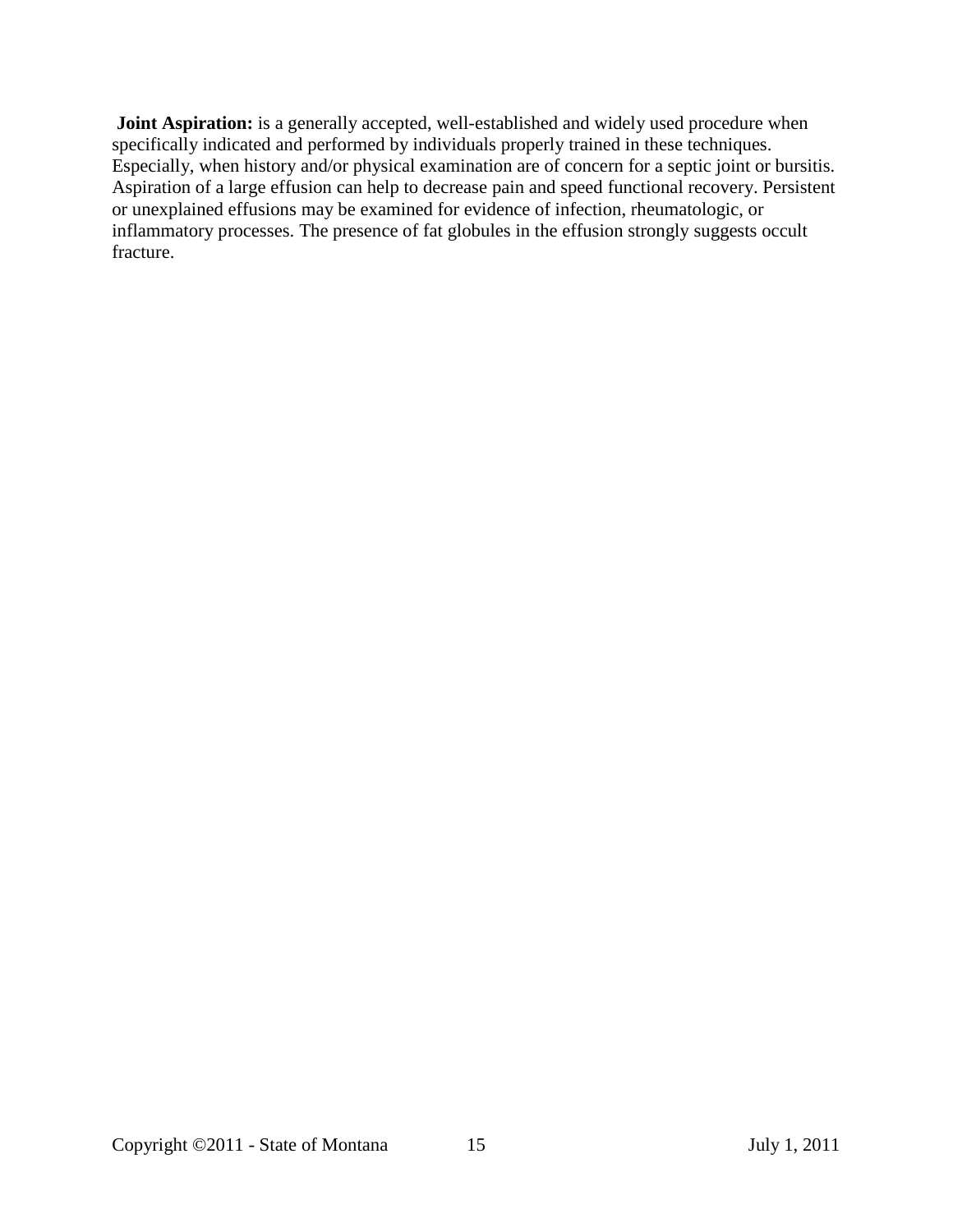# <span id="page-15-0"></span>**D. Follow-up Diagnostic Imaging and Testing Procedures**

One diagnostic imaging procedure may provide the same or distinctive information as does another procedure. Therefore, the prudent choice of a single diagnostic procedure, a complement of procedures or a sequence of procedures will optimize diagnostic accuracy; maximize cost effectiveness (by avoiding redundancy), and minimize potential adverse effects to patients.

All diagnostic imaging procedures have a significant percentage of specificity and sensitivity for various diagnoses. None is specifically characteristic of a certain diagnosis. Clinical information obtained by history taking and physical examination should form the basis for selecting an imaging procedure and interpreting its results.

When a diagnostic procedure, in conjunction with clinical information, can provide sufficient information to establish an accurate diagnosis, the second diagnostic procedure will become a redundant procedure. At the same time, a subsequent diagnostic procedure can be a complementary diagnostic procedure if the first or preceding procedures, in conjunction with clinical information, cannot provide an accurate diagnosis. Usually, preference of a procedure over others depends upon availability, a patient's tolerance, and/or the treating practitioner's familiarity with the procedure.

## <span id="page-15-1"></span>**D.1 Imaging Studies**

Imaging studies are generally accepted, well-established and widely used diagnostic procedures. When indicated, the following additional imaging studies can be utilized for further evaluation of the shoulder, based upon the mechanism of injury, symptoms, and patient history. For specific clinical indications, refer to Section E, Specific Diagnosis, Testing and Treatment Procedures. The studies below are listed by frequency of use, not importance.

Diagnostic imaging may be useful in resolving the diagnostic uncertainties that remain after the clinical examination. Even a thorough history and physical examination may not define the shoulder pathology that produces the patient's symptoms. Therefore, additional investigations should be considered as an accepted part of the patient evaluation when surgery is being considered or clarification of diagnosis is necessary to formulate a treatment plan.

## **D.1.a X-ray**

X-ray is widely accepted and frequently the first imaging study performed. Three radiographically distinguishable acromion types have been described: Type I (flat), Type II (curved), and Type III (hooked). Historically, acromion type was correlated with incidence of rotator cuff pathologies and with outcome of nonsurgical treatment of shoulder pain. However, there is considerable variation between observers regarding the acromial types, both in interpreting plain x-rays and in classifying anatomical specimens. Acromial morphology should not be used to assess the likelihood of rotator cuff pathology. Acromial morphology alone should not be considered an indication for acromioplasty, as up to 40% of asymptomatic adults may have a Type II acromion. Appropriate soft tissue imaging techniques such as sonography and MRI should be used to assess rotator cuff or bursa status.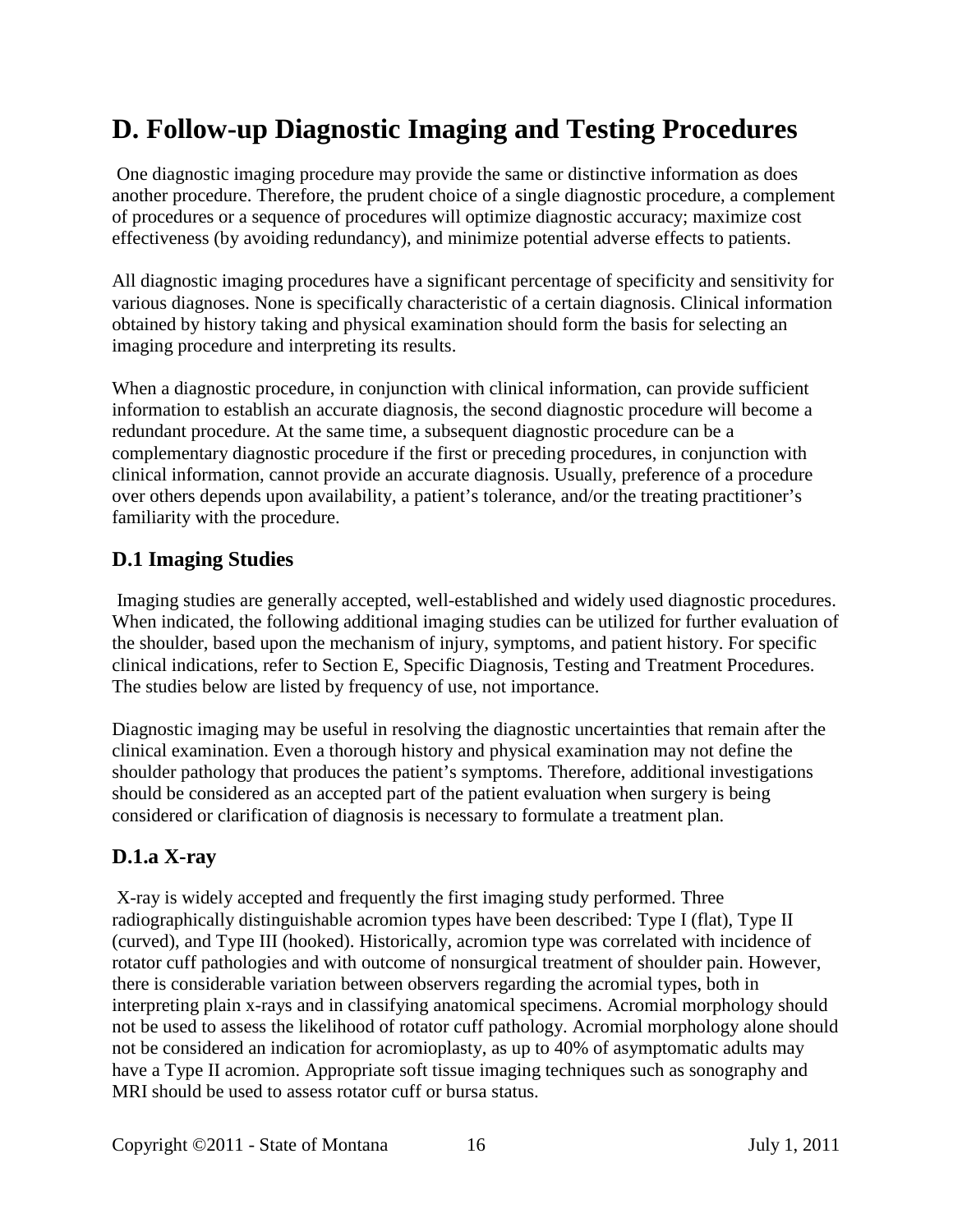### **D.1.b Diagnostic Sonography**

Diagnostic Sonography is an accepted technique for suspected full-thickness tears. A positive sonogram has a high specificity of 96% and provides convincing confirmation of the diagnosis. Sensitivity is high, 87%, however, negative sonography does not rule out a full-thickness tear. For partial thickness tears, a positive sonogram has high specificity, 94%, but is only moderately sensitive, 67%. A negative sonogram does not exclude the diagnosis of a partial thickness tear. The performance of sonography is operator-dependent, and is best when done by a specialist in musculoskeletal radiology. It is preferable to MRI when the patient is claustrophobic or has inserted medical devices.

## **D.1.c Magnetic Resonance Imaging (MRI)**

Magnetic Resonance Imaging (MRI) is generally accepted and widely used to provide a more definitive visualization of soft tissue structures, including ligaments, tendons, joint capsule, and joint cartilage structures, than x-ray or Computed Axial Tomography (CT) in the evaluation of traumatic or degenerative injuries. The addition of intravenous or intra-articular contrast can enhance definition of selected pathologies.

In general, the high field, conventional, MRI provides better resolution than a low field scan. A lower field scan may be indicated when a patient cannot fit into a high field scanner or is too claustrophobic despite sedation. Inadequate resolution on the first scan may require a second MRI using a different technique. All questions in this regard should be discussed with the MRI center and/or radiologist.

MRI provides excellent soft tissue detail, but interpretation of the image is problematic and depends on operator skill. A positive MRI has high specificity of 93% and provides supporting evidence that a clinical suspicion of a full-thickness tear is correct. Sensitivity of MRI for fullthickness tears is also high at 89%. However, it may not identify the pathology in some cases. For partial thickness tears, sensitivity of MRI is below 50%, but its specificity is high at 90%.

## **D.1.d Computed Axial Tomography (CT)**

Computed Axial Tomography (CT) is generally accepted and provides excellent visualization of bone and is used to further evaluate bony masses and suspected fractures not clearly identified on radiographic window evaluation. Instrument scatter-reduction software provides better resolution when metallic artifact is of concern.

## **D.1.e Helical CT scans**

Helical CT scans: sometimes used for diagnosing osteonecrosis. Helical CT scanning has been largely replaced by MRI. However, there are patients who have contraindications for MRI (e.g., implanted ferrous metal) helical CT is recommended.

Helical CT scan has been thought to be superior to MRI for evaluating subchondral fractures; however, a definitive study has not been reported. Helical CT has few if any adverse effects, but is costly. It is recommended for select use.

Copyright ©2011 - State of Montana 17 July 1, 2011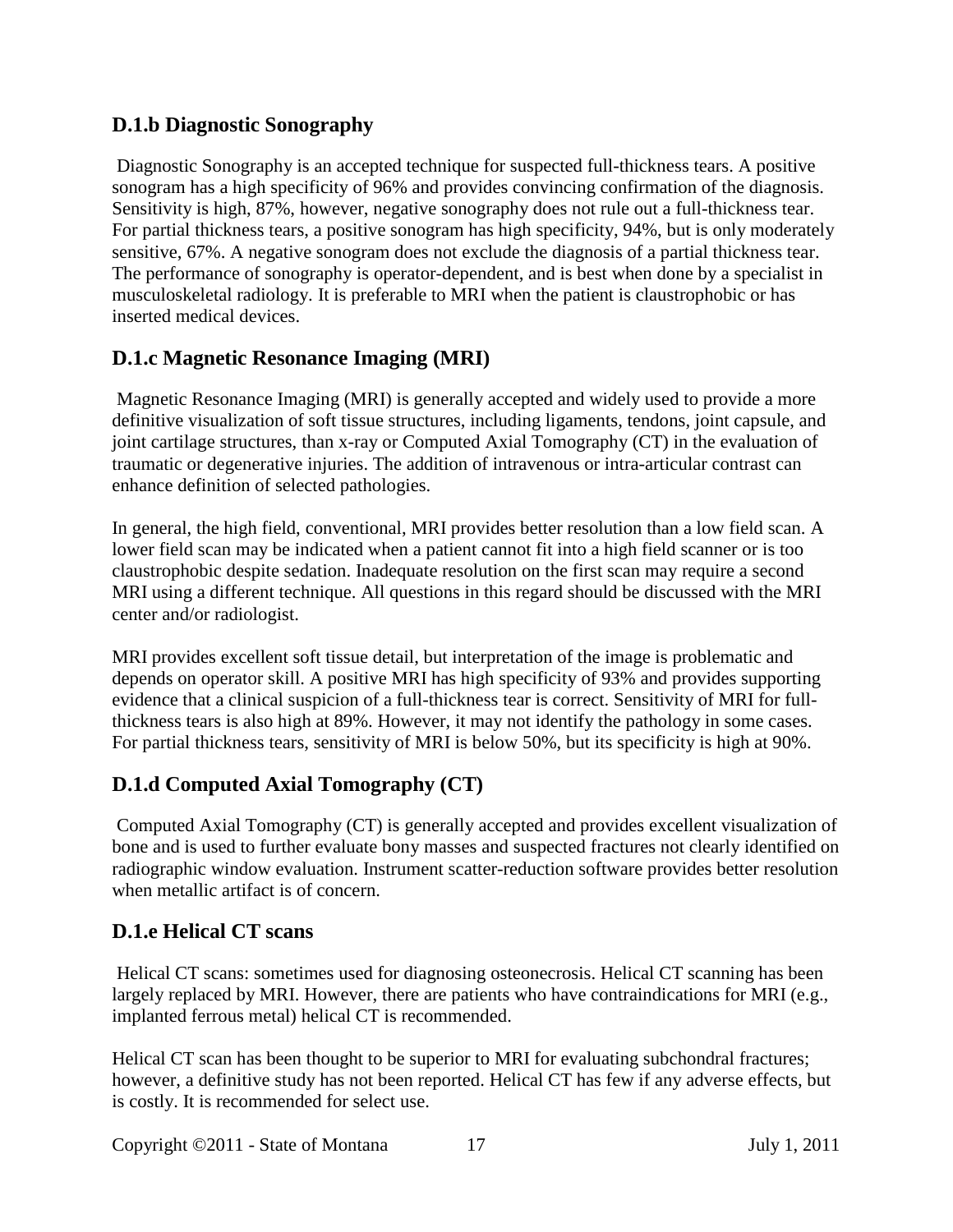## **D.1.f MR Arthrography (MRA)**

MR Arthrography (MRA) This accepted investigation uses the paramagnetic properties of gadolinium to shorten T1 relaxation times and provide a more intense MRI signal. It can accurately demonstrate and rule out full-thickness tears as well as non-contrast MRI, but it is invasive and its place in the evaluation of rotator cuff pathology has not been determined. In select populations of highly active athletes, it may uncover unsuspected labral pathology such as SLAP lesions, but the arthroscopically normal labrum may produce an abnormal signal in half of MRA studies. Its contribution to the diagnosis of SLAP lesions has not been determined. An MRA is not necessary if the patient has already met indications for arthroscopy or surgery as outlined in Section E. However, an MRA may be ordered when the surgeon desires further information prior to surgery.

## **D.1.g Venogram/Arteriogram**

Venogram/Arteriogram a generally accepted test is useful for investigation of vascular injuries or disease, including deep-venous thrombosis. Potential complications may include pain, allergic reaction, and deep-vein thrombosis.

## **D.1.h Bone Scan (Radioisotope Bone Scanning)**

Bone Scan (Radioisotope Bone Scanning) is generally accepted, well-established and widely used. Bone scanning is more sensitive but less specific than MRI. 99MTechnecium diphosphonate uptake reflects osteoblastic activity and may be useful in metastatic/primary bone tumors, stress fractures, osteomyelitis, and inflammatory lesions, but cannot distinguish between these entities.

Bone scanning is more sensitive but less specific than MRI. It is useful for the investigation of trauma, infection, stress fracture, occult fracture, Complex Regional Pain Syndrome, and suspected neoplastic conditions of the upper extremity.

#### **D.1.i Other Radioisotope Scanning**

Other Radioisotope Scanning Indium and gallium scans are generally accepted procedures usually to help diagnose lesions seen on other diagnostic imaging studies. 67Gallium citrate scans are used to localize tumor, infection, and abscesses. 111Indium-labeled leukocyte scanning is utilized for localization of infection or inflammation.

#### **D.1.j Arthrograms**

Arthrograms are accepted; however, rarely used except for evaluation of patients with metal implants and previous shoulder surgery.

## <span id="page-17-0"></span>**D.2 Other Tests**

The following diagnostic procedures in this subsection are listed in alphabetical order.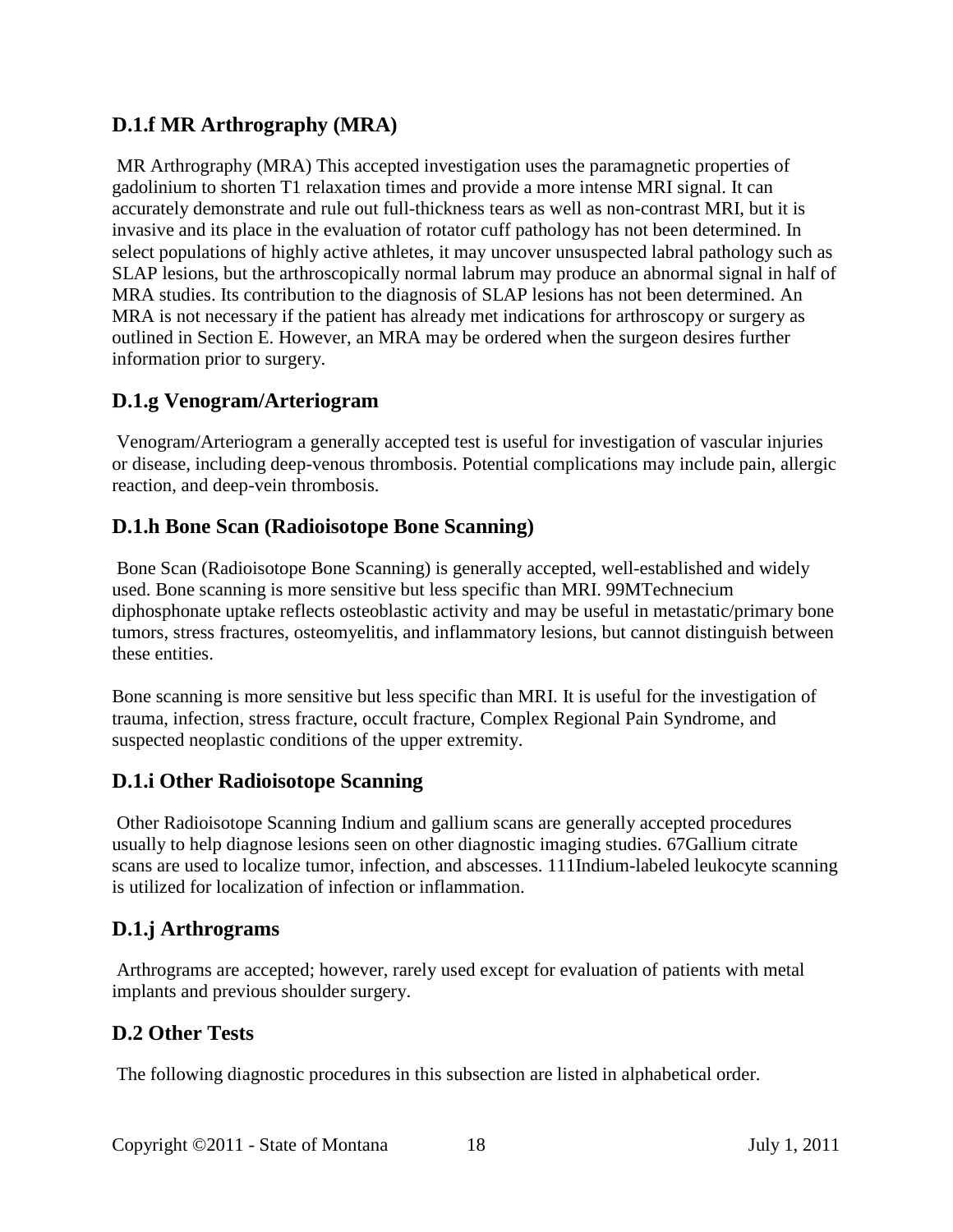## **D.2.a Antibody Levels**

There are numerous antibodies that are markers for specific rheumatic diseases (e.g., rheumatoid factor, anti-nuclear antibodies, anti-Sm, anti-Ro, anti-La for rheumatoid arthritis, systemic lupus erythematosus, Sjogren's, mixed connective tissue disorder, etc.). Patients with rheumatic disorders are at increased risk for degenerative joint disease of the shoulder as well as subacromial bursitis.

Antibody levels are strongly recommended as a screen to confirm specific disorders (e.g., rheumatoid arthritis). However, routine use of these tests in shoulder pain patients is not recommended, especially as wide-ranging, non-focused test batteries are likely to result in inaccurate diagnoses due to false positives and low pre-test probabilities. Providers should also be aware that false-negative results occur. Measurement of antibody levels is minimally invasive, unlikely to have substantial adverse effects, and is low to moderately costly depending on the specific test ordered

## **D.2.b Compartment Pressure Testing and Measurement Devices**

Compartment Pressure Testing and Measurement Devices such as pressure manometer, are generally accepted and useful in the evaluation of patients who present uncommon but reported symptoms consistent with a compartment syndrome.

## **D.2.c Diagnostic Arthroscopy (DA)**

Diagnostic Arthroscopy (DA) allows direct visualization of the interior of a joint, enabling the diagnosis of conditions when other diagnostic tests have failed to reveal an accurate diagnosis. DA may also be employed in the treatment of joint disorders. In some cases, the mechanism of injury and physical examination findings will strongly suggest the presence of a surgical lesion, and it is appropriate to proceed directly with the interventional arthroscopy.

In other cases, in which imaging tests are negative and the patient has failed to improve functionally despite active participation in non-operative therapy, DA may be indicated to clarify the diagnosis.

Usually tissue pathology is unnecessary for diagnostic accuracy. However, some institutions may require gross tissue pathology.

#### **D.2.d Doppler Ultrasonography/Plethysmography**

Doppler Ultrasonography/Plethysmography is useful in establishing the diagnosis of arterial and venous disease in the upper extremity and should be considered prior to the more invasive venogram or arteriogram study.

#### **D.2.e Electrodiagnostic Testing**

Electrodiagnostic tests include but are not limited to, Electromyography (EMG), and Nerve Conduction Studies (NCS). These are generally accepted, well-established and widely used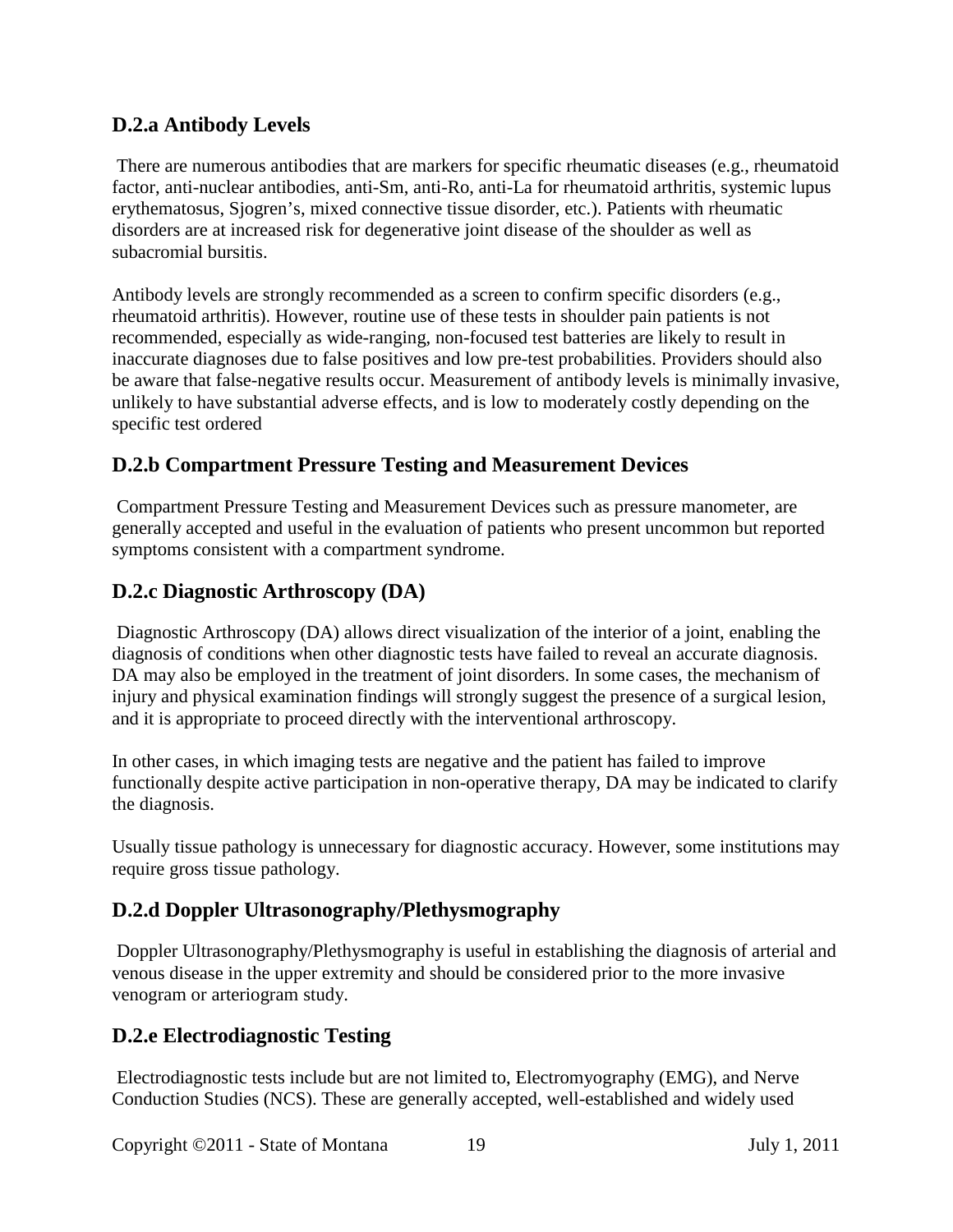diagnostic procedures. Electrodiagnostic studies may be useful in the evaluation of patients with suspected involvement of the neuromuscular system, including radiculopathies, peripheral nerve entrapments, peripheral neuropathies, disorders of the neuromuscular junction and primary muscle disease. EMGs should not be routinely performed for shoulder injuries unless there are findings to suggest new diagnostic pathology (Refer to Section E.4 Brachial Plexus).

In general, these diagnostic procedures are complementary to imaging procedures such as CT, MRI, and/or myelography or diagnostic injection procedures. Electrodiagnostic studies may provide useful, correlative neuropathophysiological information that would not be obtainable from standard radiologic studies.

Portable Automated Electrodiagnostic Device (also known as Surface EMG) is not a substitute for conventional EMG/NCS testing in clinical decision-making, and therefore, is not recommended.

## **D.2.f Personality/Psychological/Psychosocial Evaluations**

Personality/Psychological/Psychosocial Evaluations: are generally accepted and wellestablished diagnostic procedures with selective use in the upper extremity population, but have more widespread use in sub-acute and chronic upper extremity populations. Diagnostic testing procedures may be useful for patients with symptoms of depression, delayed recovery, chronic pain, recurrent painful conditions, disability problems, and for pre-operative evaluation as well as a possible predictive value for post-operative response.

Psychological testing should provide differentiation between pre-existing depression versus injury-caused depression, as well as post-traumatic stress disorder.

Formal psychological or psychosocial evaluation should be performed on patients not making expected progress within 6 to 12 weeks following injury and whose subjective symptoms do not correlate with objective signs and tests. In addition to the customary initial exam, the evaluation of the injured worker should specifically address the following areas:

- 1. Employment history;
- 2. Interpersonal relationships both social and work;
- 3. Leisure activities;
- 4. Current perception of the medical system;
- 5. Results of current treatment;
- 6. Perceived locus of control; and
- 7. Childhood history, including abuse and family history of disability.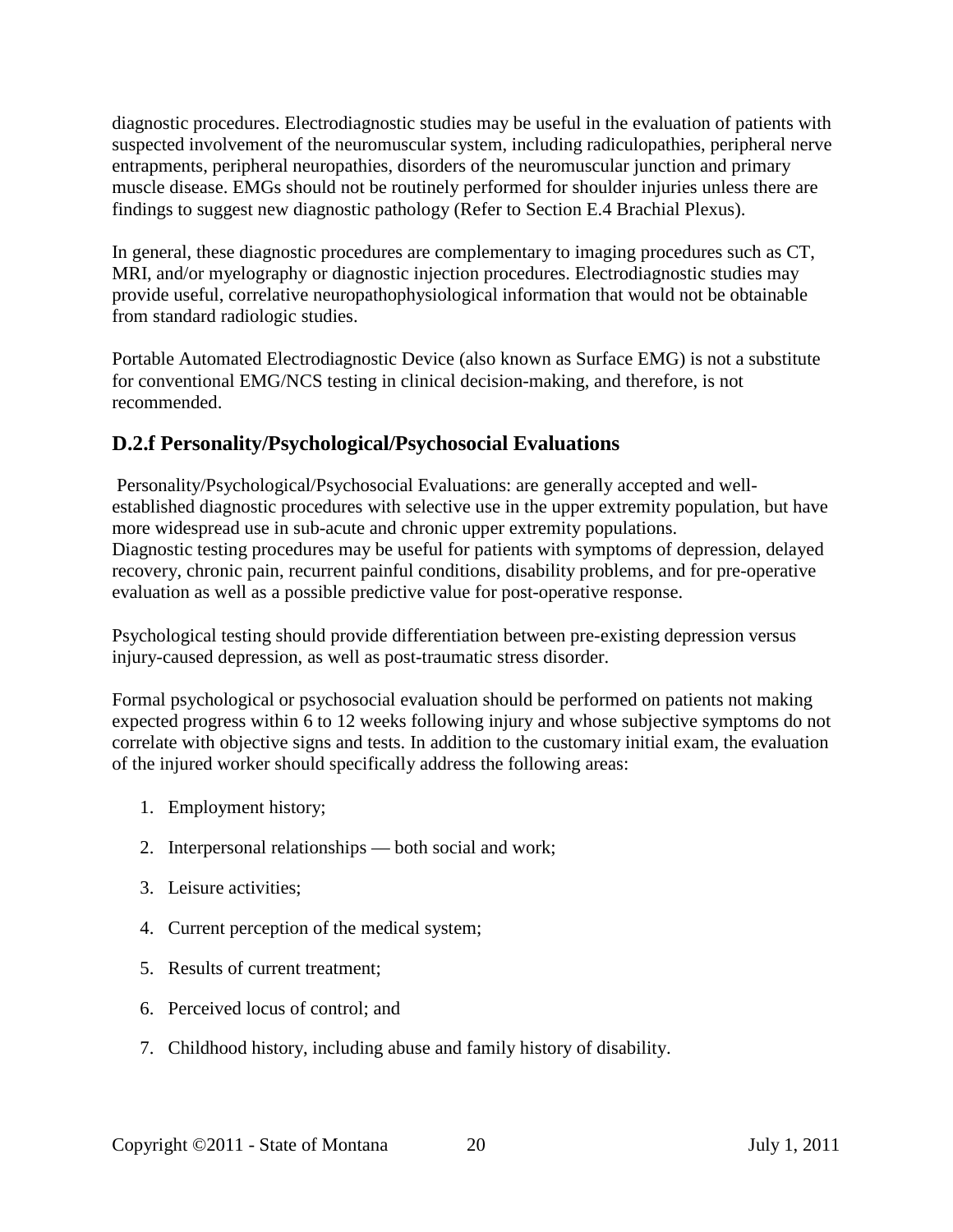This information should provide clinicians with a better understanding of the patient, thus, allowing for more effective rehabilitation.

The evaluation will determine the need for further psychosocial interventions, and in those cases, a Diagnostic Statistical Manual (DSM) of Mental Disorders diagnosis should be determined and documented. An individual with a PhD, PsyD, or Psychiatric MD/DO credentials should perform initial evaluations, which are generally completed within one to two hours. A professional fluent in the primary language of the patient is strongly preferred. When such a provider is not available, services of a professional language interpreter must be provided. When issues of chronic pain are identified, the evaluation should be more extensive and follow testing procedures as outlined in the Department's Chronic Pain Disorder Medical Treatment Guidelines.

• Frequency: One time visit for evaluation. If psychometric testing is indicated as a portion of the initial evaluation, time for such testing should not exceed an additional two hours of professional time.

## <span id="page-20-0"></span>**D.3 Special Tests**

Special tests are generally well-accepted tests and are performed as part of a skilled assessment of the patient's capacity to return-to-work, his/her strength capacities, and physical work demand classifications and tolerances. The procedures in this subsection are listed in alphabetical order.

## **D.3.a Computer Enhanced Evaluations**

Computer Enhanced Evaluations may include isotonic, isometric, isokinetic and/or isoinertial measurement of movement, range-of-motion (ROM), endurance or strength. Values obtained can include degrees of motion, torque forces, pressures, or resistance. Indications include determining validity of effort, effectiveness of treatment and demonstrated motivation. These evaluations should not be used alone to determine return to work restrictions. The added value of computer enhanced evaluations is unclear. Targeted work tolerance screening or gradual return to work is preferred.

• Frequency: One time for evaluation. Can monitor improvements in strength every 3 to 4 weeks up to a total of 6 evaluations.

## **D.3.b Functional Capacity Evaluation (FCE)**

Functional Capacity Evaluation (FCE) is a comprehensive or modified evaluation of the various aspects of function as they relate to the worker's ability to return-to-work. Areas such as endurance, lifting (dynamic and static), postural tolerance, specific range of motion, coordination and strength, worker habits, employability, as well as psychosocial aspects of competitive employment may be evaluated. Components of this evaluation may include: (a) musculoskeletal screen; (b) cardiovascular profile/aerobic capacity; (c) coordination; (d) lift/carrying analysis; (e) job-specific activity tolerance; (f) maximum voluntary effort; (g) pain assessment/psychological screening; and (h) non-material and material handling activities.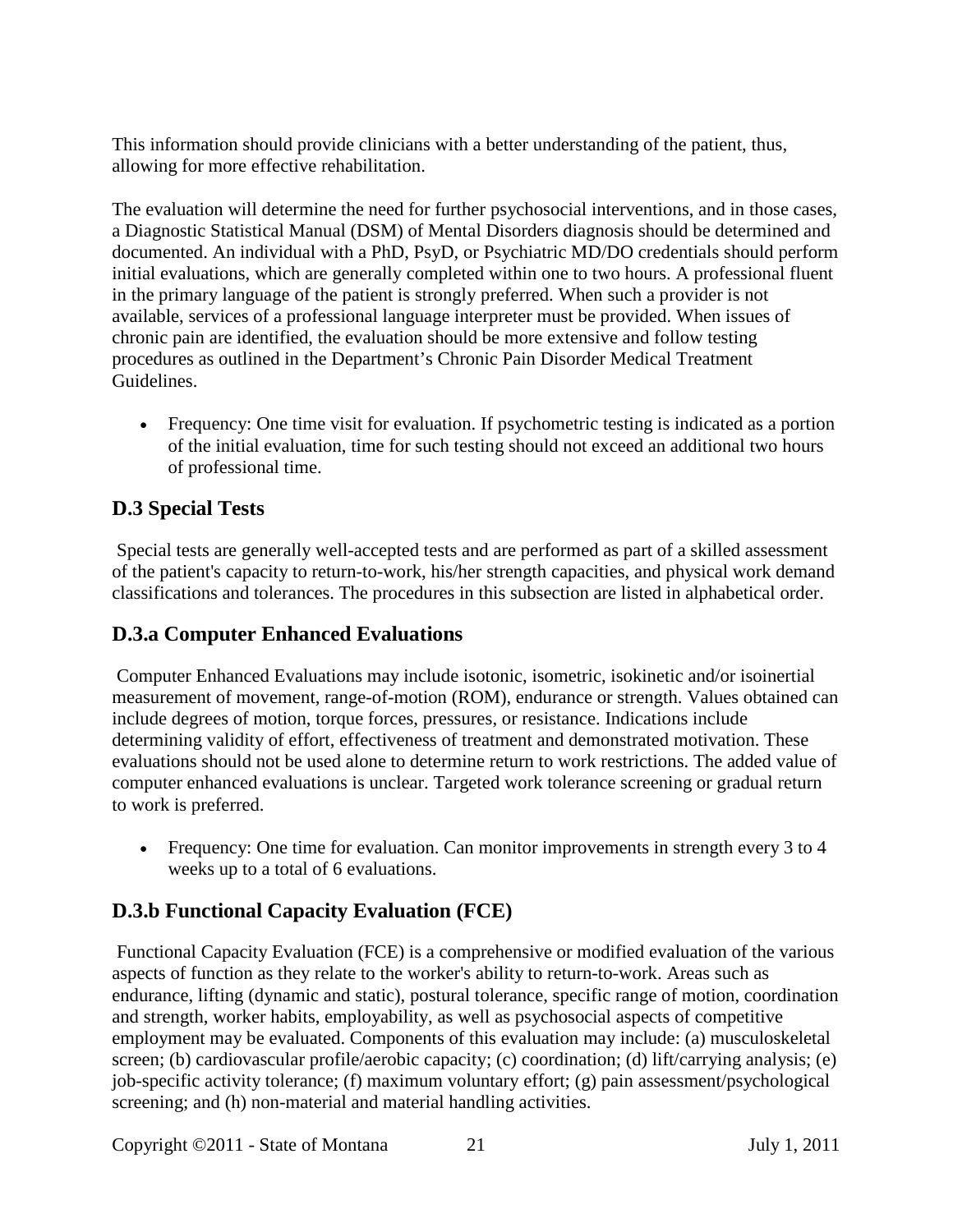When an FCE is being used to determine return to a specific jobsite, the provider is responsible for fully understanding the job duties. A jobsite evaluation is frequently necessary. FCEs cannot be used in isolation to determine work restrictions. The authorized treating physician must interpret the FCE in light of the individual patient's presentation and medical and personal perceptions. FCEs should not be used as the sole criteria to diagnose malingering.

Full FCEs are rarely necessary. In many cases, a work tolerance screening will identify the ability to perform the necessary job tasks.

• Frequency: Can be used 1) initially to determine baseline status and 2) for case closure when patient is unable to return to pre-injury position and further information is desired to determine permanent work restrictions. Prior authorization is required for FCEs performed during treatment.

## **D.3.c Jobsite Evaluation**

Jobsite Evaluation is a comprehensive analysis of the physical, mental, and sensory components of a specific job. These components may include, but are not limited to: (a) postural tolerance (static and dynamic); (b) aerobic requirements; (c) range of motion; (d) torque/force; (e) lifting/carrying; (f) cognitive demands; (g) social interactions; (h) visual perceptual; (i) sensation; (j) coordination; (k) environmental requirements of a job; (l) repetitiveness; and (m) essential job functions. Job descriptions provided by the employer are helpful but should not be used as a substitute for direct observation.

A jobsite evaluation may include observation and instruction of how work is done, what material changes (desk, chair) should be made, and determination of readiness to return to work.

Requests for a jobsite evaluation should describe the expected goals for the evaluation. Goals may include, but are not limited to the following:

- 1. To determine if there are potential contributing factors to the person's condition and/or for the physician to assess causality;
- 2. To make recommendations for, and to assess the potential for ergonomic changes;
- 3. To provide a detailed description of the physical and cognitive job requirements;
- 4. To assist the patient in their return to work by educating them on how they may be able to do their job more safely in a bio-mechanically appropriate manner; and/or
- 5. To give detailed work/activity restrictions.
- Frequency: One time with additional visits as needed for follow-up visits per jobsite.

#### **D.3.d Vocational Assessment**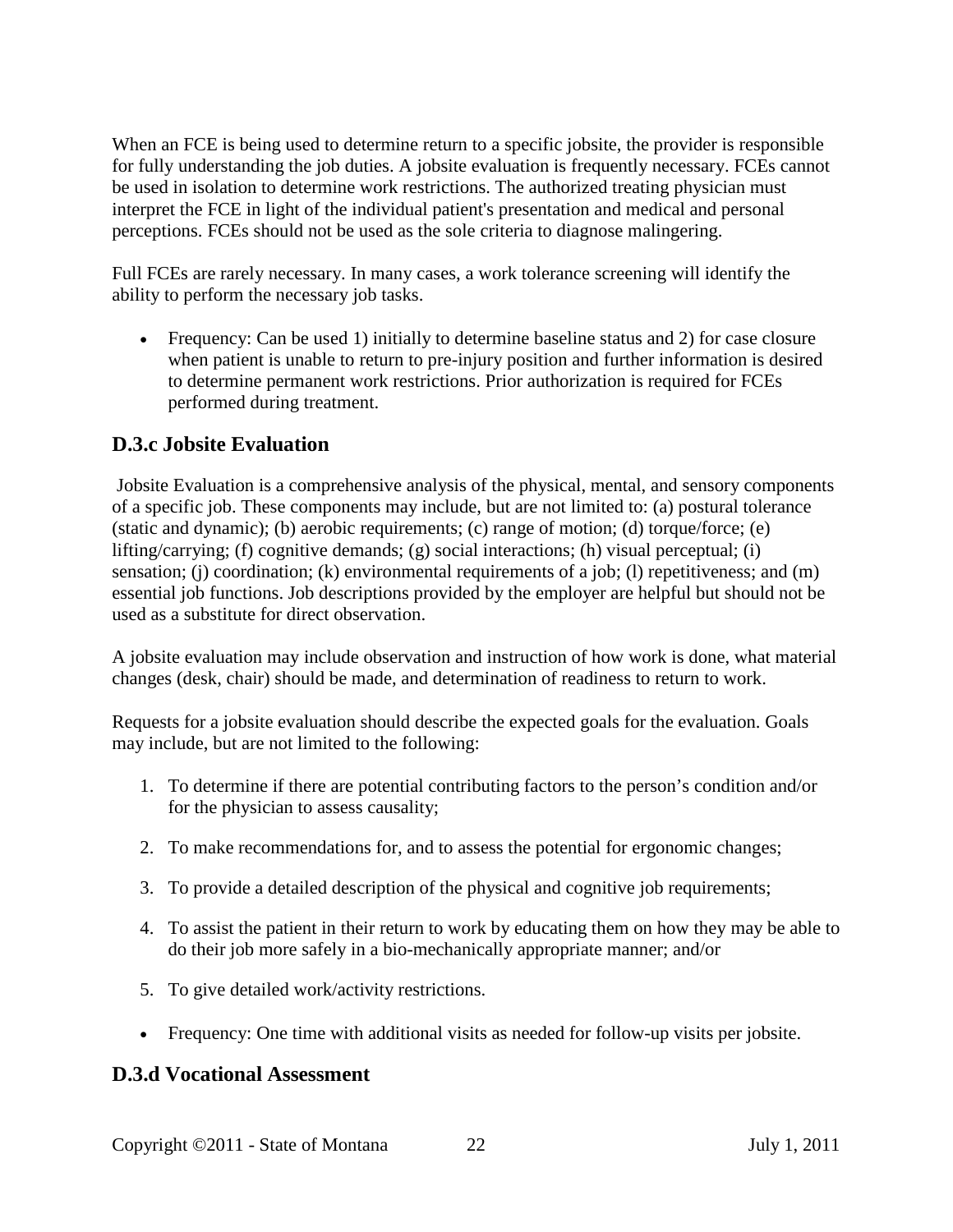Vocational Assessment If the injury is such that the practitioner can easily determine that the worker will be unable to return to his/her previous occupation, then vocational rehabilitation assistance at that time may aid in the overall medical management and rehabilitation of the patient. The physician may decide that the patient is unable to return to the previous occupation prior to declaration of Maximum Medical Improvement (MMI).

The vocational assessment should provide valuable guidance in the determination of future rehabilitation program goals. It should clarify rehabilitation goals, which optimize both patient motivation and utilization of rehabilitation resources. The physician should have identified the expected permanent limitation(s) prior to the assessment. Declaration of MMI should not be delayed solely due to lack of attainment of a vocational assessment.

• Frequency: One time with additional visits as needed for follow-up.

## **D.3.e Work Tolerance Screening**

Work Tolerance Screening is a determination of an individual's tolerance for performing a specific job based on a job activity or task and may be used when a full Functional Capacity Evaluation is not indicated. The screening is monitored by a therapist and may include a test or procedure to specifically identify and quantify work-relevant cardiovascular, physical fitness and postural tolerance. It may also address ergonomic issues affecting the patient's return-to-work potential.

• Frequency: One time for initial screen. May monitor improvements in strength every 3 to 4 weeks up to a total of 6 visits.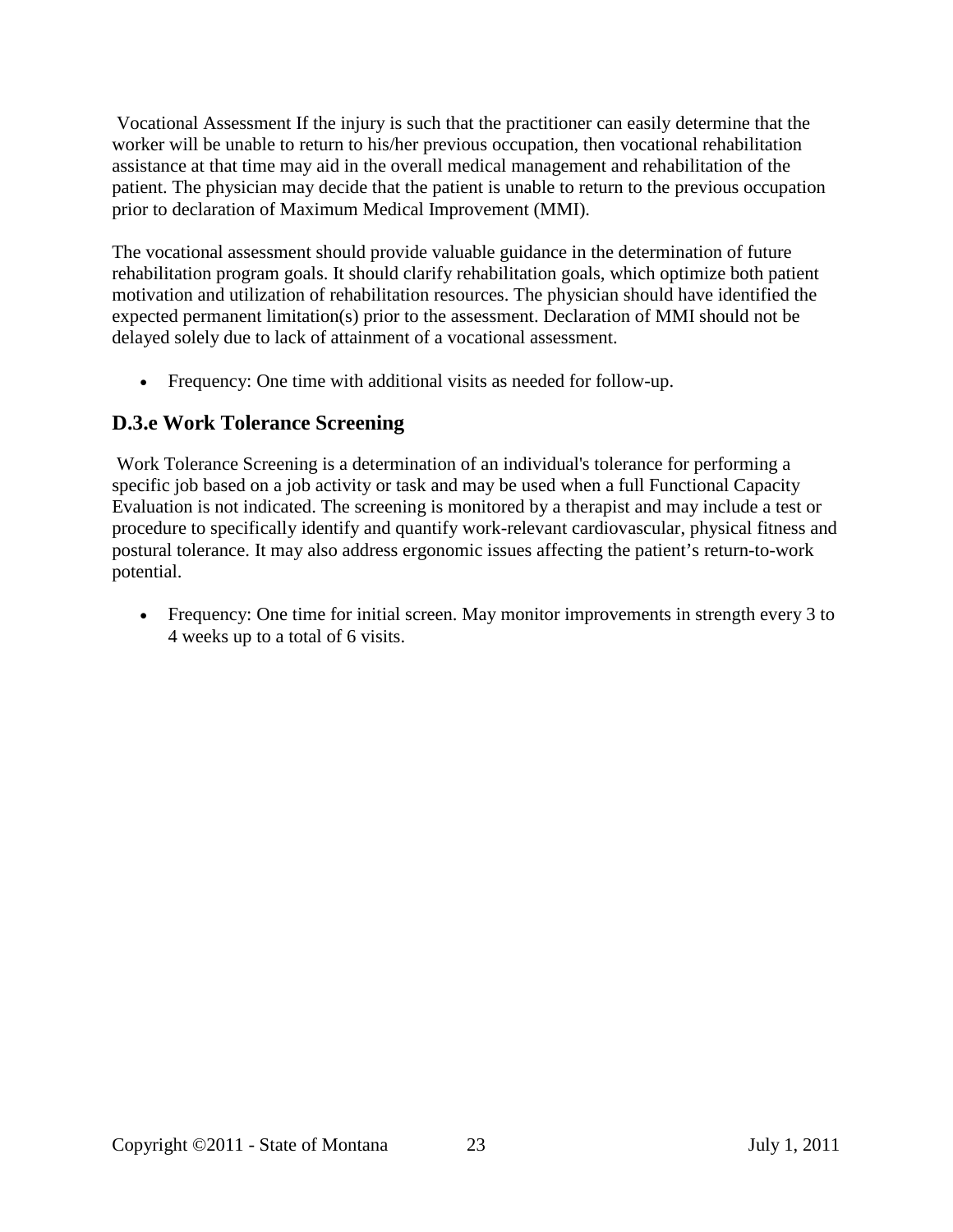# <span id="page-23-0"></span>**E. Specific Diagnosis, Testing and Treatment Procedures**

#### <span id="page-23-1"></span>**E1. Acromioclavicular Joint Sprains/Dislocations**

An acute acromioclavicular (AC) joint injury is frequently referred to as a shoulder separation. There are six classifications of AC joint separation, which are based upon the extent of ligament damage and bony displacement

#### **E.1.a Description/Definition**

**Type I** Sprain of the AC ligament and capsule; x-ray usually normal.

**Type II** Sprains consisting of a ruptured AC ligament and capsule with incomplete injury to the coracoclavicular (CC) ligament, resulting in mild AC joint subluxation. X-ray shows clavicle slightly elevated.

**Type III** Dislocation of the clavicle above the acromion with complete tear of the AC ligament and/or CC ligaments; abnormal stress x-rays.

**Type IV** Dislocation consisting of a displaced clavicle that penetrates posteriorly through or into the trapezius muscle. The sterno-clavicular joint may also be dislocated.

**Type V** Dislocation consisting of complete separation of the AC and CC ligaments and dislocation of the acromioclavicular joint with a large coracoclavicular interval.

**Type VI** Dislocation consisting of a displaced clavicle that penetrates inferior to the coracoid.

Type I-III are common, while Types IV-VI are not, and when found require surgical consultation. For AC joint degeneration from repetitive motion that is found to be work-related, refer to Section E. 8, Impingement Syndrome.

#### **E.1.b Occupational Relationship**

Generally, workers sustain an AC joint injury when they fall landing on the point of the shoulder, driving the acromion downward; or fall on an outstretched hand or elbow with an adducted arm, creating a backward and outward force on the shoulder. It is important to rule out other sources of shoulder pain from the acute injury, including rotator cuff tear, fracture, and nerve injury.

#### **E.1.c Specific Physical Exam Findings**

Specific Physical Exam Findings may include the following:

1. At times, tenderness at the AC joint with contusions and/or abrasions at the joint area; and/or prominence/asymmetry of the shoulder can be seen;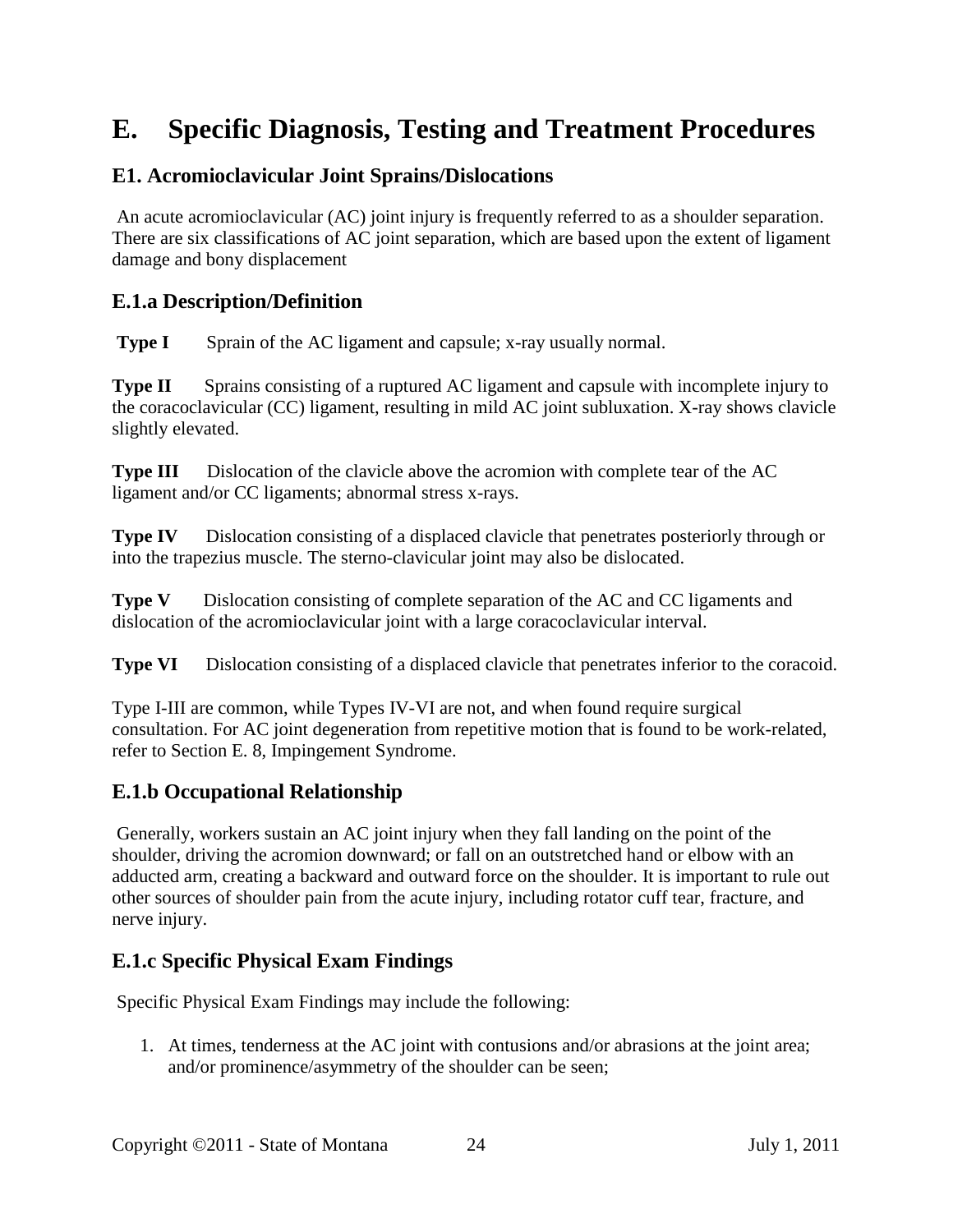2. The patient usually demonstrates decreased shoulder motion, and with palpation, the distal end of the clavicle is painful. There may be increased clavicular translation and cross-body adduction that causes exquisite pain at the AC joint. Cross-body adduction with the arm elevated to 90 degrees can also cause posterior pain with a tight posterior capsule, or lateral pain with impingement. Injection of local anesthetic in the AC joint should relieve pain when performing this maneuver.

## **E.1.d Diagnostic Testing Procedures**

Plain x-rays may include:

- 1. AP view;
- 2. AP radiograph of the shoulder with the beam angled 10 degrees cephalad (Zanca view) and a beam strength that is under-penetrating;
- 3. Axillary lateral views; and
- 4. Stress view; side-to-side comparison with 10 to 15 lb. of weight in each hand.

#### **E.1.e Non-operative Treatment Procedures**

Non-operative Treatment Procedures may include:

- 1. Procedures outlined in Section F. Immobilization in some cases (up to 6 weeks for Type I-III AC joint separations). Treatments for Type III injuries are controversial and may range from a sling to surgery.
- 2. Medication, such as non-steroidal anti-inflammatories and analgesics would be indicated. Narcotics are not normally indicated. Lidocaine patches may be used for pain relief. In chronic acromioclavicular joint pain, a series of injections with or without cortisone may be performed up to 3 times per year.
- 3. Benefits may be achieved through therapeutic rehabilitation. It should emphasize a progressive increase in range-of-motion (ROM) without exacerbation of the AC joint injury. Full recovery of AC joint dislocation may require up to twelve weeks. With increasing motion and pain control, a strengthening program should be instituted. Refer to Section F, Therapeutic Procedures, Non-operative.
- 4. Return to appropriate modified duty should begin within the first week. Refer to Section F. 12, Return to Work. With restoration of full-motion, return to full-duty should be anticipated within 3 months.
- 5. Other therapies in Section F, Therapeutic Procedures, Non-operative, may be employed in individual cases.

## **E.1.f Surgical Indications**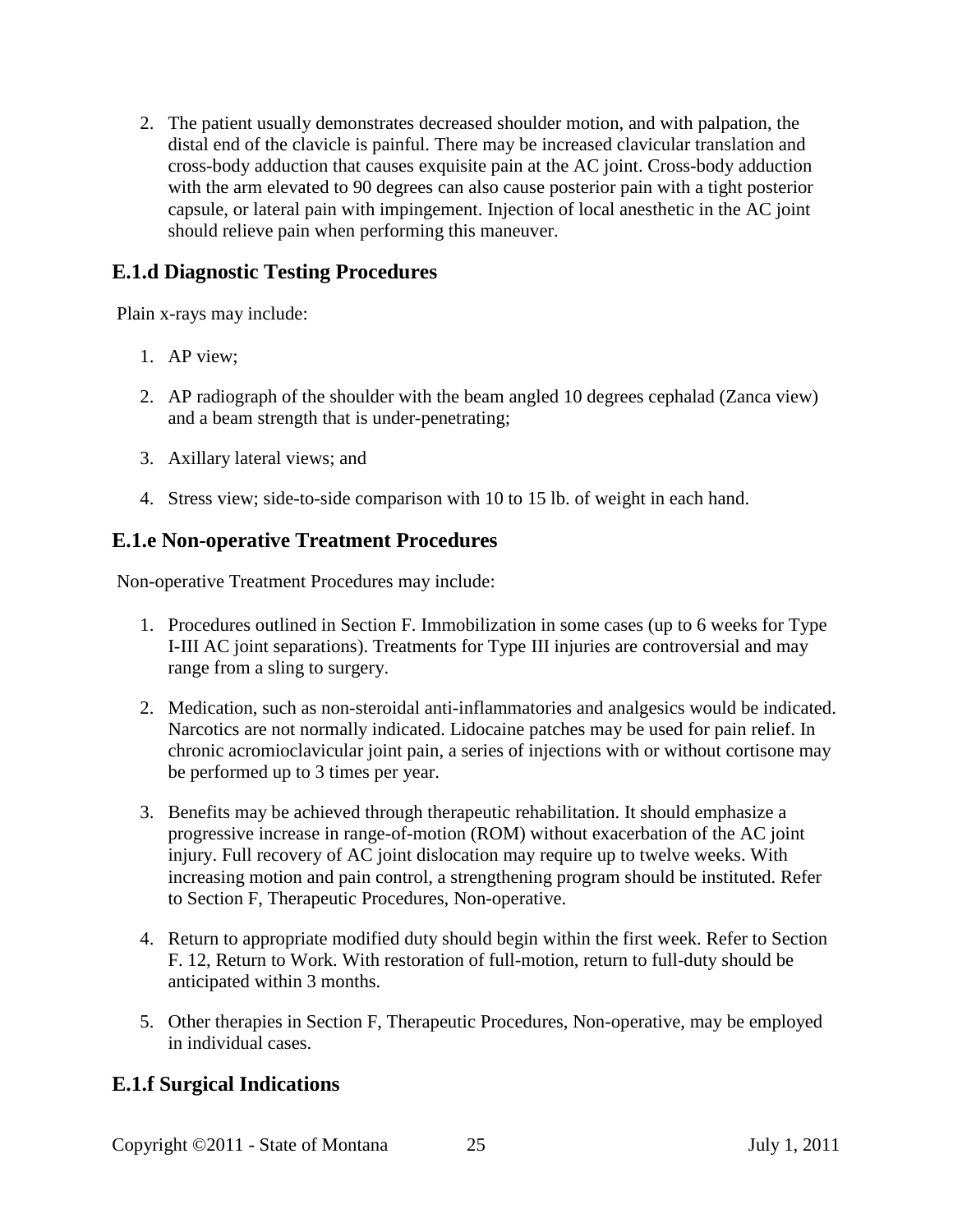Patients who have Type III AC joint dislocations will usually recover well without surgical intervention. Surgical intervention may be considered when functional deficits interfere with activities of daily living and/or job duties after three to four months of active patient participation in non-operative therapy. For patients with particularly high physical demands on their shoulder, immediate orthopaedic consultation with surgical intervention as early as two weeks from the date of injury may be considered.

Prior to surgical intervention, the patient and treating physician should identify functional operative goals and the likelihood of achieving improved ability to perform activities of daily living or work activities. The patient should also agree to comply with the pre- and postoperative treatment plan and home exercise requirements and understand the length of partial and full-disability expected post-operatively.

With a Type IV-VI AC joint injury, an orthopedic surgical consultation is recommended.

# **E.1.g Operative Procedures**

AC joint stabilization with or without distal clavicle resection. Distal clavicle resection may prevent painful arthritis but can compromise post-operative AC joint stabilization.

## **E.1.h Post-operative Treatment**

An individualized rehabilitation program based upon communication between the surgeon and the therapist using the treatments found in Section F-Therapeutic Procedures, Non-operative. Early therapeutic rehabilitation interventions are recommended to maintain ROM with progressive strengthening.

- Frequency: 3 to 5 times per week for the first 2 weeks, 3 times per week for the following 2 weeks, then 1 to 2 times per week.
- Optimum Duration: 6 to 8 weeks with progression to home exercise and/or pool therapy.
- Maximum Duration: 12 weeks. Occasional follow-up visits may be justified to reinforce exercise patterns or to reach final functional goals if the therapy to date has demonstrated objective functional gains.

Return to work and restrictions after surgery may be made by an experienced primary occupational medicine physician in consultation with the surgeon or by the surgeon.

## <span id="page-25-0"></span>**E2. Adhesive capsulitis/Frozen Shoulder Disorder**

## **E.2.a Description/Definition**

Adhesive capsulitis of the shoulder, also known as frozen shoulder disorder, is a soft tissue lesion of the glenohumeral joint resulting in global restrictions of passive and active ROM. Lack of passive ROM can persist even with therapy, for an average of 30 months. The disorder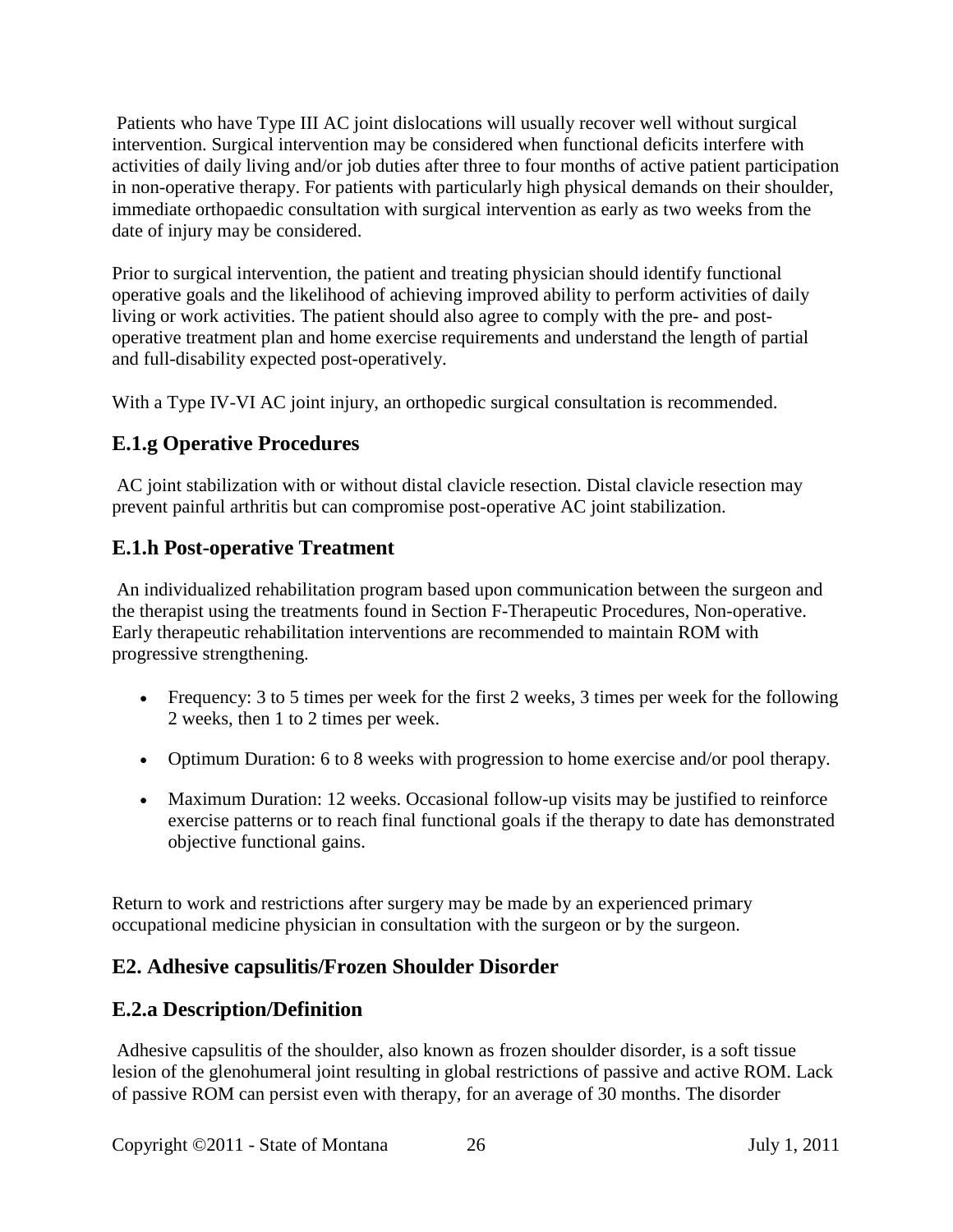progresses through stages, specifically:

**Stage 1**-Consists of acute pain with some limitation in range-of-motion; generally lasting 2 to 9 months.

**Stage 2**-Characterized by progressive stiffness, loss of passive range-of-motion, muscular atrophy, and decreased pain; generally lasting an additional 3 to 12 months beyond Stage 1.

**Stage 3**-Characterized by partial or complete resolution of symptoms and restoration of ROM and strength; it usually takes an additional 5 to 26 months beyond Stage 2.

Patients will usually complain of pain in the sub-deltoid region, but occasionally over the long head of the biceps or radiating down the lateral aspect of the arm to the forearm. Pain is often worse at night, with difficulty sleeping on the involved side. Motion is restricted and painful.

In Stages 2 and 3, patients may also experience peri-scapular and neck pain from compensatory scapular thoracic motion.

Idiopathic adhesive capsulitis usually occurs spontaneously without any specific inciting injury. This occurs most frequently in diabetic, middle aged patients. This type of adhesive capsulitis is likely to remit over time and is usually not work related.

Capsulitis or stiffness may occur secondary to trauma or surgery from another condition. Therapy and additional treatment recommendations for other specific diagnoses should be strictly followed to decrease the occurrence of secondary restricted ROM.

## **E.2.b Occupational Relationship**

There should be some history of work related injury. Occupational adhesive capsulitis may arise secondary to any chest or upper extremity trauma. Primary adhesive capsulitis is rarely occupational in origin.

## **E.2.c Specific Physical Exam Findings**

Specific Physical Exam Findings may include:

Restricted active and passive glenohumeral ROM in multiple planes is the primary physical finding. It may be useful for the examiner to inject the subacromial space with lidocaine and then repeat ROM testing to rule out stiffness secondary to rotator cuff or bursal pathology. Lack of improvement of ROM usually confirms the diagnosis. Postural changes and secondary trigger points along with atrophy of the deltoid and supraspinatus muscles may be seen.

## **E.2.d Diagnostic Testing Procedures**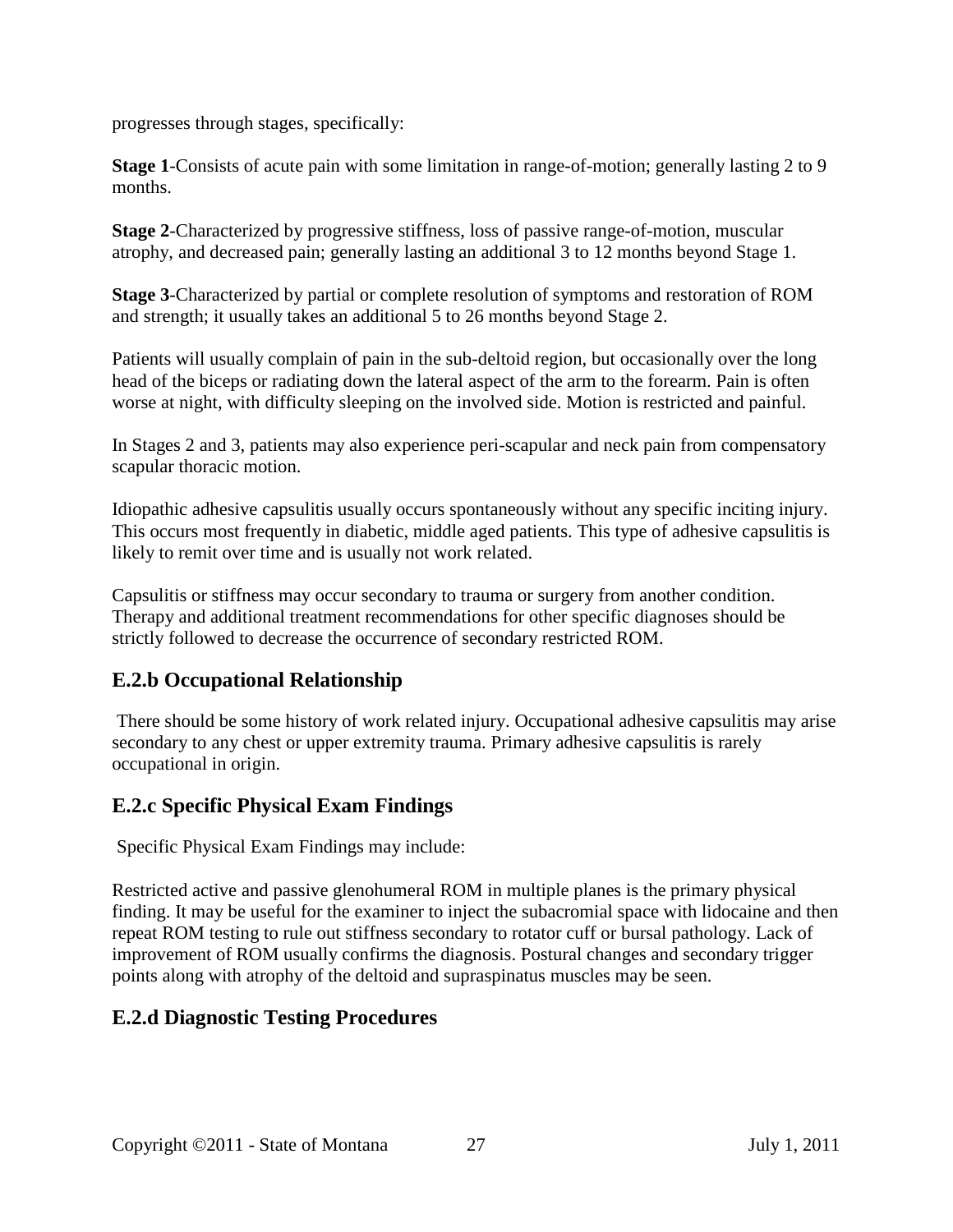- 1. Plain x-rays should be done to rule out concomitant pathology such as subluxation or tumor.
- 2. Other diagnostic testing may be indicated to rule out associated pathology. Refer Section D., Follow-up Diagnostic Procedures and to Section E., Specific Diagnosis, Testing, and Treatment. Dynamic sonography may be useful to specifically identify the movements most affected and rule out other pathology.
- 3. Laboratory tests should be considered to rule out systemic diseases.

## **E.2.e Non-operative Treatment Procedures**

Address the goal to restore and maintain function and may include the following:

i. Therapeutic interventions are the mainstay of treatment. They should include ROM, active therapies, and a home exercise program. Passive as well as active therapies may be used for control of pain and swelling. Therapy should progress to strengthening and instruction in a home exercise program targeted to further improve ROM and strength of the shoulder girdle musculature. There is some evidence that a home exercise program will have similar results to fully-supervised physical therapy in non-workers compensation populations; however, to facilitate return to work, supervised therapy is generally recommended for at least several sessions to assure proper performance of home exercise and to evaluate continued progress. These sessions are in addition to any sessions already performed for the original primary related diagnosis. Refer to Section F, Therapeutic Procedures, Non-operative for all other therapies as well as a description of active and passive therapies.

- Time to Produce Effect: 4 sessions.
- Frequency: 2 times per week for the first 2 weeks and 1 time or less thereafter.
- Optimum Duration: 8 to 12 sessions.
- Maximum Duration: 20 sessions per year. Additional follow-up visits may be justified to reinforce exercise patterns or to reach final functional goals if therapy to date has demonstrated objective functional gains.

ii. Return to work duties with increased ROM as tolerated are also helpful to increase function. Refer to Section F. 12, Return to Work.

iii. Medications, such as NSAIDS and analgesics, may be helpful. Narcotics are indicated for post-manipulation or post-operative cases. Judicious use of pain medications to optimize function may be indicated. Refer to Section F.6., Medications.

iv. Subacromial bursal and/or glenohumeral steroid injections can decrease inflammation and allow the therapist to progress with functional exercise and ROM. There is strong evidence that intra-articular injection of a corticosteroid produces pain relief and increases ROM in the short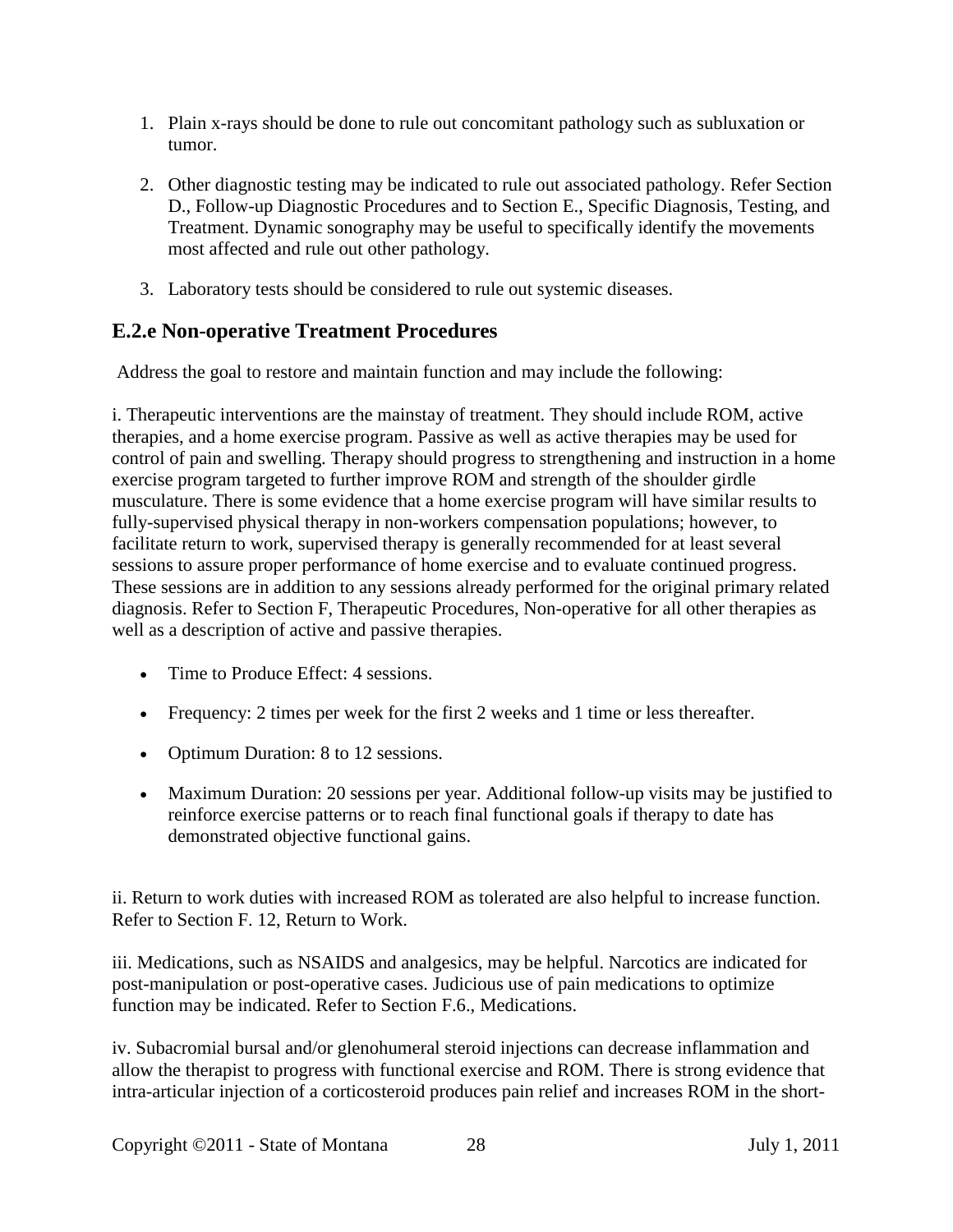term for individuals with restriction of both active and passive ROM in more than one direction. There is good evidence that the addition of a physical therapy or home exercise program is more effective than steroid injections alone. Injections under significant pressure should be avoided as the needle may be penetrating the tendon and injection into the tendon can cause possible tendon breakdown, tendon degeneration, or rupture. Injections should be minimized for patients under 30 years of age.

Steroid injections should be used cautiously in diabetic patients. Diabetic patients should be reminded to check their blood glucose level at least daily for 2 weeks after injections.

- Time to Produce Effect: One injection.
- Maximum Duration: 3 injections in one year at least 4 to 8 weeks apart, when functional benefits are demonstrated with each injection.

v. There is no clear long-term benefit for suprascapular nerve blocks, however, blocks may be appropriate for patients when pain is not well-controlled and injections improve function.

- Time to Produce Effect: One block should demonstrate increased ability to perform exercises and/or range-of-motion.
- Maximum Duration: 3 per year.

vi. In cases that are refractory to conservative therapy lasting at least 3 to 6 months, and in whom ROM remains significantly restricted (abduction usually less than 90 degrees), the following treatment may be considered:

- Distension arthrography or "brisement" in which saline, an anesthetic and usually a steroid are forcefully injected into the shoulder joint causing disruption of the capsule. There is good evidence that distension arthrogram with steroid and saline improves function in patients with decreased passive ROM after 3 months of treatment. Early therapy to maintain ROM, and restore strength and function should follow distension arthrography. Return to work with restrictions should be expected within one week of the procedure; return to full-duty is expected within 4 to 6 weeks.
- Dynamic splinting may be appropriate for rare cases when a functional ROM has not been achieved with the treatment listed above.

vii. There is no evidence that hyaluronate injections are superior to physical therapy in this condition and are not recommended.

viii. Other therapies in Section F, Therapeutic Procedures, Non-operative, may be employed in individual cases.

## **E.2.f Surgical Indications**

Copyright ©2011 - State of Montana 29 July 1, 2011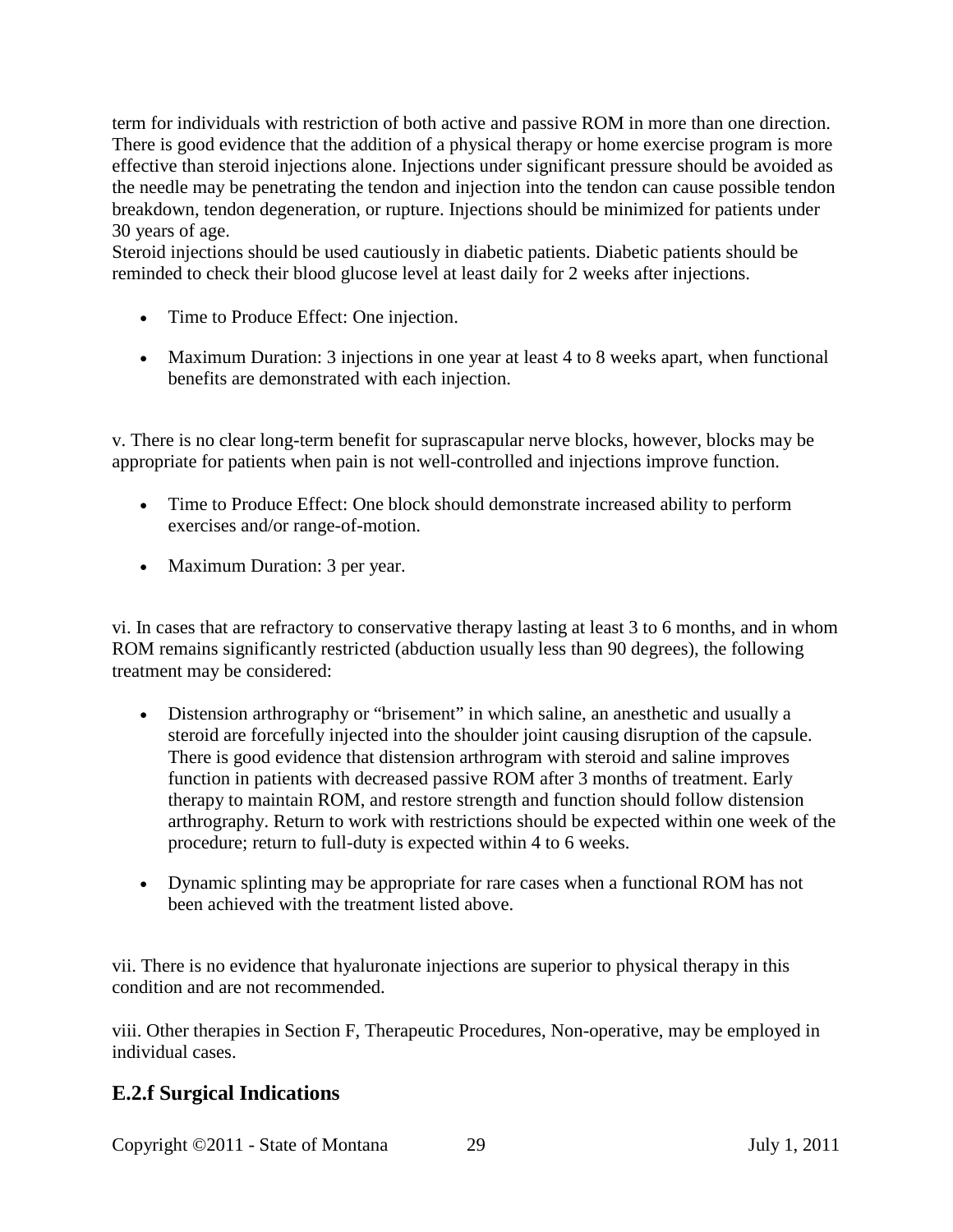Surgery may be considered when functional deficits interfere with activities of daily living and/or job duties after 3 to 6 months of active patient participation in non-operative therapy. For most individuals this constitutes limitations in the range of 130 degrees elevation and 120 degrees abduction; with significant functional limitations; however, individuals who must perform overhead work and lifting may require a greater ROM.

Prior to surgical intervention, the patient and treating physician should identify functional operative goals and the likelihood of achieving improved ability to perform activities of daily living or work activities. The patient should also agree to comply with the pre- and postoperative treatment plan and home exercise requirements. The patient should understand the length of partial and full disability expected post-operatively.

## **E.2.g Operative Procedures**

Manipulation under anesthesia which may be done in combination with steroid injection, distension arthrography, or arthroscopy. Contraindications to closed manipulation under anesthesia include anti-coagulation or bleeding diatheses, significant osteopenia, or recent surgical repair of shoulder soft tissue, fracture or neurological lesion. Complications may include humeral fracture, dislocation, cuff injuries, labral tears or brachial plexus injury.

Arthroscopic capsular release or open surgical release may be appropriate in rare cases with failure of previous methods and when the patient has demonstrated ability to follow through with required physical and occupational therapy. Other disorders, such as impingement syndrome, may also be treated at the same time. Radiofrequency is not recommended due to reported complications from chondrolysis.

## **E.2.h Post-operative Treatment**

An individualized rehabilitation program based upon communication between the surgeon and the therapist using the treatments found in Section F-Therapeutic Procedures, Non-operative. Therapy may include the following:

Early therapeutic rehabilitation interventions are recommended to maintain ROM and should progress to strengthening exercises.

- Frequency: Suggested frequency pattern is 3 to 5 times per week for the first 2 weeks, 3 times per week for the following 2 weeks, then 1 to 2 times per week. The exact frequency per week will depend on the severity.
- Optimum Duration: 6 to 8 weeks with progression to home exercise and/or pool therapy.
- Maximum Duration: Up to 12 weeks. Additional follow-up visits may be justified to reinforce exercise patterns or to reach final functional goals if the therapy to date has demonstrated objective functional gains.

Return to work and restrictions after surgery may be made by an experienced primary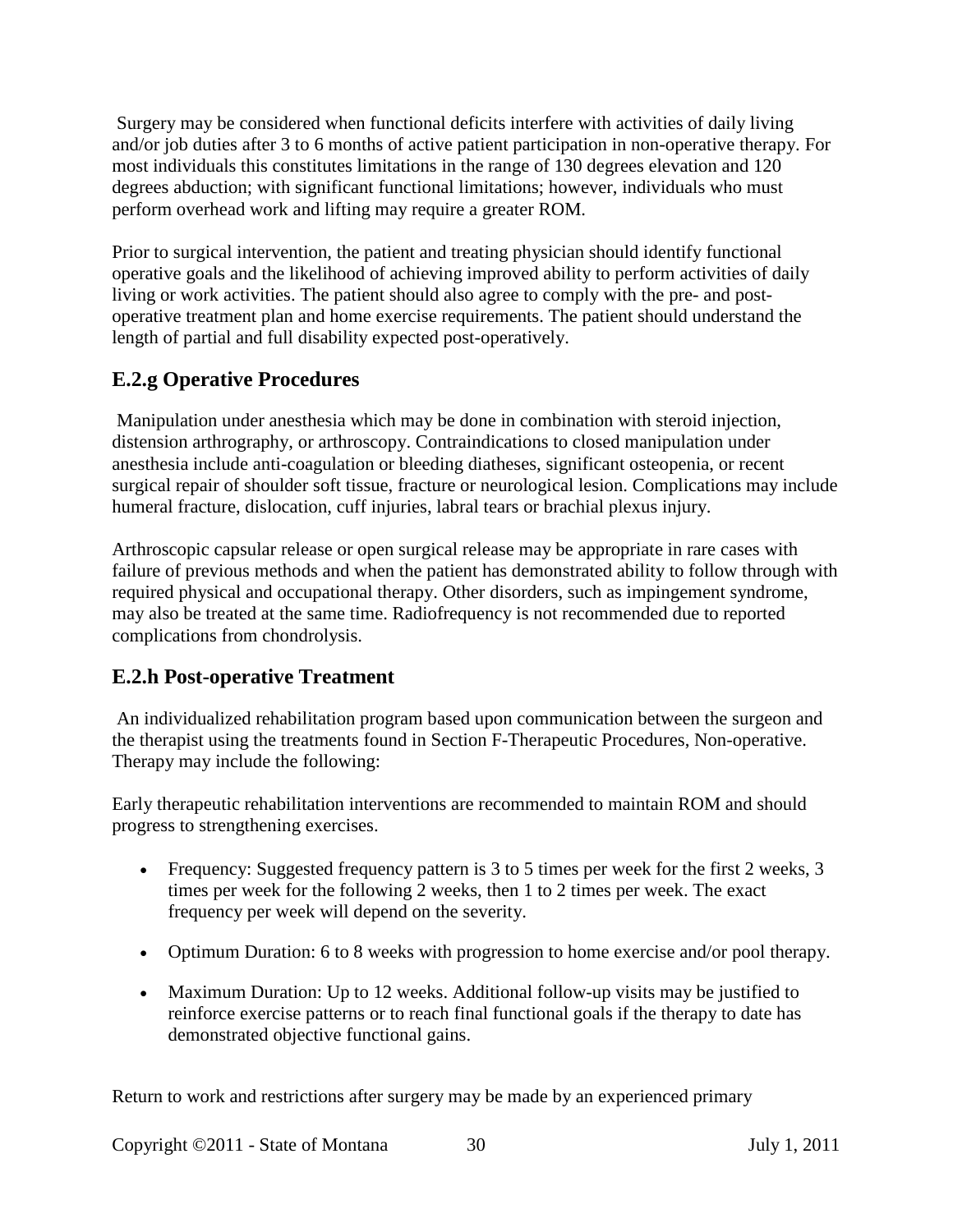occupational medicine physician in consultation with the surgeon or by the surgeon.

Patient should be approaching MMI within 8 to 12 weeks post-operatively; however, coexistence of other pathology should be taken into consideration.

## <span id="page-30-0"></span>**E3. Bicipital Tendon Disorders**

## **E.3.a Description/Definition**

Disorders may include: 1) primary bicipital tendonopathy, which is exceedingly rare; 2) secondary bicipital tendonopathy, which is generally associated with rotator cuff tendonitis or impingement syndrome (see appropriate diagnosis subsections); 3) subluxation of the biceps tendon, which occurs with dysfunction of the transverse inter-tubercular ligament and rotator cuff tears; and 4) acute disruption of the tendon, which can result from an acute distractive force or transection of the tendon from direct trauma.

Symptoms may include aching, burning and/or stabbing pain in the shoulder, usually involving the anterior medial portion of the shoulder girdle. The symptoms are exacerbated with above-theshoulder activities and those specifically engaging the biceps (flexion at the shoulder, flexion at the elbow and supination of the forearm). Relief occurs with rest. Patients may report nocturnal symptoms which interfere with sleep during the acute stages of inflammation; pain and weakness in shoulder during activities; repeated snapping phenomenon with a subluxing tendon; immediate sharp pain and tenderness along the course of the long head of the biceps following a sudden trauma which would raise suspicions of acute disruption of the tendon; and/or with predominant pain at the shoulder accompanied by referral patterns which may extend pain into the cervical or distal structures, including the arm, elbow, forearm, and wrist.

## **E.3.b Occupational Relationship**

Bicipital tendon disorders may include symptoms of pain and/or achiness that occur after repetitive use of the shoulder and/or blunt trauma to the shoulder. Secondary bicipital tendonitis may be associated with prolonged above-the-shoulder activities, and/or repeated shoulder flexion, external rotation and abduction. Acute trauma to the biceps tendon of the shoulder girdle may also give rise to occupational injury of the biceps tendon.

Occupational disorders of the biceps tendon may accompany scapulothoracic dyskinesis, rotator cuff injury, AC joint separation, sub deltoid bursitis, shoulder instability or other shoulder pathology. Symptoms should be exacerbated or provoked by work that activated the biceps muscle. Symptoms may be exacerbated by other activities that are not necessarily work related and the physician should explore and report these areas.

## **E.3.c Specific Physical Exam Findings**

Specific Physical Exam Findings may include the following:

1. If continuity of the tendon has been lost (biceps tendon rupture), inspection of the shoulder would reveal deformity (biceps bunching/Popeye deformity). It is important to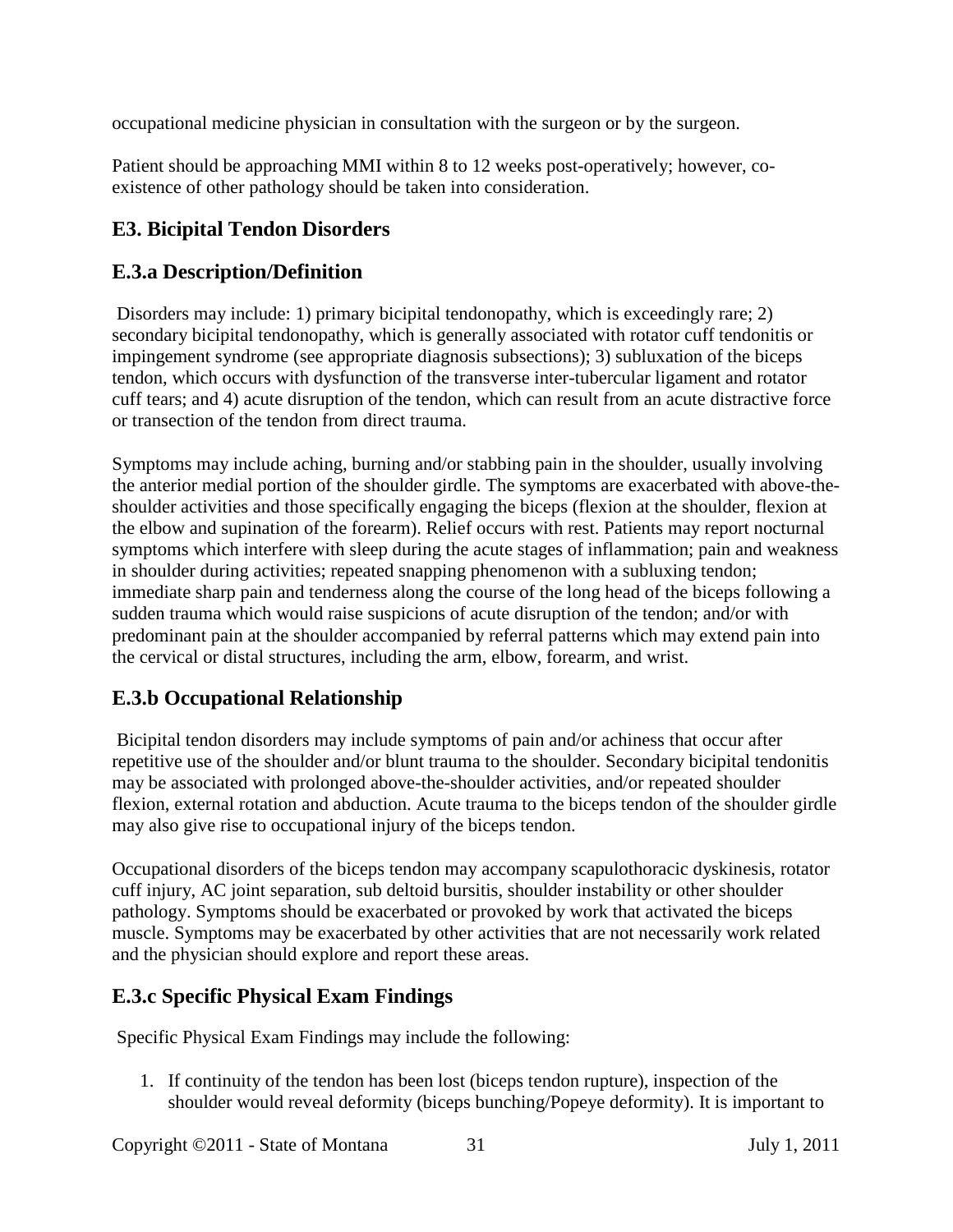differentiate between distal and proximal tendon rupture, as distal biceps ruptures often require urgent intervention.

- 2. Palpation demonstrates tenderness along the course of the bicipital tendon.
- 3. Pain at end range of flexion and abduction as well as with biceps tendon activation.
- 4. Provocative testing may include the following (a detailed description of the signs and tests is located in initial diagnostic procedures):
	- o Yergeson's sign.
	- o Speed's Test.
	- o Ludington's Test.

#### **E.3.d Diagnostic Testing Procedures**

#### **Plain x-rays include**:

A) Anterior/Posterior (AP) view. Elevation of the humeral head is indicative of a rotator cuff tear;

B) Lateral view in the plane of the scapula or an axillary view determines an anterior or posterior dislocation or the presence of a defect in the humeral head (a Hill-Sachs lesion);

C) Axillary view is also useful to demonstrate arthritis and spurs on the anterior inferior acromion; and

D) Outlet view determines if there is a downwardly tipped acromion.

**Adjunctive testing**, such as sonography, or MRI should be considered when shoulder pain is refractory to 4 to 6 weeks of non-operative conservative treatment and the diagnosis is not readily identified by standard radiographic and clinical techniques.

#### **E.3.e Non-operative Treatment Procedures**

i. Benefit may be achieved through procedures outlined in Section F, Non-operative Treatment Procedures, such as appropriate modalities, limited acute immobilization, exercise and evaluation of occupational workstation. Therapy should emphasize progressive increase in ROM. With increasing motion and pain control, a strengthening program should be instituted.

- Time to Produce Effect: 4 sessions.
- Frequency: 2 times per week for the first 2 weeks and 1 time or less thereafter.
- Optimum Duration: 8 to 12 sessions.
- Maximum Duration: 20 sessions per year.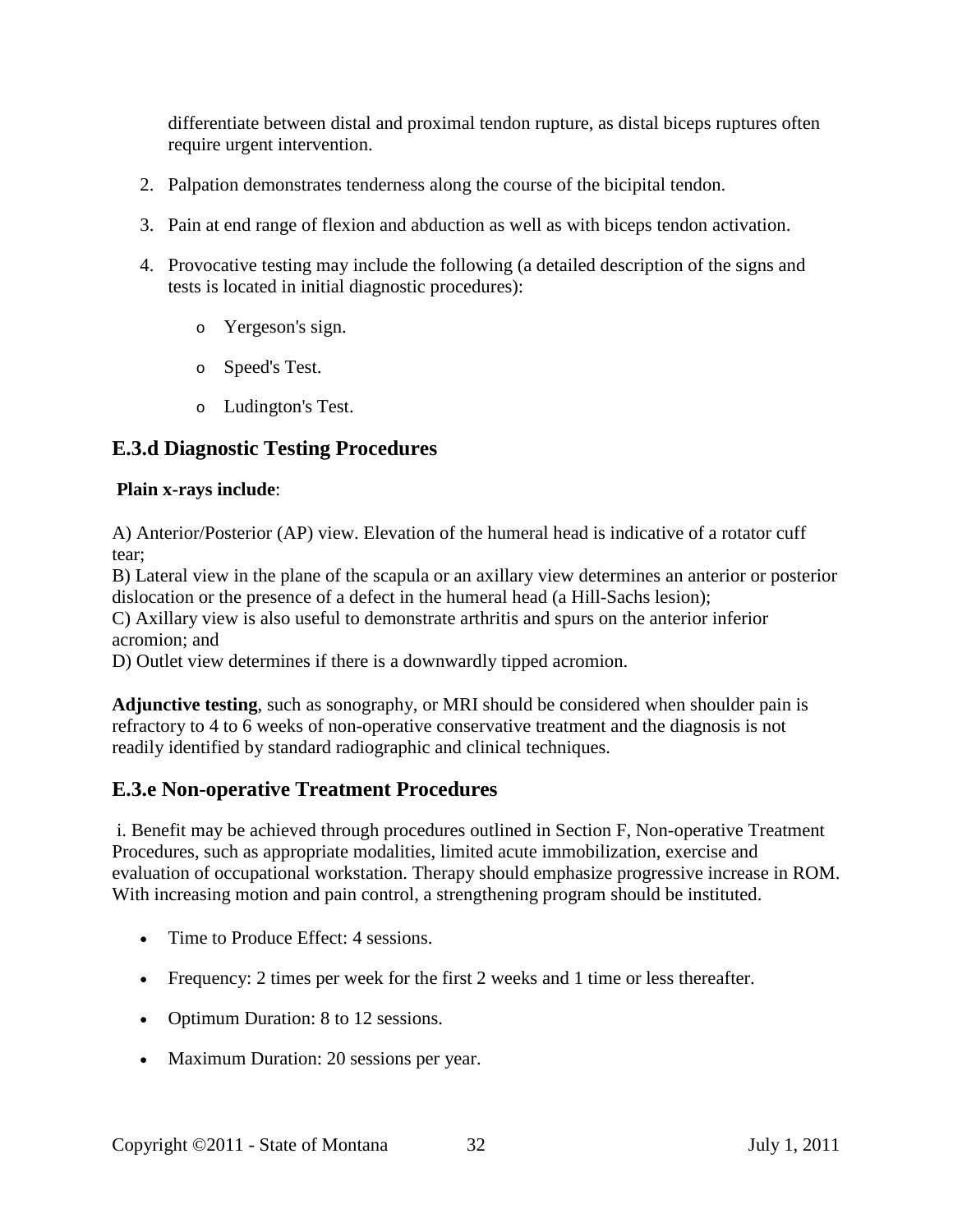ii. Medication, such as nonsteroidal anti-inflammatory and analgesics would be indicated. Narcotics are not normally indicated.

iii. Biceps tendon sheath or subacromial steroid injections may be therapeutic. Injections under significant pressure should be avoided as the needle may be penetrating the tendon. Injection into the tendon can cause tendon degeneration, tendon breakdown, or rupture. Caution should be used in patients with a clinical suspicion of a partial tear. Injections should be minimized for patients under 30 years of age.

Steroid injections should be used cautiously in diabetic patients. Diabetic patients should be reminded to check their blood glucose level at least daily for 2 weeks after injections.

- Time to Produce Effect: One injection should provide demonstratable functional benefit.
- Maximum Duration: 3 injections per year at the same site when functional benefits are demonstrated with each injection.

iv. Return to work with appropriate restrictions should be considered early in the course of treatment. Refer to Section F. 12. Return to Work. By 8 to 11 weeks, with restoration of fullmotion, return to full-duty should be anticipated.

v. Other therapies in Section F., Therapeutic Procedures, Non-operative, may be employed in individual cases.

## **E.3.f Surgical Indications**

i. Acute Distal Biceps Tendon Rupture: normally requires urgent surgical repair.

ii. Acute Proximal Long Head Biceps Tendon Rupture: active patient participation in nonoperative treatment is often successful; however, operative intervention may be indicated for young patients, manual laborers or others who require forceful supination regularly for their work.

iii. Bicipital Tendonitis: Conservative care prior to potential surgery must address flexibility and strength imbalances. Surgery may be considered when functional deficits interfere with activities of daily living and/or job duties after 12 weeks of active patient participation in non-operative therapy.

iv. Subluxing Bicipital Tendon: Most patients with this condition also have a subscapularis tear. Surgical stabilization of the bicipital tendon is not commonly indicated. Good outcome may be achieved through successful rehabilitation procedures. Surgery may be considered when functional deficits interfere with activities of daily living and/or job duties after 12 weeks of active patient participation in non-operative therapy.

Prior to surgical intervention, the patient and treating physician should identify functional

Copyright ©2011 - State of Montana 33 July 1, 2011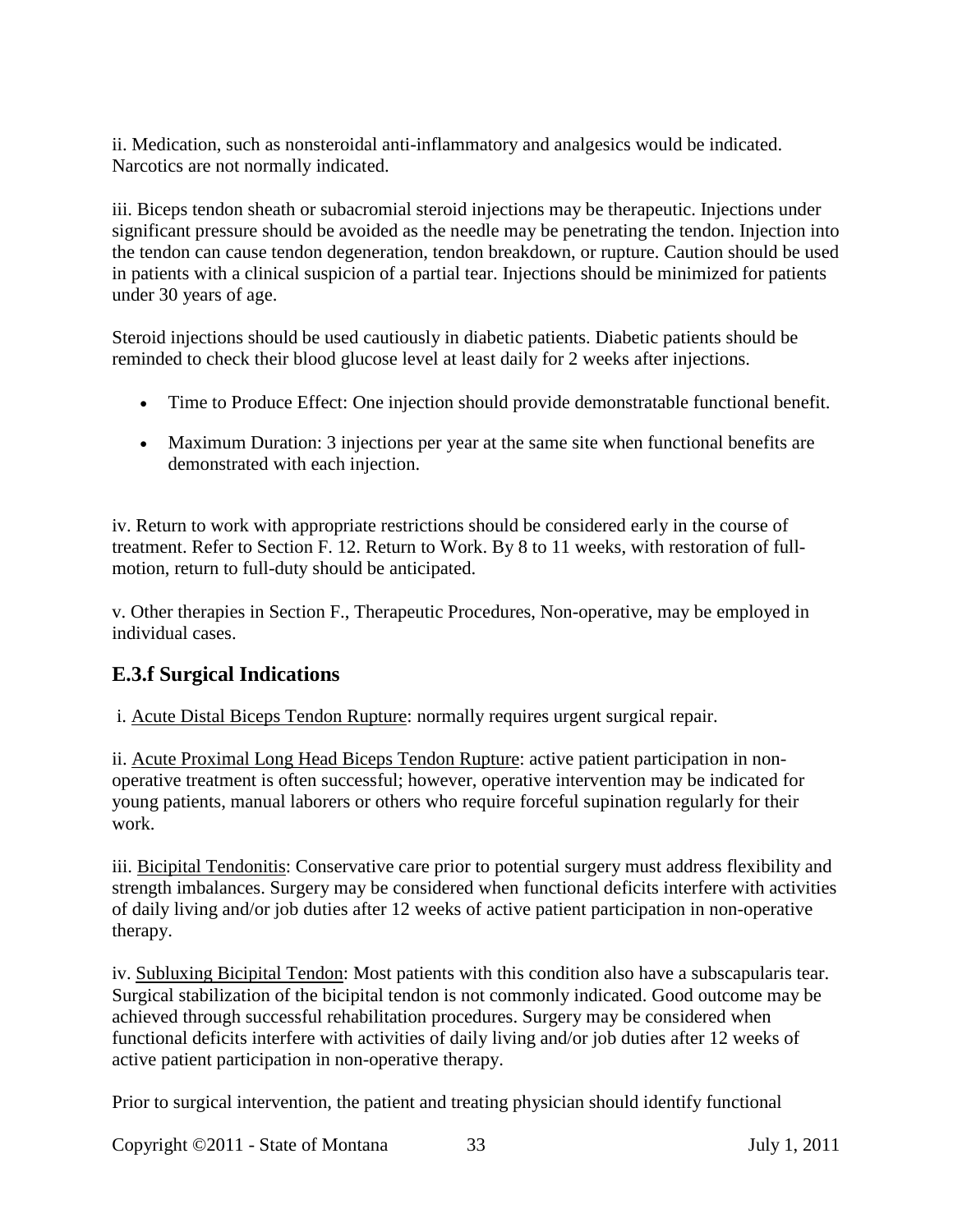operative goals and the likelihood of achieving improved ability to perform activities of daily living or work activities and the patient should agree to comply with the pre- and post-operative treatment plan and home exercise requirements. The patient should understand the length of partial and full disability expected post-operatively.

## **E.3.g Operative Procedures**

- 1. Distal Biceps tendon repair.
- 2. Repair of rotator cuff pulley lesion.
- 3. Proximal tenodesis or tenotomy: Impingement of the biceps tendon can cause continued irritation, and pain preventing shoulder elevation. Tenodesis or tenotomy has been used for decreased elevation after therapy in conjunction with a sub scapular repair or irreparable rotator cuff tear.

## **E.3.h Post-operative Treatment**

An individualized rehabilitation program based upon communication between the surgeon and the therapist using the treatments found in Section F. Therapeutic Procedures, Non-operative. Therapy may include the following:

It is reasonable to restrict ROM for 2 months for tenodesis or distal biceps tendon repair. Early loading of the tendon should be avoided. Surgical patients may not recover sufficiently to perform full activity for 3 to 12 months. Rehabilitation, lasting at least 6 to 12 weeks, is necessary to facilitate Maximum Medical Improvement (MMI).

- Frequency: 3 to 5 times per week for the first 2 weeks, 3 times per week for the following 2 weeks, then 1 to 2 times per week.
- Optimum Duration: 6 to 8 weeks with progression to home exercise and/or pool therapy.
- Maximum Duration: 12 weeks. Occasional follow-up visits may be justified to reinforce exercise patterns or to reach final functional goals if the therapy to date has demonstrated objective functional gains.

Return to work and restrictions after surgery may be made by an experienced primary occupational medicine physician in consultation with the surgeon or by the surgeon.

## <span id="page-33-0"></span>**E.4 Brachial Plexus and Shoulder Peripheral Nerve Injuries**

Injuries to the brachial plexus and nerves of the shoulder girdle region may result in loss of motor and sensory function, pain, and instability of the shoulder. Signs and symptoms vary with the degree and mechanism of injury. The two modes of injury are: 1) acute direct or indirect traumatic injuries to the shoulder region, and 2) repetitive motion or overuse. Transient compression, stretch or traction (neurapraxia) causes sensory and motor signs lasting days to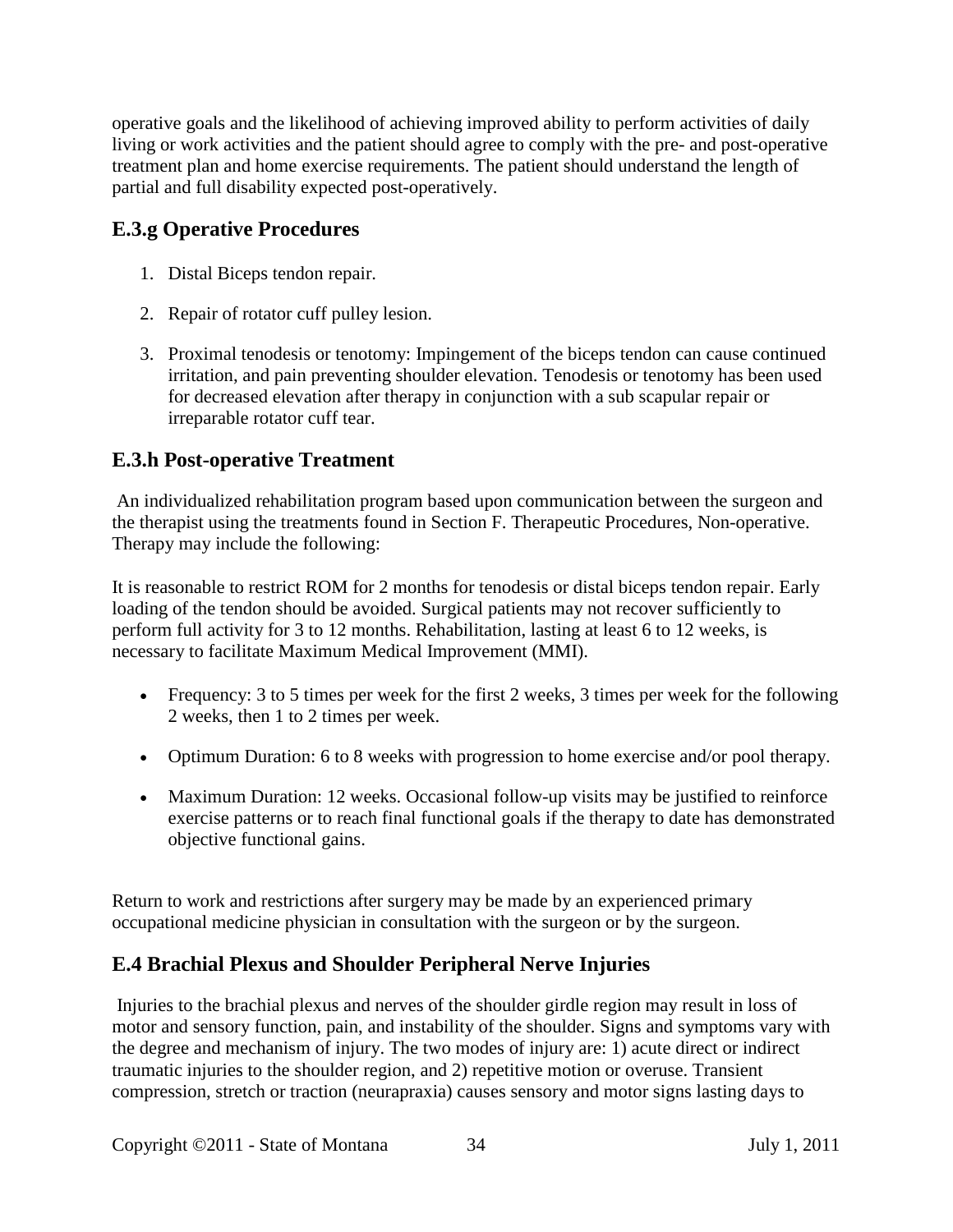weeks. Damage to the axon (axonotmesis) without disruption of the nerve framework may cause similar symptoms. The recovery time is delayed and depends upon axon re-growth distally from the site of injury. Laceration or disruption of the entire nerve with complete loss of framework (neurotmesis) is the most severe form of nerve injury and will invariably require surgical intervention. Return of function is dependent upon re-growth of the nerve distal to the injury site. Full return of motor function is variable and may take up to 18 months or longer.

Electromyography (EMG) is the most commonly used diagnostic modality to analyze nerve injuries. Electrophysiologic studies, such as electromyography and nerve conduction studies are generally accepted, well-established and widely used for localizing the source of neurological symptoms. These studies should be utilized as an extension of the history and clinical examination and to assess or monitor nerve recovery. Studies should be performed 3 to 4 weeks following injury or description of symptoms. Studies performed early may be falsely negative and usually require repeat testing 3 to 4 weeks after the original injury. Thus, early testing is not generally recommended. If the symptoms have been present for longer than 3 to 4 weeks, studies may be performed immediately after the initial evaluation. Serial studies may be indicated if initial studies are negative and may also be useful for gauging prognosis. Limb temperature should be controlled at 30 to 40 degrees centigrade.

A description of six common nerve injuries to the shoulder girdle and their treatment follow.

## <span id="page-34-0"></span>**E4.a. Brachial Plexus Injuries**

## **E.4.a.i Description/Definition**

The Brachial Plexus is formed by the nerve roots of C5-C8 and T1. These nerve roots exit the cervical spine and pass through the scalene musculature. After leaving the scalene musculature, at the level of the clavicle, they form trunks, Department and chords which ultimately form the peripheral nerves of the arm.

## **E.4.a.ii Occupational Relationship**

Direct injury to brachial plexus results in widespread sensory and motor loss. Direct trauma, subluxation to shoulder, clavicular fractures, shoulder depression, or head deviation away from the arm may result in variable brachial plexus lesions. Weight-lifting and carrying heavy back packs have also been associated with plexus injuries. Most injuries involve the upper and/or lower trunks. Upper trunk plexopathies may accompany full-thickness rotator cuff tears. Isolated middle trunk involvement is rare.

Infraclavicular brachial plexus injuries have been reported due to hematoma formation secondary to an axillary block. If this occurs, emergency evacuation of the hematoma may be indicated. Symptoms may appear hours-to-days after the procedure. Severe motor and sensory axonal loss is frequently seen on electrodiagnostic studies.

It is important to differentiate injuries to the brachial plexus from the acquired (non workrelated) Parsonage-Turner Syndrome or neuralgic amyotrophy occurring without a history of trauma. This idiopathic syndrome begins with severe pain in the shoulder girdle and is

Copyright ©2011 - State of Montana 35 July 1, 2011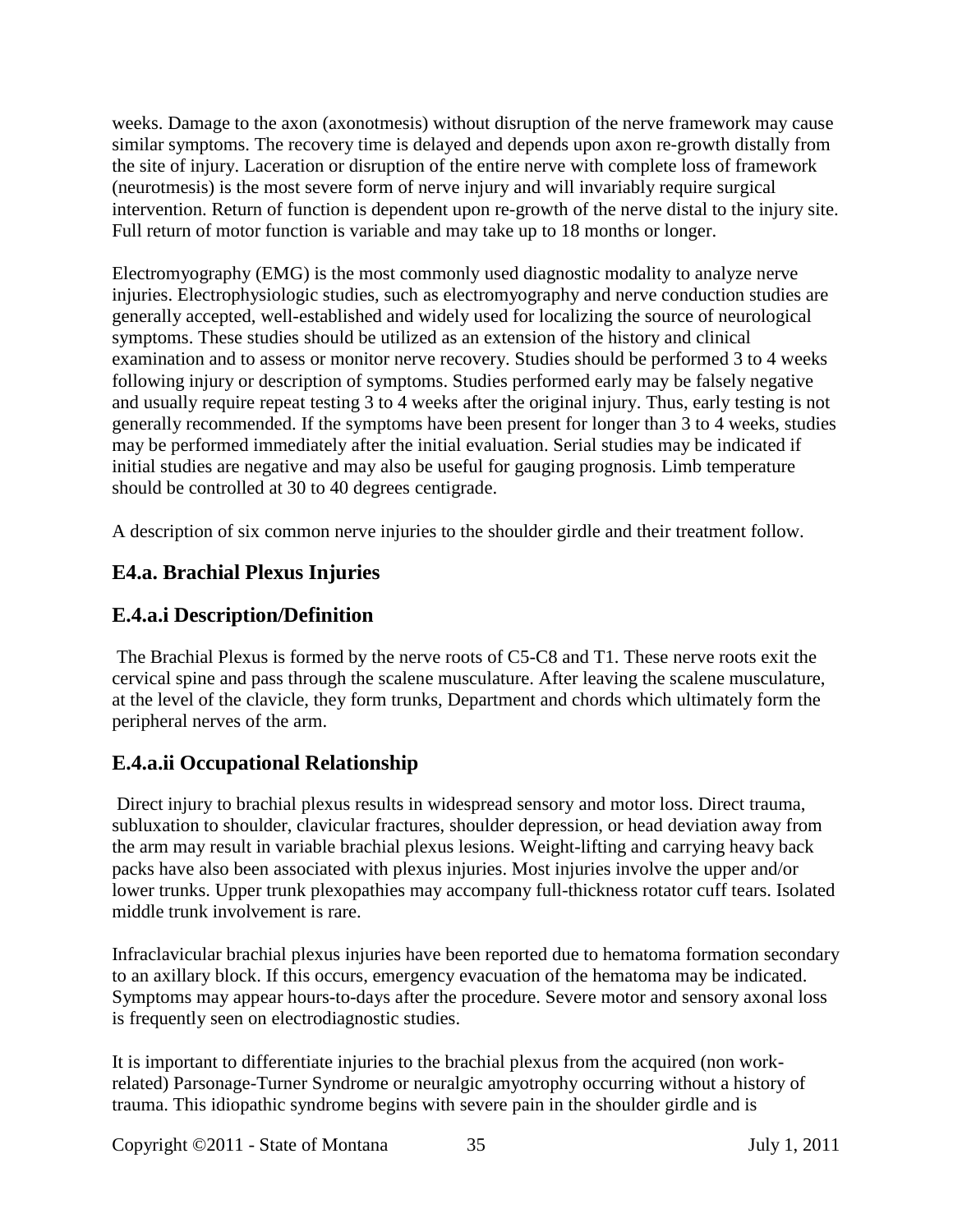accompanied by resistance to passive motion. As the pain decreases, severe, near total weakness of one or more shoulder girdle muscles occurs. Almost total recovery can be expected but occurs over 2 to 3 years.

## **E.4.a.iii Specific Physical Exam Findings**

Specific Physical Exam Findings may include

- Evidence of trauma or deformity;
- Identification of sensory loss and demonstration of weakness which relates to the severity and anatomy of the injury to the brachial plexus; and/or
- Pain with recreation of the motions related to the mechanism of injury.

## **E.4.a.iv Diagnostic Testing Procedures**

A) EMG may show acute or chronic denervation of specific nerves. Nerve Conduction Studies demonstrating a loss of amplitude of 50% compared to the normal side are considered abnormal. NCVs/EMGs will be repeated at appropriate intervals to assess reinnervation.

B) If studies do not localize and give sufficient information, then additional information may be obtained from MRI and/or myelography. These studies are employed to differentiate root avulsion from severe brachial plexus injuries. Occasionally MRI may reveal the presence of an unexpected mass lesion consistent with a tumor.

## **E.4.a.v Non-operative Treatment Procedures**

A) In closed injuries, observation is favored. Repeat electrophysiologic studies may be helpful to assess or monitor recovery.

B) Rehabilitation is based on procedures set forth in Section F, Non-operative Treatment Procedures. However, utilization of ultrasound, and cold and heat should be discussed with the primary care physician, since these modalities may aggravate nerve injury.

C) Medications such as analgesics, nonsteroidal anti-inflammatories, anti-depressants and anticonvulsants are indicated and narcotics may be indicated acutely. All medications should be prescribed as found in Section F.6 or Section F.4 in Thoracic Outlet Syndrome Guidelines.

D) Return to work with appropriate restrictions should be considered early in the course of treatment. Refer to Section F. 12, Return to Work.

## **E.4.a.vi Surgical Indications**

In open injuries, acute exploration may be indicated if nerve discontinuity is visualized. Surgery may be considered post-injury when functional deficits interfere with activities of daily living and/or job duties after active participation in non-operative therapy.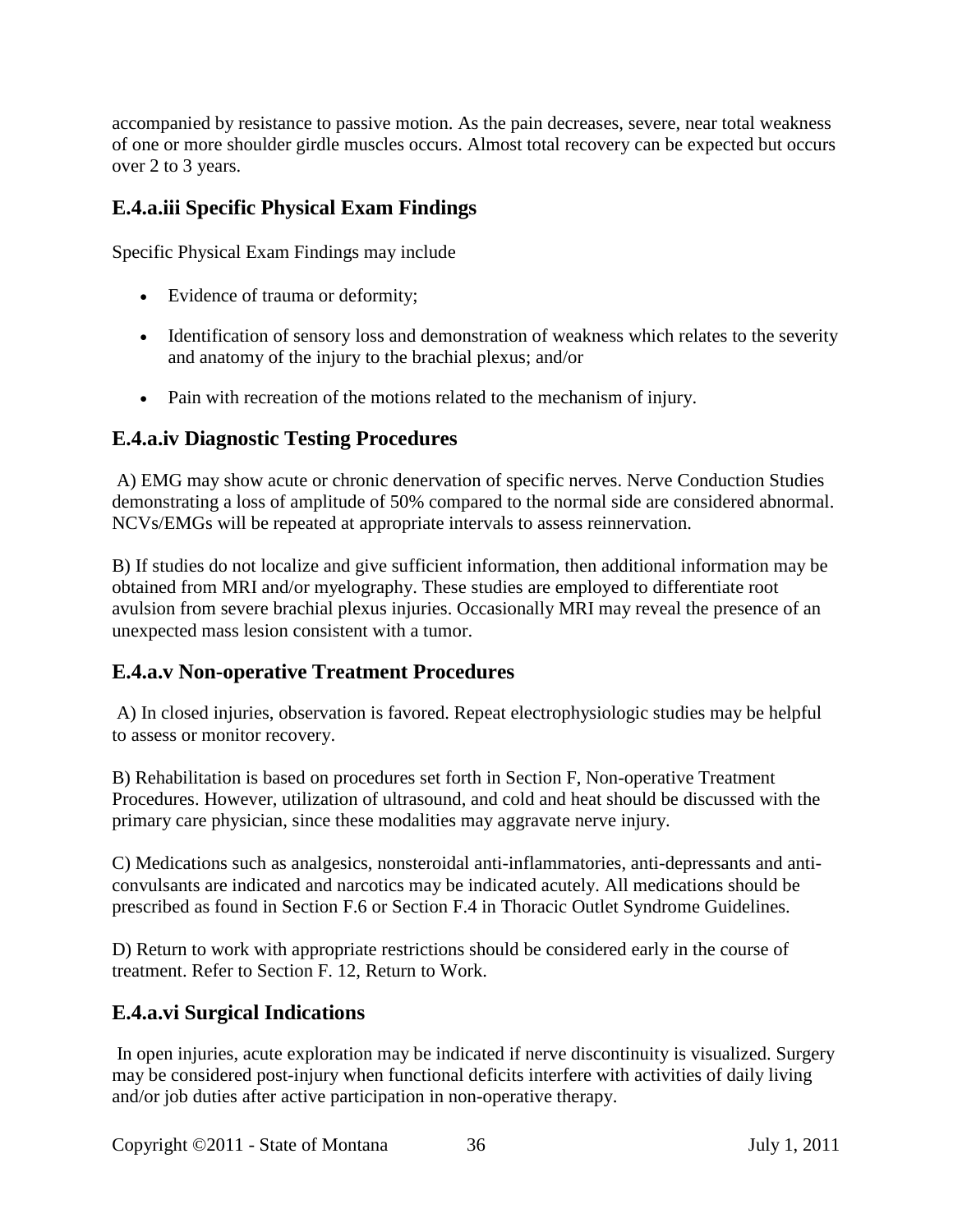In closed injuries, if functional deficits continue to be documented after 3 to 4 months of active patient participation in non-operative therapy, then exploration may be warranted and a surgical consultation should be considered. Patients with progressive weakness or a loss of function postinjury should be referred for surgical consultation immediately.

## **E.4.a.vii Operative Procedures**

Exploration and repair.

### **E.4.a.viii Post-operative Treatment**

An individualized rehabilitation program based upon communication between the surgeon and the therapist. Treatment may include the following:

Early therapeutic rehabilitation interventions are recommended to maintain range-of-motion (ROM) and progressive strengthening.

- Frequency: Suggested frequency pattern is 3 to 5 times per week for the first 2 weeks. 3 times per week for the following 2 weeks, then 1 to 2 times per week. The exact frequency per week will depend on the severity and level of the nerve injury.
- Optimum Duration: 6 to 8 weeks with progression to home exercise and/or pool therapy.
- Maximum Duration: Up to 24 sessions. Additional follow-up visits may be justified to reinforce exercise patterns or to reach final functional goals if the therapy to date has demonstrated objective functional gains.

Return to work and restrictions after surgery may be made by an experienced primary occupational medicine physician in consultation with the surgeon or by the surgeon.

## **E4.b. Axillary Nerve**

## **E.4.b.i Description/Definition**

This nerve is derived from the 5th and 6th cervical roots and passes around the shoulder, supplying motor branches to the teres minor and the three heads of the deltoid. The axillary nerve provides sensation to the top of the shoulder at the level of the deltoid.

## **E.4.b.ii Occupational Relationship**

Direct injury and penetrating wounds to the shoulder and upward pressure on the axilla can cause injury to the axillary nerve. Blunt trauma to the anterolateral shoulder has also been reported. Abnormalities of the nerve can be seen with fractures of the surgical neck of the humerus and dislocation of the shoulder. Axillary nerve injury may also occur from shoulder surgery. Patients complain of reduced abduction of overhead strength and/or numbness in the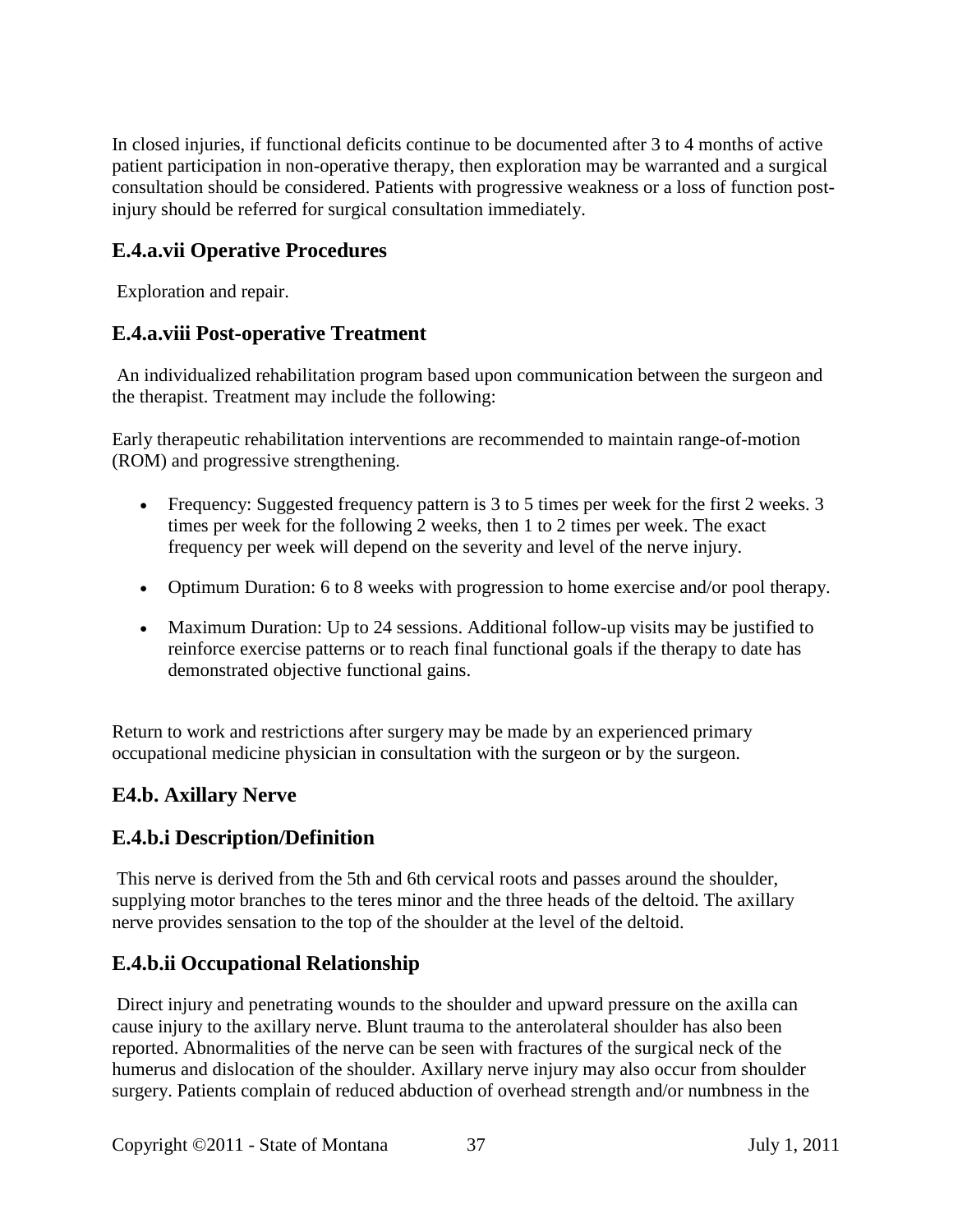lateral arm.

The quadrilateral space syndrome may cause pain in the axillary nerve region with abduction, external rotation, and extension. The axillary nerve and the posterior circumflex artery are in the space bound by the long head of the triceps, the teres minor, subscapularis, and latissimus dorsi when the arm is abducted. This syndrome is most commonly reported in young males 20 to 40 years of age and has been associated with overhead sports.

## **E.4.b.iii Specific Physical Exam Findings**

Specific Physical Exam Findings may include:

- Weakness and atrophy of the deltoid muscle and teres minor;
- Strength is lost in abduction, flexion and extension of the shoulder; and/or
- Sensory loss is reported over the upper arm.

## **E.4.b.iv Diagnostic Testing Procedures**

A) Plain x-rays.

B) EMG and Nerve Conduction Studies three weeks after the injury and repeated at appropriate intervals to assess for reinnervation. Comparison of EMG and NCV findings with the opposite side is usually necessary to diagnose the degree of injury.

C) MRI may be done to rule out other pathology.

D) To confirm quadrilateral space syndrome, an MRI angiogram may be done to visualize the posterior circumflex artery occlusion in abduction. However, occlusion is present in 80% of normals also. This study should only be done after conservative therapy and if surgery is being contemplated.

#### **E.4.b.v Non-operative Treatment Procedures**

A) Rehabilitation is based on procedures set forth in Section F, Non-operative Treatment Procedures. However, utilization of ultrasound, and cold and heat should be discussed with the primary care physician since these modalities may aggravate the nerve injury. Shoulder range-ofmotion should be emphasized. For quadrilateral space syndrome, stretching of the posterior shoulder and teres minor is recommended.

B) Medications such as analgesics, nonsteroidal anti-inflammatory, anti-depressants and anticonvulsants are indicated. Narcotics may be indicated acutely. All medications should be prescribed as described in Section F.6, or Section F.4 in Thoracic Outlet Syndrome Guidelines.

C) Return to work with appropriate restrictions should be considered early in the course of treatment. Refer to Section F. 12, Return to Work.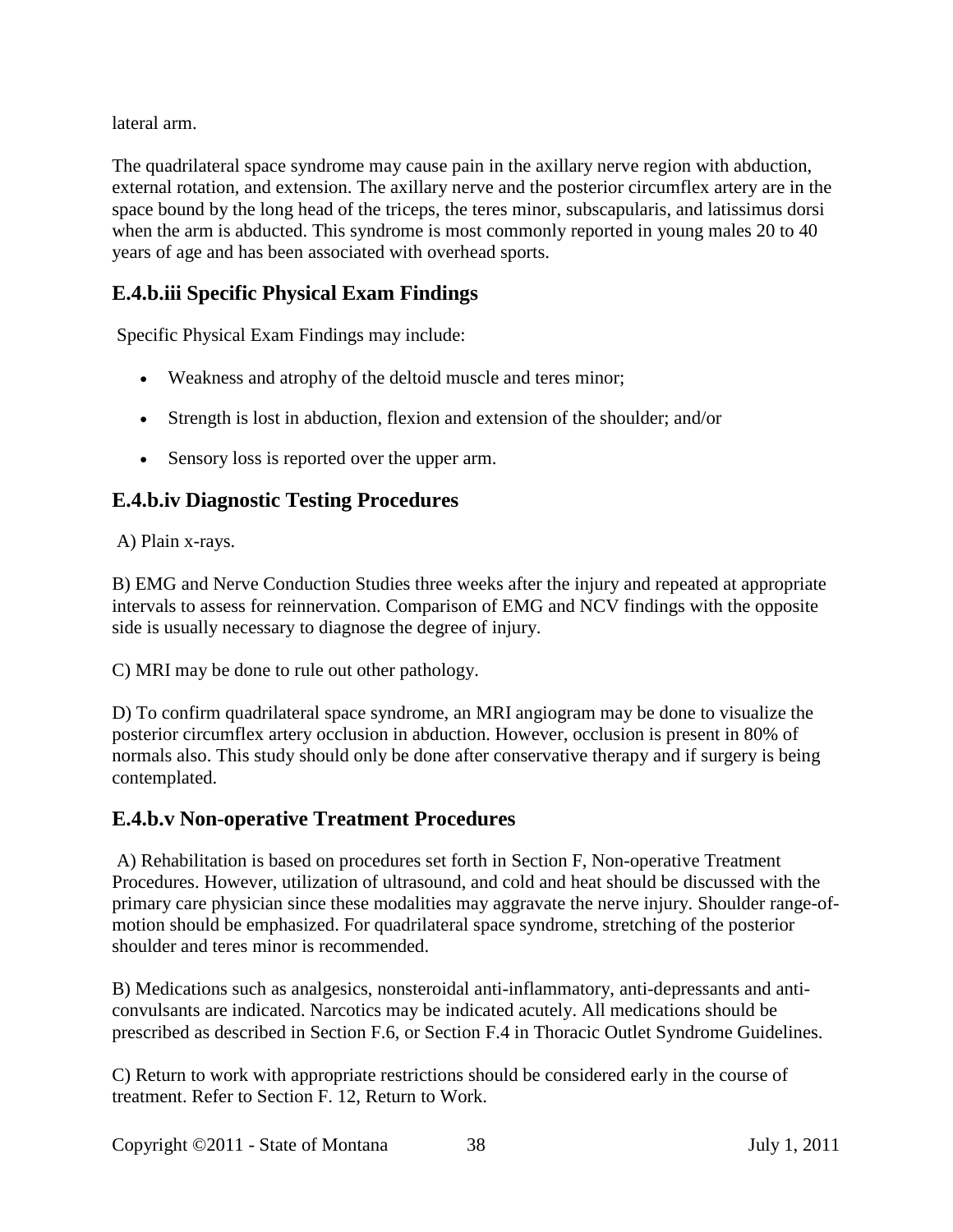### **E.4.b.vi Surgical Indications**

Surgical procedures are usually not necessary, since most injuries to the axillary nerve are due to stretch and/or traction and recover within 3 to 6 months. Even when deltoid weakness persists, return to full activity can be expected. One may consider surgery when functional deficits interfere with activities of daily living and/or job duties after 3 to 4 months of active patient participation in non-operative therapy and with EMG/NCV documentation of ongoing denervation and loss of function. Lesions secondary to direct penetrating trauma or previous surgery may require more immediate intervention.

Surgery for quadrilateral space syndrome is not usually necessary as at least 70% of patients recover with conservative treatment. Indications may include 6 months of conservative treatment with persisting functional deficits, a positive arteriogram, and point tenderness at the posterior quadrilateral space. Overall outcomes of surgery cannot be predicted, as only a small case series have been reported.

### **E.4.b.vii Operative Procedures**

Exploration and Repair

### **E.4.b.viii Post-operative Treatment**

An individualized rehabilitation program based upon communication between the surgeon and the therapist. Treatment may include the following:

Early therapeutic rehabilitation interventions are recommended to maintain range-of-motion (ROM) and progressive strengthening.

- Frequency: Suggested frequency pattern is 3 to 5 times per week for the first 2 weeks. 3 times per week for the following 2 weeks, then 1 to 2 times per week. The exact frequency per week will depend on the severity and level of the nerve injury. Optimum Duration: 6 to 8 weeks with progression to home exercise and/or pool therapy.
- Maximum Duration: Up to 24 sessions. Additional follow-up visits may be justified to reinforce exercise patterns or to reach final functional goals if the therapy to date has demonstrated objective functional gains.

Return to work and restrictions after surgery may be made by an experienced primary occupational medicine physician in consultation with the surgeon or by the surgeon.

## **E4.c. Long Thoracic Nerve**

## **E.4.c.i Description/Definition**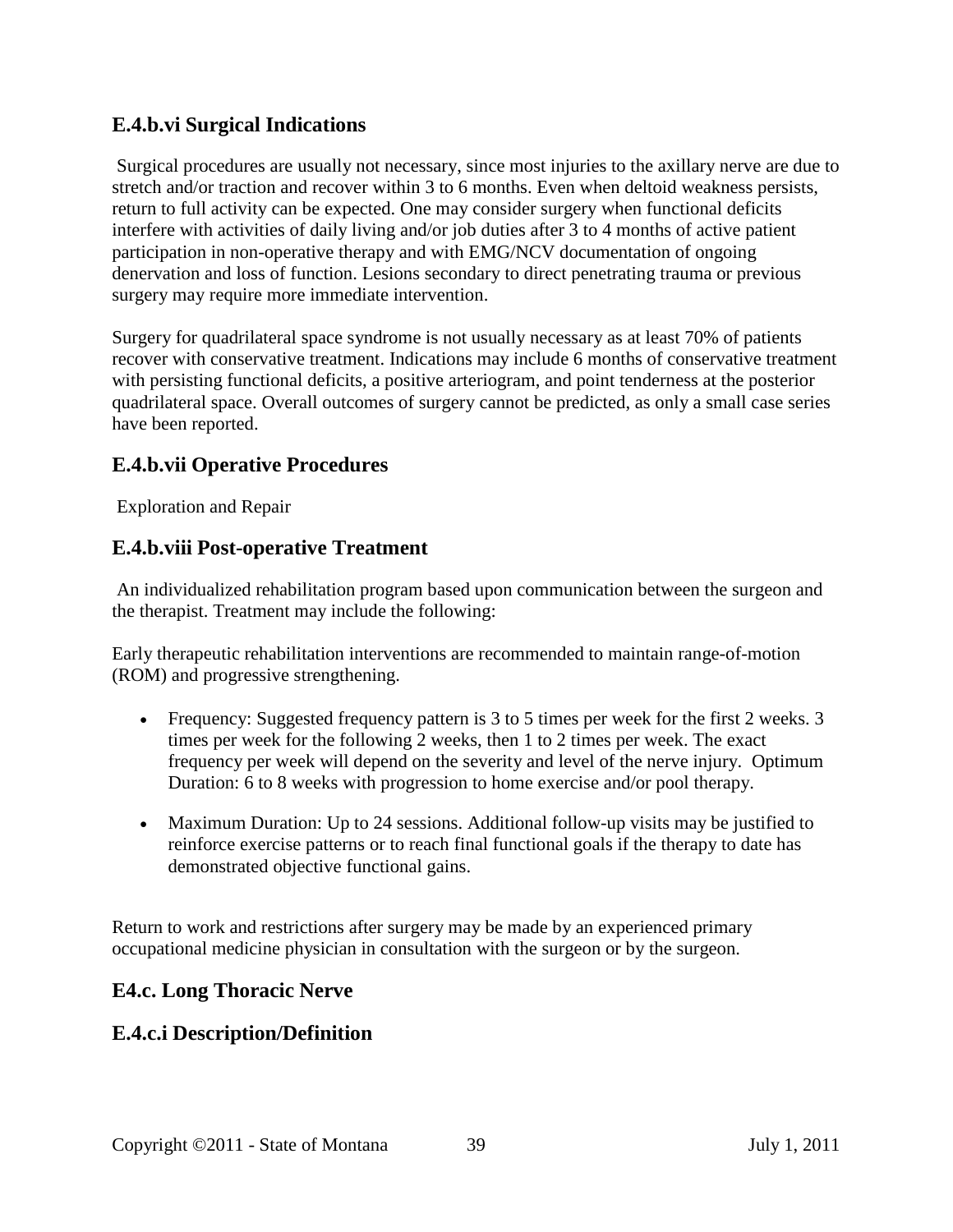The long thoracic nerve is formed by the cervical fifth, sixth, and seventh roots; it crosses the border of the first rib and descends along the posterior surface of the thoracic wall to the serratus anterior.

### **E.4.c.ii Occupational Relationship**

Injury can occur by direct trauma to the posterior triangle of the neck or trauma may be the result of chronically repeated or forceful shoulder depression. Repeated forward, overhead motion of the arms with the head tilted or rotated to the unaffected side, as well as, stretch or compression of the nerve with the arms abducted, can lead to long thoracic nerve dysfunction. Occasionally, severe traction with the shoulder compressed and the head tilted may be associated with long thoracic nerve pathology.

## **E.4.c.iii Specific Physical Exam Findings**

Specific Physical Exam Findings may include:

- Dull ache in the region of the shoulder exacerbated by tilting the head away from the effected side and without sensory loss;
- Scapular deformity and/or winging may be described by patient or family; and/or
- Serratus anterior wasting; and
- Scapular winging at the inferior border that may be demonstrated by asking the patient to forward elevate and lean on his arms, such as against a wall and/or the examiner resisting protraction. (Spinal accessory nerve pathology also causes winging when the patient is abducting.)

## **E.4.c.iv Diagnostic Testing Procedures**

A) Plain x-rays.

B) EMG and Nerve Conduction Studies three weeks after the injury and repeated at appropriate intervals to assess for reinnervation. Comparison of EMG and NCV findings with the opposite side is usually necessary to diagnose the degree of injury. Studies may also exclude more widespread brachial involvement.

C) MRIs or CTs if there is a need to rule out other pathology.

#### **E.4.c.v Non-operative Treatment Procedures**

A) Rehabilitation is based on procedures set forth in Section F, Non-operative Treatment Procedures. Utilization of ultrasound, cold, and heat should be discussed with the Primary Care Physician since these modalities can aggravate nerve injury. Strengthening of the scapular stabilizers should be stressed.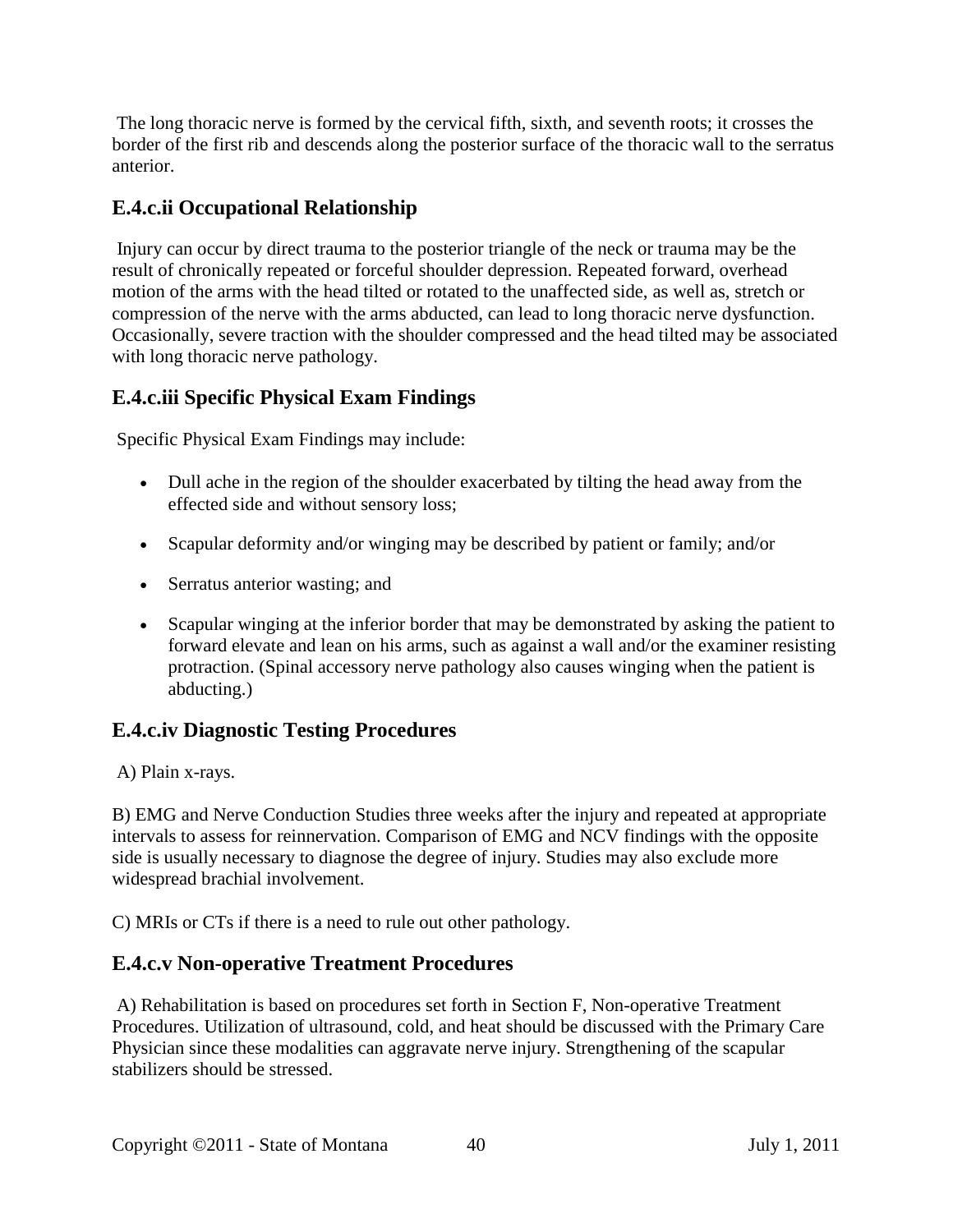B) Orthotics may be used to stabilize the scapula but long-term benefit is not established.

C) Medications such as analgesics, nonsteroidal anti-inflammatory, anti-depressants and anticonvulsants are indicated and narcotics may be indicated acutely. All medications should be prescribed as seen in Section F.6, or Section F.4 in Thoracic Outlet Syndrome Guidelines.

D) Return to work with appropriate restrictions should be considered early in the course of treatment (Refer to Section F. 12, Return to Work). Heavy lifting and other activities that might stress the nerve should be avoided.

### **E.4.c.vi Surgical Indications**

Laceration of the nerve and progressive loss of function are indications for prompt surgical intervention.

Surgery may be considered when functional deficits interfere with activities of daily living and/or job duties after 4 to 6 months of active participation in non-operative therapy. Surgical consultation should occur at 3 to 4 months post-injury for these patients. In most cases, function will recover with conservative therapy in 6 to 12 months.

## **E.4.c.vii Operative Procedures**

Exploration and Repair.

- Muscle transfer.
- Scapular fixation.

#### **E.4.c.viii Post-operative Treatment**

An individualized rehabilitation program based upon communication between the surgeon and the therapist. Treatment may include the following:

Early therapeutic rehabilitation interventions are recommended to maintain ROM with progressive strengthening focusing on the scapular stabilizers.

- Frequency: Suggested frequency pattern is 3 to 5 times per week for the first 2 weeks. 3 times per week for the following 2 weeks, then 1 to 2 times per week. The exact frequency per week will depend on the severity and level of the nerve injury.
- Optimum Duration: 6 to 8 weeks with progression to home exercise and/or pool therapy.
- Maximum Duration: Up to 24 sessions. Additional follow-up visits may be justified to reinforce exercise patterns or to reach final functional goals if the therapy to date has demonstrated objective functional gains.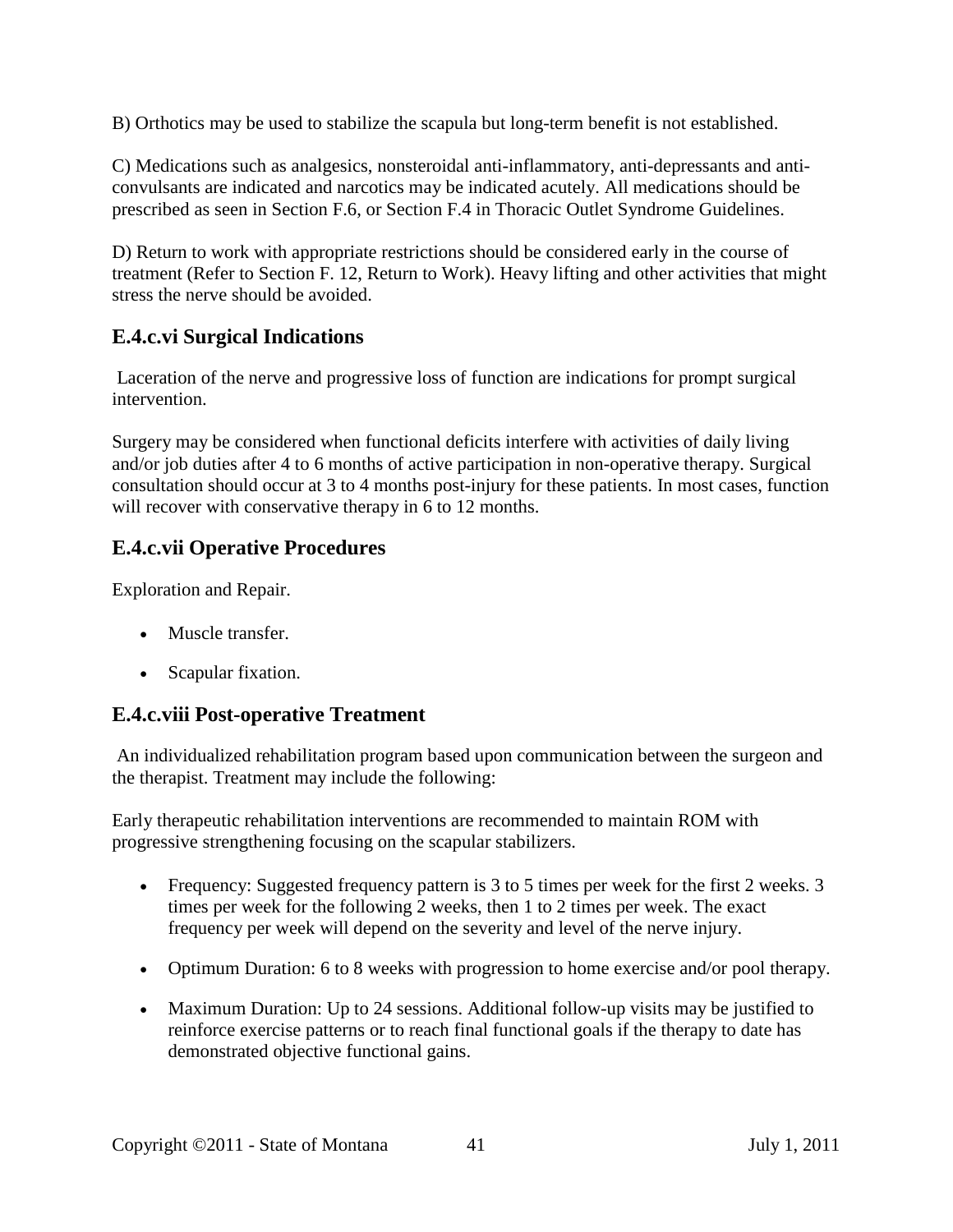Return to work and restrictions after surgery may be made by an experienced primary occupational medicine physician in consultation with the surgeon or by the surgeon.

### **E4.d. Musculocutaneous Nerve**

### **E.4.d.i Description/Definition**

The nerve is derived from the fifth and sixth cervical roots. It innervates the coracobrachialis, biceps and brachioradialis muscles and also provides sensation to the lateral aspect of the forearm.

## **E.4.d.ii Occupational Relationship**

Trauma (including surgery) or penetrating wound to the brachial plexus, coracobrachialis, and shoulder often can cause nerve injury.

Most commonly, a stretch/traction injury with the arm in abduction and external rotation induces nerve dysfunction. Cases have been reported to be associated with backpack use, pitching, heavy weight-lifting, mal-position during sleep or surgery, and sudden, forceful extension of the elbow. Complaints may include pain from the axilla into the forearm, biceps weakness, or sensation changes to the lateral forearm from the lateral antebrachial cutaneous nerve.

## **E.4.d.iii Specific Physical Exam Findings**

Specific Physical Exam Findings may include:

- Weakness and atrophy in the biceps and brachialis; and/or
- Sensory loss over the lateral aspect of the forearm; however, this is not always seen.

#### **E.4.d.iv Diagnostic Testing Procedures**

EMG and Nerve Conduction Studies three weeks after the injury and repeated at appropriate intervals to assess for reinnervation. Comparison of EMG and NCV findings with the opposite side is usually necessary to diagnose the degree of injury.

## **E.4.d.v Non-operative Treatment Procedures**

A) Rehabilitation is based on procedures set forth in Section F, Non-operative Treatment Procedures. Utilization of ultrasound, cold and heat should be discussed with the primary care physician, since these modalities can aggravate nerve injury.

B) Medications such as analgesics, nonsteroidal anti-inflammatory, anti-depressants and anticonvulsants are indicated and narcotics may be indicated acutely. All medications should be prescribed as seen in Section F.6, or Section F.4 in Thoracic Outlet Syndrome Guidelines.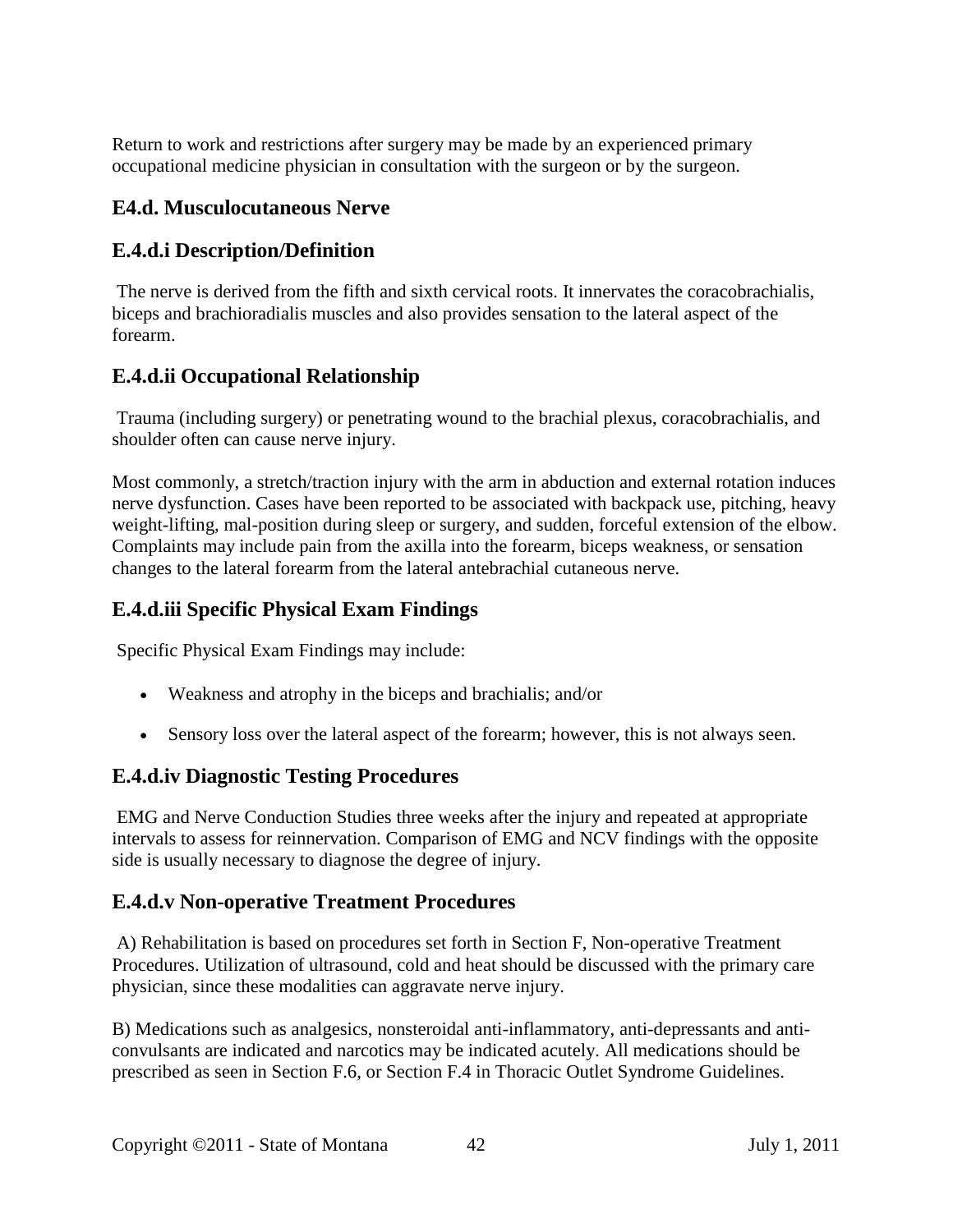C) Return to work with appropriate restrictions should be considered early in the course of treatment. Refer to Section F. 12, Return to Work.

## **E.4.d.vi Surgical Indications**

Laceration of the nerve and progressive loss of function are indications for prompt surgical intervention.

Surgery may be considered when functional deficits interfere with activities of daily living and/or job duties after 4 to 6 months of active patient participation in non-operative therapy. Surgical consultation should occur at 3 to 4 months post-injury for these patients. In most cases, function will recover with conservative therapy in 6 to 12 months.

### **E.4.d.vii Operative Procedures**

Exploration and Repair

#### **E.4.d.viii Post-operative Treatment**

An individualized rehabilitation program based upon communication between the surgeon and the therapist. Treatment may include the following:

Early therapeutic rehabilitation interventions are recommended to maintain ROM with progressive strengthening.

- Frequency: Suggested frequency pattern is 3 to 5 times per week for the first 2 weeks. 3 times per week for the following 2 weeks, then 1 to 2 times per week. The exact frequency per week will depend on the severity and level of the nerve injury.
- Optimum Duration: 6 to 8 weeks with progression to home exercise and/or pool therapy.
- Maximum Duration: Up to 24 sessions. Additional follow-up visits may be justified to reinforce exercise patterns or to reach final functional goals if the therapy to date has demonstrated objective functional gains.

Return to work and restrictions after surgery may be made by an experienced primary occupational medicine physician in consultation with the surgeon or by the surgeon.

#### **E4.e. Spinal Accessory Nerve**

## **E.4.e.i Description/Definition**

Spinal Accessory Nerve is the eleventh cranial nerve innervating the ipsilateral sternocleidomastoid and trapezius muscles which are extremely important for scapular control and ultimately shoulder function.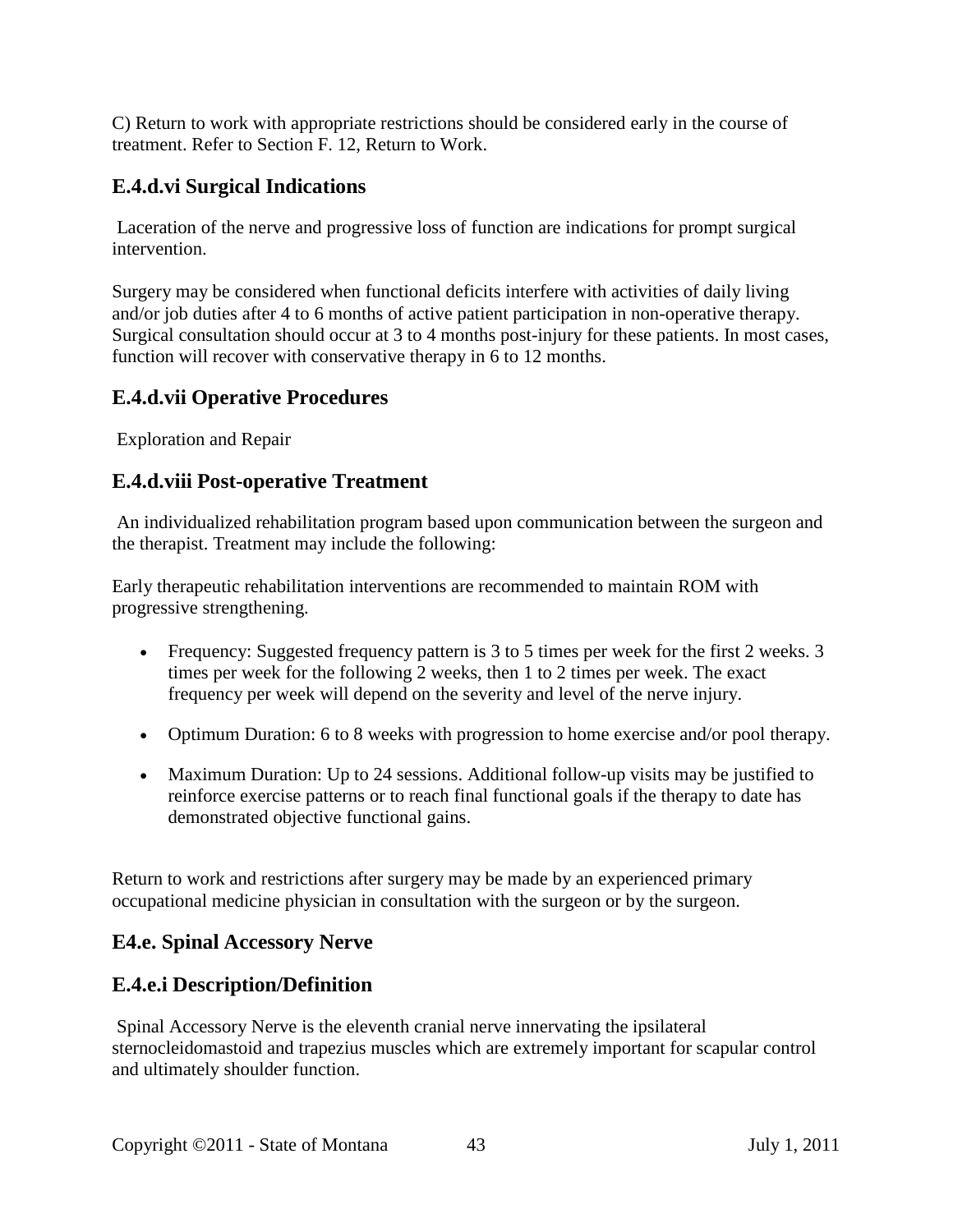### **E.4.e.ii Occupational Relationship**

Direct trauma to the posterior neck, forceful compression of the shoulder downward, and/or deviation of the head away from the traumatized shoulder can lead to injury to this nerve such as from a fall or motor vehicle accident. Surgical resection of the posterior neck can disrupt the nerve. Patients complain of inability to fully elevate or abduct above horizontal.

### **E.4.e.iii Specific Physical Exam Findings**

Specific Physical Exam Findings may include:

- Pain in the shoulder:
- Asymmetrical neckline;
- Scapular winging with the arms out to the side, abduction, or with external rotation;
- Weakness or paralysis of the trapezius with weakness in forward flexion or abduction above 90 degrees; and/or
- Drooping of the shoulder.

#### **E.4.e.iv Diagnostic Testing Procedures**

A) EMG and Nerve Conduction Studies three weeks after the injury and repeated at appropriate intervals to assess for reinnervation. Comparison of EMG and NCV findings with the opposite side is usually necessary to diagnose the degree of injury.

B) Radiographic procedures may be necessary to exclude lesions at the base of the brain or upper cervical spine.

#### **E.4.e.v Non-operative Treatment Procedures**

A) Rehabilitation is based on procedures set forth in Section F, Non-operative Treatment Procedures. Utilization of ultrasound, cold and heat should be discussed with the Primary Care Physician, since these modalities can aggravate nerve injury. Resistance exercises to strengthen muscles. Braces may be used but probably have no long-term value.

B) Occupational work station will usually need significant modification due to inability to work above 90 degrees flexion or abduction. Return to work with appropriate restrictions should be considered early in the course of treatment. Refer to Section F. 12, Return to Work.

C) Medications such as analgesics, nonsteroidal anti-inflammatory, anti-depressants and anticonvulsants are indicated and narcotics may be indicated acutely. All medications should be prescribed as seen in Section F.6, or Section F.4 in Thoracic Outlet Syndrome Guidelines.

## **E.4.e.vi Surgical Indications**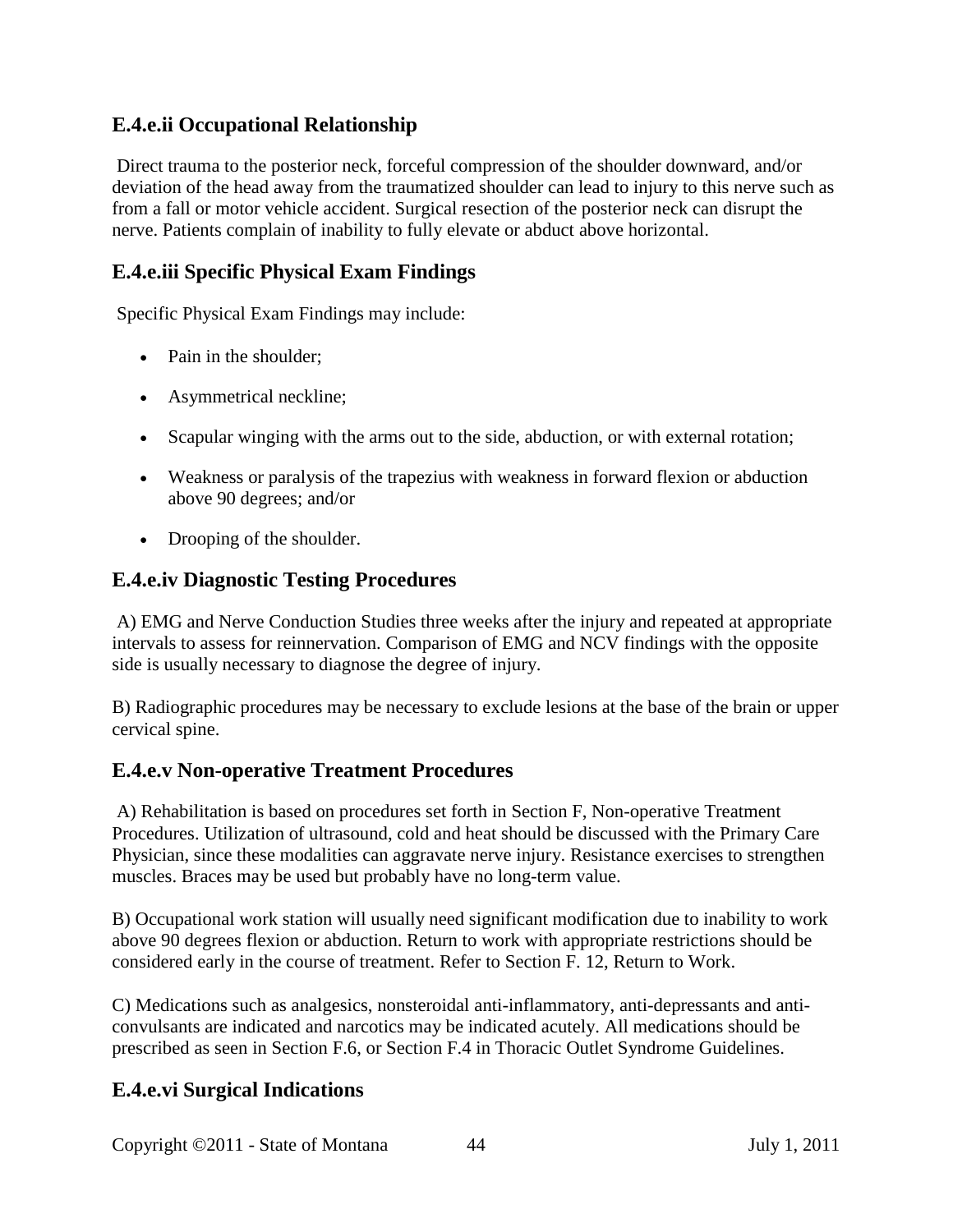Laceration of the nerve and progressive loss of function are indications for prompt surgical intervention.

Surgery may be considered when functional deficits interfere with activities of daily living and/or job duties after 4 to 6 months of active participation in non-operative therapy. Surgical consultation should occur at 3 to 4 months post-injury for these patients. In most cases, function will recover with conservative therapy in 6 to 12 months.

## **E.4.e.vii Operative Procedures**

- Exploration and repair.
- Tendon transfer Trapezius, levator scapular, rhomboids.
- Scapular fixation for cases with heavy work demands and failed previous procedures.

#### **E.4.e.viii Post-operative Treatment**

An individualized rehabilitation program based upon communication between the surgeon and the therapist. Treatment may include the following:

Early therapeutic rehabilitation interventions are recommended to maintain ROM with progressive strengthening focusing on scapula stabilizers.

- Frequency: Suggested frequency pattern is 3 to 5 times per week for the first 2 weeks. 3 times per week for the following 2 weeks, then 1 to 2 times per week. The exact frequency per week will depend on the severity and level of the nerve injury.
- Optimum Duration: 6 to 8 weeks with progression to home exercise and/or pool therapy.
- Maximum Duration: Up to 24 sessions. Additional follow-up visits may be justified to reinforce exercise patterns or to reach final functional goals if the therapy to date has demonstrated objective functional gains.

Return to work and restrictions after surgery may be made by an experienced primary occupational medicine physician in consultation with the surgeon or by the surgeon.

#### **E4.f. Suprascapular Nerve**

## **E.4.f.i Description/Definition**

This nerve is derived from the fifth and sixth cervical root, superior trunk of the brachial plexus and it innervates the supraspinatus and infraspinatus muscles of the rotator cuff.

## **E.4.f.ii Occupational Relationship**

Supraclavicular trauma, stretch, and friction through the suprascapular notch or against the transverse ligament at the notch, or a fall on an outstretched arms can cause injury to the nerve.

Copyright ©2011 - State of Montana 45 July 1, 2011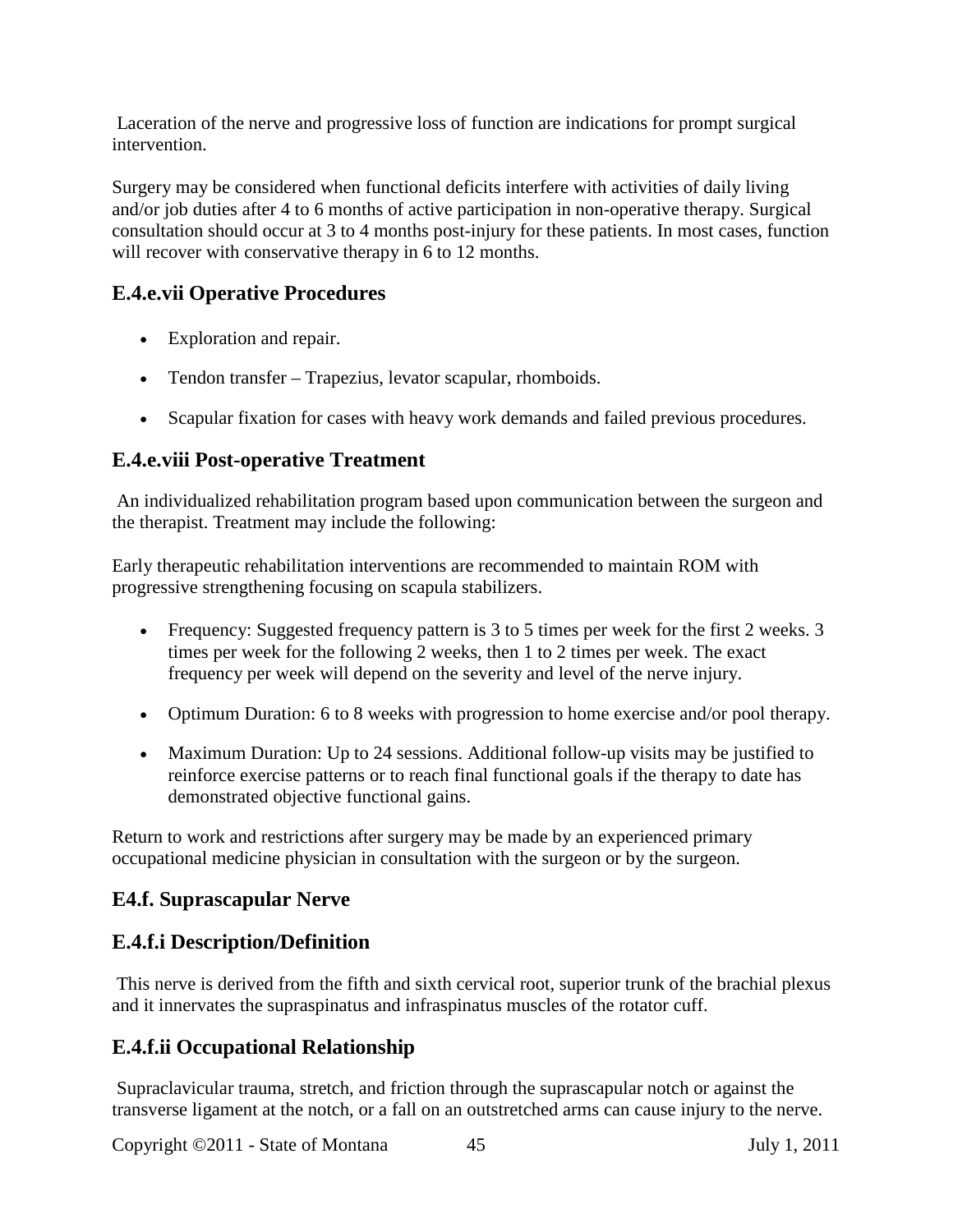Repetitive use of the arm has been shown on occasion to cause traction to the nerve. Damage, may occur secondary to a ganglion cyst which usually causes infraspinatus atrophy. Ganglion cysts may be associated with labral pathology and/or rotator cuff tears. These are most commonly reported in athletes. Up to 1/3 of volley ball players in one study had asymptomatic infraspinatus atrophy secondary to nerve damage. Nerve damage may also occur associated with a full rotator cuff tear. Since the clinical findings are similar for both diagnoses, clinicians should always consider the possibility of nerve damage when atrophy accompanies a rotator cuff tear.

## **E.4.f.iii Specific Physical Exam Findings**

Specific Physical Exam Findings may include:

- Pain at the shoulder;
- Wasting at the supraspinatus and/or infraspinatus muscles with weakness of external rotation and abduction with overhead activity; and/or
- A positive Tinel's eliciting a provocative pain response.

## **E.4.f.iv Diagnostic Testing Procedures**

A) EMG and Nerve Conduction Studies three weeks after the injury and repeated at appropriate intervals to assess for reinnervation. Comparison of EMG and NCV findings with the opposite side is usually necessary to diagnose the degree of injury.

B) If one suspects a mass lesion at the suprascapular notch or related labral or cuff pathology then an MRI or sonography may be indicated.

C) CT scan with attention to the suprascapular notch may be used to evaluate for boney impingement.

#### **E.4.f.v Non-operative Treatment Procedures**

A) Resolution of symptoms usually occurs within 6 to 12 months of diagnosis with nonoperative treatment in the absence of lesions such as a cyst.

B) Rehabilitation is based on procedures set forth in Section F, Non-operative Treatment Procedures. An emphasis should be placed on posture; maintaining full shoulder motion; strengthening; and stretching the posterior capsule. Utilization of ultrasound, cold and heat should be discussed with the primary care physician, since these modalities can aggravate nerve injury.

C) Medications such as analgesics, nonsteroidal anti-inflammatory, anti-depressants, and anticonvulsants are indicated and narcotics may be indicated acutely. All medications should be prescribed as seen in Section F.6, or Section F.4 in Thoracic Outlet Syndrome Guidelines.

D) Return to work with appropriate restrictions should be considered early in the course of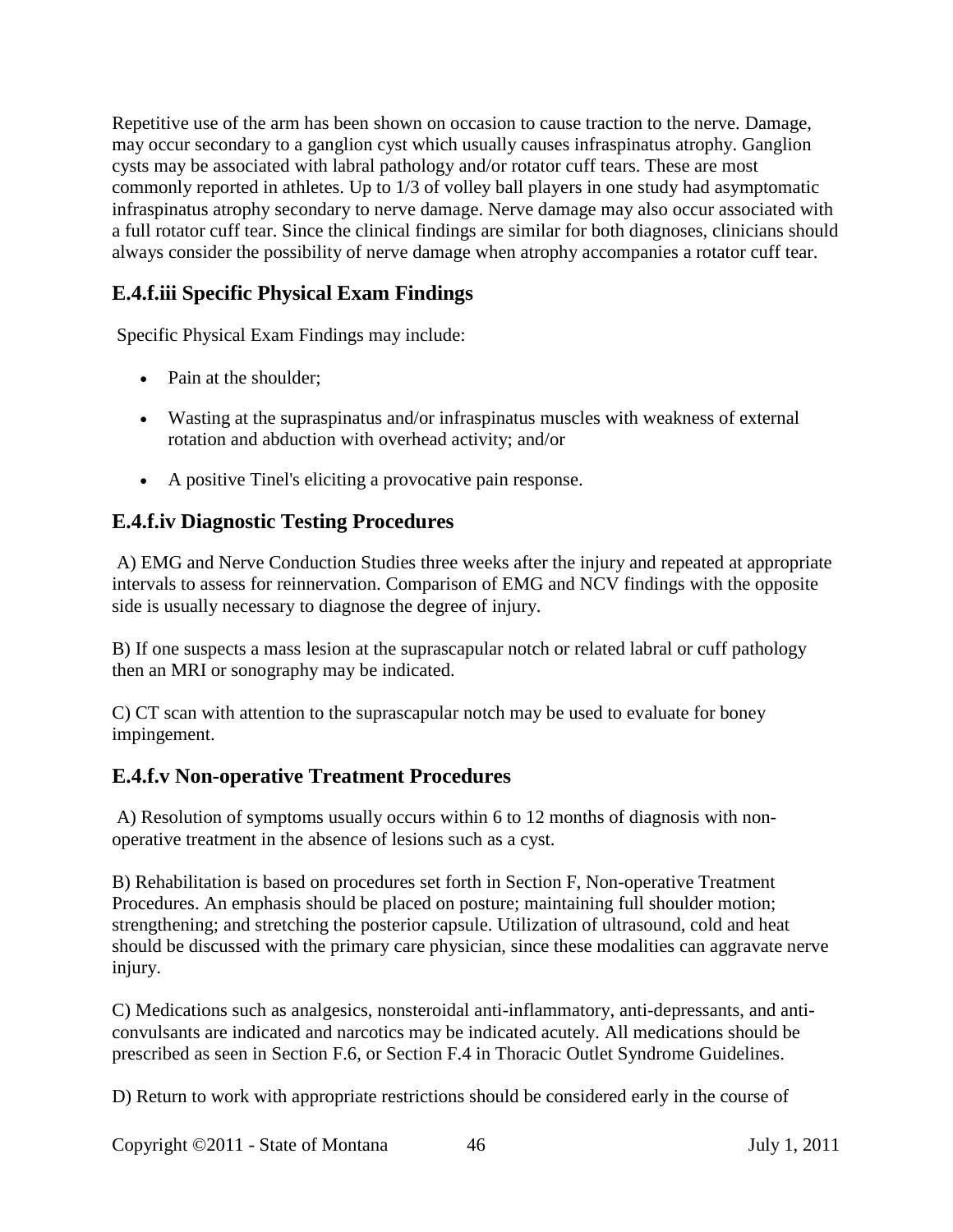treatment (Refer to Section F. 12, Return to Work). Heavy lifting or activities that aggravate the condition should be avoided.

## **E.4.f.vi Surgical Indications**

Surgical release is warranted depending upon the presence of a ganglion cyst, results of the electrophysiologic studies, and/or absence of improvement with conservative management.

In cases without cysts or other operative diagnoses, non-operative treatment may be tried for 3 to 6 months due to the observed recovery rate of cases with no treatment. Difficulty performing functional activities after active patient participation should be the deciding factor. [General Principles]

## **E.4.f.vii Operative Treatment Procedures**

A) Decompression and/or excision of ganglion cyst; and/or labral repair.

B) Surgical release at the suprascapular notch or spinoglenoid region.

#### **E.4.f.viii Post-operative Treatment**

An individualized rehabilitation program based upon communication between the surgeon and the therapist using the treatments found in Section F, Therapeutic Procedures, Non-operative. Treatment may include the following:

Early therapeutic rehabilitation interventions are recommended to maintain ROM with progressive strengthening.

- Frequency: Suggested frequency pattern is 3 to 5 times per week for the first 2 weeks. 3 times per week for the following 2 weeks, then 1 to 2 times per week. The exact frequency per week will depend on the severity and level of the nerve injury.
- Optimum Duration: 6 to 8 weeks with progression to home exercise and/or pool therapy.
- Maximum Duration: Up to 24 sessions. Additional follow-up visits may be justified to reinforce exercise patterns or to reach final functional goals if the therapy to date has demonstrated objective functional gains.

Return to work and restrictions after surgery may be made by an experienced primary occupational medicine physician in consultation with the surgeon or by the surgeon.

## **E5. Bursitis/Rotator Cuff Tendonopathy of the Shoulder**

#### **E.5.a Description/Definition**

Bursitis: Acute or chronic inflammation of the bursa (a potential fluid filled sac) that may be caused by trauma, chronic overuse, inflammatory arthritis, and acute or chronic infection, and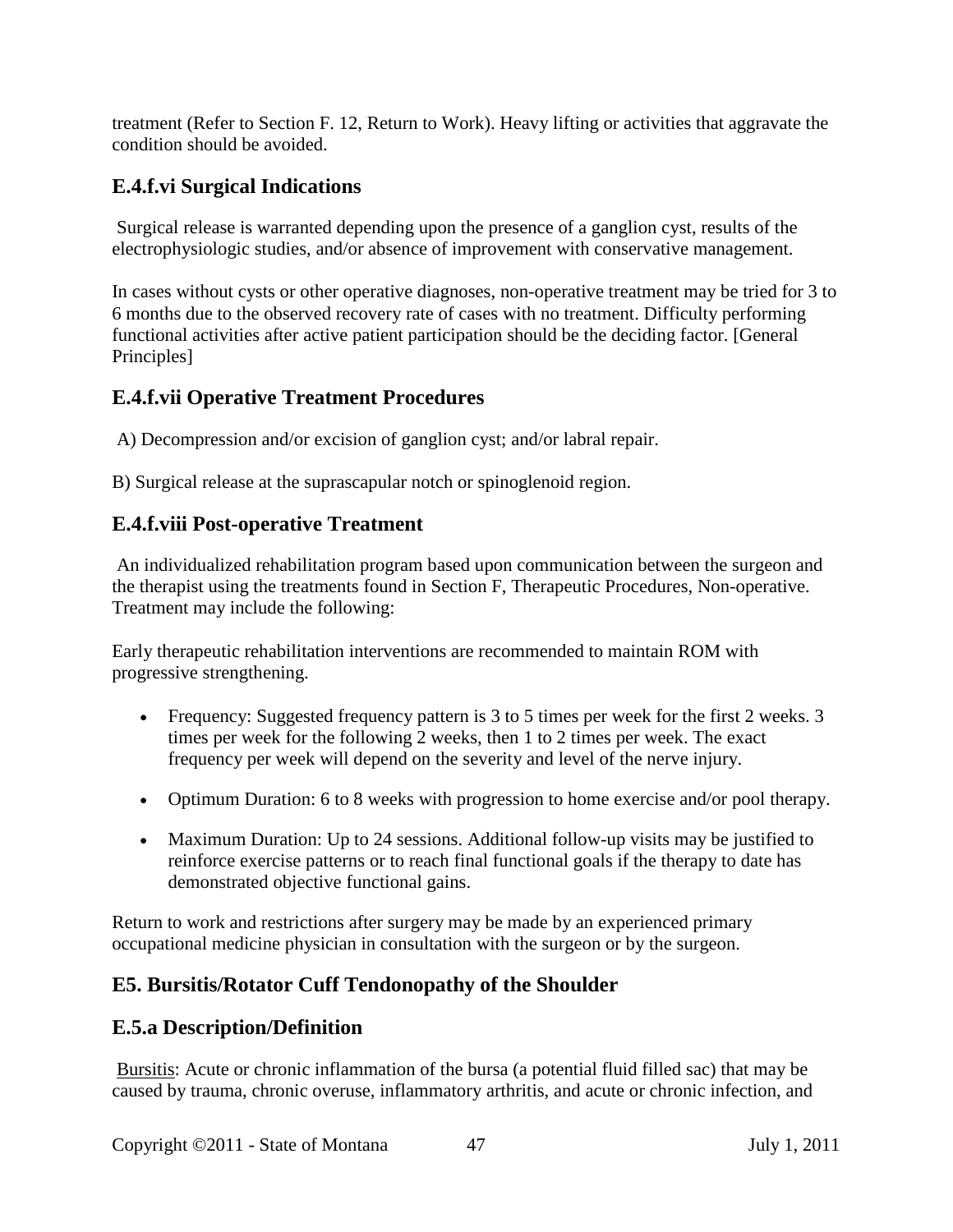generally presents with localized pain and tenderness of the shoulder.

Tendonopathy: includes the terms tendonitis, an inflammation of the tendon and tendonosis, noninflammatory degenerative processes.

Rotator cuff tendonopathy may involve one or more of the four musculotendonous structures arising from the scapula and inserting on the lesser or greater tuberosity of the humerus may be involved.

These structures include one internal rotator (subscapularis), and two external rotators (infraspinatus and teres minor), and the supraspinatus which assists in abduction. History may include: nocturnal pain, pain with over-the-shoulder activities, feeling of shoulder weakness and specific limitations of movement. Prior treatment for presenting complaint(s) and pertinent familial history should be obtained.

## **E.5.b Occupational Relationship**

Onset of symptoms, date, mechanism of onset, and occupational history and current job requirements should be correlated with the intensity, character, duration and frequency of associated pain and discomfort. Tendonopathy may include symptoms of pain and/or achiness that occur after blunt trauma or repetitive use of the shoulder. Bursitis is often a sequela of an occupational strain or tendonopathy in the absence of other mitigating factors.

#### **E.5.c Specific Physical Exam Findings**

Specific Physical Exam Findings may include:

- 1. Palpation elicits localized tenderness over the particular bursa or inflamed tendon with loss of motion during activity;
- 2. Painful arc may be seen between 40 and 120 degrees; and/or
- 3. Bursitis may be associated with other shoulder injury diagnoses such as impingement, rotator cuff instability, tendonitis, etc.; refer to applicable diagnosis subsections for additional guidelines.

#### **E.5.d Diagnostic Testing Procedures**

#### **Plain x-rays include**:

A) AP view. Elevation of the humeral head indicates rotator cuff tear;

B) Lateral view in the plane of the scapula or an axillary view determines if there is anterior or posterior dislocation, or the presence of a defect in the humeral head (a Hill-Sachs lesion); C) Axillary view is also useful to demonstrate arthritis and spurs on the anterior inferior acromion;

D) Outlet view determines if there is a downwardly tipped acromion.

#### **Lab Tests**: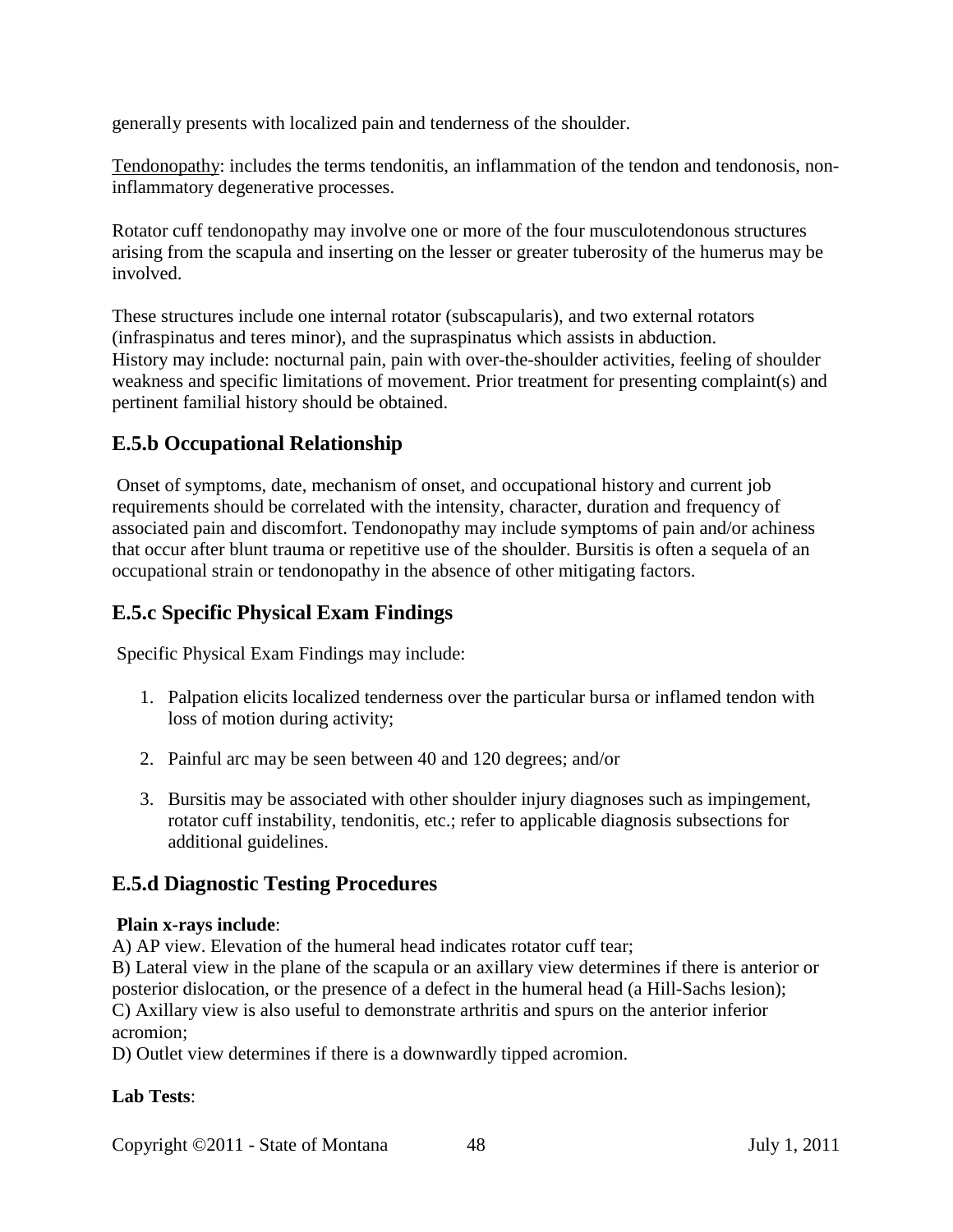Laboratory tests may be used to rule out systemic illness or disease when proper clinical presentation indicates the necessity for such testing. Testing may include sedimentation rate, rheumatoid profile, complete blood count (CBC) with differential, and serum uric acid level. Routine screening for other medical disorders may be necessary, as well as, bursal aspiration with fluid analysis.

The **subacromial injection** has generally been considered the gold standard for differentiating ROM loss from impingement versus rotator cuff tears. Alleviation from pain may help to confirm the diagnosis. Patients with impingement should recover normal strength after the injection, while those with rotator cuff tears usually do not recover normal strength. However, manually tested elevation strength perceived as normal does not always rule out rotator cuff tear and this may contribute to incorrect diagnoses with this technique. There is good evidence that blinded subacromial blocks are not accurate. Up to a third of blinded injections may involve the cuff, and are likely to cause pain. This may lead to an incorrect diagnosis. One study demonstrated that at least half of the positive responders did so up to 40 minutes after the injection; therefore, a negative response should not be diagnosed until 40 minutes post injection. The inaccuracy of the injection and patient response in some cases may contribute to its inability to completely predict the amount of recovery from subacromial decompression.

If there is a concern regarding needle placement, sonography or fluoroscopy may be used.

Steroid injections should be used cautiously in diabetic patients. Diabetic patients should be reminded to check their blood glucose level at least daily for 2 weeks after injections.

## **E.5.e Non-operative Treatment Procedures**

i. Therapeutic interventions are the mainstay of treatment. They should include ROM, active therapies, and a home exercise program. Passive as well as active therapies may be used for control of pain and swelling. Therapy should progress to strengthening and instruction in a home exercise program targeted to further improve ROM and strength of shoulder girdle musculature. Refer to Section F. Therapeutic Procedures, Non-operative.

ii. May return to work without overhead activities and lifting with involved arm. An evaluation of the occupational work being performed and the work station may be necessary to institute ergonomic changes or accommodations. Return to work with appropriate restrictions should be considered early in the course of treatment. Refer to Section F. 12, Return to Work.

iii. Medications such as oral nonsteroidal anti-inflammatory, oral steroids and analgesics.

iv. Steroid injections may be therapeutic. Injections under significant pressure should be avoided as the needle may be penetrating the tendon and injection into the tendon can cause possible tendon breakdown, tendon degeneration, or rupture. Injections should be minimized for patients under 30 years of age.

• Time to Produce Effect: One injection.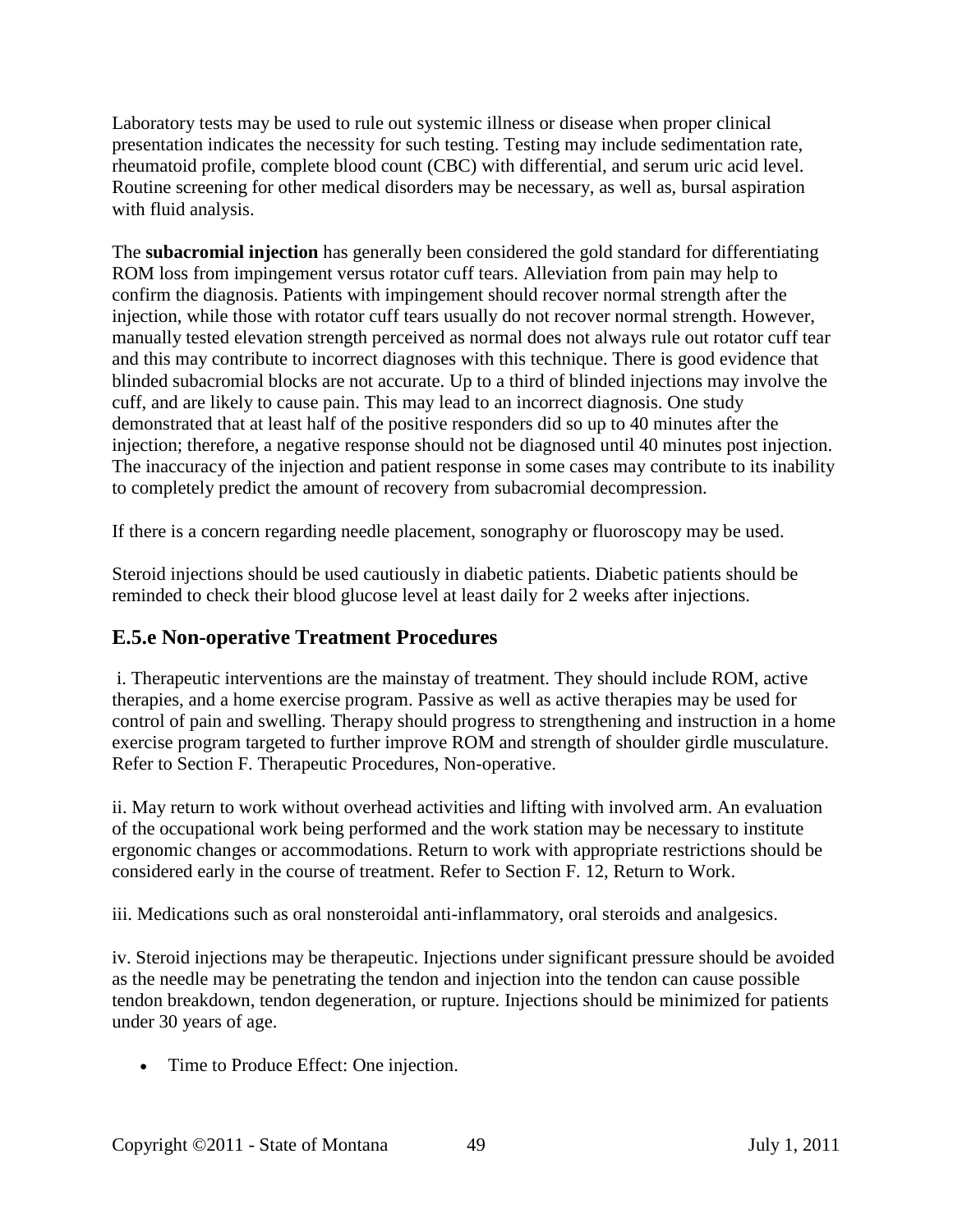• Maximum: 3 injections at the same site per year when functional benefits are demonstrated with each injection.

Steroid injections should be used cautiously in diabetic patients. Diabetic patients should be reminded to check their blood glucose level at least daily for 2 weeks after injections.

v. Other therapies outlined in Section F. Therapeutic Procedures, Non-operative, may be employed in individual cases.

### **E.5.f Operative Procedures**

Are not commonly indicated for bursitis or tendonopathy. Refer to other related diagnoses in Section E, Specific Diagnosis Testing and Treatment Procedures.

#### **E6. Calcifying Tendonitis**

#### **E.6.a Description/Definition**

Calcifying tendonitis is characterized by the deposition of hydroxyapatite (calcium phosphate) in any tendon of the rotator cuff. The supraspinatus tendon is affected most frequently. It is a morphologic diagnosis which may be asymptomatic or may produce pain. It may be present in a painful shoulder without being the cause of the pain. Radiographically evident calcifications are present without producing symptoms in some adults (7.5% to 20%). The calcifying process occurs in two phases: the formative phase, in which calcium deposits coalesce in the tendon matrix, and the resorptive phase, in which the calcium deposits are removed by phagocytic cells. The resorptive phase is thought to be the painful phase of the disorder. The etiology is not known, but trauma is considered unlikely to be causative. Pain may be accompanied by loss of ROM, a painful arc of motion, or by impingement signs.

Morphologic classification of calcium deposits is based on the homogeneity and borders of the deposit on plain x-ray. (Gartner and Simons Classifications) Type I is homogenous with welldefined borders. Type II is heterogeneous in structure with sharp outline or homogenous in structure with no defined border. Type III is cloudy and transparent with no well-defined border. Type III frequently resolves without treatment. Generally, they are not associated with rotator cuff tears. The size of the deposit has not been shown to be correlated with severity of symptoms.

#### **E.6.b Occupational Relationship**

Symptomatic calcifying tendonitis may occur after repetitive loading of the shoulder with force, such as with shoveling, raking, pushing, pulling, lifting at/or above shoulder level, or after blunt trauma to the shoulder.

#### **E.6.c Specific Physical Exam Findings**

Specific Physical Exam Findings may include: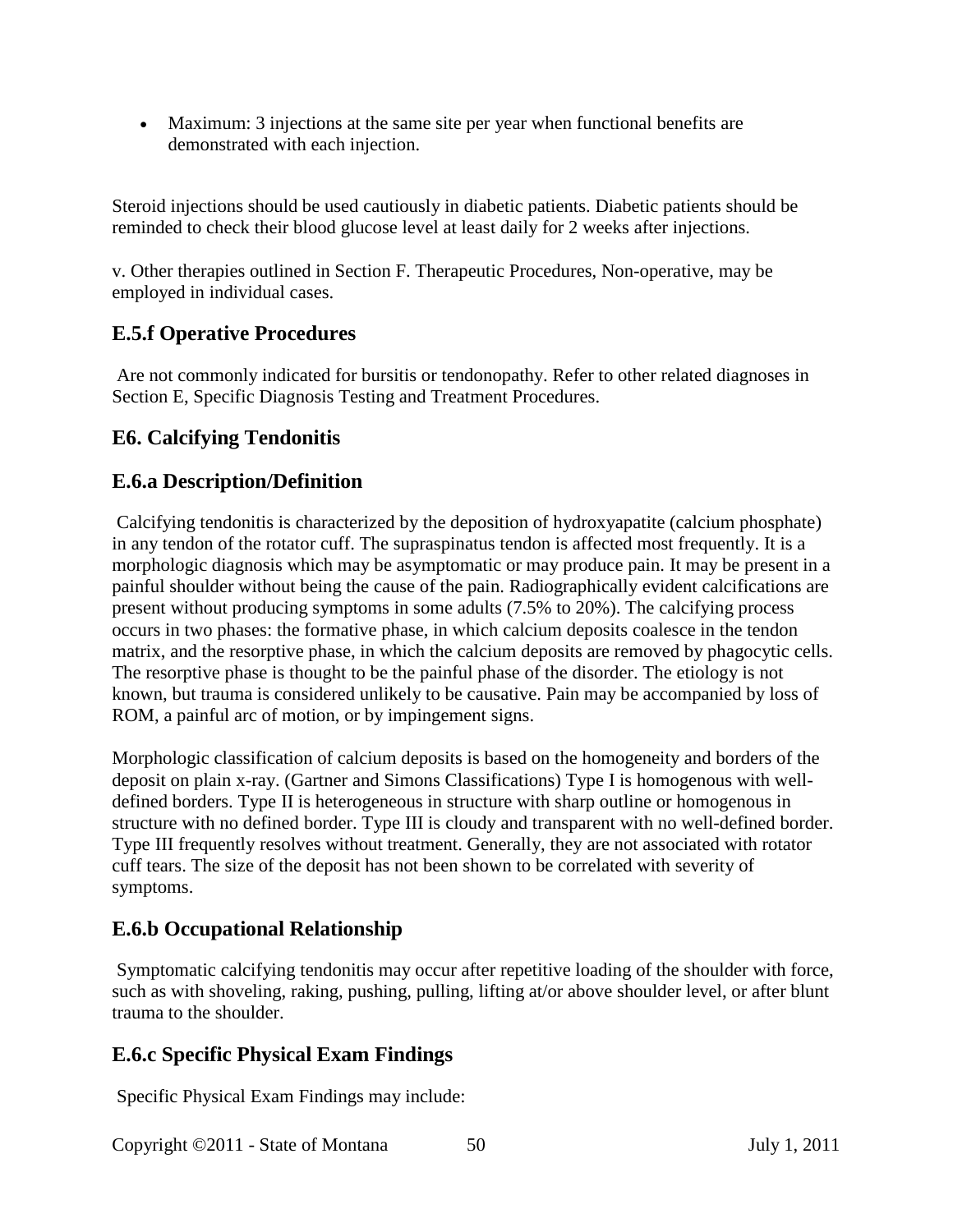- Pain with palpation to the shoulder with active or passive abduction and external rotation of the shoulder (painful arc);
- Pain with specific activation of the involved muscles; and/or
- Pain with impingement signs;
- Severe pain on examination in some cases.

## **E.6.d Diagnostic Testing Procedures**

**Plain x-ray** films including AP lateral, axial, 30 degrees caudally angulated AP, Outlet view.

If shoulder pain is refractory to 4 to 6 weeks of non-operative care and other diagnoses are suspected, adjunctive testing, such as MRI, sonography or arthrography, may be indicated.

## **E.6.e Non-operative Treatment Procedures**

i. Therapeutic rehabilitation interventions are the mainstay of treatment. They should include ROM, active therapies, and a home exercise program. Passive as well as active therapies may be used for pain control, including iontophoresis. Therapy should progress to strengthening and instruction in a home exercise programs targeted to ongoing ROM and strengthening of shoulder girdle musculature. Refer to section F. Therapeutic Procedures, Non-operative for other therapies as well as a description of active and passive therapies.

ii. Medications such as oral nonsteroidal anti-inflammatories, analgesics, and narcotics for significant pain. Refer to Section F.6 Medications.

iii. May return to work without overhead activities and lifting with involved arm. An evaluation of the occupational work station may be necessary to institute ergonomic changes or accommodations. Return to work with appropriate restrictions should be considered early in the course of treatment. Refer to Section F. 12, Return to Work.

iv. Therapeutic ultrasound (Refer to Passive Therapy, Section F.14.) Ultrasound may be used for tendonitis. There is some evidence that ultrasound alleviates symptoms, improves function, and reduces calcium deposits better than sham ultrasound in the short term. The advantage of ultrasound beyond 6 weeks is not certain.

v. Ultrasound-guided needle lavage and aspiration requires a physician skilled in sonographic techniques and is still considered investigational due to lack of randomized controlled trials. It is less costly and reportedly less painful than extracorporeal shock wave therapy. It requires prior authorization but may be an appropriate therapy in select patients who fail other conservative treatment.

vi. Extracorporeal shock wave therapy has good evidence for improving pain and function with calcifying tendonitis Type I or II when conservative treatment has not resulted in adequate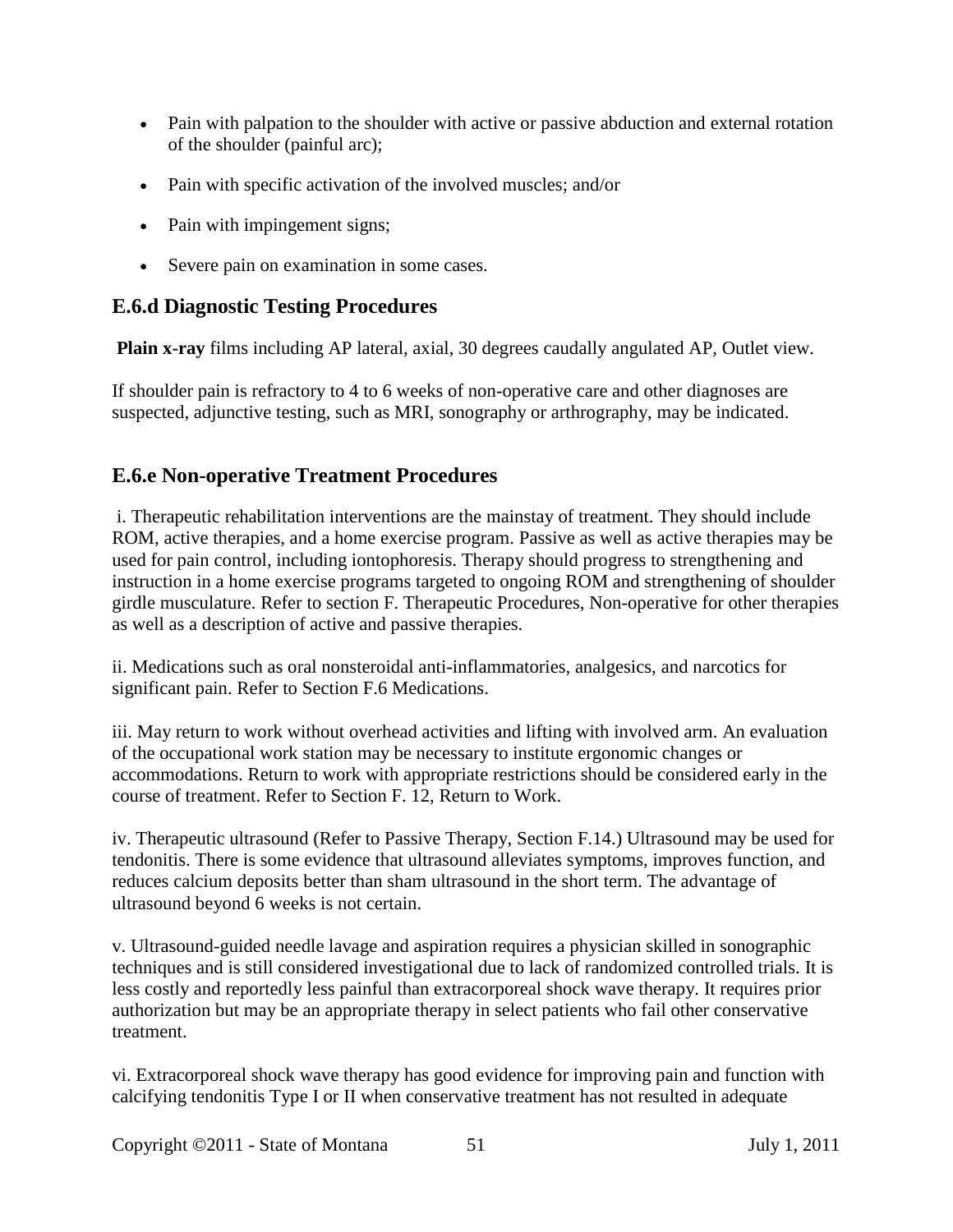functional improvement (See ESWT). General anesthesia or conscious sedation is not required for this procedure. Patients should be cautioned regarding the potential of avascular necrosis.

vii. Steroid injections may be therapeutic. Injections under significant pressure should be avoided as the needle may be penetrating the tendon and injection into the tendon can cause tendon degeneration, tendon breakdown, or rupture. Injections should be minimized for patients under 30 years of age.

Steroid injections should be used cautiously in diabetic patients. Diabetic patients should be reminded to check their blood glucose level at least daily for 2 weeks after injections.

- Time to Produce Effect: One injection.
- Maximum: 3 injections at the same site per year when functional benefits are demonstrated with each injection.

viii. Other therapies outlined in Section F. Therapeutic Procedures, Non-operative, may be employed in individual cases.

## **E.6.f Surgical Indications**

When functional deficits interfere with activities of daily living and/or job duties after 3 to 4 months of active patient participation in non-operative therapy. The natural history of calcifications includes resorption over time, with or without therapy.

Prior to surgical intervention, the patient and treating physician should identify functional operative goals and the likelihood of achieving improved ability to perform activities of daily living or work activities. The patient should agree to comply with the pre- and post-operative treatment plan and home exercise requirements. The patient should understand the length of partial and full disability expected post-operatively.

## **E.6.g Operative Procedures**

Either an arthroscopic or open procedure may be used. Careful lavage to remove all calcium deposits from the surgical field is important. Full recovery may vary from 3 to 6 months.

## **E.6.h Post-operative Treatment**

Individualized rehabilitation programs are based upon communication between the surgeon and the therapist using the treatments found in Section F, Therapeutic Procedures, Non-operative. Treatment may include the following:

i. Sling, pillow sling, or abduction splint;

ii. Gentle pendulum exercise, passive glenohumeral range-of-motion and posterior scapular stabilizing training can be instituted;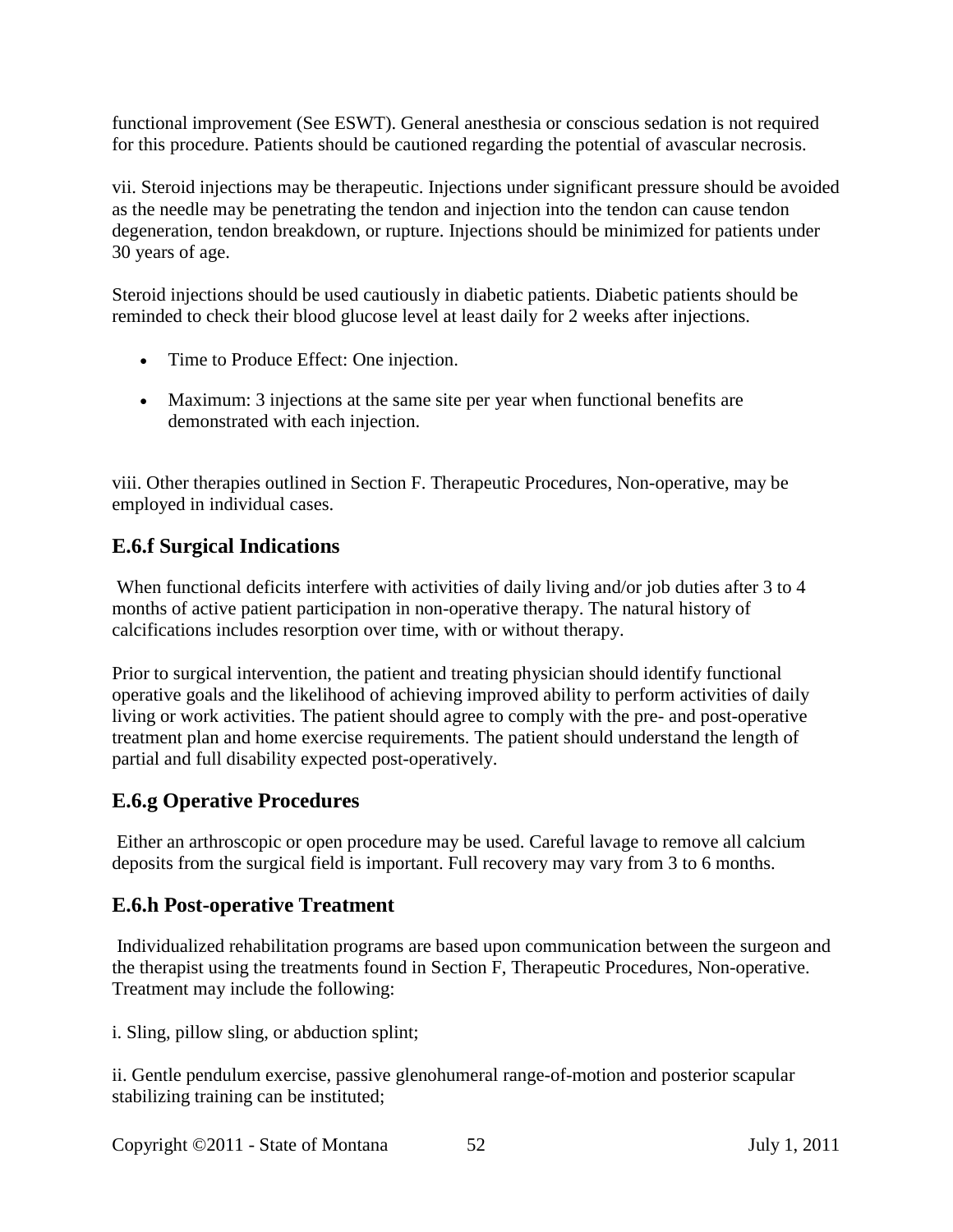iii. Patients can judiciously return to activities as tolerated per physician recommendations. If there is a significant tendon repair, progression will be delayed;

iv. Progressive resistive exercise program beginning at 2 months with gradual returning to full activity at 4 to 6 months; all active non-operative procedures listed in Section F, Non-operative Treatment Procedures should be considered.

- Frequency: 3 to 5 times per week for the first 2 weeks, 3 times per week for the following 2 weeks, then 1 to 2 times per week.
- Optimum Duration: 6 to 8 weeks with progression to home exercise and/or pool therapy.
- Maximum Duration: 12 weeks. Occasional follow-up visits may be justified to reinforce exercise patterns or to reach final functional goals if the therapy to date has demonstrated objective functional gains.

v. Return to work and restrictions after surgery may be made by an experienced primary occupational medicine physician in consultation with the surgeon or by the surgeon. Depending upon the patient's functional response and their job requirements, return to work with job modifications may be considered as early as one week post-operatively. The employer must be able to fully accommodate restrictions of overhead activities or heavy lifting. Physician/surgeon should be very specific regarding restrictions for overhead activities and heavy lifting.

Work restrictions should be evaluated every 4 to 6 weeks during post-operative recovery and rehabilitation, with appropriate written communications to both the patient and the employer. Should progress plateau, the provider should re-evaluate the patient's condition and make appropriate adjustments to the treatment plan.

## **E7. Fractures**

There are five common types of shoulder fractures; each type will be addressed separately and in the order of most frequent occurrence.

# **E7.a. Clavicular Fracture**

# **E.7.a.i Occupational Relationship**

Can result from direct blows or axial loads applied to the upper limb; commonly associated injuries include rib fractures, long-bone fractures of the ipsilateral limb and scapulothoracic dislocations.

# **E.7.a.ii Specific Physical Exam Findings**

Specific Physical Exam Findings may include: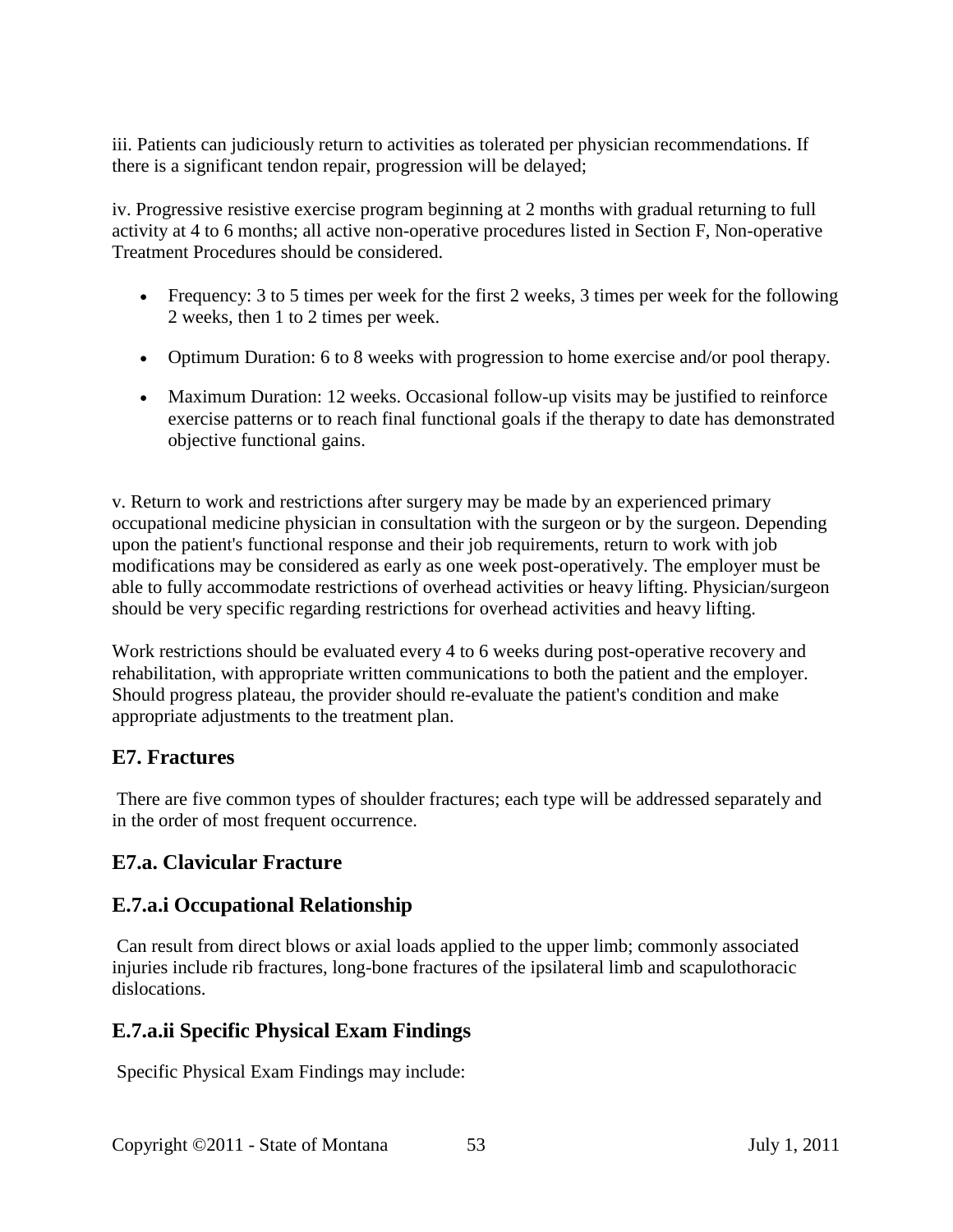- Pain along the clavicle;
- Abrasions on the chest wall, clavicle and shoulder;
- Deformities in the above regions; and/or
- Pain with palpation and motion at the shoulder joint area.

#### **E.7.a.iii Diagnostic Testing Procedures**

Clavicle x-rays. If they do not reveal sufficient information, then a 20 degree caudal-cranial AP view centered over both clavicles can be done.

### **E.7.a.iv Non-operative Treatment Procedures**

A) Most are adequately managed by closed techniques and do not require surgery. After reduction, the arm is immobilized in a sling or figure-8 bandage. Shoulder rehabilitation is begun with pendulum exercises 10 to 14 days after injury. Subsequently, with pain control, the therapy program can be progressed with therapeutic approaches as indicated in Section F, Non-operative Treatment Procedures.

B) Medication, such as analgesics and nonsteroidal anti-inflammatories, would be indicated; narcotics may be indicated acutely for fractures and should be prescribed as indicated in Section F.6, Medications.

C) All patients with fractures, especially those over 50, should be encouraged to ingest at least 1200 mg of Calcium and 800 IU of Vitamin D per day. There is some evidence that, for women in the older age group (58 to 88) with low hip bone density, greater callus forms for those who adhere to these recommendations than those who do not. Although the clinical implications of this are not known, there is greater non-union in this age group and thus, coverage for these medications during the fracture healing time period is recommended. At this time there is no evidence that bisphosphonates increase acute fracture healing.

All female patients over 65 should be referred for an osteoporosis evaluation. Patients who have been on prednisone at a dose of 5 to 7.5 mg for more than 3 months should be evaluated for glucocorticoid induced osteoporosis. An osteoporosis evaluation may be considered for males who: are over 70, are physically inactive, have previous fragility fracture, have a BMI less than 20, or have been hypogonadal for 5 years. Evaluation may also be considered for patients on medications that can cause bone loss, patients who have suffered a fracture due to a low-impact fall or with minimum to no provocation, and women under 65 with one of the following: menopause before 40, current smoker, or body mass index less than 20. Low body weight appears to be the best predictor of osteoporosis in women younger that 65. In one adequate study, all patients aged 50 to 75 referred to an orthopaedic department for treatment of wrist, vertebral, proximal humerus, or hip fractures received bone mass density testing. 97% of patients had either osteoporosis (45%) or osteopenia (42%). Referral is important to prevent future factures in these groups. Long-term care for osteoporosis is not covered under workers compensation even though it may be discovered due to an injury-related acute fracture.

Copyright ©2011 - State of Montana 54 July 1, 2011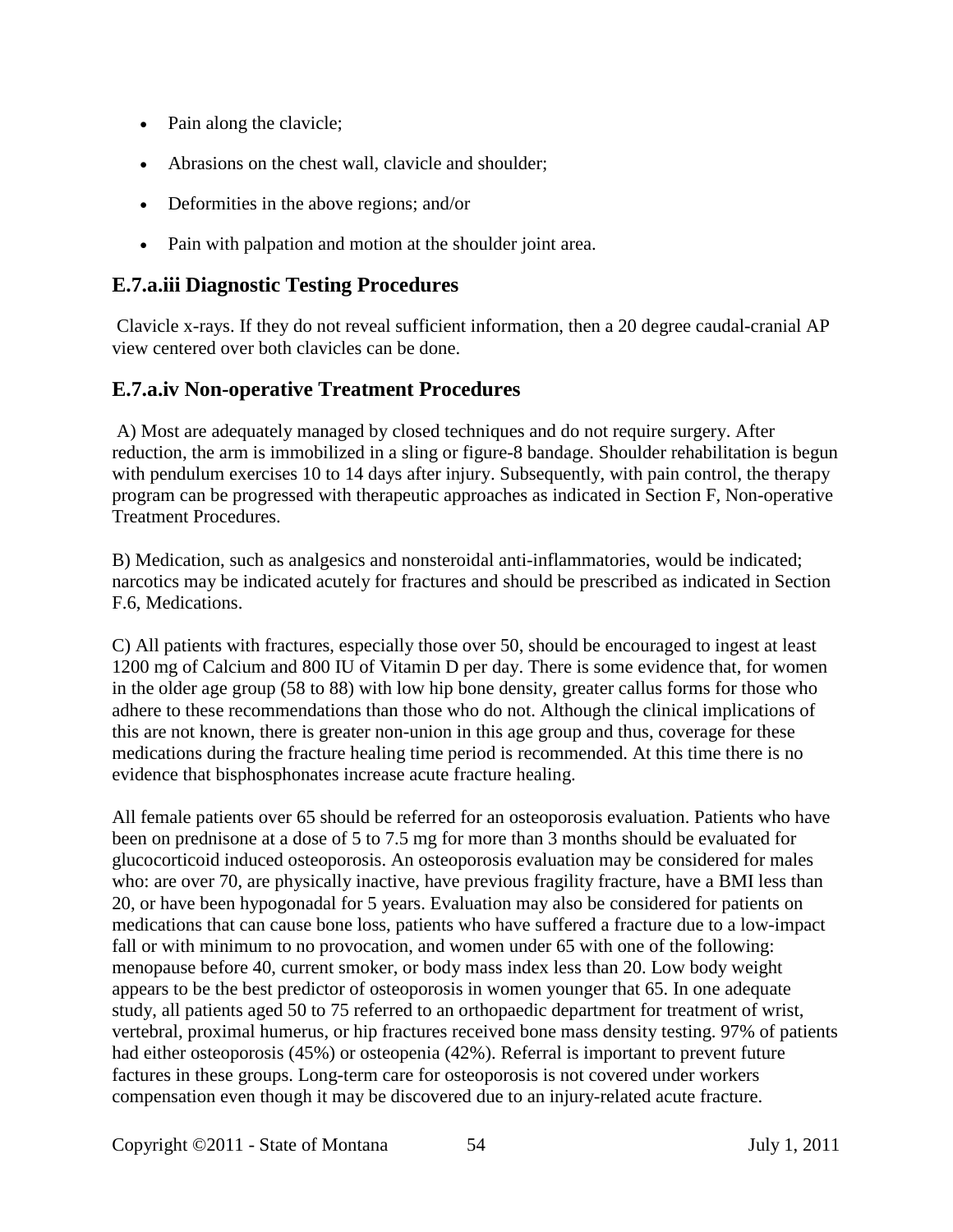D) Smoking may affect fracture healing. Patients should be strongly encouraged to stop smoking and provided with appropriate counseling.

E) Return to work with appropriate restrictions should be considered early in the course of treatment. Refer to Section F. 12, Return to Work.

# **E.7.a.v Surgical Indications**

Open fractures, vascular or neural injuries requiring repair, bilateral fractures, ipsilateral scapular or glenoid neck fractures, scapulothoracic dislocations, flail chest and non-union (displaced-closed fractures that show no evidence of union after 4 to 6 months). A Type II fracture/dislocation at the AC joint where the distal clavicular fragment remains with the acromion and the coracoid, and the large proximal fragment is displaced upwards is another indication for surgery.

Completely displaced midclavicular fractures may be an indication for surgical repair. There is some evidence that plate fixation of completely displaced fractures involving the middle third of the clavicle leads to slightly better shoulder function than immobilization without surgical fixation and shorter healing time. Conservatively treated completely displaced fractures heal with mild decreases in strength and good patient satisfaction in 70% or more of cases. However, initial surgical repair may be considered for patients who desire excellent shoulder function for sport or job activities and/or those with approximately 2 cm or greater shortening of the clavicle.

Because smokers have a higher risk of non-union and post-operative costs, it is recommended that insurers cover a smoking cessation program peri-operatively.

# **E.7.a.vi Operative Procedures**

Repair of fracture or associated distal clavicular resection using plates and screws or an intramedullary device.

# **E.7.a.vii Post-operative Treatment**

An individualized rehabilitation program based upon communication between the surgeon and the therapist. This program would begin with 2 to 3 weeks of rest with a shoulder immobilizer while encouraging isometric deltoid strengthening. Pendulum exercises with progression to assisted forward flexion and external rotation would follow. Strengthening exercises should be started at 10 to 12 weeks as indicated in Section F, Non-operative Treatment Procedures.

## **E.7.a.viii Bone-Growth Stimulators**

**Electrical**: Preclinical and experimental literature has shown a stimulatory effect of externally applied electrical fields on the proliferation and calcification of osteoblasts and periosteal cells. Ensuing clinical literature on electrical stimulation of bone fractures has principally focused on the spine and lower extremity. Several techniques have been developed to deliver an electrical stimulus to a fracture or osteotomy site.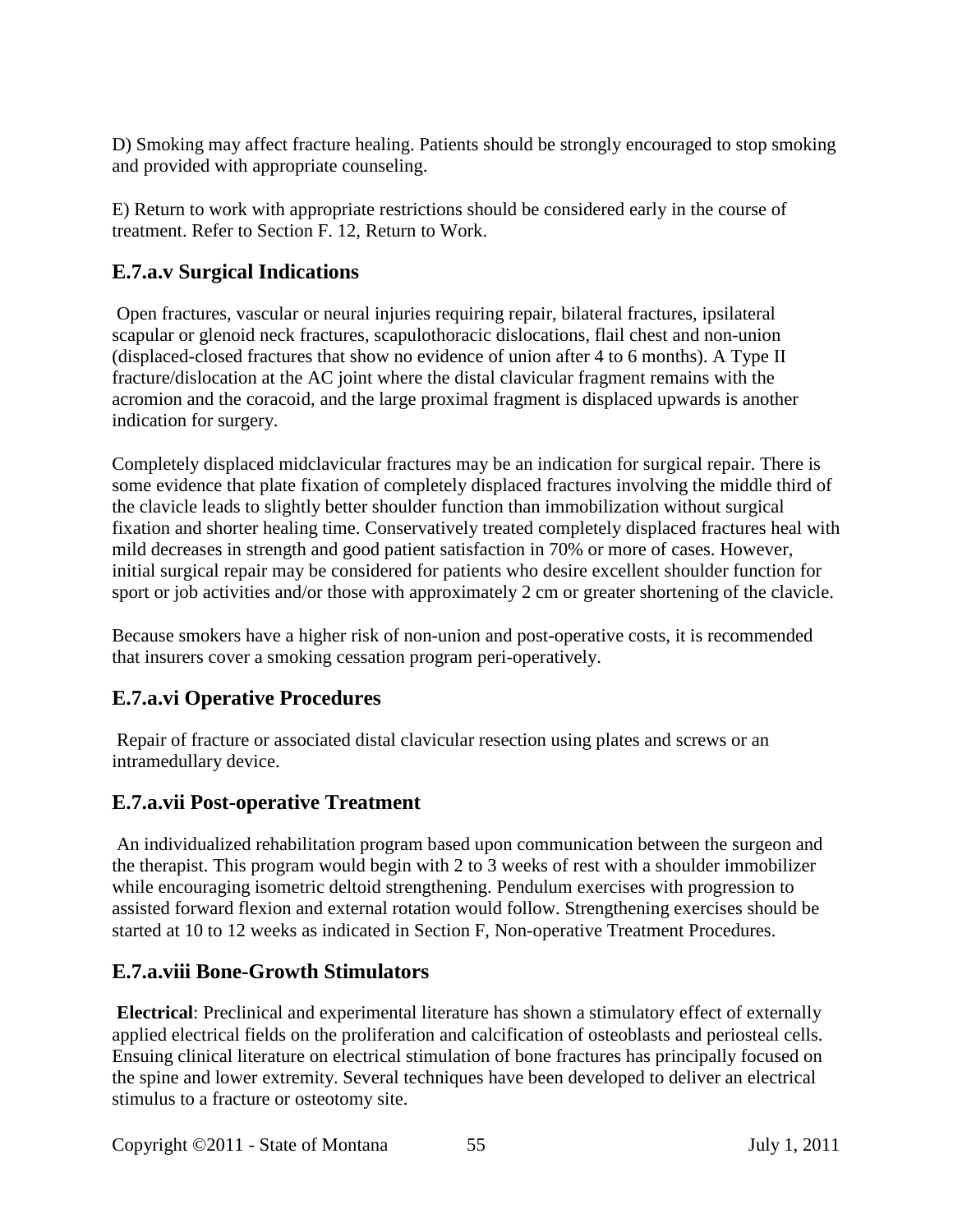Nonsurgical techniques include Capacitive Coupling (CC), which places skin electrodes on opposite sides of the bone being treated. Pulsed Electromagnetic Field (PEMF) uses a currentcarrying coil which induces a secondary electrical field in bone.

High-quality literature of electrical bone growth stimulation are lacking for shoulder injuries. Literature is conflicting in the use of electrical stimulation in other regions of the body. Due to a lack of supporting scientific evidence, it requires prior authorization and may be only considered when conventional surgical management has failed.

**Low-intensity Pulsed Ultrasound**: There is some evidence that low-intensity pulsed ultrasound, applied by the patient at home and administered as initial treatment of the fracture, reduces the time required for cortical bridging in certain fractures of bones outside the shoulder joint. Shoulder fractures were not included in this literature. Non-union and delayed unions were not included in these clinical trials. Possible indications for Low-Intensity Pulsed Ultrasound are non-unions or fractures that are expected to require longer healing time. Prior authorization is required.

### **E7.b. Proximal Humeral Fractures**

Fractures of the humeral head have been classically described using Neer criteria; however, literature has shown a low level of observer agreement. These fractures are commonly referred to as one, two, three or four part fractures based on the number of fracture fragments. Displaced fractures of the greater tuberosity and impacted angulated fractures of the humeral head also have specific associated problems.

#### **E.7.b.i Occupational Relationship**

May be caused by a fall onto an abducted arm; high-energy (velocity or crush) trauma with an abducted or non-abducted arm. Associated injuries are common, such as glenohumeral dislocation; stretch injuries to the axillary, musculocutaneous, and radial nerves; and axillary artery injuries with high-energy accident.

#### **E.7.b.ii Specific Physical Exam Findings**

Specific Physical Exam Findings may include:

- Pain in the upper arm;
- Swelling and bruising in the upper arm, shoulder and chest wall;
- Abrasions about the shoulder; and/or
- Pain with any attempted passive or active shoulder motion.

#### **E.7.b.iii Diagnostic Testing Procedures**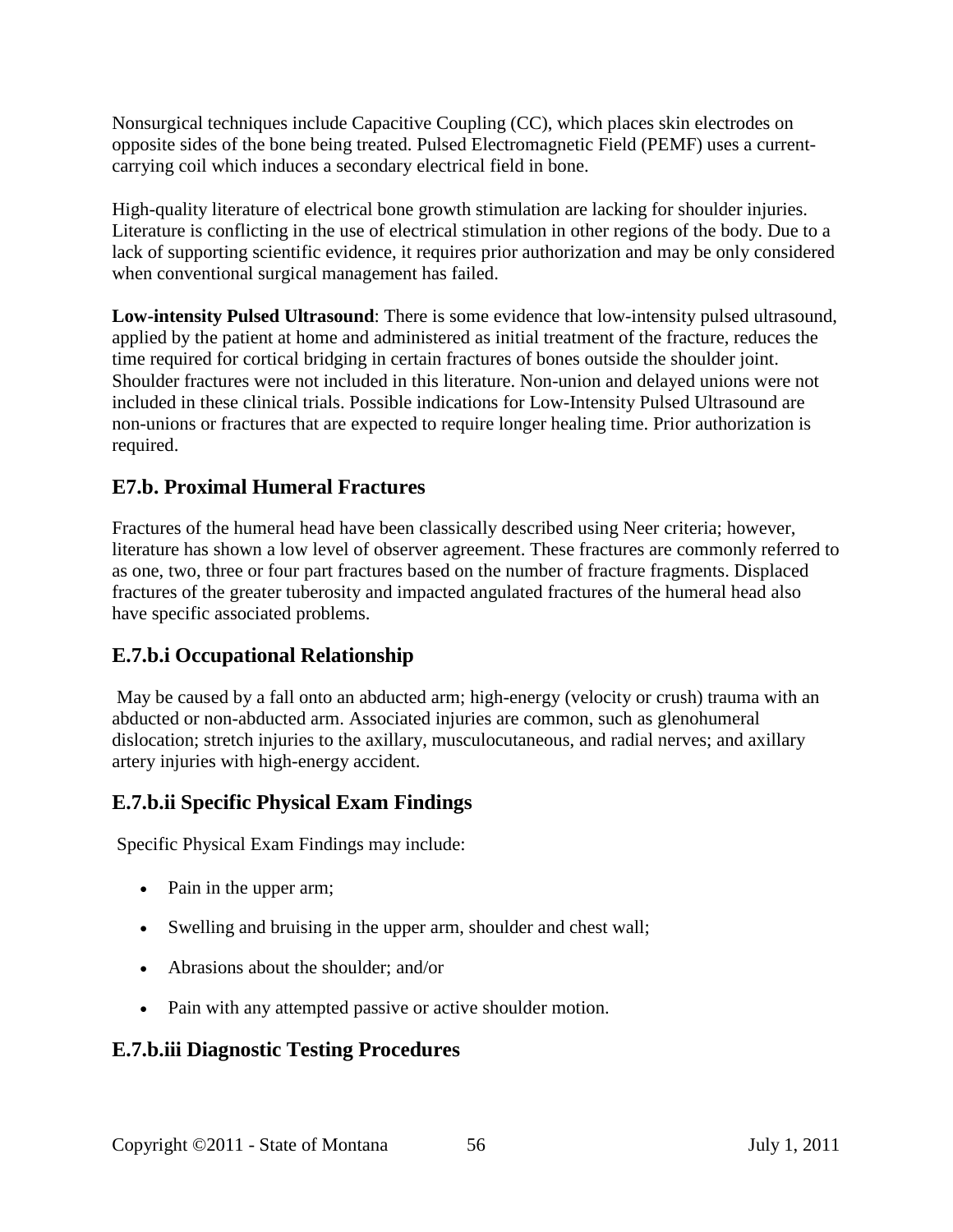A) X-ray trauma series (3 views) are needed; AP view, axillary view and a lateral view in the plane of the scapula. The latter two views are needed to determine if there is a glenohumeral dislocation. When an axillary view cannot be obtained, a CT should be done to rule out posterior dislocation.

B) Vascular studies are obtained emergently if the radial and brachial pulses are absent.

C) Classification can be by the Neer Method, however, agreement between observers using this method is poor. There are four fragments: the humeral shaft, humeral head, greater tuberosity, and the lesser tuberosity. The fragments are not usually considered fragments unless they are separated by 1cm or are angulated 45 degrees or more.

## **E.7.b.iv Non-operative Treatment Procedures**

A) Non-displaced and minimally displaced fractures are generally treated conservatively with broad arm sling or body swath. There is some evidence that simple non-displaced proximal humeral fractures recover normal function more quickly when physical therapy is started one week after the fracture than when it is started three weeks after the fracture. Immobilization without physical therapy for more than one week is not recommended.

B) Anterior or posterior dislocation associated with minimally displaced fractures can usually be reduced by closed means, but a general anesthetic is needed. These are usually not performed in the emergency room in order to avoid displacement of the fracture.

C) Medication, such as analgesics and nonsteroidal anti-inflammatories, would be indicated; narcotics may be indicated acutely for fracture and should be prescribed as indicated in Section F.6, Medications.

D) Immobilization may be provided with a sling, to support the elbow, or with an abduction immobilizer if a non-impacted greater tuberosity fragment is present. Immobilization is usually continued for 4 to 6 weeks; however, the time will vary according to the type of fracture and surgeon's discretion.

E) Shoulder rehabilitation is begun with pendulum exercises 0 to 14 days after injury. Light, functional exercises may be added at 2 to 4 weeks post-injury. Subsequently, with pain control, the therapy program can be progressed with therapeutic approaches as described in Section F, Non-operative Treatment Procedures. Home exercises are essential for recovery.

- Time to Produce Effect: 6 sessions.
- Optimum Duration: 9 sessions.
- Maximum Duration: 12 to 24 sessions.

F) Use of the injured arm at work is determined by the healthcare provider or treating physician. The patient may, however, return to work without use of the injured arm soon after the injury.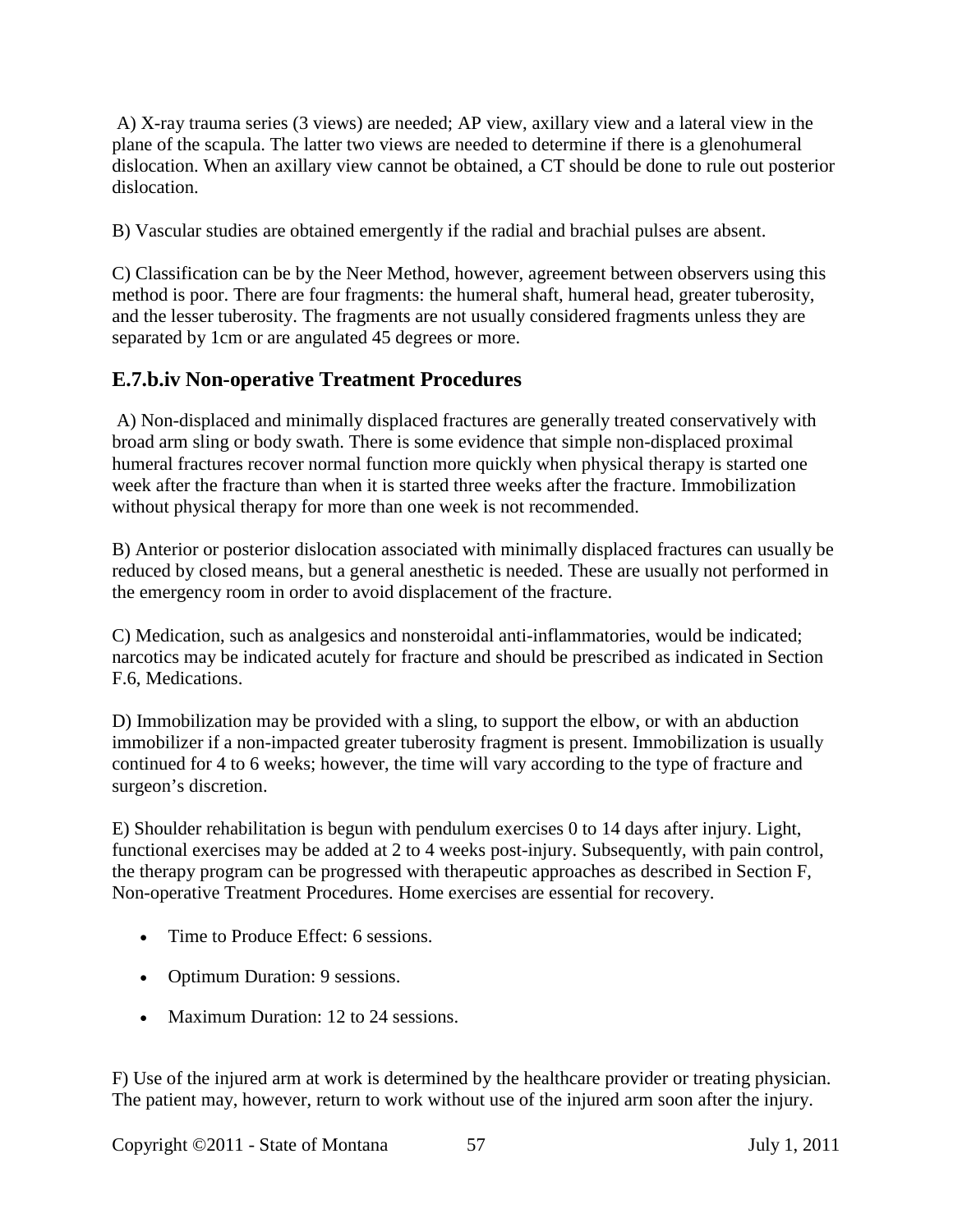Refer to Section F. 12, Return to Work.

G) Also refer to osteoporosis in this Section 7.a. iv. Clavicular Fracture.

H) Smoking may affect fracture healing. Patients should be strongly encouraged to stop smoking and provided with appropriate counseling.

### **E.7.b.v Surgical Indications**

A) Greater tuberosity fractures with 5mm of displacement usually require surgical fixation. However, rehabilitation may start as early as 2 to 3 days post-operatively.

B) Two-part fractures are repaired according to the surgeon's preference. Internal fixation may be necessary to prevent varus or valgus angulation of the humerus; however, it is unclear whether this technique is more successful than more conservative treatment particularly in patients over 70. Percutaneous techniques and closed reduction have both been used.

C) Three and four-part fractures frequently require operative treatment. Internal fixation is commonly used. Hemiarthroplasty may be used in the elderly population or for severely comminuted fractures. Use of this technique in the younger active patients frequently leads to the need for revision surgery and/or increased wear of the glenoid cavity. For four-part fractures with a fractured greater tuberosity, reverse arthroplasties have also been described, however; they should rarely be used since the long-term success of this prosthesis is currently unknown. This procedure is described under Section G. Therapeutic Procedures, Operative Shoulder Replacement (arthroplasty).

Because smokers have a higher risk of non-union and post-operative costs, it is recommended that carriers cover a smoking cessation program peri-operatively.

#### **E.7.b.vi Operative Procedures**

Percutaneous or internal fixation of the fracture or arthroplasty.

#### **E.7.b.vii Post-operative Treatment**

A) An individualized rehabilitation program based upon communication between the surgeon and the therapist using the treatment found in Section F.

B) Schanz pins will require removal, frequently between 2 to 6 weeks.

C) One-time Extracorporeal Shock Wave Therapy (ESWT) has been purported to increase healing in non-union fractures of long bones. None have been tested in prospective controlled studies. They are all considered experimental and are not recommended at this time.

D) Bone-Growth Stimulators. (Refer to this section 7a. Clavicular Fractures.) E) Hyperbaric oxygen therapy – there is no evidence to support long-term benefit of hyperbaric oxygen therapy for non-union upper extremity fractures. It is not recommended.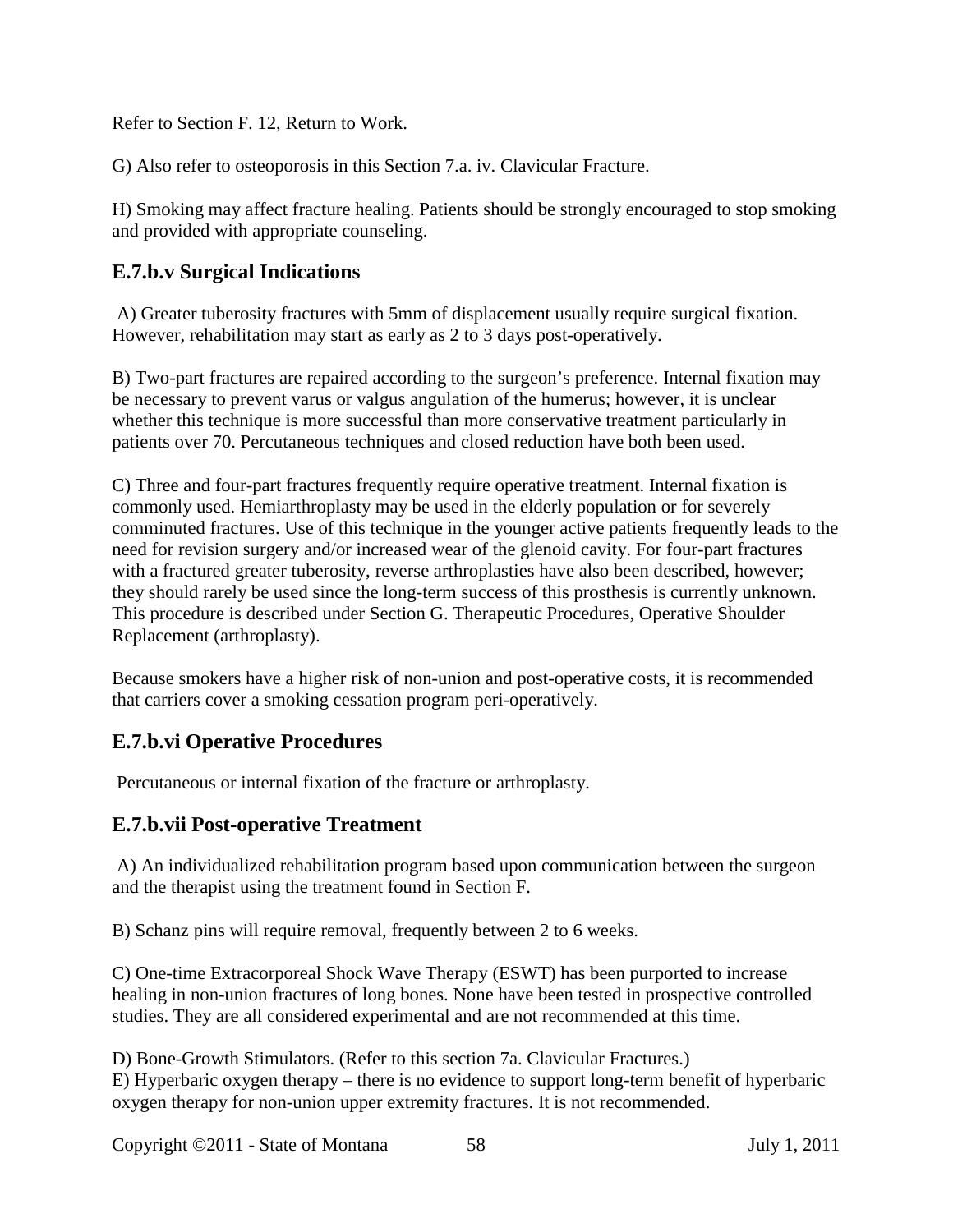F) Return to work and restrictions after surgery may be made by an experienced primary occupational medicine physician in consultation with the surgeon or by the surgeon.

## **E7.c. Humeral Shaft Fractures**

### **E.7.c.i Occupational Relationship**

A direct blow can fracture the humeral shaft at the junction of its middle and distal thirds. Twisting injuries to the arm will cause a spiral humeral shaft fracture. High energy (velocity or crush) will cause a comminuted humeral shaft fracture.

### **E.7.c.ii Specific Physical Exam Findings**

Specific Physical Exam Findings may include:

- Deformity of the arm;
- Bruising and swelling; and/or
- Possible sensory and/or motor dysfunction of the radial nerve.

### **E.7.c.iii Diagnostic Testing Procedures**

A) Plain x-rays including AP view and lateral of the entire humeral shaft.

B) Vascular studies if the radial pulse is absent.

C) Compartment pressure measurements if the surrounding muscles are swollen, tense and painful and particularly if the fracture resulted from a crush injury.

## **E.7.c.iv Non-operative Treatment Procedures**

A) Most isolated humeral shaft fractures can be managed non-operatively.

B) Medication, such as analgesics and nonsteroidal anti-inflammatories, would be indicated. Narcotics may be indicated acutely for fracture and should be prescribed as indicated in Section F.6, Medications.

C) A coaptation splint may be used.

D) At 2 to 3 weeks after injury, a humeral fracture orthosis may be used to allow for full elbow motion.

E) Return to work with appropriate restrictions should be considered early in the course of treatment. Refer to Section F. 12, Return to Work.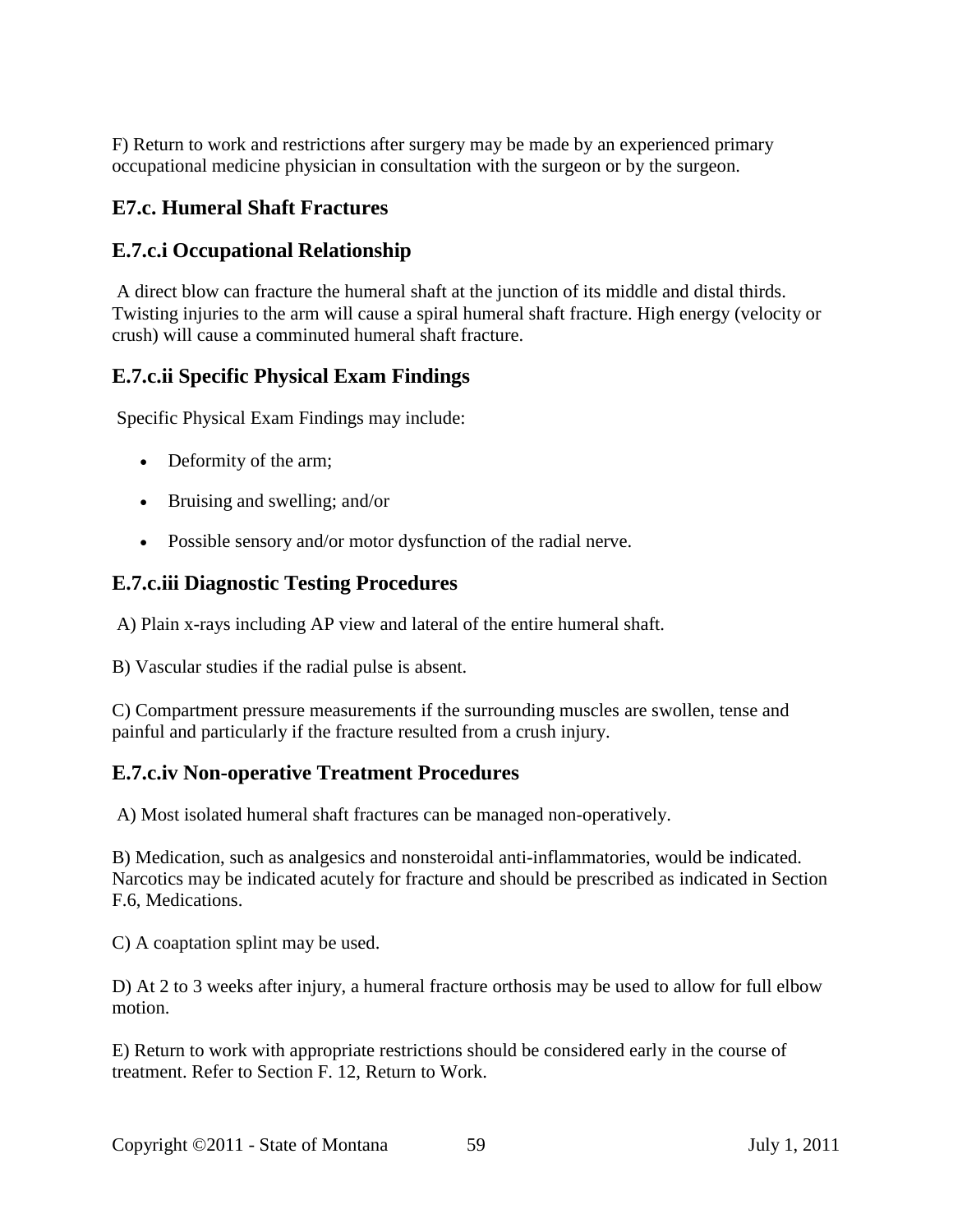F) Other therapies outlined in Section F. Therapeutic Procedures, Non-operative, may be employed in individual cases.

G) Refer to comments related to osteoporosis in this Section 7.a. iv, Clavicular Fracture.

H) Smoking may affect fracture healing. Patients should be strongly encouraged to stop smoking and provided with appropriate counseling.

## **E.7.c.v Surgical Indications**

Indications for operative care would include:

- Open fracture;
- Associated forearm or elbow fracture (i.e., the floating elbow injury);
- Burned upper extremity;
- Associated paraplegia;
- Multiple injuries (polytrauma);
- A radial nerve palsy which presented after closed reduction;
- Pathologic fracture related to an occupational injury; and/or
- Inability to perform basic activities of daily living while following conservative care.

Because smokers have a higher risk of non-union and post-operative costs, it is recommended that carriers cover a smoking cessation program peri-operatively.

## **E.7.c.vi Operative Procedures**

A) Accepted methods of internal fixation of the fracture include:

- A broad plate and screws; and/or
- Intramedullary rodding with or without cross-locking screws may be used but is associated with increased shoulder pain;

B) Human Bone Morphogenetic Protein (RhBMP). Use of this material for surgical repair of shoulder fractures requires prior authorization. Refer to Section G. Operative Procedures, for further details.

#### **E.7.c.vii Post-operative Treatment**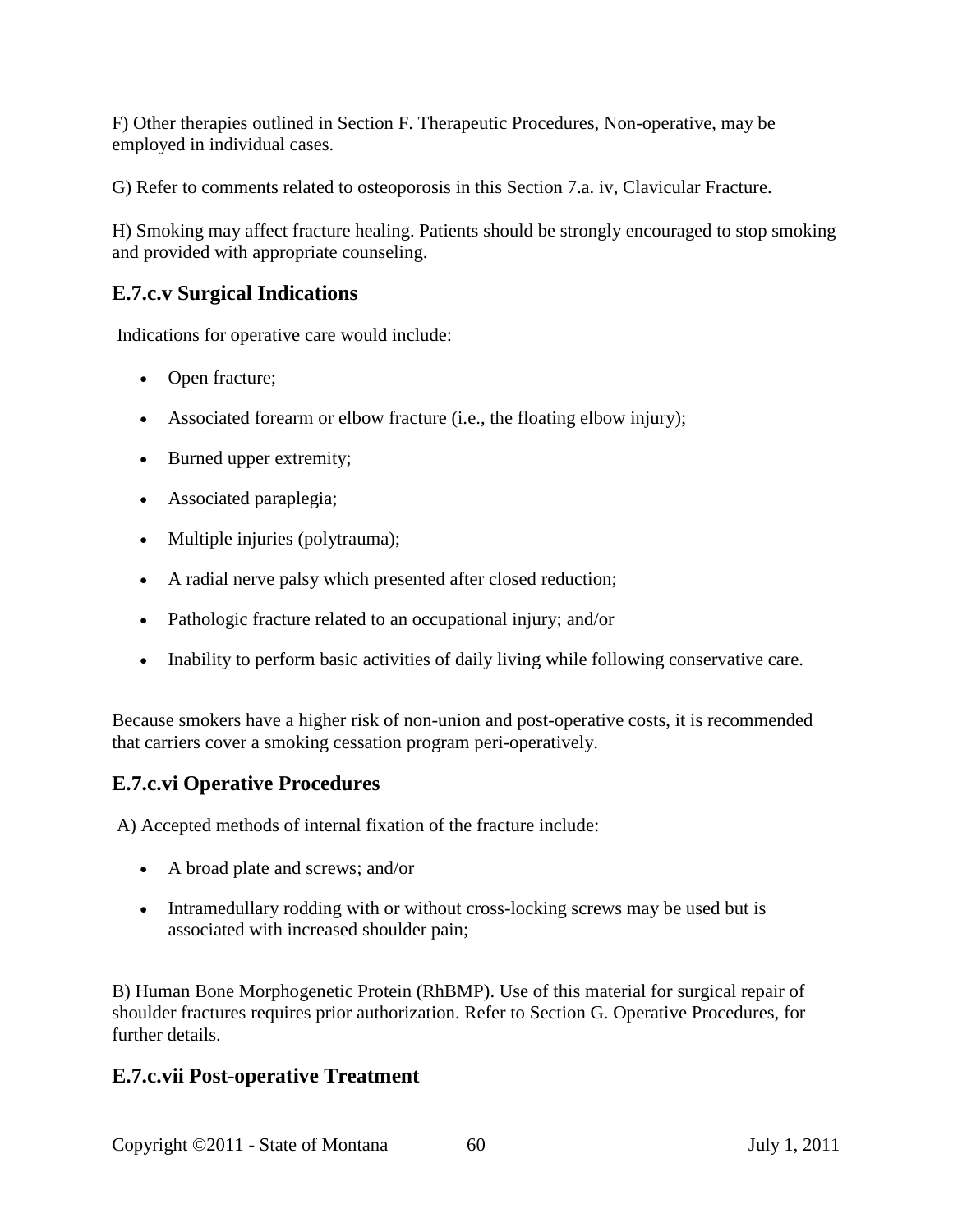An individualized rehabilitation program based upon communication between the surgeon and the therapist using the treatments found in Section F. Therapeutic Procedures, Non-operative. Treatment may include the following:

A) Following rigid internal fixation, therapy may be started to obtain passive and later active shoulder motion using appropriate therapeutic approaches as indicated in Section F, Nonoperative Treatment Procedures. Active elbow and wrist motion may be started immediately.

Early therapeutic rehabilitation interventions are recommended to maintain range-of-motion (ROM) and progressive strengthening.

- Frequency: 3 to 5 times per week for the first 2 weeks, 3 times per week for the following 2 weeks, then to 2 times per week.
- Optimum Duration: 6 to 8 weeks with progression to home exercise and/or pool therapy.
- Maximum Duration: 12 weeks. Additional follow-up visits may be justified to reinforce exercise patterns or to reach final functional goals if the therapy to date has demonstrated objective functional gains or if a nerve injury accompanies the fracture.

B) Return to work and restrictions after surgery may be made by an experienced primary occupational medicine physician in consultation with the surgeon or by the surgeon.

C) Bone Growth Stimulation. (Refer to Section 7a. Clavicular Fractures.)

## **E7.d. Scapular Fractures**

#### **E.7.d.i Occupational Relationship**

These are the least common of the fractures about the shoulder and include acromial, glenoid, glenoid neck and scapular body fractures. With the exception of anterior glenoid lip fractures caused by an anterior shoulder dislocation, all other scapular fractures are due to a high-energy injury.

## **E.7.d.ii Specific Physical Findings**

Specific Physical Findings may include:

- Pain about the shoulder and thorax;
- Bruising and abrasions;
- Possibility of associated humeral or rib fractures; and/or
- Vascular problems (pulse evaluation and Doppler examination).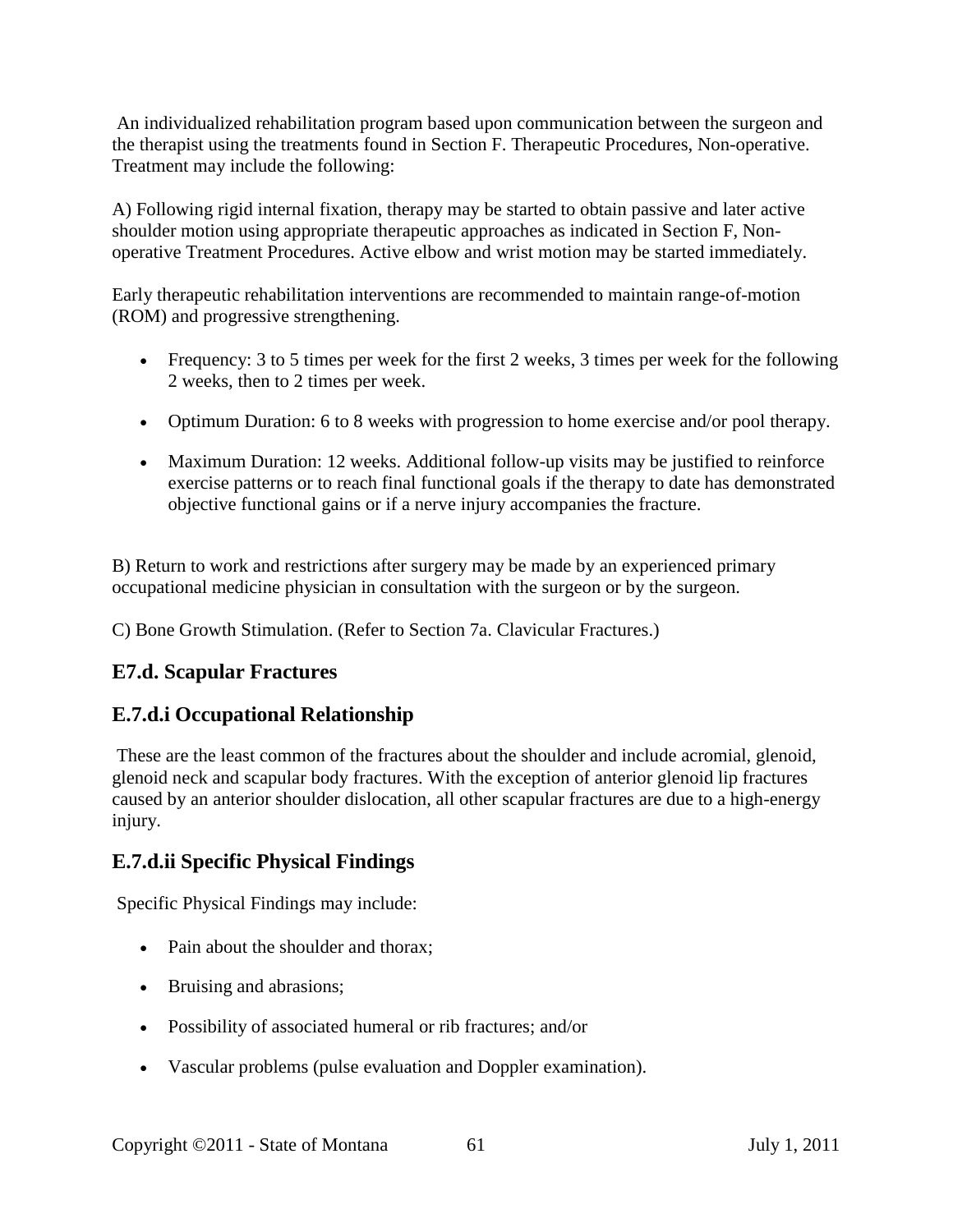### **E.7.d.iii Diagnostic Testing Procedures**

- Trauma x-ray series AP view, axillary view, and a lateral view in the plane of the scapula.
- Arteriography if a vascular injury is suspected.
- Electromyographic exam if nerve injuries are noted.

#### **E.7.d.iv Non-operative Treatment**

A) Non-displaced acromial, coracoid, glenoid, glenoid neck and scapular body fractures may all be treated with the use of a shoulder immobilizer.

B) Medication, such as analgesics and nonsteroidal anti-inflammatories, would be indicated. Narcotics may be indicated acutely for fracture and should be prescribed as indicated in Section F.6, Medications.

C) Pendulum exercises may be started within the first week.

D) Progress to assisted range-of-motion exercises at 3 to 4 weeks using appropriate therapeutic procedures as indicated in Section F, Non-operative Treatment Procedures.

E) Return to work with appropriate restrictions should be considered early in the course of treatment. Refer to Section F. 12, Return to Work.

F) Refer to comments related to osteoporosis in this Section 7.a. iv.-Clavicular Fracture.

G) Smoking may affect fracture healing. Patients should be strongly encouraged to stop smoking and provided with appropriate counseling.

## **E.7.d.v Surgical Indications**

- Displaced acromial fractures.
- Displaced glenoid fractures.
- Displaced scapular body fractures in some circumstances.
- Displaced fractures of the scapular neck and the ipsilateral clavicle.

Because smokers have a higher risk of non-union and post-operative costs, it is recommended that carriers cover a smoking cessation program peri-operatively.

## **E.7.d.vi Operative Treatment**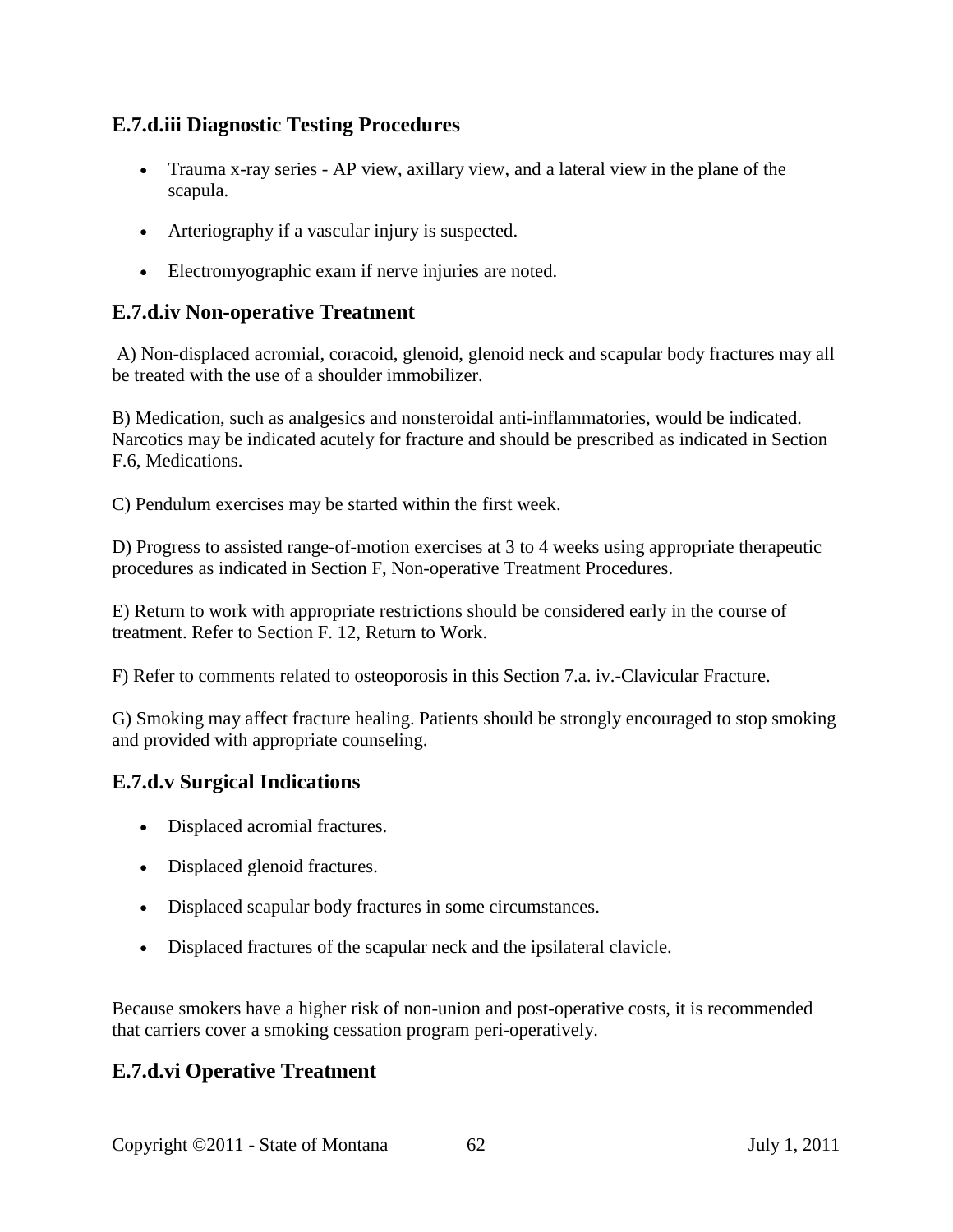A) Displaced acromial fractures are treated with internal fixation.

B) Displaced glenoid fractures greater than 5 mm should be fixed internally. Fractures with less displacement may be treated surgically according to the surgeon's discretion. Two and three dimensional CT scans may be useful in planning the surgical approach.

C) Displaced scapular body fractures require internal fixation if the lateral or medial borders are displaced to such a degree as to interfere with scapulothoracic motion.

D) Displaced fractures of the scapular neck and the ipsilateral clavicle require internal fixation of the clavicle to reduce the scapular neck fracture.

#### **E.7.d.vii Post-operative Treatment**

An individualized rehabilitation program based upon communication between the surgeon and the therapist using the appropriate therapeutic procedures as indicated in Section F, Nonoperative Treatment Procedures. Treatment may include the following:

A) A shoulder immobilizer is utilized. Pendulum exercises initially begin at one week, and deltoid isometric exercises are started early at 4 to 6 weeks, active ROM is usually commenced.

B) Early therapeutic rehabilitation interventions are recommended to maintain ROM with progressive strengthening.

- Frequency: 3 to 5 times per week for the first 2 weeks, 3 times per week for the following 2 weeks, then 1 to 2 times per week.
- Optimum Duration: 8 to 10 weeks with progression to home exercise and/or pool therapy.
- Maximum Duration: 12 to 14 weeks. Occasional follow-up visits may be justified to reinforce exercise patterns or to reach final functional goals if the therapy to date has demonstrated objective functional gains.

C) Return to work and restrictions after surgery may be made by an experienced primary occupational medicine physician in consultation with the surgeon or by the surgeon.

#### **E7.e. Sternoclavicular Dislocation/Fracture**

#### **E.7.e.i Occupational Relationship**

Sudden trauma to the shoulder/anterior chest wall. Anterior dislocations of the sternoclavicular joint usually do not require active treatment; however, symptomatic posterior dislocations will require reduction.

#### **E.7.e.ii Specific Physical Findings**

Copyright ©2011 - State of Montana 63 July 1, 2011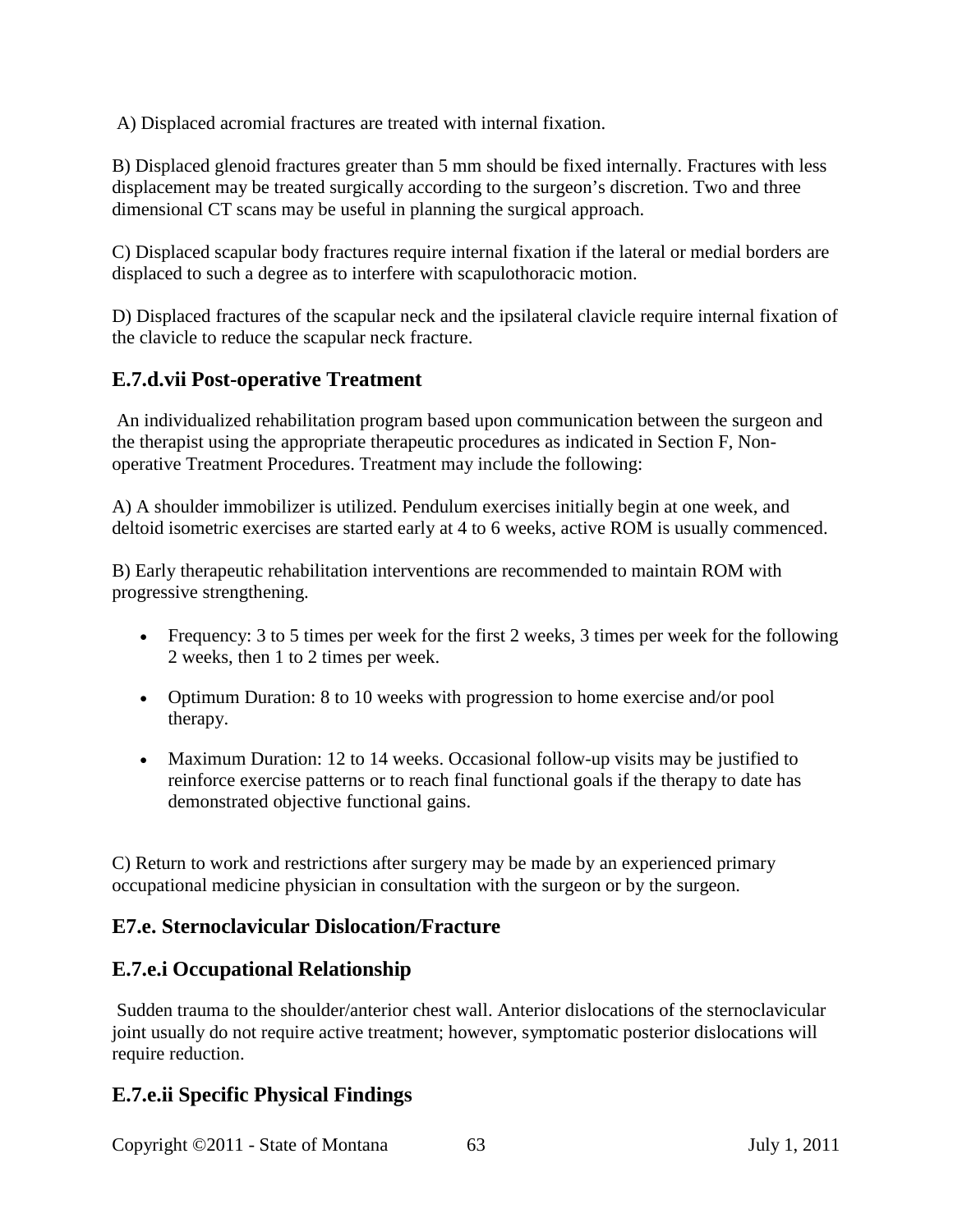Specific Physical Findings may include:

- Dysphagia and shortness of breath which requires emergency reduction.
- Pain at the sternoclavicular area;
- Abrasions on the chest wall, clavicle and shoulder;
- Deformities in the above regions; and/or
- Pain with palpation and motion at the sternoclavicular joint area.

#### **E.7.e.iii Diagnostic Testing Procedures**

A) Plain x-rays of the sternoclavicular joint are routinely done. When indicated, comparative views of the contralateral limb may be necessary.

B) X-rays of other shoulder areas and chest may be done if clinically indicated.

C) CT scan for classification of pathology.

D) Vascular studies should be considered if the history and clinical examination indicate extensive injury.

#### **E.7.e.iv Non-operative Treatment Procedures**

A) Symptomatic posterior dislocations should be reduced in the operating room under general anesthesia.

B) Immobilize with a sling for 3 to 4 weeks. Subsequently, further rehabilitation may be utilized using procedures set forth in Section F, Non-operative Treatment Procedures.

C) Medications, such as analgesics and nonsteroidal anti-inflammatories, would be indicated. Narcotics may be indicated acutely for fracture and should be prescribed as indicated in section F.6, Medications.

D) Return to work with appropriate restrictions should be considered early in the course of treatment. Refer to Section F. 12, Return to Work.

E) Refer to comments related to osteoporosis in this Section 7.a. iv. Clavicular fracture.

F) Smoking may affect fracture healing. Patients should be strongly encouraged to stop smoking and provided with appropriate counseling.

#### **E.7.e.v Surgical Indications**

Failure of closed reduction.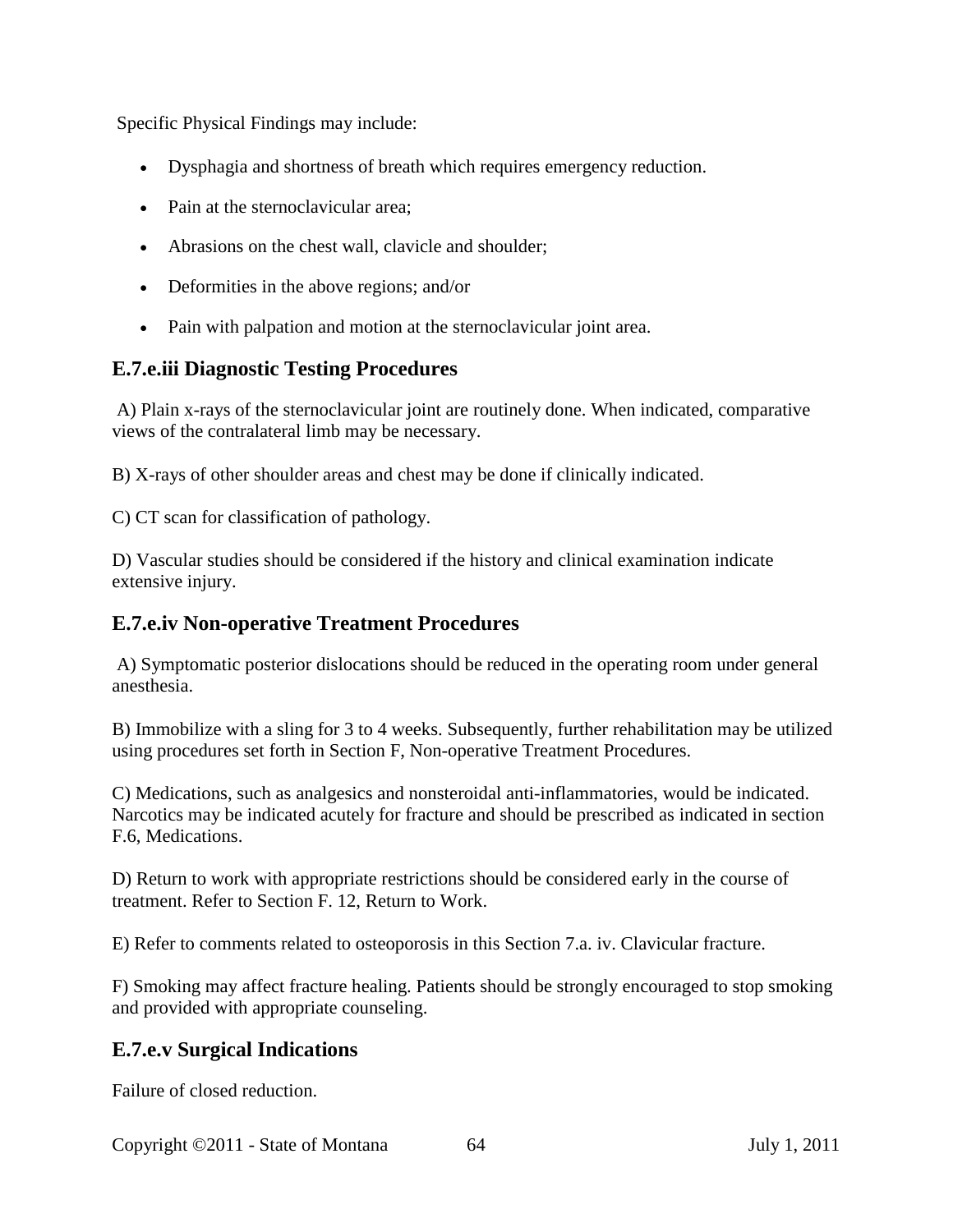Because smokers have a higher risk of non-union and post-operative costs, it is recommended that carriers cover a smoking cessation program peri-operatively.

## **E.7.e.vi Operative Procedures**

- Reduction with soft tissue reconstruction is preferred.
- Internal fixation significant complications can occur with use of pins due to migration into other tissues.

## **E.7.e.vii Post-operative Treatment**

An individualized rehabilitation program based upon communication between the surgeon and the therapist. This program would begin with 4 to 6 weeks of rest with a shoulder immobilizer, followed by therapeutic rehabilitation interventions.

A) Early therapeutic rehabilitation interventions are recommended to maintain ROM with progressive strengthening.

- Frequency: 3 to 5 times per week for the first 2 weeks, 3 times per week for the following 2 weeks, then 1 to 2 times per week.
- Optimum Duration: 6 to 8 weeks with progression to home exercise and/or pool therapy.
- Maximum Duration: 12 weeks. Occasional follow-up visits may be justified to reinforce exercise patterns or to reach final functional goals if the therapy to date has demonstrated objective functional gains.

B) Return to work and restrictions after surgery may be made by an experienced primary occupational medicine physician in consultation with the surgeon or by the surgeon.

## **E8. Impingement Syndrome**

## **E.8.a Description/Definition**

A collection of symptoms, not a pathologic diagnosis. The symptoms result from the encroachment of the acromion, coracoacromial ligament, coracoid process, and/or the AC joint of the rotator cuff mechanism that passes beneath them as the shoulder is moved. The cuff mechanism is intimately related to the coracoacromial arch. Separated only by the thin lubricating surfaces of the bursa, compression and friction can be minimized by several factors, such as:

- Shape of the coracoacromial arch that allows passage of the subjacent rotator cuff;
- Normal undersurface of the AC joint;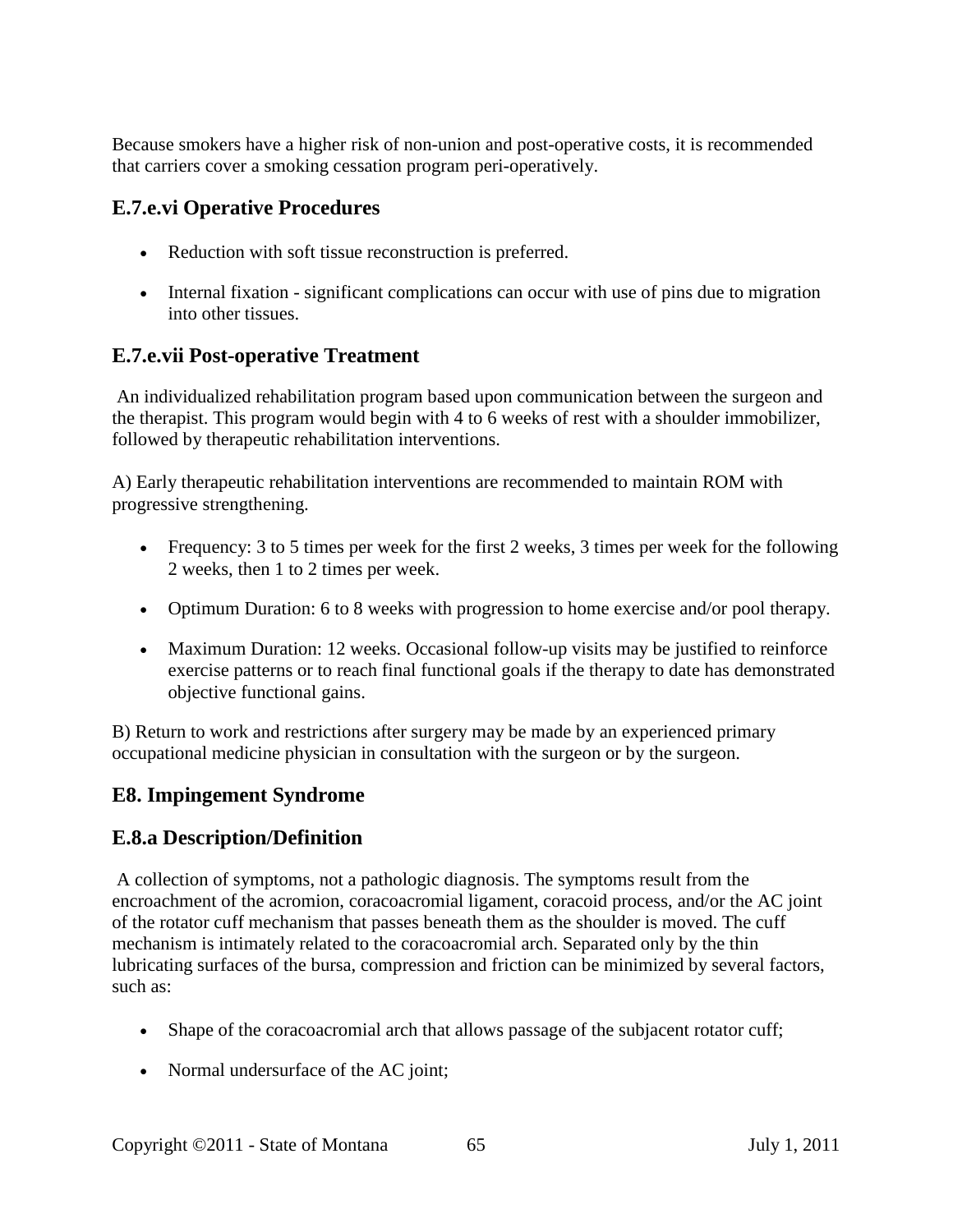- Normal bursa;
- Normal capsular laxity; and
- Coordinated scapulothoracic function.

The impingement syndrome may be associated with AC joint arthritis and both partial and full thickness rotator cuff tears, as well as, adhesive capsulitis/frozen shoulder. Normal function of the rotator cuff mechanism and biceps tendon assist to diminish impingement syndrome.

#### **History may include**:

A) Delayed presentation (since the syndrome is usually not an acute problem). Patients will access care if their symptoms have not resolved with rest, time and "trying to work it out";

B) Complaints of functional losses due to pain, stiffness, weakness and catching when the arm is flexed and internally rotated; and

C) Sleep complaints are common and pain is often felt down the lateral aspect of the upper arm near the deltoid insertion or over the anterior proximal humerus.

### **E.8.b Occupational Relationship**

Repetitive overuse of the upper extremity, often seen with constant overhead motion.

## **E.8.c Specific Physical Exam Findings**

Specific Physical Exam Findings may include:

As with most shoulder diagnoses, the examiner should not rely upon one set of physical exam findings alone due to the lack of specificity and sensitivity of most tests and common overlap of diagnoses.

Physical examination findings may include the following:

- 1. Range-of-motion is limited particularly in internal rotation and in cross-body adduction, which may reflect posterior capsular tightness. Forward flexion and elevation may also be limited.
- 2. Passive motion through the 60 to 90 degrees arc of flexion may be accompanied by pain and crepitus. This is accentuated as the shoulder is moved in-and-out of internal rotation.
- 3. Active elevation of the shoulder is usually more uncomfortable than passive elevation.
- 4. Pain on maximum active forward flexion is frequently seen with impingement syndrome, but is not specific for diagnosis.
- 5. Strength testing may reveal weakness of flexion and external rotation in the scapular plane. This weakness may be the result of disuse, tendon damage, or poor scapulothoracic mechanics.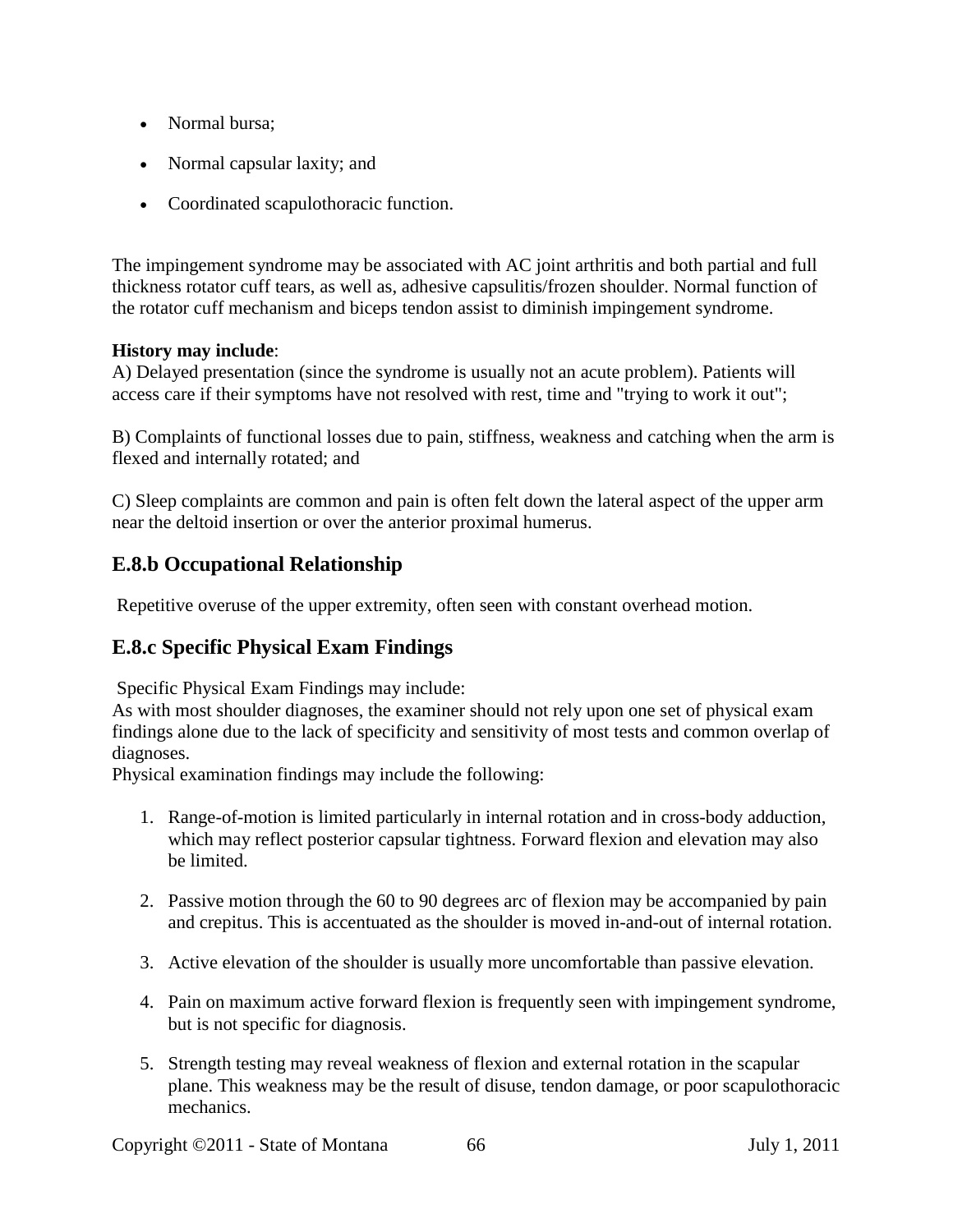- 6. Pain on resisted abduction or external rotation may also indicate that the integrity of the rotator cuff tendons may be compromised, causing alteration of shoulder mechanics.
- 7. Weakness of the posterior scapular stabilizers causing alteration of shoulder mechanics can also contribute to impingement syndrome.
- 8. If inspection of the shoulder reveals deltoid and rotator cuff atrophy other diagnoses should be suspected such as cervical radiculopathy, axillary nerve pathology, or massive rotator cuff tears.

Impingement syndromes commonly co-exist with other shoulder abnormalities such as rotator cuff tears, AC joint arthritis, biceps tendon ruptures, calcifying tendonitis, bursitis, labral tears, and in older patients, glenohumeral instability. This combination of pathology further complicates diagnostic decisions based mainly on clinical findings. Physicians use a combination of test results with history and other findings to create a differential diagnosis.

Commonly used clinical tests include the following:

- Hawkins:
- Neer:
- Horizontal adduction;
- Drop arm test;
- Yergason's;
- Speed test.

#### **E.8.d Diagnostic Testing Procedures**

#### **Plain x-rays include**:

A) AP view is useful to evaluate for arthritis and elevation of the humeral head which are not typically present in impingement syndrome.

B) Lateral view in the plane of the scapula or an axillary view can help to determine aspects of instability which can give symptoms similar to impingement syndrome.

C) Axillary view is also useful to demonstrate glenohumeral arthritis and spurs on the anterior inferior acromion.

D) Outlet view determines if there is a downward curved acromion. A downward curved acromion does not necessarily establish the diagnosis of impingement syndrome and is not a sole indication for operative treatment.

**Adjunctive testing, sonography or MRI**, may be considered when shoulder pain is refractory to 4 to 6 weeks of non-operative conservative treatment and the diagnosis is not readily identified by a good history and clinical examination. (Refer to Section D. Follow-up Diagnostic Procedures.)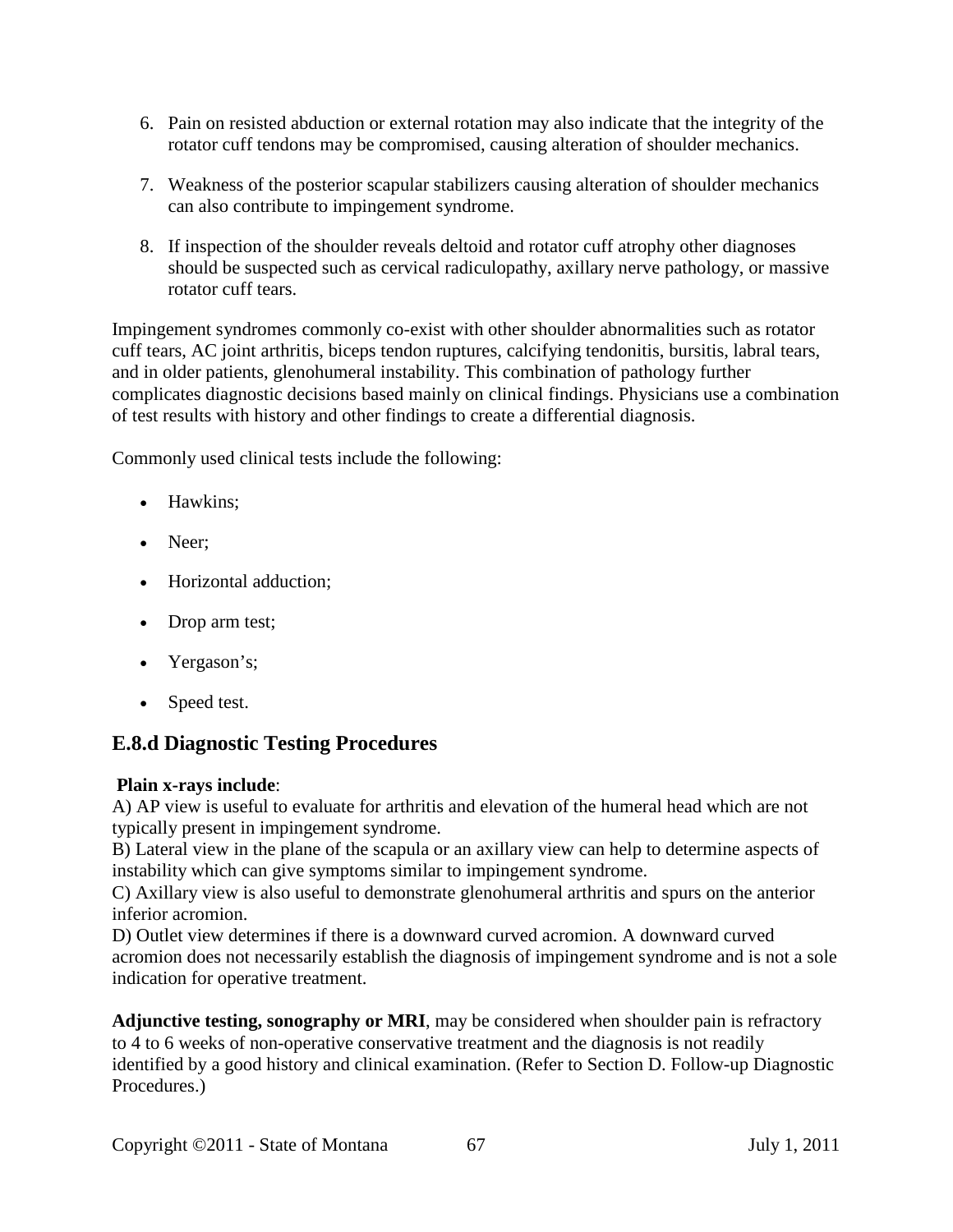The **subacromial injection** has generally been considered the gold standard for differentiating ROM loss from impingement versus rotator cuff tears. Alleviation from pain may help to confirm the diagnosis. Patients with impingement should recover normal strength after the injection, while those with rotator cuff tears usually do not recover normal strength. However, manually tested elevation strength perceived as normal does not always rule out rotator cuff tear and this may contribute to incorrect diagnoses with this technique. There is good evidence that blinded subacromial blocks are not accurate. Up to a third of blinded injections may involve the cuff, and are likely to cause pain. This may lead to an incorrect diagnosis. One study demonstrated that at least half of the positive responders did so up to 40 minutes after the injection. Therefore, a negative response should not be diagnosed until 40 minutes post injection. The inaccuracy of the injection and patient response in some cases may contribute to its inability to completely predict the amount of recovery from subacromial decompression.

If there is a concern regarding needle placement, sonography or fluoroscopy may be used.

Steroid injections should be used cautiously in diabetic patients. Diabetic patients should be reminded to check their blood glucose level at least daily for 2 weeks after injections.

## **E.8.e Non-operative Treatment Procedures**

i. An aggressive attempt should be made to define the contributing factors which are driving the syndrome, such as shoulder stiffness, humeral head depressor weakness (rotator cuff fiber failure), posterior capsular tightness and subacromial crowding, AC joint arthritis, muscle imbalance, and postural dysfunction.

ii. Benefits may be achieved through therapeutic interventions. They should include ROM, active therapies, and a home exercise program. Passive as well as active therapies may be used for control of pain and swelling. Therapy should progress to strengthening and an independent home exercise program targeted to further improve ROM and strength of the shoulder girdle musculature. Refer to Section F. Therapeutic Procedures, Non-operative.

iii. There is some evidence that manual therapy at a frequency of 3 times per week for 4 weeks, increases function and decreases pain.

iv. Patients may return to work without overhead activities and lifting with involved arm. An evaluation of the jobsite may be necessary to institute ergonomic changes or accommodations. Return to work with appropriate restrictions should be considered early in the course of treatment. Refer to Section F. 12, Return to Work.

v. Medications, such as nonsteroidal anti-inflammatories and analgesics, should be prescribed. Refer to Section F.6, Medications.

vi. Subacromial space injection may be therapeutic. Injections under significant pressure should be avoided as the needle may be penetrating the tendon and injection into the tendon can cause tendon degeneration, tendon breakdown, or rupture. Injections should be minimized for patients under 30 years of age.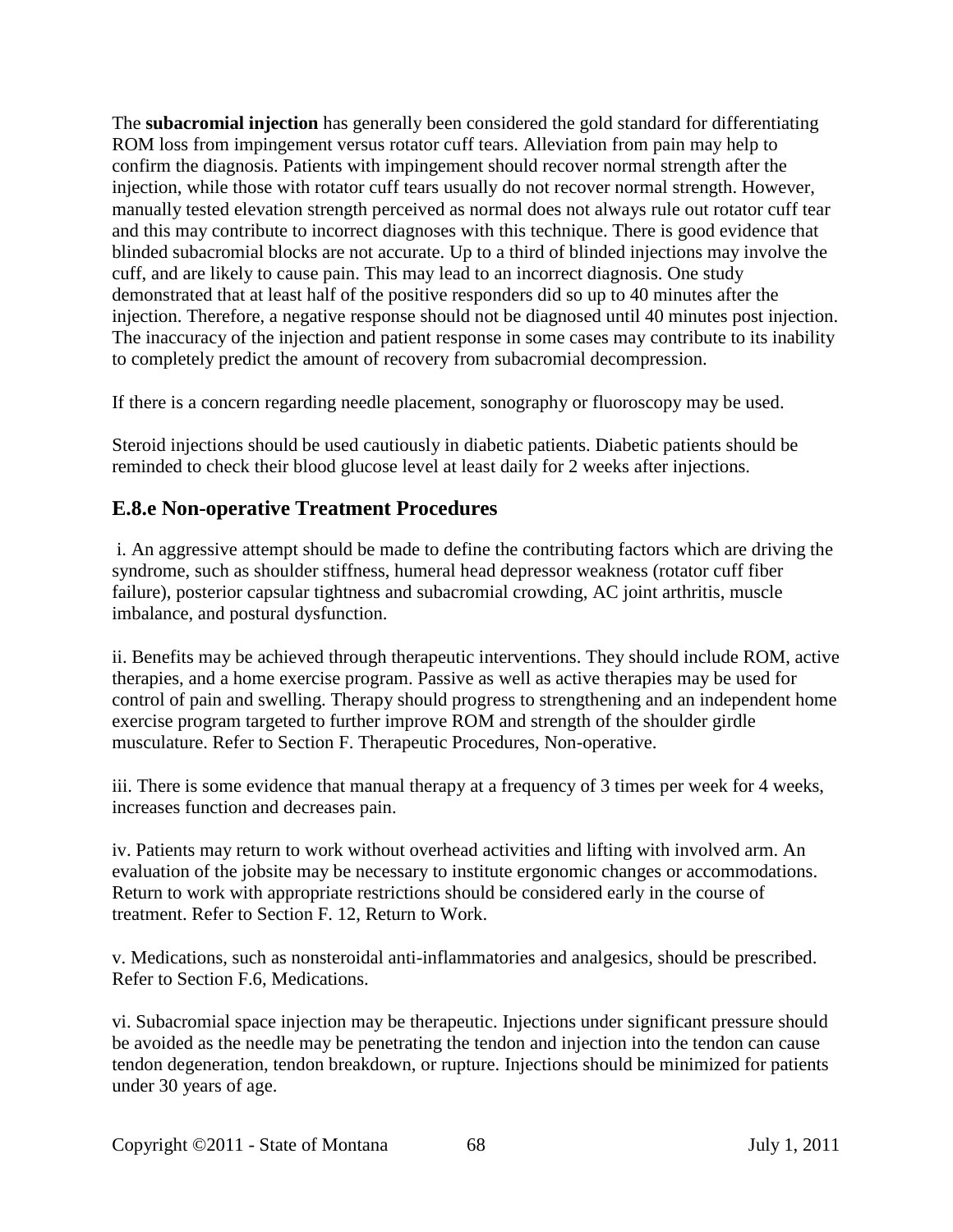- Time to Produce Effect: One Injection.
- Maximum: 3 injections at the same site per year when functional benefits are demonstrated with each injection.

Steroid injections should be used cautiously in diabetic patients. Diabetic patients should be reminded to check their blood glucose level at least daily for 2 weeks post injections.

vii. Other therapies in Section F, Therapeutic Procedures, Non-operative may be employed in individual cases.

## **E.8.f Surgical Indications**

When functional deficits interfere with activities of daily living and/or job duties after 3 to 6 months of active patient participation in non-operative therapy, surgery may restore functional anatomy and reduce the potential for repeated impingement.

Prior to surgical intervention, the patient and treating physician should identify functional operative goals and the likelihood of achieving improved ability to perform activities of daily living or work activities and the patient should agree to comply with the pre- and post-operative treatment plan including home exercise. The provider should be especially careful to make sure the patient understands the amount of post-operative therapy required and the length of partial and full disability expected post-operatively.

# **E.8.g Operative Procedures**

Procedures might include partial coracoacromial ligament release, and an acromioplasty, as well as, repair of associated pathology. An acromioplasty is not always necessary as an adjunct to rotator cuff repair. There is some evidence that patients with a full-thickness rotator cuff tear and Type II acromions do not show appreciable benefit from subacromial decompression.

Coplaning of the clavicle involves the removal of spurs from its inferior surface with the purpose of increasing the space available for movement of the supraspinatus tendon. It is an acceptable procedure. Studies are conflicting regarding possible pain sequelae at the acromioclavicular joint as a consequence of the procedure. In cases with extensive rotator cuff repair, preservation of the coraco–acromial ligament is recommended to maintain joint stability

## **E.8.h Post-operative Treatment**

An individualized rehabilitation program based upon communication between the surgeon and the therapist using the treatments found in Section F, Therapeutic Procedures, Non-operative. Treatment may include the following:

i. Sling, pillow sling, or abduction splint;

ii. Gentle pendulum exercise, passive glenohumeral range-of-motion, and posterior scapular stabilizing training can be instituted;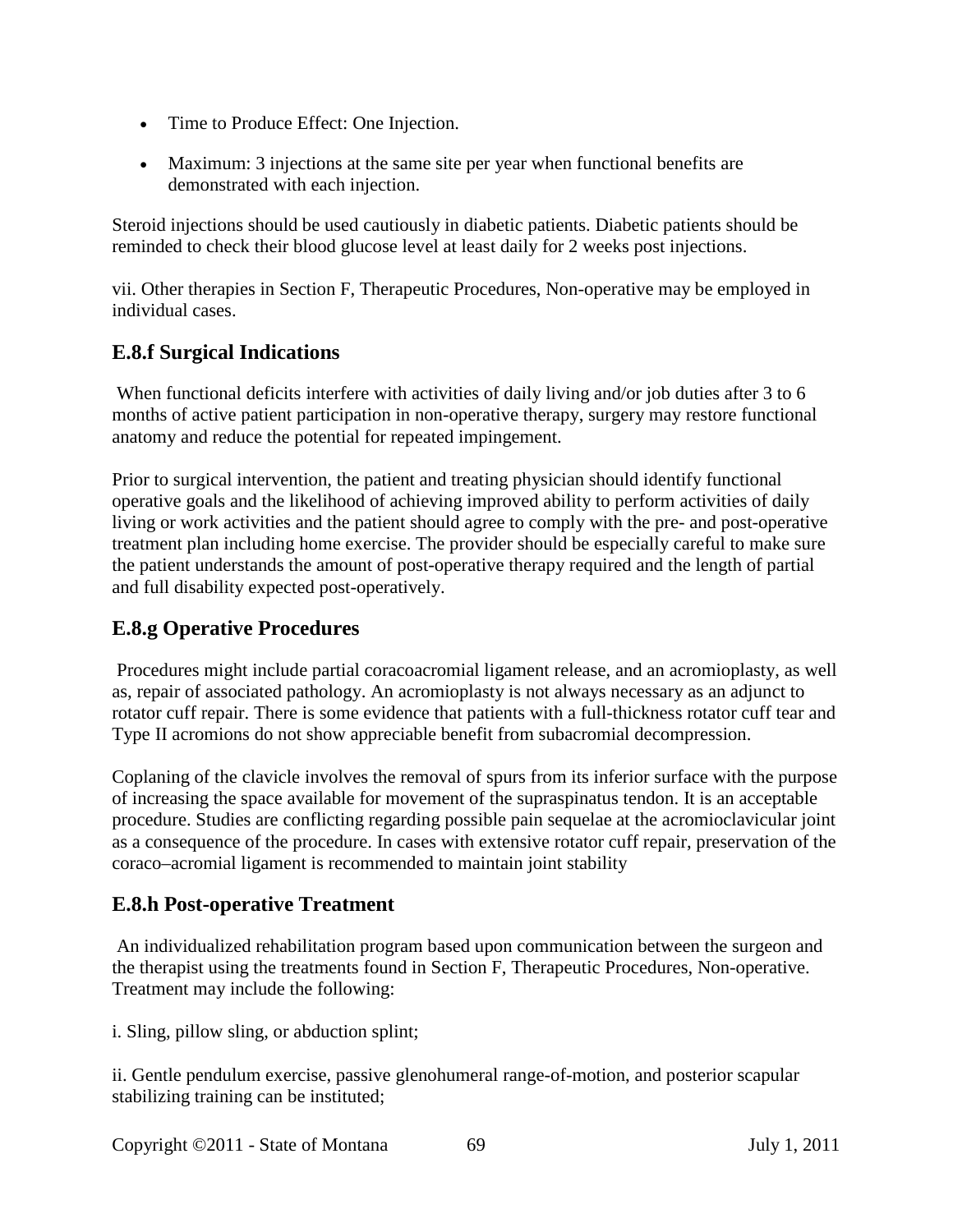iii. Patients can judiciously return to activities as tolerated per physician recommendations. If there is a significant tendon repair, progression will be delayed;

iv. Progressive resistive exercise from 6 to 8 weeks with gradual returning to full activity at 4 to 6 months.

v. Return to work and restrictions after surgery may be made by an experienced primary occupational medicine physician in consultation with the surgeon or by the surgeon. Depending upon the patient's functional response and their job requirements, return to work with job modifications may be considered as early as one week post-operatively, depending on job requirements. The employer must be able to fully accommodate restrictions of overhead activities or heavy lifting.

Work restrictions should be evaluated every 4 to 6 weeks during post-operative recovery and rehabilitation with appropriate written communications to both the patient and the employer. Should progress plateau, the provider should re-evaluate the patient's condition and make appropriate adjustments to the treatment plan.

## **E9. Osteoarthrosis of the Shoulder (Glenohumeral and Acromioclavicular Joint)**

## **E.9.a Description/Definition**

Degenerative joint disease involves any degenerative or age-related changes in any joint. While osteoarthritis (OA) is the more common name for this entity, osteoarthrosis is more technically precise as there is no overt inflammation with redness, swelling, and palpable warmth. Other arthritic disorders that cause joint degeneration include inflammatory disorders (e.g., rheumatoid arthritis, systemic lupus erythematosus, and psoriasis) and crystalline arthropathies (e.g., gout, pseudogout, apatites). As inflammatory and crystalline arthropies are non-occupational, they are not included in this discussion.

Other than intervertebral discs, joints in the body are typically synovial fluid filled, synovium lined, ligamentously encapsulated joints that allow for low friction movement between adjacent bones. OA, an age-related degenerative change in the joint particularly affecting the cartilage on the articular surface, is marked by thinning of that cartilage, osteophyte formation, and subchondral sclerosis.

The shoulder joints are substantially less likely to be affected by degenerative joint disease than other joints such as the knees, hips, spine, or fingers. As with other joints, there are many causes of degenerative findings on x-ray, only one of which is osteoarthrosis. Careful evaluation is required to obtain the correct diagnosis. While most osteoarthrosis cases are not work related, some cases, especially unilateral, ipsilateral post-occupational fracture-related arthroses, are thought to be occupationally related.

# **E.9.b Occupational Relationship**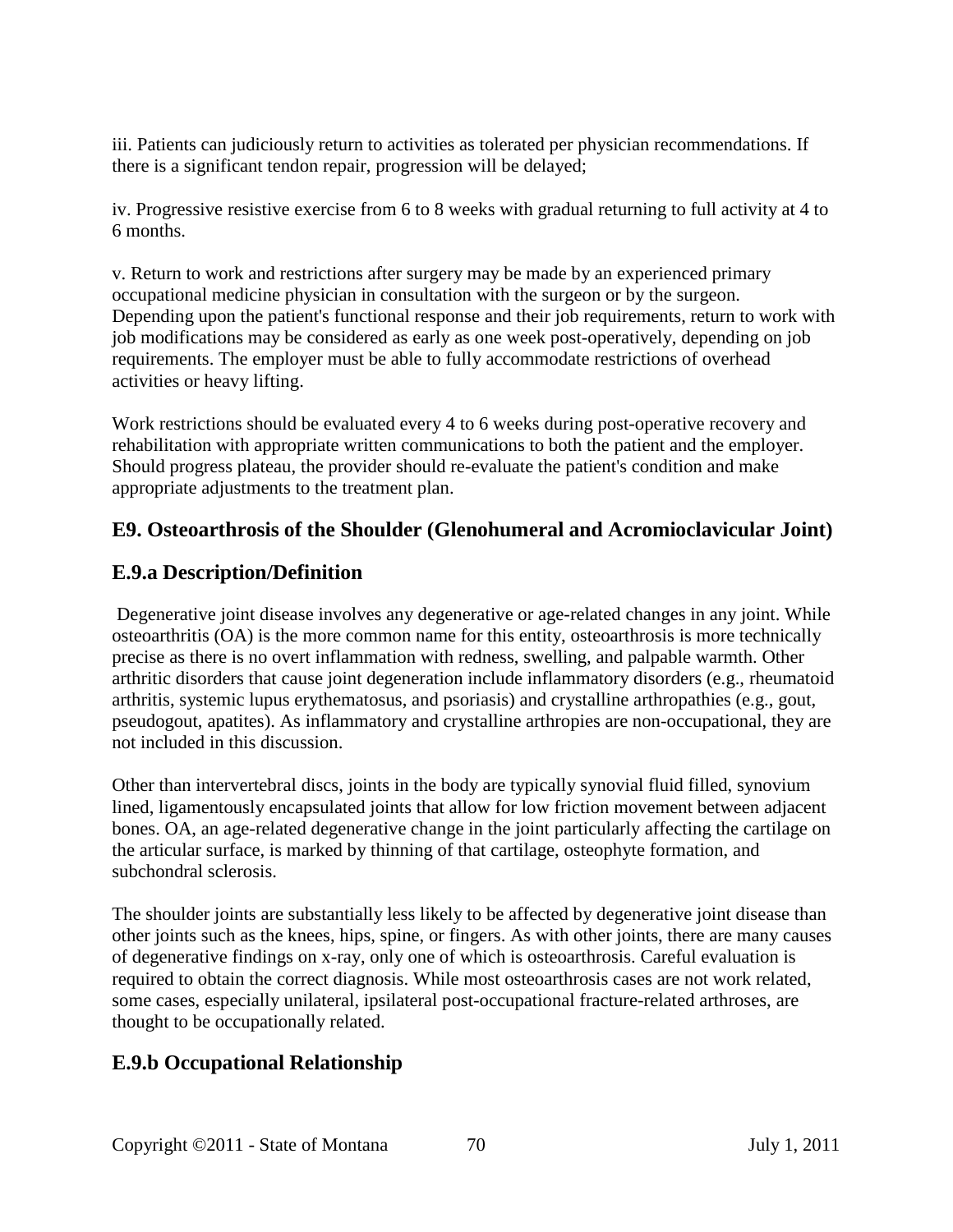OA may develop in only one joint after a significant traumatic injury (e.g., fracture), in which case it is often delayed by many years. If this injury was occupational, then the subsequent osteoarthrosis is also considered, at least in part, occupational.

#### **E.9.c Specific Physical Exam Findings**

Specific Physical Exam Findings may include the following:

Degenerative joint disease diagnosis requires non-radiating pain and degenerative findings on xray. Confirming a diagnosis of osteoarthrosis requires attention to the history, evaluation of other joints, and exclusion of other causes, such as rheumatological or crystal disorders.

## **E.9.d Diagnostic Testing Procedures**

X-Rays

### **E.9.e Non-operative Treatment Procedures**

Non-operative Treatment Procedures may include:

i. Procedures outlined in Section F.

ii. Medication, such as non-steroidal anti-inflammatories and analgesics would be indicated.

Judicious use of opioids is recommended for pain management for select patients with severe osteoarthrosis.

Capsicum, tricyclic antidepressants or dual reuptake inhibiting anti-depressants for chronic pain (but not SSRI antidepressants which are not effective for nociceptive pain), and gabapentin for peri-operative use are recommended for select use to control pain associated with osteoarthrosis.

Refer to chronic pain guidelines.

iii. Injections:

A) Intraarticular glucocorticosteroid injections are recommended for treatment of shoulder osteoarthrosis

Indications –Glenohumeral or acromioclavicular joint pain from osteoarthrosis sufficient that control with NSAIDs, acetaminophen, and potentially exercise is unsatisfactory.

B) Intraarticular glenohumeral viscosupplementation injections are recommended for treatment of shoulder osteoarthrosis.

• Indications –Shoulder joint pain from osteoarthrosis to the extent that control with NSAID(s), acetaminophen and exercise strategies is unsatisfactory. Patients should generally have failed treatment with glucocorticosteroid injection. Similar to glucocorticosteroid injections, the usual purpose is to gain sufficient relief to either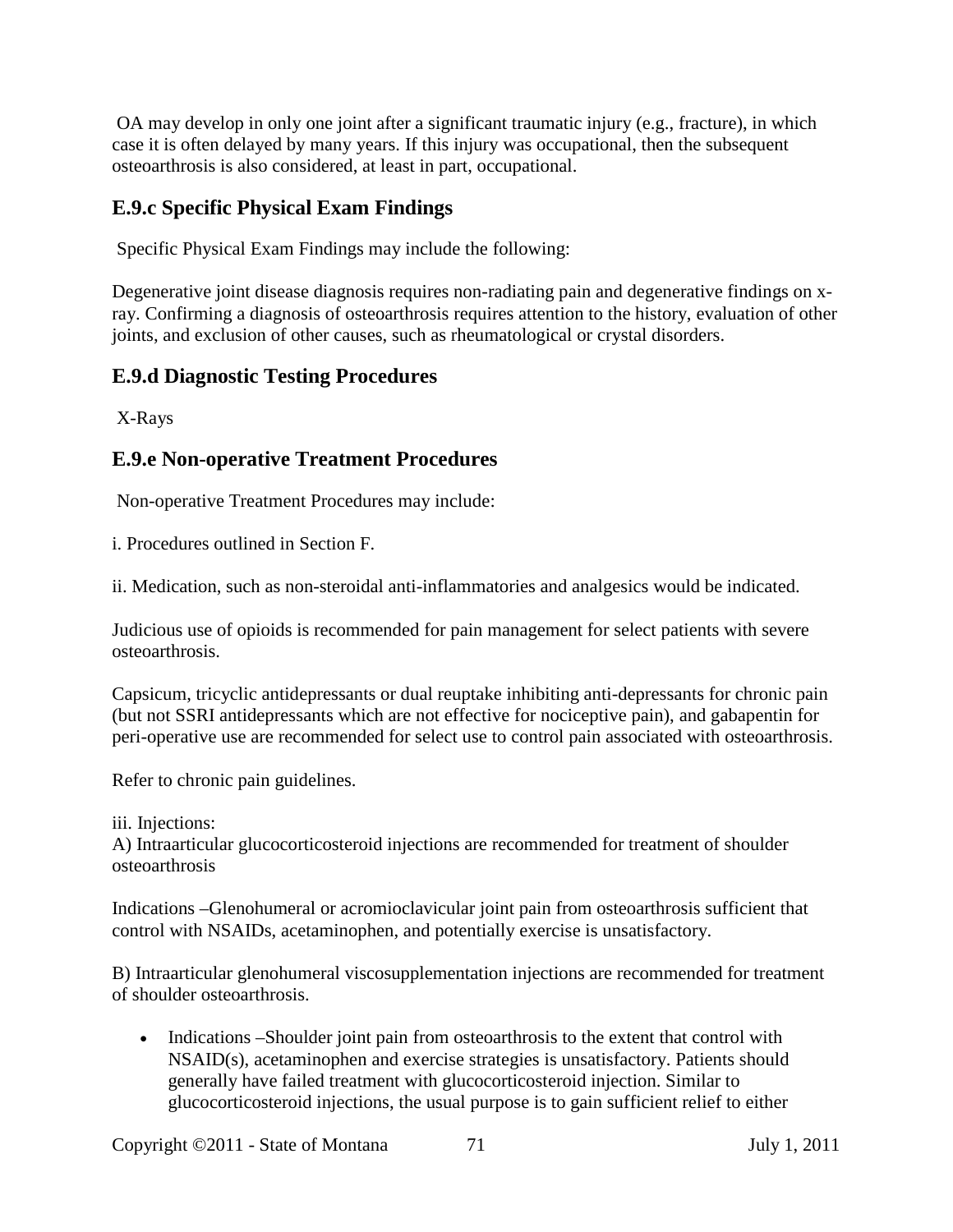resume conservative medical management or to delay surgical intervention. Injections are recommended to be performed under either ultrasound or fluoroscopic guidance.

- Dose No apparent difference in outcomes for high vs. low molecular weight preparations elsewhere in the body.
- Frequency/Duration One injection approximately every 7 to 14 days; up to 5 injections.

iv. Benefits may be achieved through therapeutic rehabilitation. Refer to Section F, Therapeutic Procedures, Non-operative.

v. Glenohumeral and AC joint osteoarthroses generally do not require work limitations. Occasionally limitations are required in severe cases to preclude symptomatic aggravation especially for more physically demanding work such as preventing overhead use, lifting of more than 15 pounds, repeated forceful use, and/or avoidance of other activities that significantly increase symptoms. Shoulder arthroplasty generally precludes return to physically demanding work. Refer to Section F. 12, Return to Work.

vi. Other therapies in Section F, Therapeutic Procedures, Non-operative, may be employed in individual cases.

### **E.9.f Surgical Indications**

Prior to surgical intervention, the patient and treating physician should identify functional operative goals and the likelihood of achieving improved ability to perform activities of daily living or work activities. The patient should also agree to comply with the pre- and postoperative treatment plan and home exercise requirements and understand the length of partial and full-disability expected post-operatively.

#### **E.9.g Operative Procedures**

i. Arthroscopy is recommended for evaluation and treatment of shoulder osteoarthrosis particularly when an associated disorder is felt to be present, symptomatic, and treatable. See related diagnoses as discussed above

ii. Distal clavicle resection either arthroscopic or open treatment of acromioclavicular joint pain has some evidence for recommendation.

• Indications – X-ray or other imaging evidence of acromioclavicular degenerative joint disease and/or confirmation with a local anesthetic injection relieving all or nearly all pain. Patients should have reproducible acromioclavicular joint pain with insufficient pain relief with NSAIDs, activity modification, and injection(s).

#### **E.9.h Post-operative Treatment**

An individualized rehabilitation program based upon communication between the surgeon and the therapist using the treatments found in Section F-Therapeutic Procedures, Non-operative.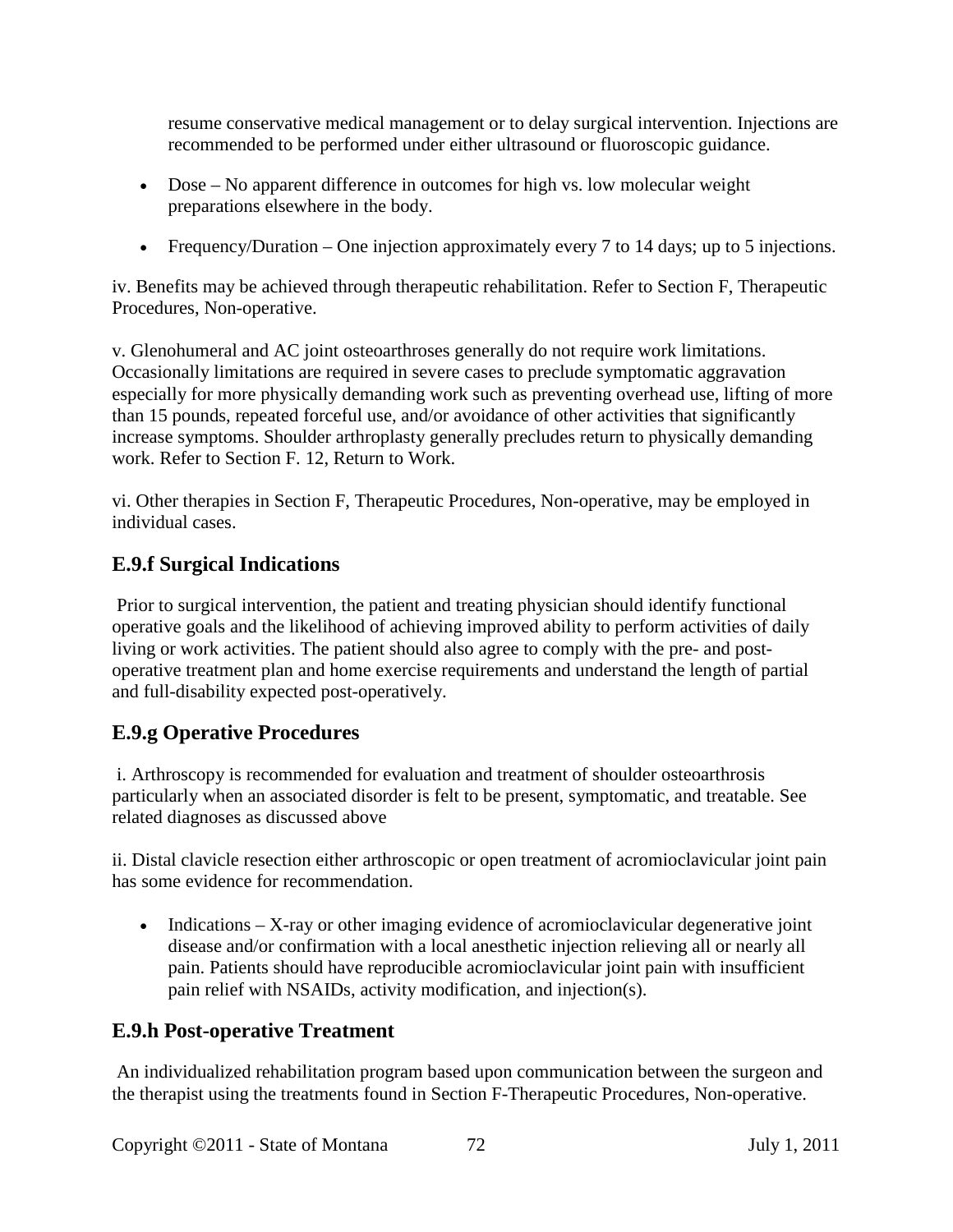Return to work and restrictions after surgery may be made by an experienced primary occupational medicine physician in consultation with the surgeon or by the surgeon.

# **E9. Osteoarthrosis of the Shoulder (Glenohumeral and Acromioclavicular Joint)**

## **E.9.a Description/Definition**

Degenerative joint disease involves any degenerative or age-related changes in any joint. While osteoarthritis (OA) is the more common name for this entity, osteoarthrosis is more technically precise as there is no overt inflammation with redness, swelling, and palpable warmth. Other arthritic disorders that cause joint degeneration include inflammatory disorders (e.g., rheumatoid arthritis, systemic lupus erythematosus, and psoriasis) and crystalline arthropathies (e.g., gout, pseudogout, apatites). As inflammatory and crystalline arthropies are non-occupational, they are not included in this discussion.

Other than intervertebral discs, joints in the body are typically synovial fluid filled, synovium lined, ligamentously encapsulated joints that allow for low friction movement between adjacent bones. OA, an age-related degenerative change in the joint particularly affecting the cartilage on the articular surface, is marked by thinning of that cartilage, osteophyte formation, and subchondral sclerosis.

The shoulder joints are substantially less likely to be affected by degenerative joint disease than other joints such as the knees, hips, spine, or fingers. As with other joints, there are many causes of degenerative findings on x-ray, only one of which is osteoarthrosis. Careful evaluation is required to obtain the correct diagnosis. While most osteoarthrosis cases are not work related, some cases, especially unilateral, ipsilateral post-occupational fracture-related arthroses, are thought to be occupationally related.

# **E.9.b Occupational Relationship**

OA may develop in only one joint after a significant traumatic injury (e.g., fracture), in which case it is often delayed by many years. If this injury was occupational, then the subsequent osteoarthrosis is also considered, at least in part, occupational.

# **E.9.c Specific Physical Exam Findings**

Specific Physical Exam Findings may include the following:

Degenerative joint disease diagnosis requires non-radiating pain and degenerative findings on xray. Confirming a diagnosis of osteoarthrosis requires attention to the history, evaluation of other joints, and exclusion of other causes, such as rheumatological or crystal disorders.

# **E.9.d Diagnostic Testing Procedures**

X-Rays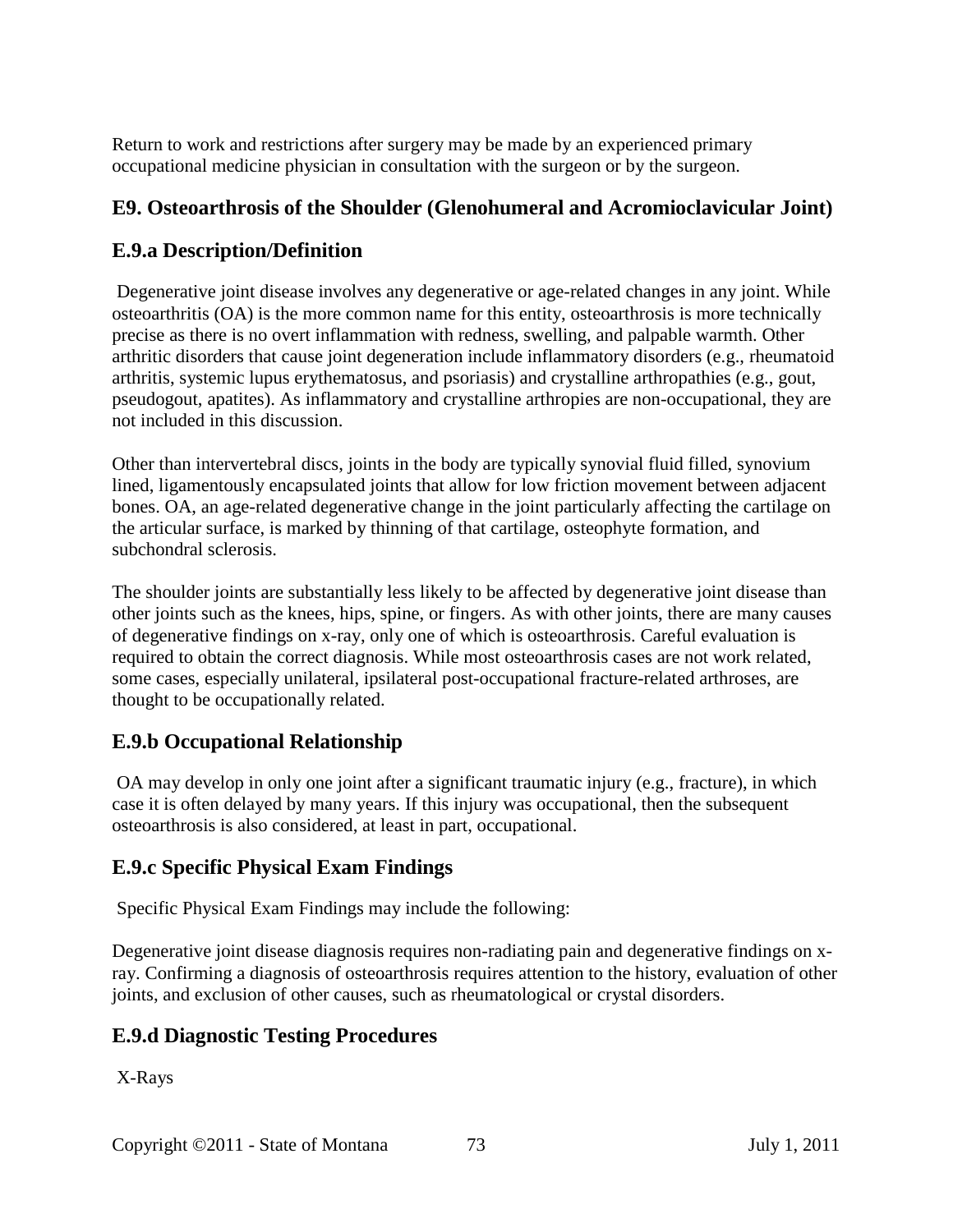## **E.9.e Non-operative Treatment Procedures**

Non-operative Treatment Procedures may include:

i. Procedures outlined in Section F.

ii. Medication, such as non-steroidal anti-inflammatories and analgesics would be indicated.

Judicious use of opioids is recommended for pain management for select patients with severe osteoarthrosis.

Capsicum, tricyclic antidepressants or dual reuptake inhibiting anti-depressants for chronic pain (but not SSRI antidepressants which are not effective for nociceptive pain), and gabapentin for peri-operative use are recommended for select use to control pain associated with osteoarthrosis.

Refer to chronic pain guidelines.

#### iii. Injections:

A) Intraarticular glucocorticosteroid injections are recommended for treatment of shoulder osteoarthrosis

Indications –Glenohumeral or acromioclavicular joint pain from osteoarthrosis sufficient that control with NSAIDs, acetaminophen, and potentially exercise is unsatisfactory.

B) Intraarticular glenohumeral viscosupplementation injections are recommended for treatment of shoulder osteoarthrosis.

- Indications –Shoulder joint pain from osteoarthrosis to the extent that control with NSAID(s), acetaminophen and exercise strategies is unsatisfactory. Patients should generally have failed treatment with glucocorticosteroid injection. Similar to glucocorticosteroid injections, the usual purpose is to gain sufficient relief to either resume conservative medical management or to delay surgical intervention. Injections are recommended to be performed under either ultrasound or fluoroscopic guidance.
- Dose No apparent difference in outcomes for high vs. low molecular weight preparations elsewhere in the body.
- Frequency/Duration One injection approximately every 7 to 14 days; up to 5 injections.

iv. Benefits may be achieved through therapeutic rehabilitation. Refer to Section F, Therapeutic Procedures, Non-operative.

v. Glenohumeral and AC joint osteoarthroses generally do not require work limitations. Occasionally limitations are required in severe cases to preclude symptomatic aggravation especially for more physically demanding work such as preventing overhead use, lifting of more than 15 pounds, repeated forceful use, and/or avoidance of other activities that significantly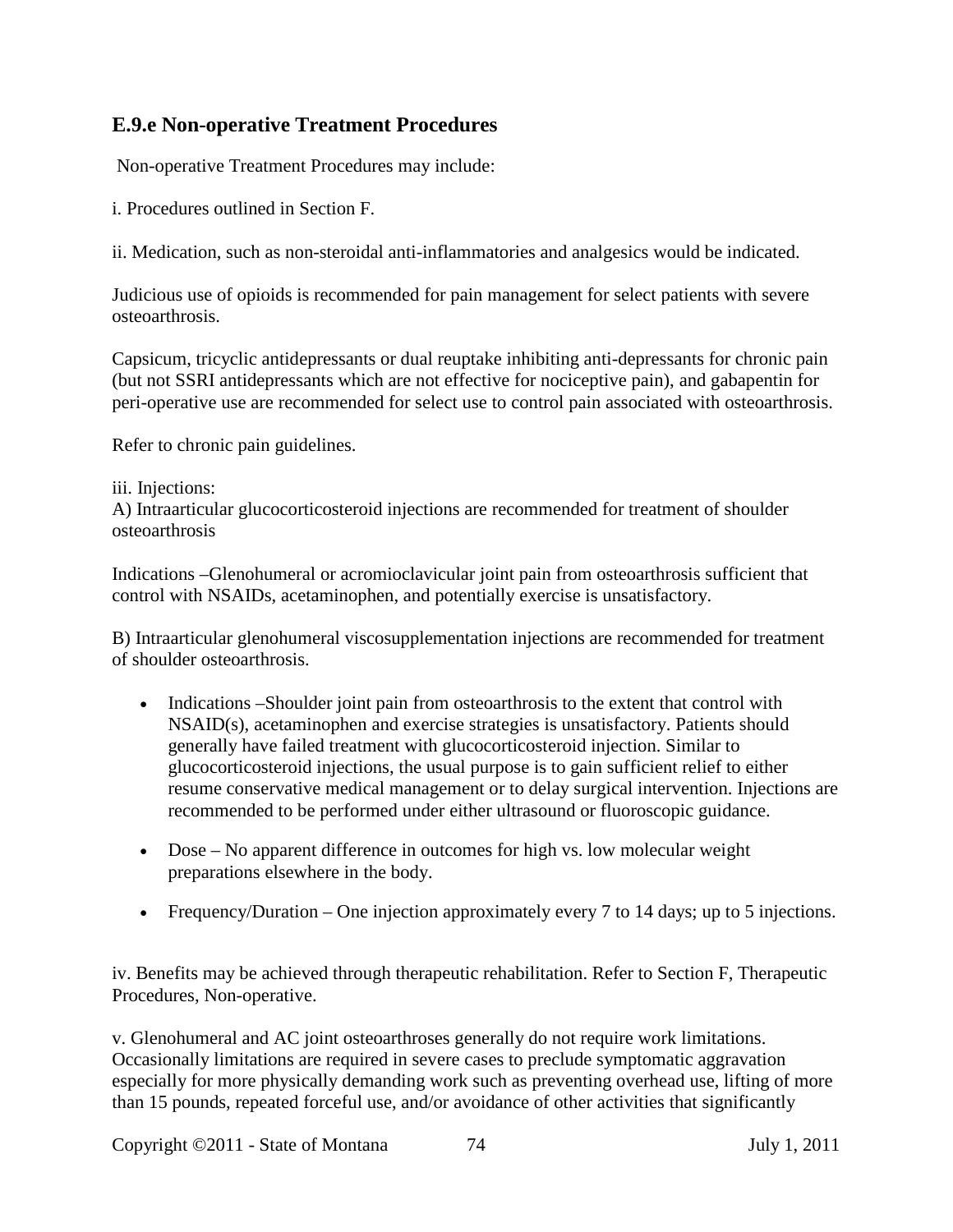increase symptoms. Shoulder arthroplasty generally precludes return to physically demanding work. Refer to Section F. 12, Return to Work.

vi. Other therapies in Section F, Therapeutic Procedures, Non-operative, may be employed in individual cases.

## **E.9.f Surgical Indications**

Prior to surgical intervention, the patient and treating physician should identify functional operative goals and the likelihood of achieving improved ability to perform activities of daily living or work activities. The patient should also agree to comply with the pre- and postoperative treatment plan and home exercise requirements and understand the length of partial and full-disability expected post-operatively.

## **E.9.g Operative Procedures**

i. Arthroscopy is recommended for evaluation and treatment of shoulder osteoarthrosis particularly when an associated disorder is felt to be present, symptomatic, and treatable. See related diagnoses as discussed above

ii. Distal clavicle resection either arthroscopic or open treatment of acromioclavicular joint pain has some evidence for recommendation.

• Indications – X-ray or other imaging evidence of acromioclavicular degenerative joint disease and/or confirmation with a local anesthetic injection relieving all or nearly all pain. Patients should have reproducible acromioclavicular joint pain with insufficient pain relief with NSAIDs, activity modification, and injection(s).

## **E.9.h Post-operative Treatment**

An individualized rehabilitation program based upon communication between the surgeon and the therapist using the treatments found in Section F-Therapeutic Procedures, Non-operative.

Return to work and restrictions after surgery may be made by an experienced primary occupational medicine physician in consultation with the surgeon or by the surgeon.

## **E10. Osteonecrosis - Shoulder Injury**

## **E.10.a Description/Definition**

Osteonecrosis, or avascular necrosis, is a complex pathological process involving increased bone marrow pressure and ischemia with loss of vascular supply to the bone with subsequent bone death initiated by vascular occlusion. It tends to occur in areas of the body with more tenuous blood supply, including the heads of the femur, humerus, and other ends of long bones, although it can occur in any bone. If the process advances, the bone collapses. The greatest risk for osteonecrosis of the humerus is believed to be glucocorticosteroid use or endogenous excess. And, similar to the hip, other risk factors appear to include diabetes mellitus, arteriovascular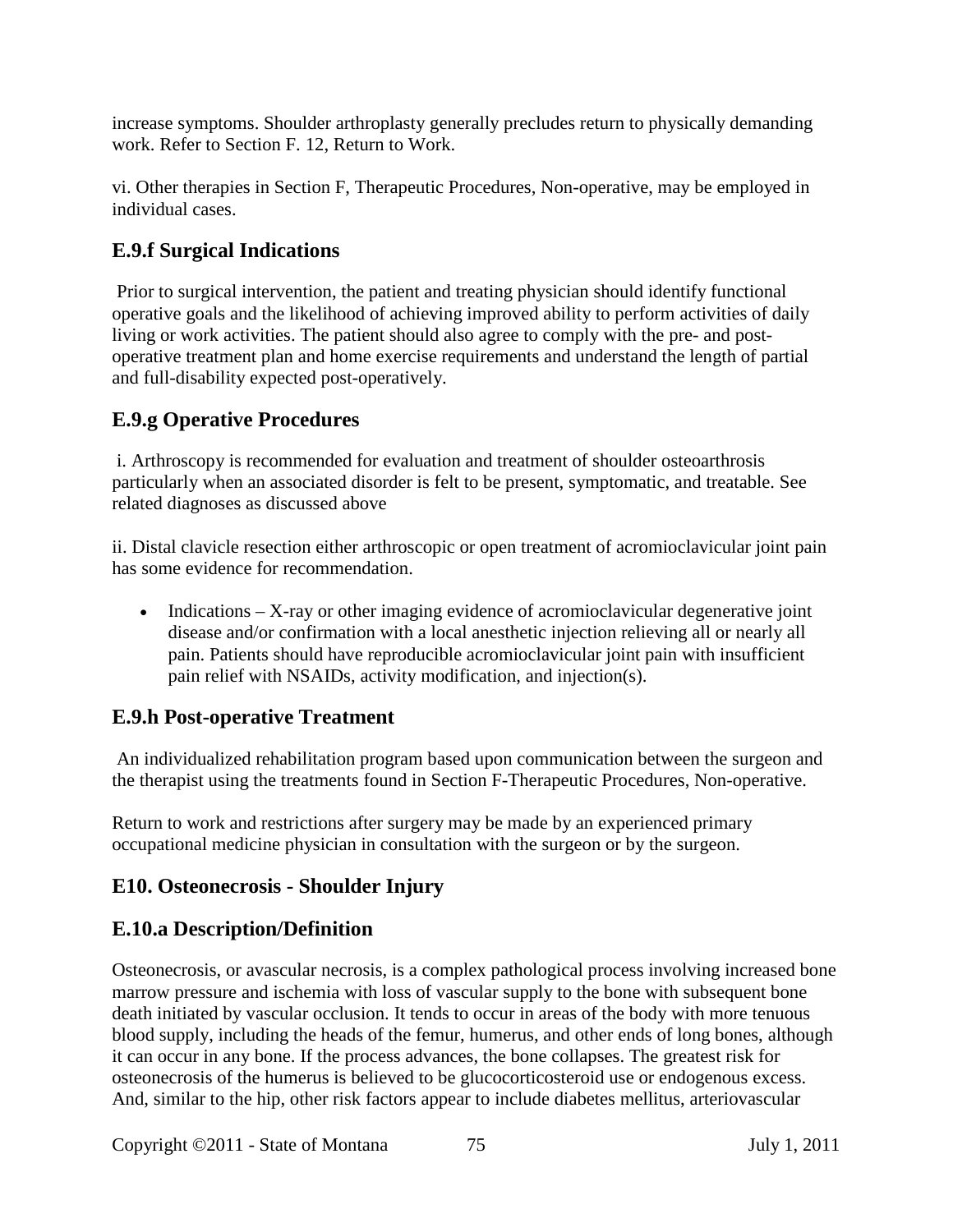disease, hyperlipidemia, sickle cell anemia, coagulopathies, Gaucher's disease, HIV, alcoholism, and smoking. Many cases are idiopathic; genetic factors are also believed to be important.

The disease is likely, not invariably, progressive – in the hip there appears to be potential for recovery at any of the early stages; the same is thought to be true for the humerus.

## **E.10.b Occupational Relationship**

Some cases are considered occupational disorders, particularly in the setting of dysbarism (atmospheric compression, decompression). Workers at risk include divers and others in compressed air atmospheres who experience impaired blood supply to the bone due to nitrogen gas in the blood during excessively rapid decompression. Major trauma is another reported cause. Thus, if a humeral fracture is occupational, a subsequent case of osteonecrosis arising out of that humeral fracture is usually considered occupational. Whether or not stereotypical forceful use of the joint is a risk is speculative.

## **E.10.c Specific Physical Exam Findings**

Specific Physical Exam Findings may include the following:

In osteonecrosis, there appears to be a clinically silent, pre-clinical state (most frequently identified in the asymptomatic hip) that when found first in the shoulder is often present elsewhere, such as in the hips or knees. Patients present with either acute or insidious onset of persistent shoulder pain worsened by overhead use. Pain is often worse at night and might be somewhat worse with activity. Reduced shoulder ROM can occur and will nearly always be present if there is bony collapse. Pain and ROM worsen as the degree of impairment progresses.

## **E.10.d Diagnostic Testing Procedures**

MRI is recommended for diagnosing osteonecrosis in patients with subacute or chronic shoulder pain thought to be related to osteonecrosis (AVN), particularly in whom the diagnosis is unclear or in whom additional diagnostic evaluation and staging is needed.

Bone scanning is recommended for select use where there is more than one joint to be evaluated in patients with acute, subacute, or chronic pain to assist in the diagnosis of osteonecrosis or other conditions with increased bone metabolism.

CT is recommended for the evaluation of select patients with osteonecrosis, particularly in whom subchondral fractures are being sought. It is also recommended for those who need advanced imaging, but have contraindications for MRI. Otherwise, MRI is thought to be superior.

Helical CT is recommended for evaluation of patients with osteonecrosis who have contraindications for MRI. E11. Pectoral Muscle Strain & Tears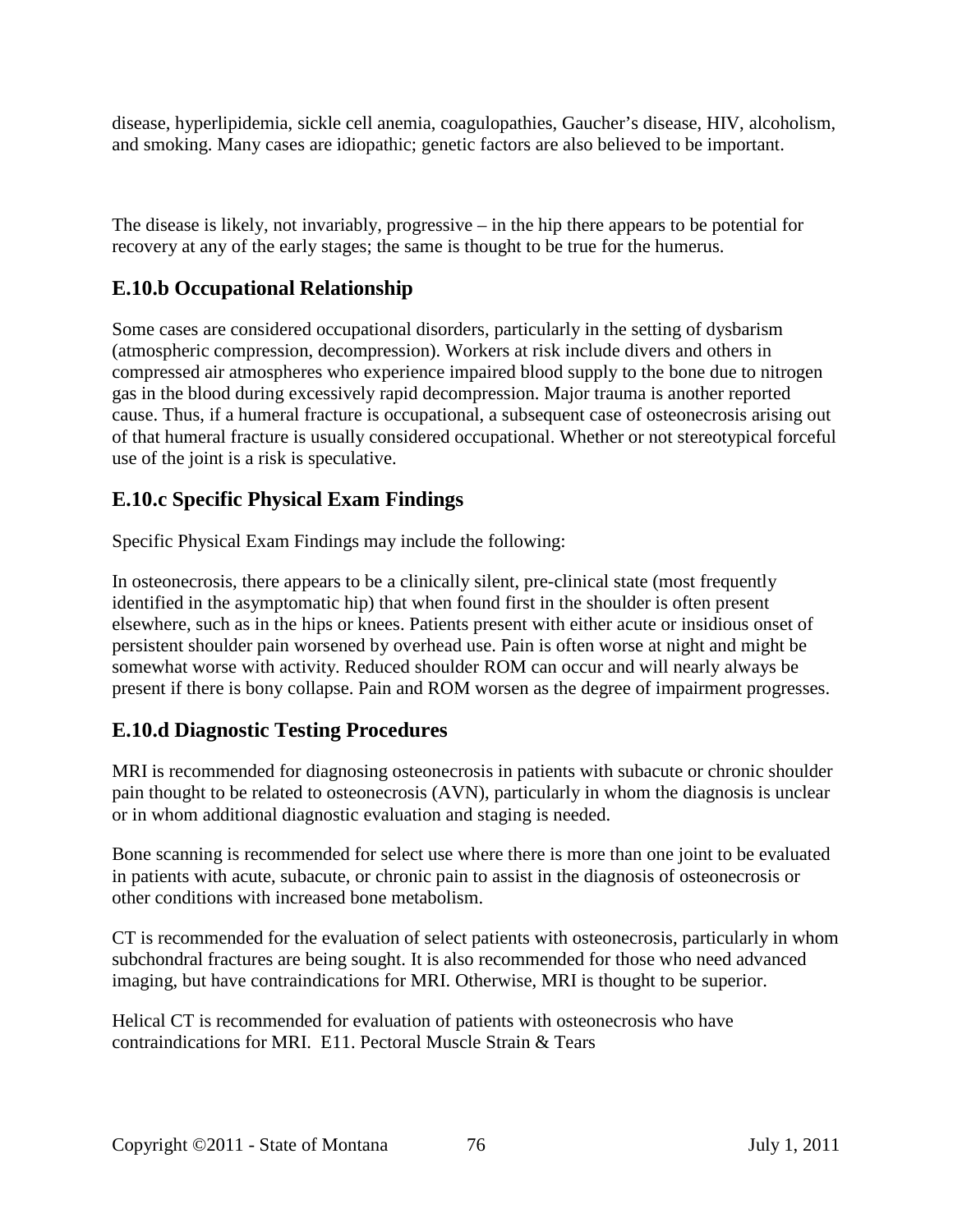# **E11. Pectoral Muscle Strain & Tears - Shoulder Injury**

## **E.11.a Description/Definition**

There can be actual tendon avulsion of the sternal head of pectoralis major (rarely entire including clavicular head) or injury a myotendinous or intra muscular site. (The term "strain" is sometimes erroneously utilized to label virtually any muscle pain or ache, rather than the denotation of a muscle-tendon junction partial or complete disruption.) There are no quality studies evaluating treatment for these disorders. As these strains are true muscle-tendon unit strains, limitations are particularly indicated to alleviate forceful exertions while allowing sufficient time to health the strain (see Rotator Cuff Tendinopathies).

## **E.11.b Occupational Relationship**

Pectoral muscle tears or strains usually occur in the course of overwhelming force, particularly in athletics involved in football or weight lifting. The most common mechanism is tear while bench pressing heavy weight or similar trauma with eccentric loading of the major muscle.

## **E.11.c Surgical Indications**

Prior to surgical intervention, the patient and treating physician should identify functional operative goals and the likelihood of achieving improved ability to perform activities of daily living or work activities. The patient should also agree to comply with the pre- and postoperative treatment plan and home exercise requirements and understand the length of partial and full-disability expected post-operatively.

## **E.11.d Operative Procedures**

Surgery is recommended for patients with complete tears or ruptures of the pectoralis insertion.

## **E.11.e Post-operative Treatment**

An individualized rehabilitation program based upon communication between the surgeon and the therapist using the treatments found in Section F-Therapeutic Procedures, Non-operative.

Return to work and restrictions after surgery may be made by an experienced primary occupational medicine physician in consultation with the surgeon or by the surgeon.

## **E12. Rotator Cuff Tear**

## **E.12.a Description/Definition**

Partial or full-thickness tears of the rotator cuff tendons, most often the supraspinatus, can be caused by vascular, traumatic or degenerative factors or a combination. Further tear classification includes: a small tear is less than 1cm; medium tear is 1 to 3cm; large tear is 3 to 5cm; and massive tear is greater than 5cm, usually with retraction. Partial thickness cuff tears usually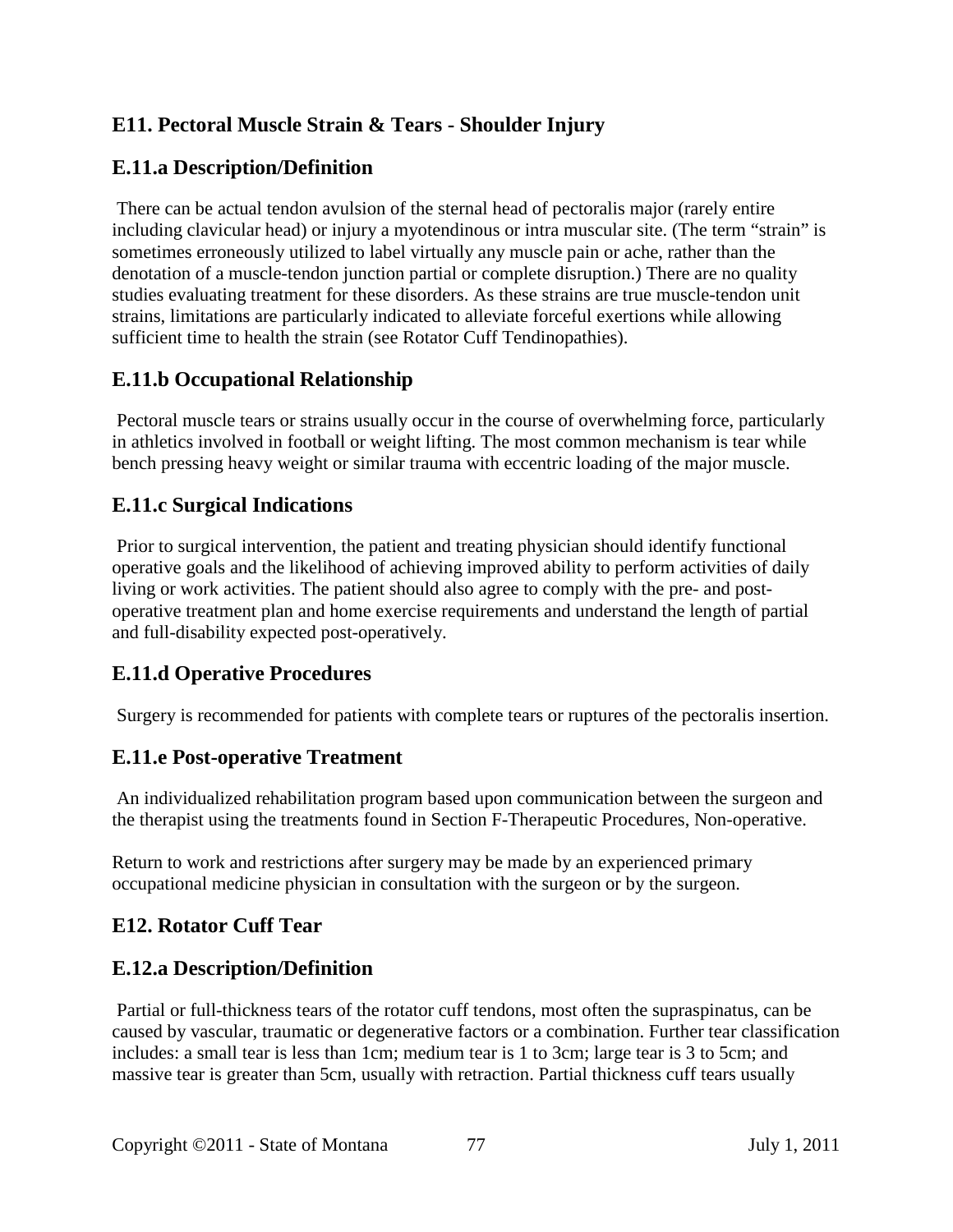occur in age groups older than 30. Full-thickness tears can occur in younger age groups. Patient usually complains of pain along anterior, lateral shoulder or posterior glenohumeral joint.

## **E.12.b Occupational Relationship**

May be caused by 1) sudden trauma to the shoulder such as breaking a fall using an overhead railing or an out-stretched arm; or 2) chronic overuse with repetitive overhead motion or heavy lifting; or 3) moderate lifting in de-conditioned workers.

## **E.12.c Specific Physical Exam Findings**

Specific Physical Exam Findings may include:

#### **Partial Thickness Tear**:

A) There may be pain at the end of range-of-motion (ROM) when full passive ROM for abduction, elevation, external rotation and internal rotation are obtainable;

B) Occasionally, there is a restriction of passive motion in one or more planes;

C) Active ROM will be limited and painful for abduction and external rotation, as well as internal rotation and forward flexion;

D) A painful arc may be present with active elevation;

E) Pain will be positive for resisted tests (abduction, flexion, external rotation, internal rotation, abduction/internal rotation at 90 degrees, and abduction/external rotation at 45 degrees); and/or

F) There may be positive impingement signs, refer to Section E.8, Impingement Syndrome.

#### **Full-Thickness Tear**:

A) Passive and resisted findings are similar to those for partial thickness tears with greater weakness of abduction and external rotation;

B) Active elevation may be severely limited with substitution of scapular rotation;

C) Occasionally strength remains well preserved.

Rotator cuff tears commonly co-exist with other shoulder abnormalities such as impingement, AC joint arthritis, bicep tendon ruptures, calcifying tendonitis, and older patients with glenohumeral instability, bursitis, and labral tears. This combination of pathology further complicates diagnostic decisions based mainly on the clinical findings. Full-thickness tears are usually readily apparent from the drop arm test or weakness with elevation. For other diagnoses, physicians should use a combination of test results with history and other findings to create a differential diagnosis. The following tests may be used:

• Hawkins.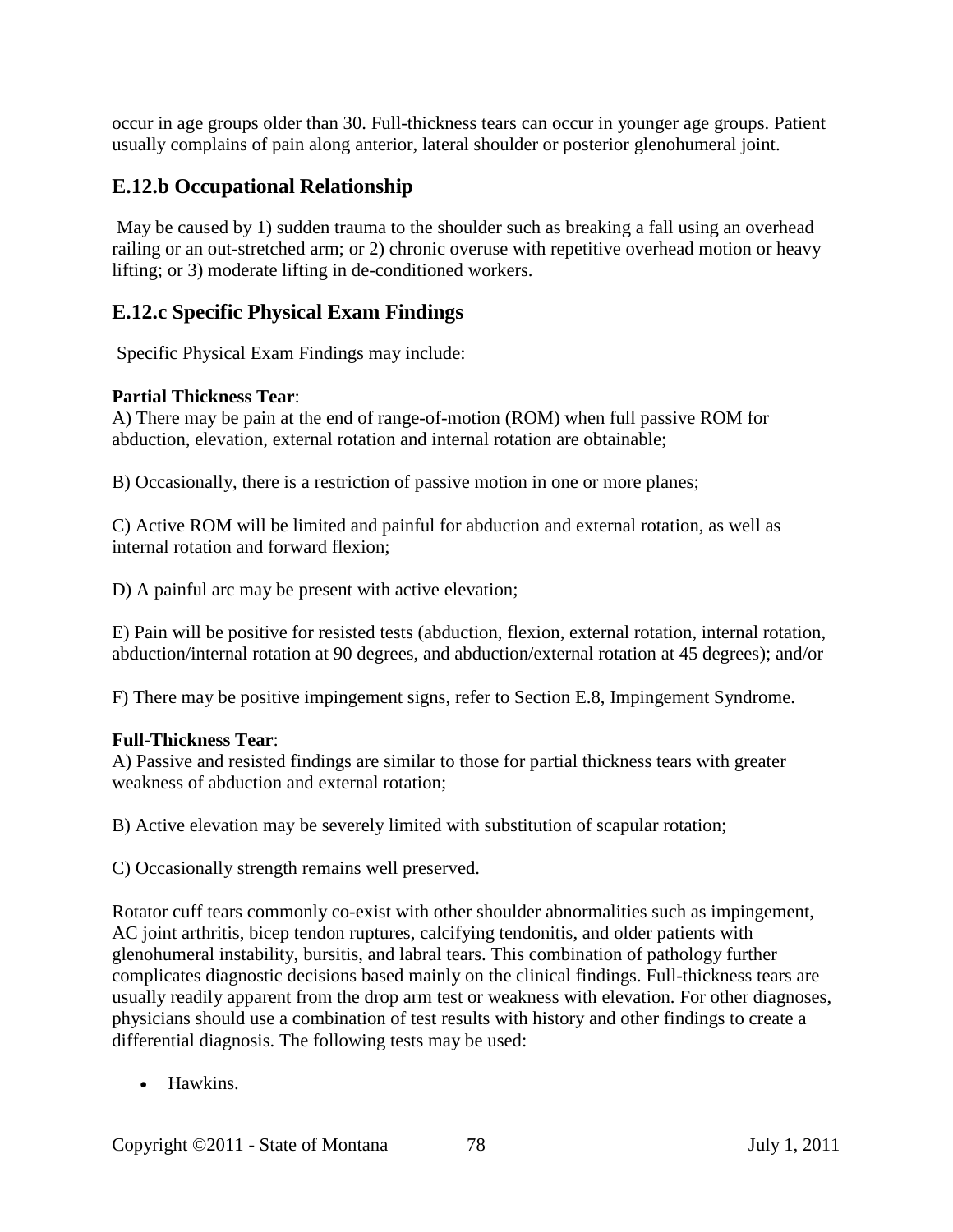- Drop Arm.
- Lift Off.
- Subscapularis Strength Test.
- Empty Can Test.
- External Rotation Lag Test.

Neurological lesions can occur with rotator cuff tears or may be missed as isolated lesions. When muscle atrophy and weakness are present, the physician should consider neurologic lesions in the differential diagnoses.

## **E.12.d Diagnostic Testing Procedures**

i. AP view is useful to evaluate for arthritis and elevation of the humeral head. Superior migration of the humeral head is indicative of an extensive, and possibly irreparable, rotator cuff tear.

ii. Lateral view in the plane of the scapula or an axillary view can help to determine aspects of instability which can give symptoms similar to impingement syndrome.

iii. The axillary view is also useful to demonstrate glenohumeral arthritis and spurs on the anterior inferior acromion.

iv. Outlet view determines if there is a downward curved acromion. A downward curved acromion does not necessarily establish the diagnosis of impingement syndrome and is not a sole indication for operative treatment.

Cases with the presence of significant weakness on elevation or rotation, a palpated defect at the greater tuberosity or a traumatic history should have early MRI. Adjunctive testing such as sonography or MRI should be considered for other shoulder cases refractory to 4 to 6 weeks of non-operative conservative treatment. Sonography may be better at detecting partial thickness tears but is operator dependent. The sonogram is very specific for rotator cuff tears but is not sensitive.

Rotator cuff tears, both full-thickness and partial, appear to occur commonly in asymptomatic individuals. Sonographic diagnostic criteria for rotator cuff tear may be met in approximately 39% of asymptomatic persons, and MRI criteria for rotator cuff tear may occur in approximately 26% of asymptomatic persons. There also appears to be a linear trend with age, such that more than half of asymptomatic individuals over the age of 60 may demonstrate imaging changes consistent with rotator cuff tear, while a small minority of patients younger than 40 demonstrate these changes. Correlation of radiological and clinical findings is an important part of patient management.

## **E.12.e Non-operative Treatment Procedures**

Copyright ©2011 - State of Montana 79 July 1, 2011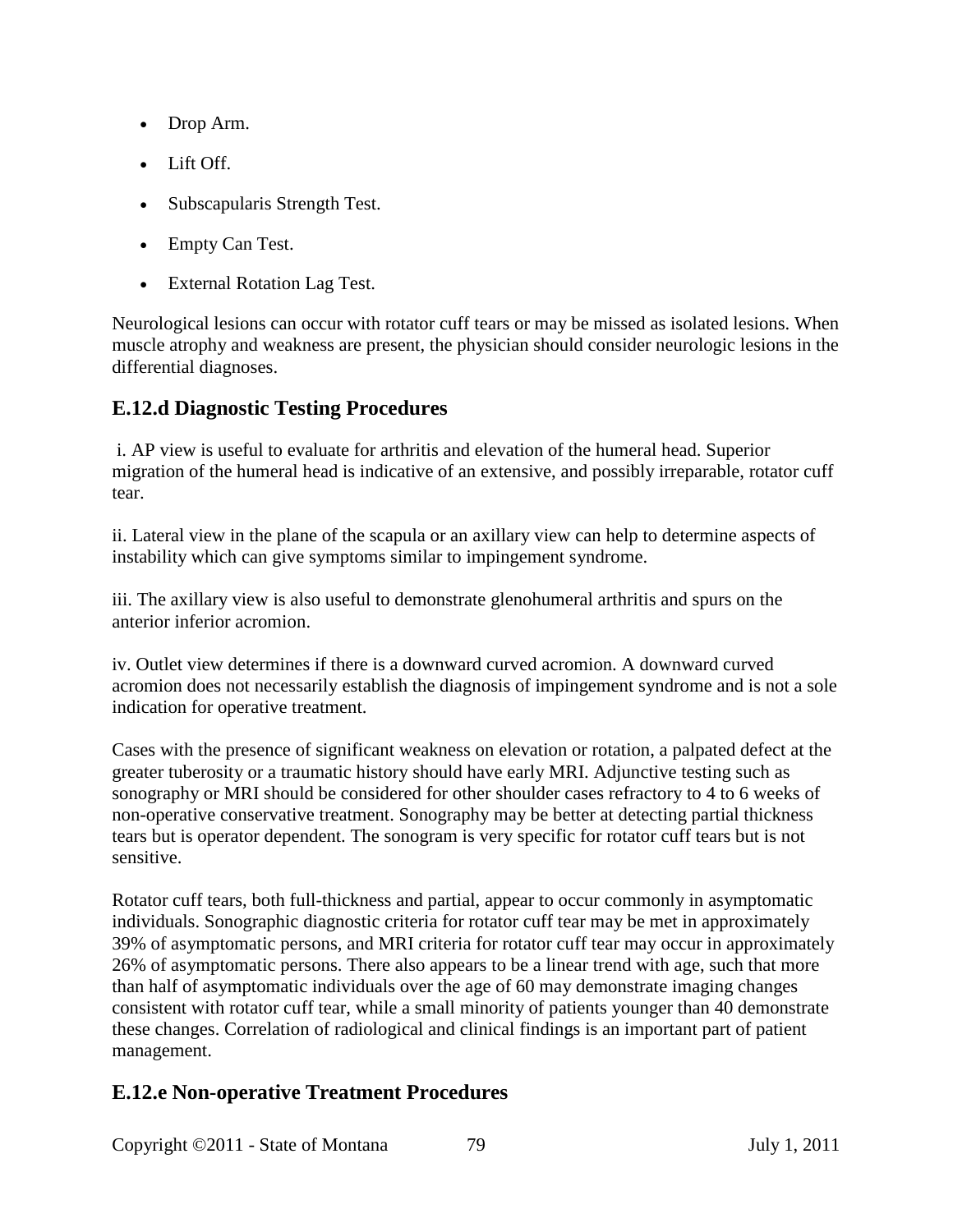i. Medications, such as nonsteroidal anti-inflammatories and analgesics, would be indicated. Acute rotator cuff tear may indicate the need for limited narcotics use.

ii. Relative rest initially and procedures outlined in Section F, Non-operative Treatment Procedures. Therapeutic rehabilitation interventions may include ROM and use a home exercise program and passive modalities for pain control. Therapy should progress to strengthening and independent home exercise programs targeted to ongoing ROM and strengthening of shoulder girdle musculature.

iii. Return to work with appropriate restrictions should be considered early in the course of treatment. Refer to Section F. 12, Return to Work.

iv. Other therapies outlined in Section F. Therapeutic Procedures, Non-operative, may be employed in individual cases.

# **E.12.f Surgical Indications**

Goals of surgical intervention are to restore functional anatomy by re-establishing continuity of the rotator cuff, addressing associated pathology and reducing the potential for repeated impingement.

Surgery may be indicated when functional deficits interfere with activities of daily living and/or job duties after 6 to 12 weeks of active patient participation in non-operative therapy.

If no increase in function for a partial tear is observed after 6 to 12 weeks, a surgical consultation is indicated. For full-thickness tears it is thought that early surgical intervention produces better surgical outcome due to healthier tissues and often less limitation of movement prior to and after surgery. Patients may need pre-operative therapy to increase ROM.

Full- thickness tears in individuals less than 60 should generally be repaired. Surgery for partial thickness tears has variable results and debridement should be performed early in younger active patients. Many patients with partial tears and good ROM and strength recover well without surgery. In patients over 65 the decision to repair a full rotator cuff tear depends on the length of time since the injury, the amount of muscle or tendon that has retracted, the level of fatty infiltration and the quality of the tendon. Procedures for these patients may include biceps tendon repair and shaving of the humeral tuberosity. For patients with lack of active elevation above 90 degrees, arthroscopic biceps tenotomy and tenodesis may be effective in returning some elevation. Recurrence rate may be up to 50% in older patients with multiple tendon full-thickness tears. Pseudo paralysis or severe rotator cuff arthropathy are contraindications to the procedure.

Literature suggests that the presence of three of the following factors may decrease the likelihood of a successful repair: 1) decreased passive ROM, 2) superior migration of the humeral head, 3) presence of atrophy, 4) and/or external rotation/abduction weakness strength. Presence of these conditions is not necessarily contraindications to surgery, however, the patient should be made aware that the outcome may be less predictable.

Prior to surgical intervention, the patient and treating physician should identify functional operative goals and the likelihood of achieving improved ability to perform activities of daily

Copyright ©2011 - State of Montana 80 July 1, 2011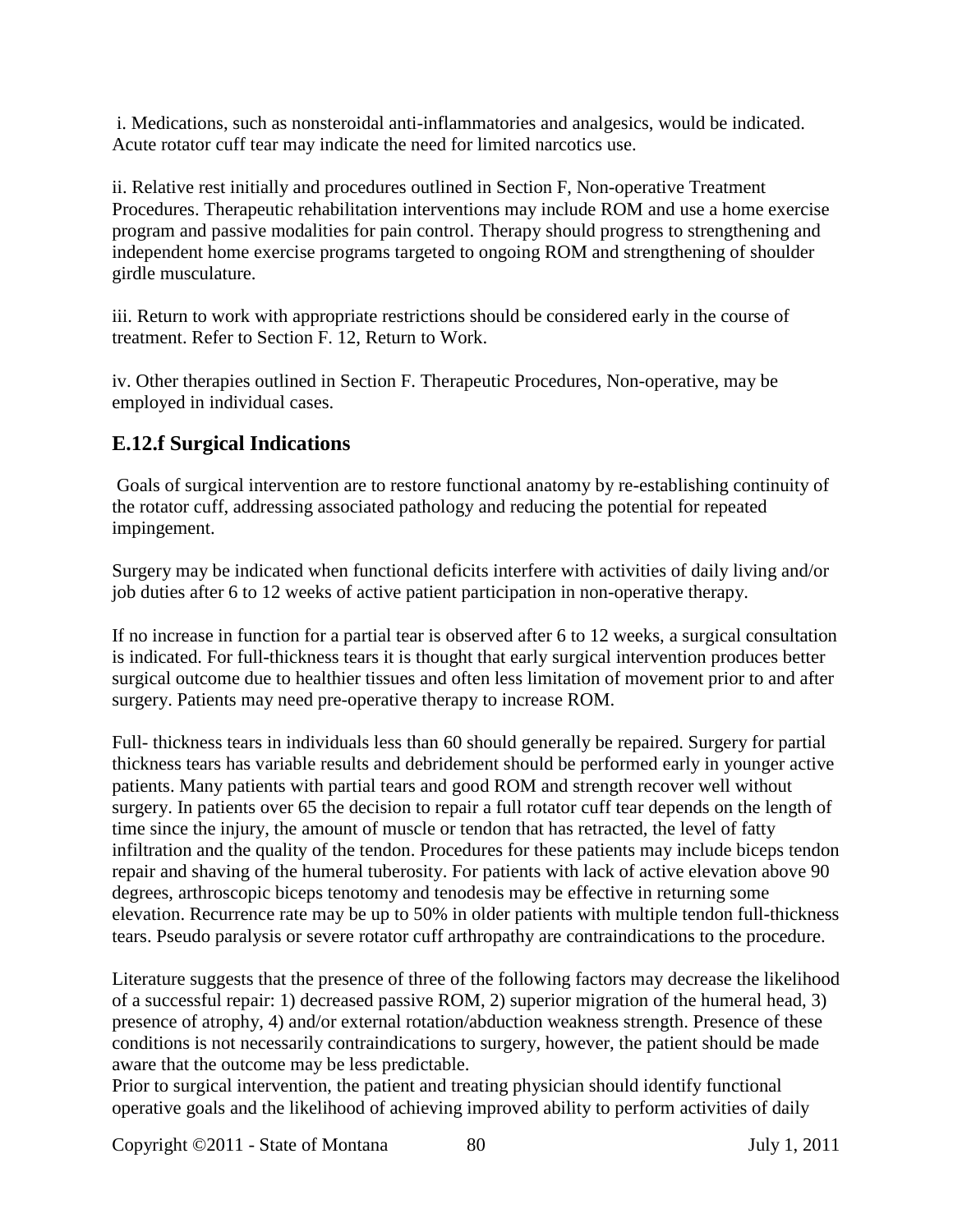living or work activities and the patient should agree to comply with the pre- and post-operative treatment plan and home exercise requirements. The patient should understand the length of partial and full disability expected post-operatively.

Smoking may affect soft tissue healing through tissue hypoxia. Patients should be strongly encouraged to stop smoking and provided with appropriate counseling.

# **E.12.g Operative Procedures**

Options would include arthroscopic or open debridement and/or repair. In some cases, partial coracoacromial ligament release, and/or anterior acromioplasty.

An acromioplasty is not always necessary as an adjunct to rotator cuff repair. There is some evidence that patients with a full-thickness rotator cuff tear and Type II acromions do not show appreciable benefit from subacromial decompression.

Coplaning of the clavicle involves the removal of spurs from its inferior surface with the purpose of increasing the space available for movement of the supraspinatus tendon. It is an acceptable procedure. Studies are conflicting concerning the consequences of the procedure for the stability of the acromioclavicular joint.

Distal clavicular resection is not recommended for patients without AC joint pain.

In cases with extensive rotator cuff tear, preservation of the coracoacromial ligament is recommended to prevent instability.

Arthroscopic laser treatment is not recommended due to lack of evidence regarding outcomes.

## **E.12.h Post-operative Treatment**

Individualized rehabilitation program based upon communication between the surgeon and the therapist. Treatment may include the following:

i. Sling, pillow sling, or abduction splint. Sling protection for a period of two to eight weeks is usually recommended after rotator cuff repair;

ii. Gentle pendulum exercise, passive glenohumeral range-of-motion in flexion and external rotation to prevent adhesions and maintain mobilization;

iii. Isometrics and activity of daily living skills usually being 6 weeks post-operatively.

iv. Active assisted range-of-motion exercises in supine with progression to sitting;

v. Light resistive exercise may begin at 6 to 12 weeks, depending on quality of tissue and surgeon's discretion;

vi. Pool exercise initially under therapists or surgeon's direction then progressed to independent

Copyright ©2011 - State of Montana 81 July 1, 2011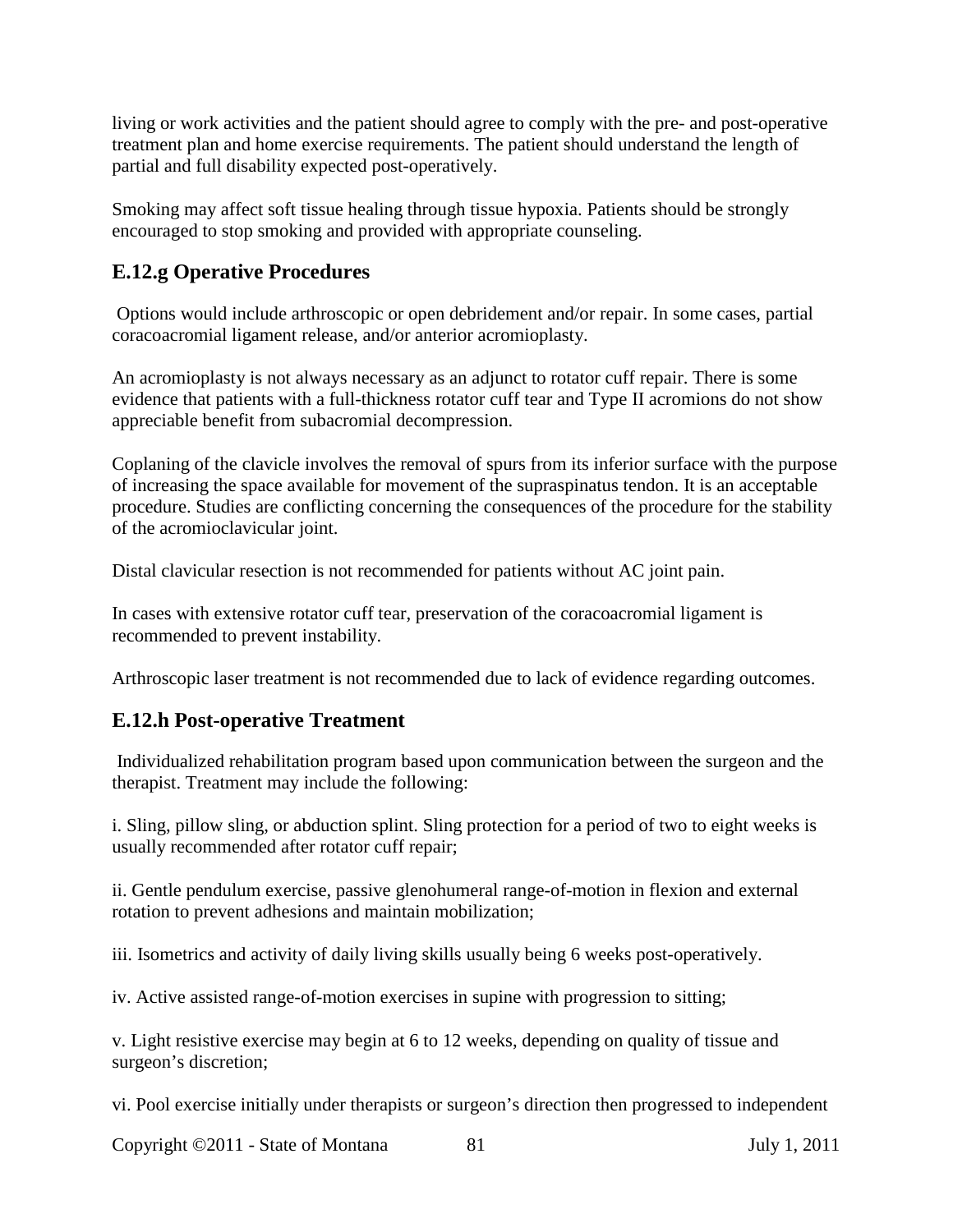pool program;

vii. Progression to a home exercise program is essential;

viii. Gradual resistive exercise from 3 to 12 months, with gradual return to full activity at 6 to 12 months;

ix. Time frames for therapy (excluding pool therapy).

- Optimum: 24 to 36 sessions.
- Maximum: 48 sessions. If functional gains are being achieved additional visits may be authorized for the patient to achieve their functional goal.

x. Continuous passive motion is not generally recommended. It may be used if the patient has no home assistance to regularly perform the passive movements required in the first 6 weeks and/or access to therapy is limited.

xi. Should progress plateau, the provider should re-evaluate the patient's condition and make appropriate adjustments to the treatment plan. Refer to Section F for other therapies that may be employed in individual cases.

xii. Return to work and restrictions after surgery may be made by an experienced primary occupational medicine physician in consultation with the surgeon or by the surgeon. Work restrictions should be evaluated every 4 to 6 weeks during post-operative recovery and rehabilitation with appropriate written communications to both the patient and employer. Return to full-duty too early in the course of tendon recovery increases the likelihood of recurrent, symptomatic tears. Animal models estimate that the infraspinatus tendon regains only 30% of strength at 6 weeks, 50% at 3 months, and 80% at 6 months. Therefore, return to any significant lifting early in the course of recovery may result in failure of the surgery and/or recurrent tears.

## **E13. Shoulder Instability/Glenohumeral Instability**

## **E.13.a Description/Definition**

Subluxation (partial dislocation), or dislocation of the glenohumeral joint in either an anterior, interior, posterior or a combination of positions.

#### History may include:

- A slipping sensation in the arm;
- Severe pain with inability to move the arm;
- Abduction and external rotation producing a feeling that the shoulder might "come out"; or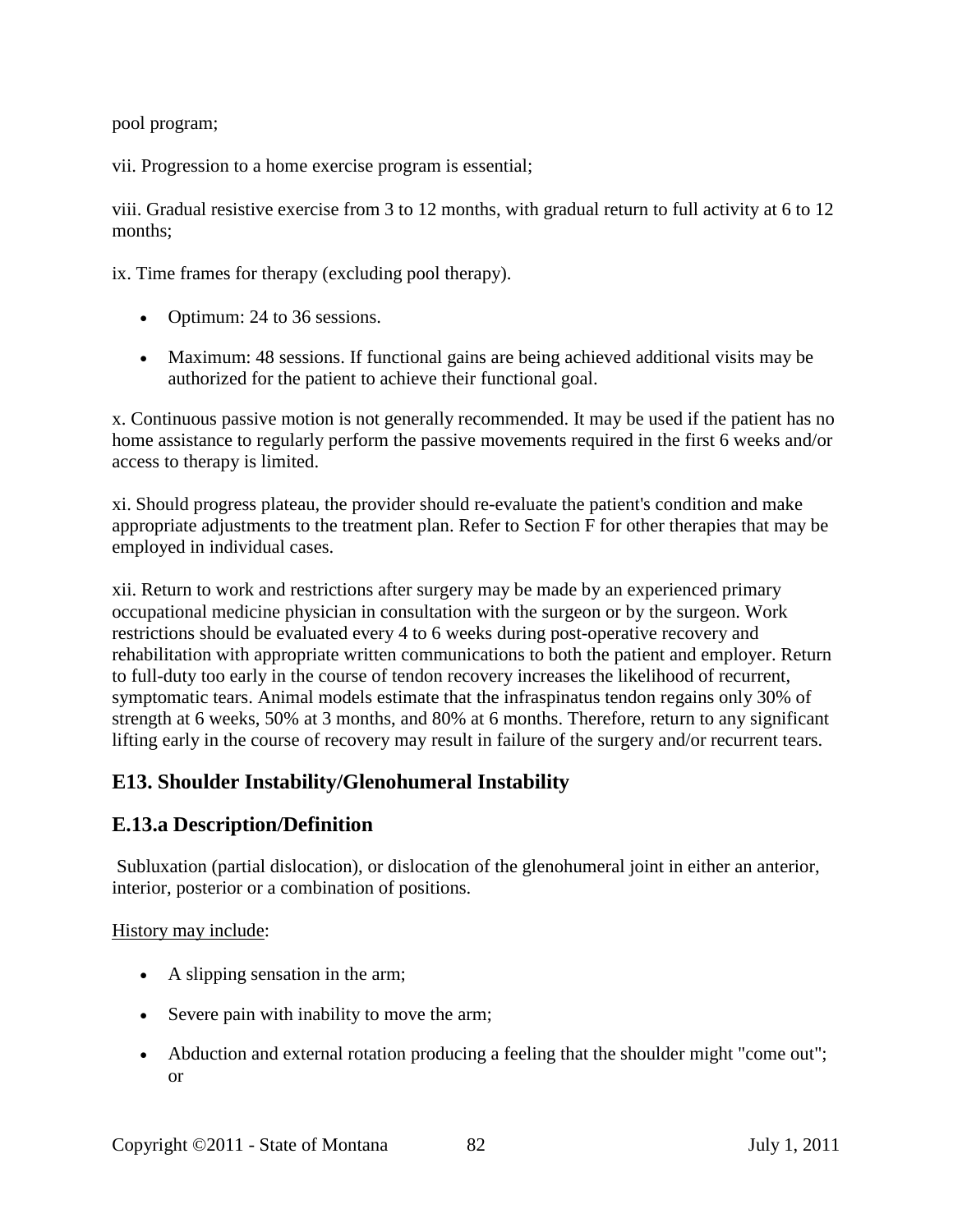• Feeling of shoulder weakness.

## **E.13.b Occupational Relationship**

Instability may be caused by any of the following:

- A direct traumatic blow to the shoulder;
- A fall on an outstretched arm:
- Performing repetitive forceful overhead activities similar to pitching baseball;
- A significant traction injury to the arm.

In cases of subluxation symptoms may be exacerbated or provoked by work and initially alleviated with a period of rest. Symptoms may also be exacerbated by other activities that are not necessarily work related (e.g., driving a car or sports).

## **E.13.c Specific Physical Exam Findings**

Specific Physical Exam Findings may include:

i. Anterior dislocations may exhibit loss of normal shoulder contour; fullness in the axilla and pain over the shoulder with any motion. The patient may hold the extremity in a static position;

ii. Posterior dislocations usually occur with a direct fall on the shoulder or outstretched arm resulting in posteriorly directed forces to the humeral head. Seizures or electrocution may also cause posterior dislocations. Patients present with inability to externally rotate the shoulder;

iii. Neurologic examination may reveal findings consistent with axillary nerve injuries, musculocutaneous nerve injuries, generalized brachioplexopathies or other entrapment neuropathies;

iv. Abduction and external rotation positioning classically produces apprehension in those who have anterior instability. This finding may be present with other diagnoses. If apprehension is reproduced and then relieved with positive posterior pressure after a positive first maneuver, this is considered a positive relocation test. As with all shoulder diagnoses, a combination of physical findings and history should guide the provider in determining the final diagnoses. Direct posterior stress may produce pain and apprehension in those with posterior instability;

v. The contralateral joint should always be examined. Patients who have laxity in multiple positions, who have contralateral joint laxity or who have increased external rotation (90 degrees or more) with the arm at the side are not likely to be surgical candidates and can be treated conservatively.

vi. Other clinical findings (described in the Initial Diagnostic Procedures Section C):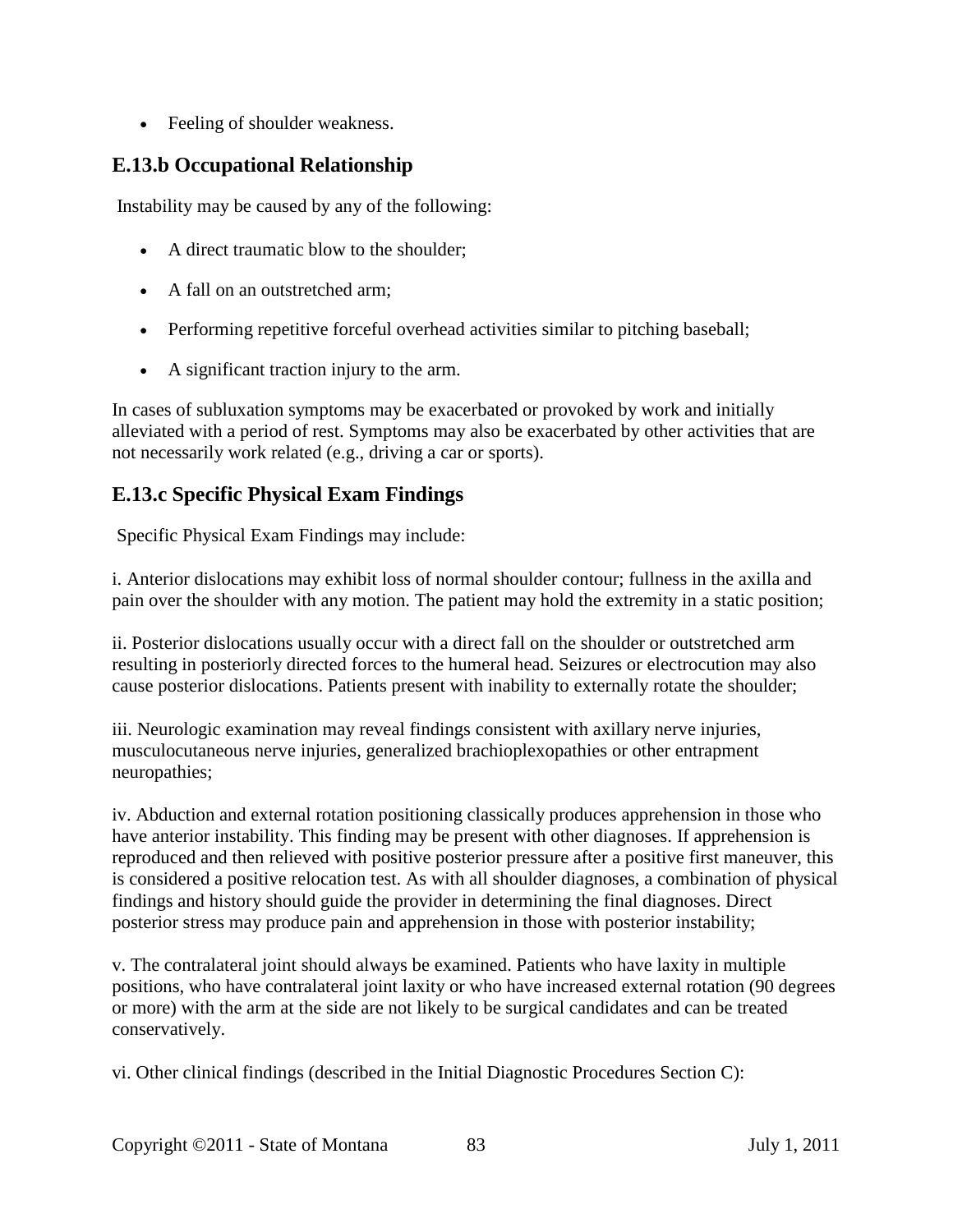- Sulcus sign.
- Inferior instability.
- Posterior instability.
- Apprehension, also known as crank, fulcrum or Feagin.
- Relocation.
- Load and shift or anterior and posterior drawer.

## **E.13.d Diagnostic Testing Procedures**

- Plain x-rays to rule out bony deficit on the glenoid, including AP, axillary view, lateral in the plane of the scapula and possibly the West Point view. Axillary view to identify larger Hill-Sachs lesion of humeral head.
- More difficult diagnostic cases with subtle history and physical findings suggesting instability, rotator cuff or labral tear, may require a MRI or a CT arthrogram. This imaging may be useful to evaluate for labral detachment and capsular stress injury or laxity after 4 to 8 weeks of active patient involvement in therapy.
- Suspected rotator cuff tear cases may require diagnostic arthroscopy.

## **E.13.e Non-operative Treatment Procedures**

In subacute and/or chronic instabilities, age of onset of instability is an important part of the history. Older patients are less likely to have recurrent dislocations unless they have associated large rotator cuff tears.

Therefore, the rotator cuff tear protocol should be followed if there is a suspicion of this pathology. Associated axillary nerve injuries are more common in older patients. Patients less than 30 years of age, especially males actively participating in sports, tend to have a higher recurrence rate, up to 75% in some series. Surgery should be considered for these patients after the first dislocation.

Avoid any aggressive treatment in patients with history of voluntary subluxation or dislocation. These patients may need a psychiatric evaluation. Patient may not return to work with overhead activity or lifting with involved arm until cleared by physician for heavier activities.

#### i. **First-time dislocation**:

A) Immobilization. There is no evidence that immobilization beyond splinting for comfort initially affords any additional treatment advantage thus, it is not routinely required. Literature using MRI has shown that the Bankart lesion is separated from the bone in internal rotation and apposed to the bone in external rotation. There is some evidence that immobilization for 3 weeks with the shoulder in adduction and approximately 10 degrees of external rotation reduces the risk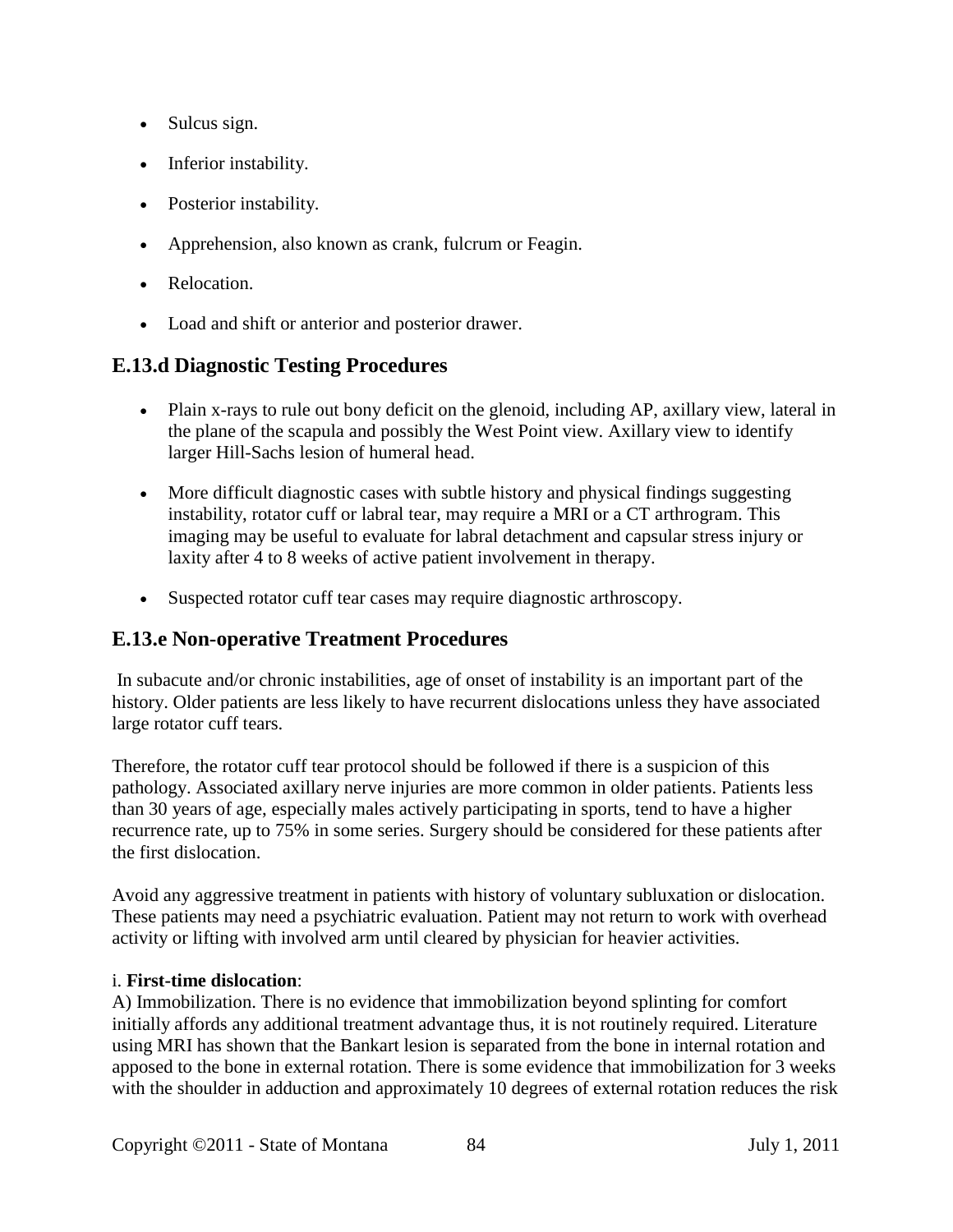of recurrent dislocation. Decisions concerning external rotation splinting versus other options will depend on surgeon and patient preferences.

B) Consider surgical intervention for young patients active in sports, or older patients with significant rotator cuff tears. If additional pathology is present consult appropriate diagnostic categories.

C) Medications such as analgesics and anti-inflammatories may be helpful. (Refer to medication discussions in Section F.6)

D) Other therapeutic procedures may include instruction in therapeutic exercise and proper work techniques, evaluation of occupational work station and passive modalities for pain control.

(Refer to Section F Therapeutic Procedures-Non operative, for specific time parameters.)

E) Additional treatment may include, depending on level of improvement, manual therapy techniques, work conditioning and other treatment found in section F.

F) Patient may not return to work with overhead activity or lifting with involved arm until cleared by physician for heavier activities. Return to work with appropriate restrictions should be considered early in the course of treatment. Refer to Section F. 12, Return to Work.

ii. **Acute or chronic dislocations**: with a fracture contributing to instability;

Practitioner should immobilize dislocations if in an acceptable position. Consultation should be obtained as surgical repair may be necessary.

Return-to-work will be directly related to the time it takes the fracture to heal.

#### iii. **Subacute and/or chronic instability**:

Chronic dislocations should first be treated similarly to acute dislocation. If continuing treatment is unsuccessful, with findings of instability, operative repair should be considered.

## **E.13.f Surgical Indications**

Identify causative agent for the instability (i.e., labral detachment, bony lesion, large rotator cuff tear, subscapularis tendon rupture, or multi-directional instability). There is strong evidence that initial operative repair in young active patients results in fewer recurrent dislocations, thus, operative repair should be considered for these patients. Those with Hill Sachs lesions, bony Bankart injuries, or significant glenoid bone loss have a worse prognosis for recurrences.

Fractures not amenable to immobilization may also need operative management after the first dislocation. Even with open repairs some decrease in function should be expected. Loss of external rotation is common. In some cases the loss of motion may have an adverse effect on post-operative function. The desire for surgery should carefully balance the desire to prevent recurrent dislocations and the need for ROM.

Older patients with documented large rotator cuff tears should also be considered for operative repair after first time dislocations. Repair of the rotator cuff tear alone or in combination with stabilization should be considered. Refer to the rotator cuff tear section E.9.

In general, older patients without the above lesions will suffer few recurrences, and therefore, are treated conservatively. Operative repair may be considered only after recurrent dislocations when functional deficits interfere with activities of daily living and/or job duties and active patient

Copyright ©2011 - State of Montana 85 July 1, 2011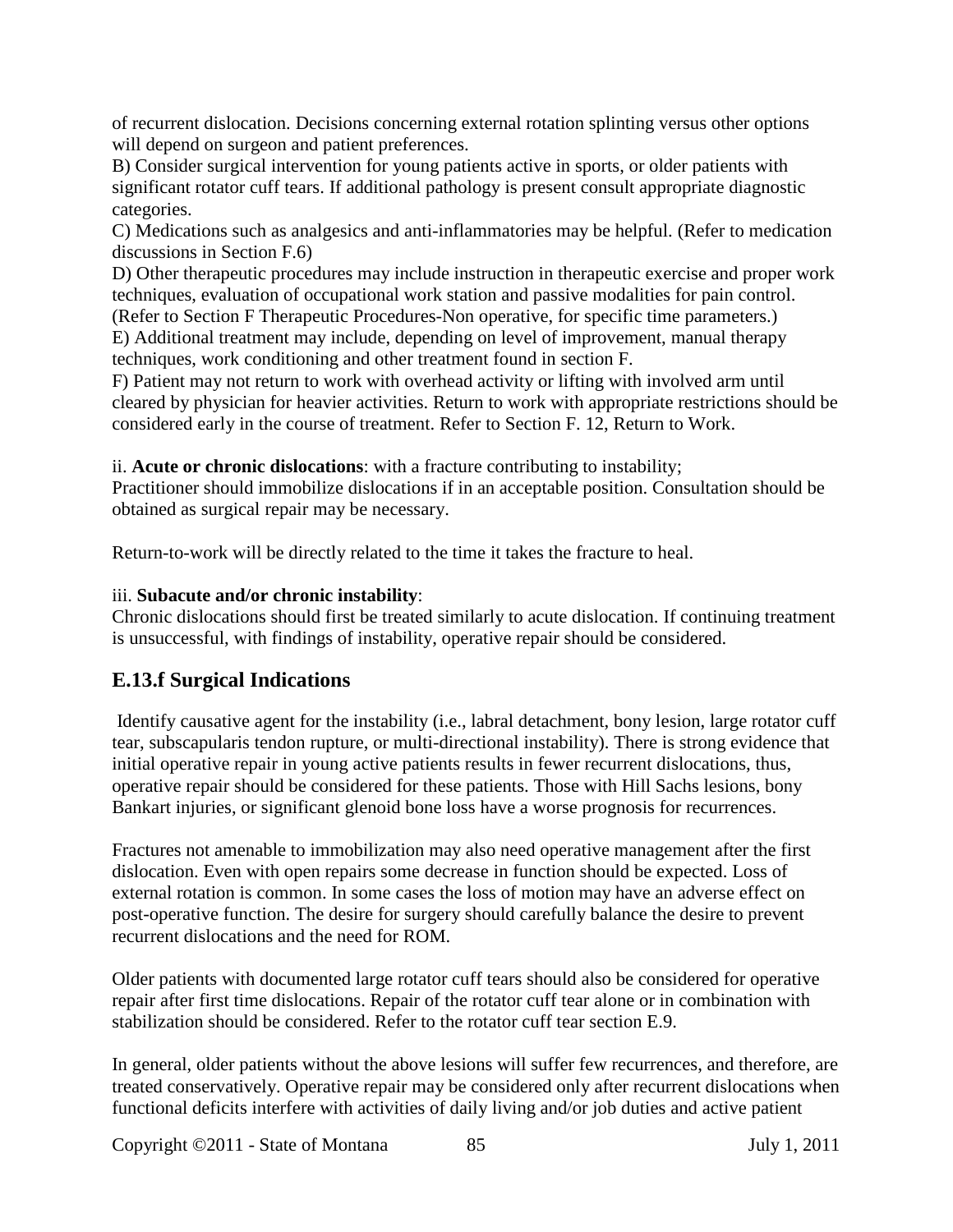participation in non-operative therapy has occurred. Patients with multi-directional laxity and/or laxity in the contralateral shoulder are usually not good candidates for operative repair.

# **E.13.g Operative Procedures**

- 1. Bankart lesion repair; or
- 2. Capsular tightening. There is no evidence of benefit from thermal capsulorrhaphy and it is not recommended;
- 3. Bony block transfer;

## **E.13.h Post-operative Treatment**

i) An individualized rehabilitation program based upon communication between the surgeon and the therapist. Depending upon the type of surgery, the patient will be immobilized for 3 to 6 weeks.

ii) As soon as it is safe to proceed without damaging the repair, begin therapeutic exercise. Pool therapy may be beneficial. Refer to Section F, Therapeutic Procedures, Non-operative for other therapies.)

iii) During this period of time, the patient could resume working when the surgeon has cleared the patient for specific activities and appropriate modifications can be made in the workplace. Return to work and restrictions after surgery may be made by an experienced primary occupational medicine physician in consultation with the surgeon or by the surgeon. Full ROM, lifting and pushing are prohibited usually for at least 3 months. Overhead work may be restricted up to 6 months.

iv) MMI can be expected 3 months after non-operative treatment and 6 to 12 months after operative treatment. Further job assessment and adjusted work restrictions may be needed prior to the patients return to full-duty.

## **E14. Shoulder Pain, Non-Specific**

## **E.14.a Description/Definition**

Strain is the term is occasionally used to describe non-specific muscle pain in the absence of knowledge of an anatomic pathophysiological correlate. A strain is the disruption of a myotendinous junction or sometimes of a muscle, usually from a high-force unaccustomed exertion. It may also occur during an accident.

## **E.14.b Occupational Relationship**

There are no quality studies documenting that non-specific shoulder pain is or is not an occupational condition. Non-specific pain has been associated with keyboarding. In non-specific shoulder pain, psychosocial issues including depression and stress are more prevalent. There is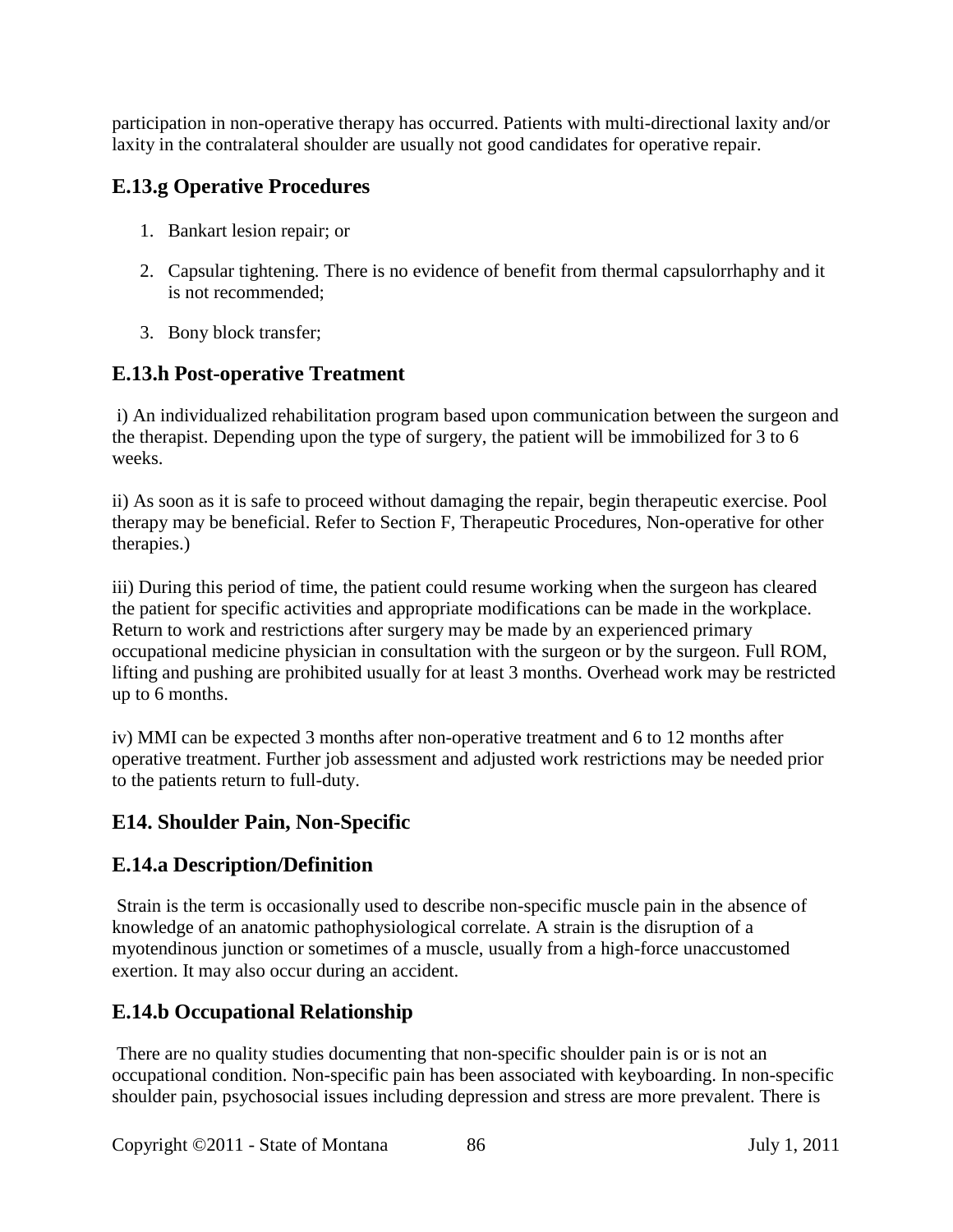evidence that non-specific shoulder pain is also commonly related to sports, particularly swimming.

# **E.14.c Specific Physical Exam Findings**

Specific Physical Exam Findings may include the following:

Some cases of shoulder pain do not clearly fit diagnostic criteria and are considered non-specific. These cases may resolve prior to identifying a clear diagnosis or a specific diagnosis may become clear with time.

## **E.14.d Diagnostic Testing Procedures**

i. X-rays.

ii. Bone scanning is recommended for select use where there is more than one joint to be evaluated to assist in the diagnosis of conditions with increased bone metabolism.

iii. Helical CT is recommended for select patients in whom advanced imaging of bony structures is thought to potentially be helpful. It is also recommended for those who need advanced imaging, but have contraindications for MRI.

iv. Diagnostic arthroscopy is recommended for evaluation of carefully select patients with shoulder pain. (See Operative Procedures below.)

v. Antibody levels are recommended to evaluate and diagnose patients with shoulder pain that have reasonable suspicion of rheumatological disorder. However, ordering of a large, diverse array of antibody levels without targeting a few specific disorders diagnostically is not recommended.

vi. Erythrocyte sedimentation rate and other inflammatory markers are recommended for screening for inflammatory disorders with reasonable suspicion of inflammatory disorder in patients with subacute or chronic shoulder pain. However, ordering of a large, diverse array of anti-inflammatory markers without targeting a few specific disorders diagnostically is not recommended.

## **E.14.e Non-operative Treatment Procedures**

Non-operative Treatment Procedures may include:

i. Procedures outlined in Section F.

ii. Medication, such as non-steroidal anti-inflammatories and analgesics would be indicated. Refer to Section F. Medications.

iii. Benefits may be achieved through therapeutic rehabilitation. Refer to Section F, Therapeutic Procedures, Non-operative.

Copyright ©2011 - State of Montana 87 July 1, 2011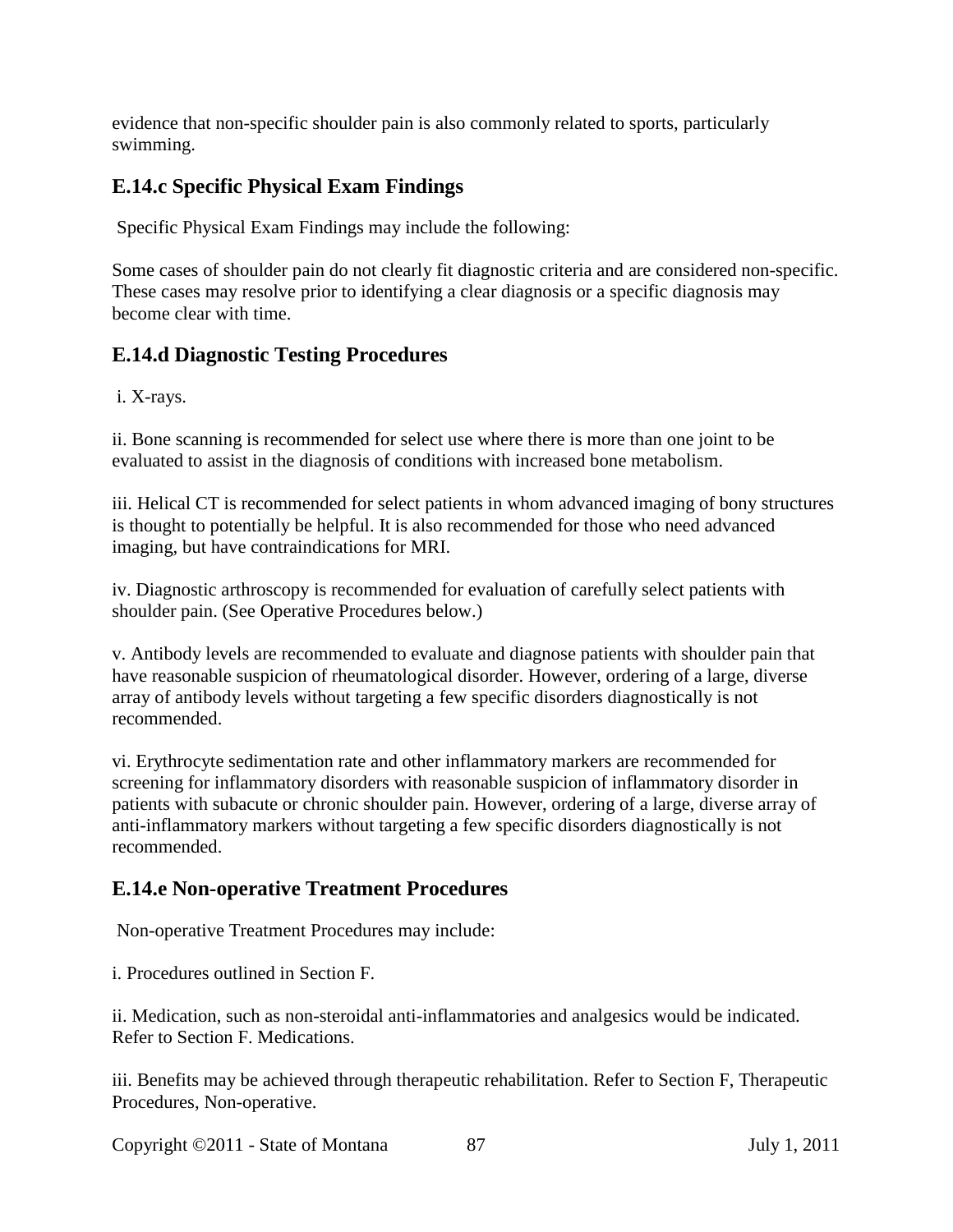iv. Allow all activities as tolerated – consider modification of activities that aggravate symptoms. Refer to Section F. 12, Return to Work.

v. Other therapies in Section F, Therapeutic Procedures, Non-operative, may be employed in individual cases.

## **E.14.f Surgical Indications**

Surgical interventions are appropriate when patients meet other diagnostic criteria outlined in the guidelines.

## **E15. Superior Labrum Anterior and Posterior (SLAP) Lesions**

## **E.15.a Description/Definition**

Lesions of the superior aspect of the glenoid labrum that extend anteriorly and posteriorly in relation to the biceps tendon insertion. There are several different types of SLAP lesions described.

- 1. Type I is a fraying of the superior labral edge without detachment of the labrum from the glenoid rim.
- 2. Type II is a detachment of the biceps anchor from the glenoid. Three distinct Type II lesions have been described as anterior only, posterior only, or combined anterior and posterior.
- 3. Type III is a bucket handle tear in the superior labrum only with biceps tendon and remainder of the superior labrum having stable attachment.
- 4. Type IV is a bucket handle tear as in Type III, but with extension of the tear in to the biceps tendon. Additional types of lesions have been described that include extensions of the above-described lesions or extensions of Bankart lesions.

History may include:

- Symptoms with overhead throwing motions;
- Dislocation, subluxation, or subjective sense of instability;
- Poorly localized shoulder pain that is exacerbated by overhead activities;
- Catching, locking, popping or snapping;
- Subtle instability.

## **E.15.b Occupational Relationship**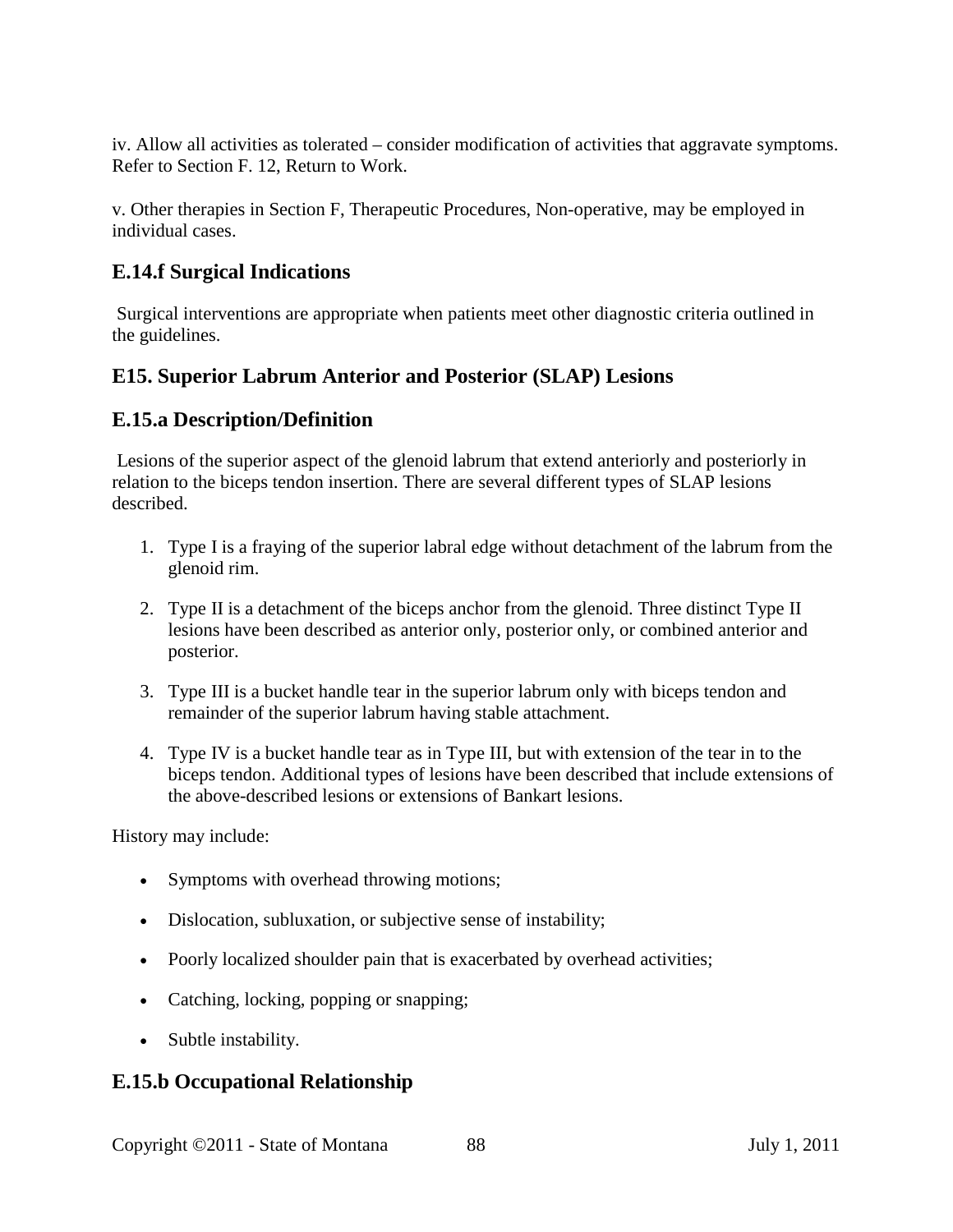Common mechanisms of injury that are thought to contribute to SLAP lesions include: 1) compression injury such as fall on an outstretched arm with the shoulder in forward flexion and abduction or direct blow to the glenohumeral joint; 2) traction injury such as repetitive overhead throwing, attempting to break a fall from a height, and sudden pull when losing hold of a heavy object; 3) driver of an automobile who is rear ended; 4) repetitive overhead motions with force such as pitching; or 5) a fall on adducted arm with upward force directed on elbow. In some cases no mechanism of injury can be identified.

# **E.15.c Specific Physical Exam Findings**

The physical examination is often nonspecific secondary to other associated intra-articular abnormalities. No one test or combination of tests has been shown to have an acceptable sensitivity and specificity or positive predictive values for diagnosing SLAP lesion. Sensitivity and specificity are relatively low for individual tests and combinations. Overall physical examination tests for SLAP lesions may be used to strengthen a diagnosis of SLAP lesion, but the decision to proceed to operative management should not be based on physical examination alone. Refer to Section C. 1, Initial Diagnostic Procedures for specific descriptions of these signs and tests.

- Speed Test.
- Yergason's Test.
- Active Compression (O'Brien) Test.
- Jobe Relocation Test.
- Crank Test.
- Anterior Apprehension Maneuver.
- Tenderness at the bicipital groove.
- Anterior Slide (Kibler) Test.
- Compression Rotation Test.
- Pain Provocation Test.
- Biceps Load Test II.

## **E.15.d Diagnostic Testing Procedures**

- 1. Radiographs are usually normal in isolated SLAP lesions. However, they can be useful in identifying other sources of abnormalities.
- 2. Magnetic resonance imaging with arthrogram has the highest reported accuracy for both diagnosis and classification of SLAP lesions; however, it may be difficult to differentiate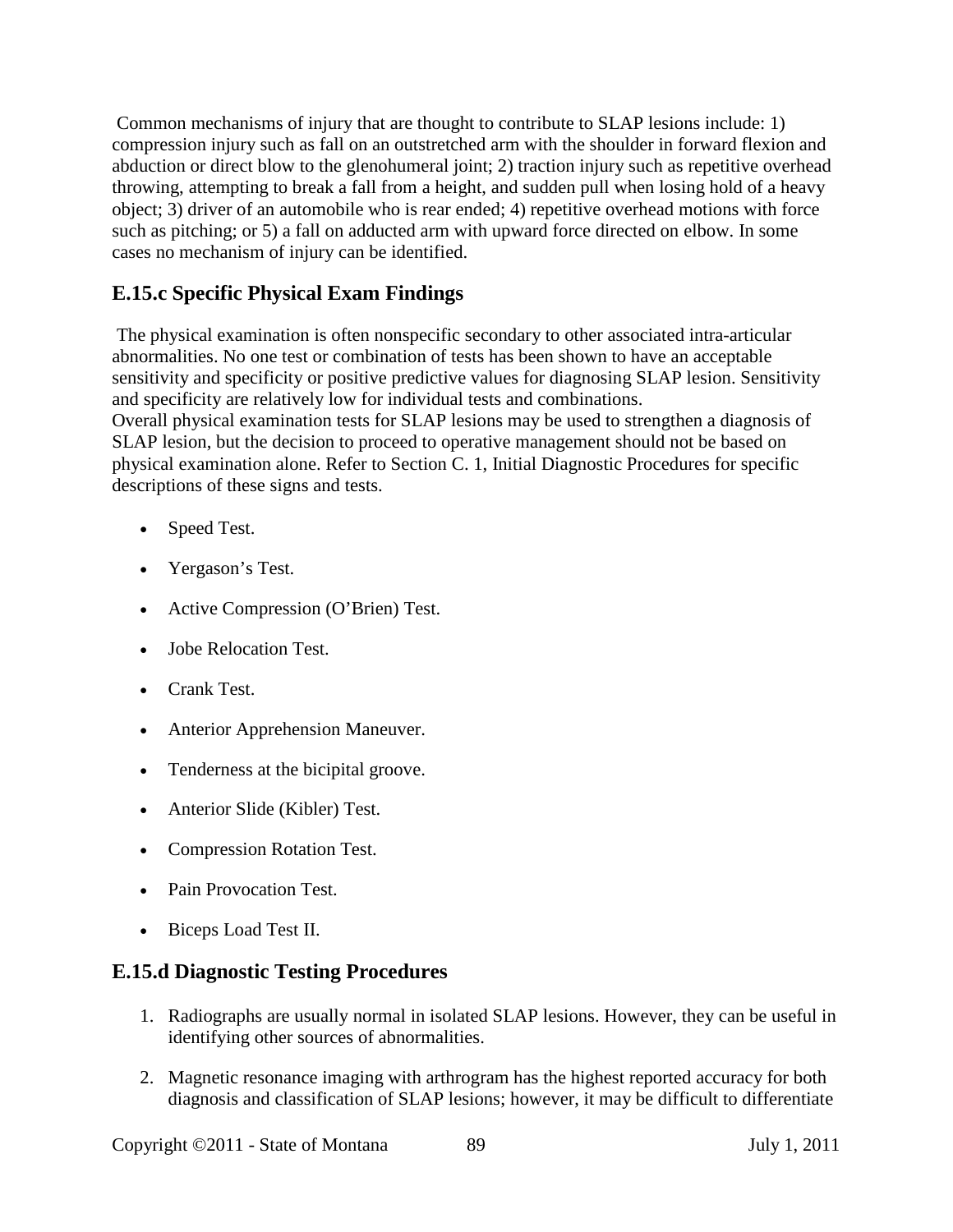SLAP lesions, especially Type II lesions, from normal anatomic variants and from asymptomatic age related changes.

3. Arthroscopic evaluation is the most definitive diagnostic test.

#### **E.15.e Non-operative Treatment Procedures**

Most SLAP lesions are associated with other pathology such as rotator cuff tears, Bankart lesions, joint instability, biceps tendon tears, and supraspinatus tears. The provider should refer to the treatment protocols for these conditions and follow both the surgical and non surgical recommendations. For suspected isolated SLAP lesions, non invasive care, consider the following.

i. Medications such as analgesics and anti-inflammatories may be helpful. (Refer to medication discussions are in Section F.6, Medications.)

ii. Therapeutic procedures may include instruction in therapeutic exercise and proper work techniques, evaluation of occupational work station.

iii. Benefits may be achieved through therapeutic rehabilitation and rehabilitation interventions. They should include range-of-motion (ROM), active therapies, and a home exercise program. Passive as well as active therapies may be used for control of pain and swelling. Therapy should progress to strengthening and an independent home exercise program targeted to further improve ROM and strength of the shoulder girdle musculature. (Refer to Section F., Therapeutic Procedures, Non-operative.)

iv. Subacromial bursal and/or glenohumeral steroid injections may decrease inflammation and allow the therapist to progress with functional exercise and ROM.

- Time to Produce Effect: One injection.
- Maximum Duration: 3 injections in one year at least 4 to 8 weeks apart.

Steroid injections should be used cautiously in diabetic patients. Diabetic patients should be reminded to check their blood glucose levels at least daily for 2 weeks after injections.

v. Return to work with appropriate restrictions should be considered early in the course of treatment. Refer to Section F. 12, Return to Work.

vi. Other therapies in Section F. Therapeutic Procedures, Non-operative may be employed in individual cases.

## **E.15.f Surgical Indications**

There is a significant amount of normal anatomic variation of the superior glenoid labrum and origin of the long head of the biceps tendon. Differentiation between normal variation and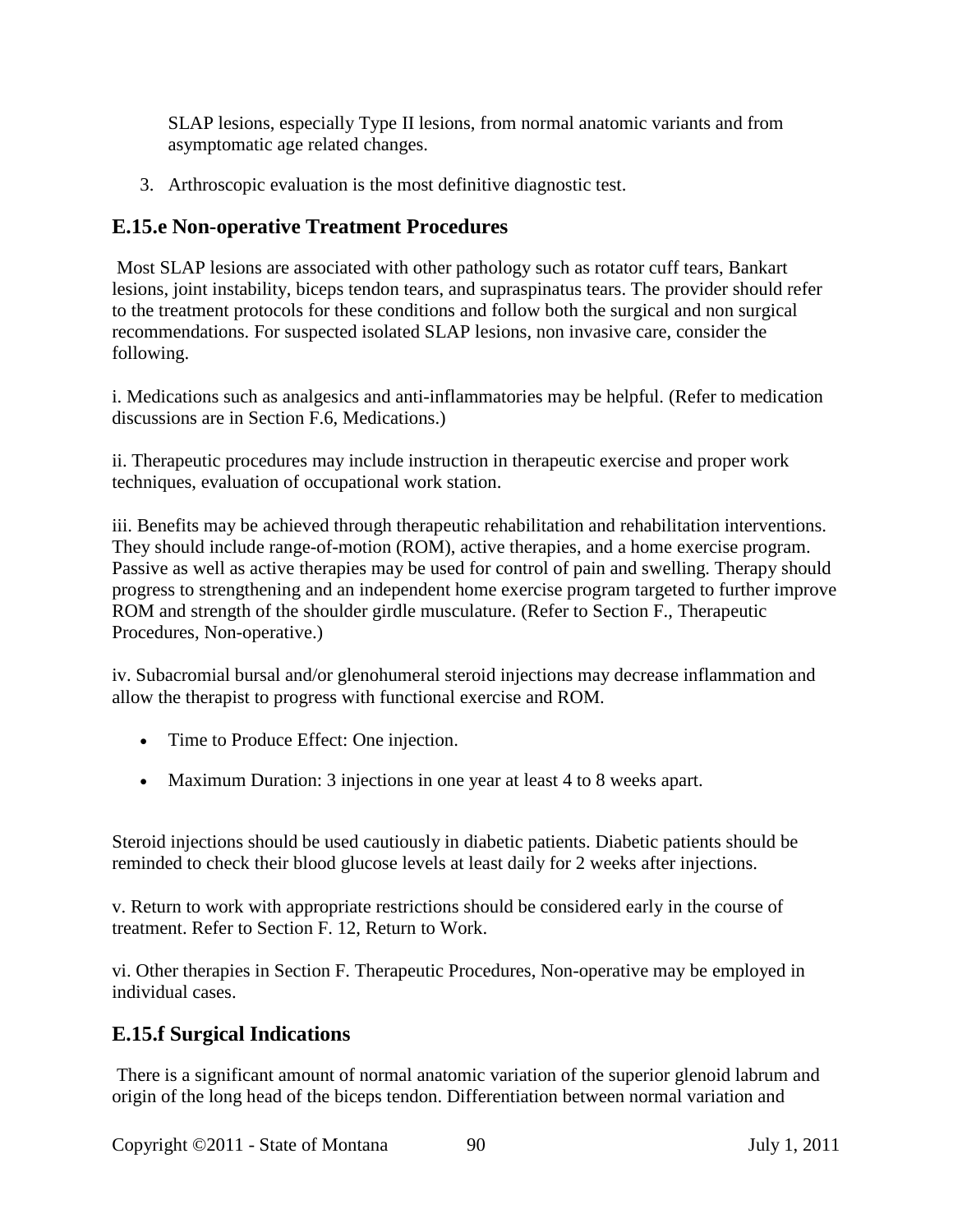pathology is imperative.

i. The physician should identify other shoulder pathology if any exists and follow the appropriate surgical indications. If a SLAP lesion is suspected, an arthroscopic exam should be performed in conjunction with the primary surgical procedure and an appropriate repair performed if necessary. See Section E, Specific Diagnosis Testing, & Treatment related sections. **or** 

ii. When no additional pathology is identified and there is an inadequate response to at least three months of non-operative management with active patient participation as evidenced by continued pain with functional limitations and/or instability significantly affecting activities of daily living or work duties;

iii. Prior to surgical intervention, the patient and treating physician should identify functional operative goals and the likelihood of achieving improved ability to perform activities of daily living or work activities and the patient should agree to comply with the pre- and post-operative treatment plan and home exercise requirements. The patient should understand the length of partial and full disability expected post-operatively. The patient should also understand that 1) non-operative treatment is an acceptable option and that 2) a potential complication of the surgery is shoulder stiffness with pain and possibly decreased function.

# **E.15.g Operative Procedures**

Operative treatment of SLAP lesions depends on the type of lesion present and whether any other intra-articular abnormalities are present. The following are generally accepted protocols for surgical intervention; however, due to current lack of evidence, operative treatment is not limited to these.

- 1. Type I: Debridement is reasonable but not required;
- 2. Type II: Repair via suture anchors or biceps tenotomy are reasonable options;
- 3. Type III: Debridement or excision of the bucket handle component alone or repair via suture anchors or biceps tenotomy/tenodesis are reasonable options;
- 4. Type IV: Debridement and/or biceps tenotomy or tenodesis are reasonable options.

## **E.15.h Post-operative Treatment**

Post-operative rehabilitation programs should be individualized and dependent upon whether any other intra-articular abnormalities exist and were operatively treated. There is a paucity of information on rehabilitation of isolated SLAP lesions. Common post-operative care involves wearing a sling, without active shoulder motion for 4 to 6 weeks. Elbow, wrist, and hand rangeof-motion (ROM) exercises may be used at this time. The sling is removed at 4 to 6 weeks and active ROM is usually begun with restrictions directed by the surgeon. It is reasonable to restrict external rotation and abduction up to six months post-operative.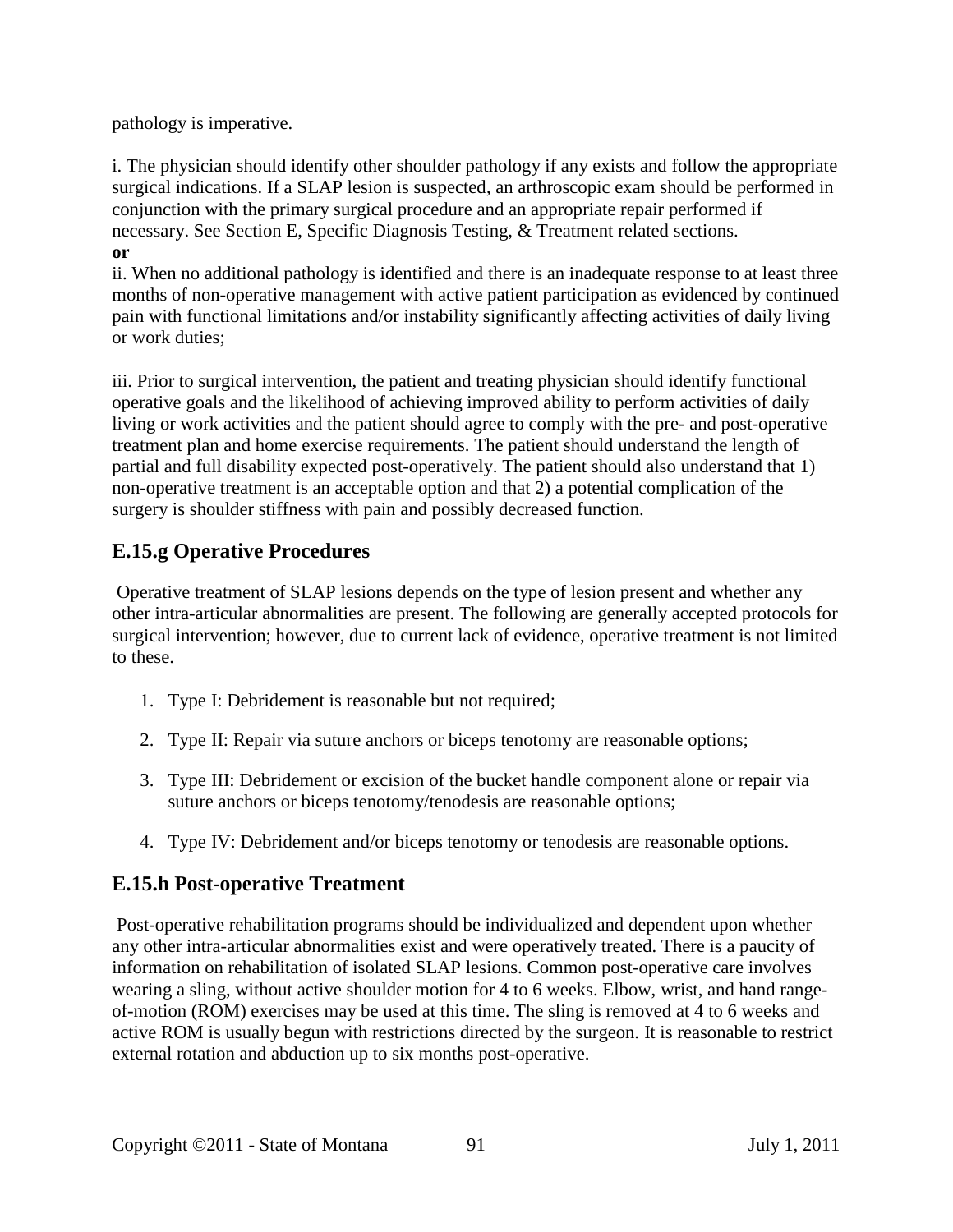Return to work and restrictions after surgery may be made by an experienced primary occupational medicine physician in consultation with the surgeon or by the surgeon.

## **E16. Trigger Points/Myofascial Pain**

## **E.16.a Description/Definition**

"Tender points" is a term used to characterize unusually tender areas of muscle, tendon, or over boney prominences that reproduce the patient's pain when palpated. Trigger points include those points with tenderness, "knots" of muscle or overlying connective tissue, reproduction of the patient's pain when palpated, and elicitation of symptoms distally during palpation. As the diagnostic entity heavily relies upon subjective complaints without purely objective findings, the existence of this condition has been questioned.

Patients with muscle tenderness are often given the diagnosis of "myofascial pain." This terminology was initially developed to characterize patients presenting with muscle tenderness accompanied by trigger points, "taut bands," subtle shortening and weakness of involved muscles, referred symptoms on compression or needling, and postural abnormalities, which were hypothesized as reflective of microtrauma and the generation of excessive force per muscle fiber leading to hypoxia, acidosis, and metabolic depletion. However, multiple aspects of this construct have been disproven, thus it is now controversial, particularly as it has become increasingly clear that the development of prolonged and disabling muscular pain is often linked to the presence of underlying psychosocial issues that foster inactivity and dependence on palliative modalities and pharmacologic interventions. Hence, in the absence of a clear objective anatomic abnormality to differentiate between patients with various forms of muscle pathology, they will be characterized by the descriptive diagnosis of "trigger points."

## **E.16.b Occupational Relationship**

Work-relatedness of the condition is controversial with an absence of quality data. There is epidemiological evidence that certain cases of muscle tension syndrome may be occupational and that disorder may be related to myofascial pain. There is less controversy about workrelatedness of trigger points/myofascial pain when the disorder arises in a body part subject to a clear occupational injury. In practice, a fair number of these cases are determined to be occupational (especially if there is an inciting event, no prior history, and the pain and signs are limited to one body region and not bilateral or disseminated), although supportive epidemiological evidence may be lacking. There is no quality epidemiological evidence that tender points/fibromyalgia (or the closely related condition of chronic widespread pain) are occupational conditions (see Chronic Pain chapter).

## **E.16.c Specific Physical Exam Findings**

Specific Physical Exam Findings may include the following:

The physical examination of a patient with trigger points is typically normal other than for muscle tenderness (and frequent evidence of depression, dysthymia or other affective disorders in fibromyalgia). Myofascial pain-related tenderness should be isolated to the body part affected

Copyright ©2011 - State of Montana 92 July 1, 2011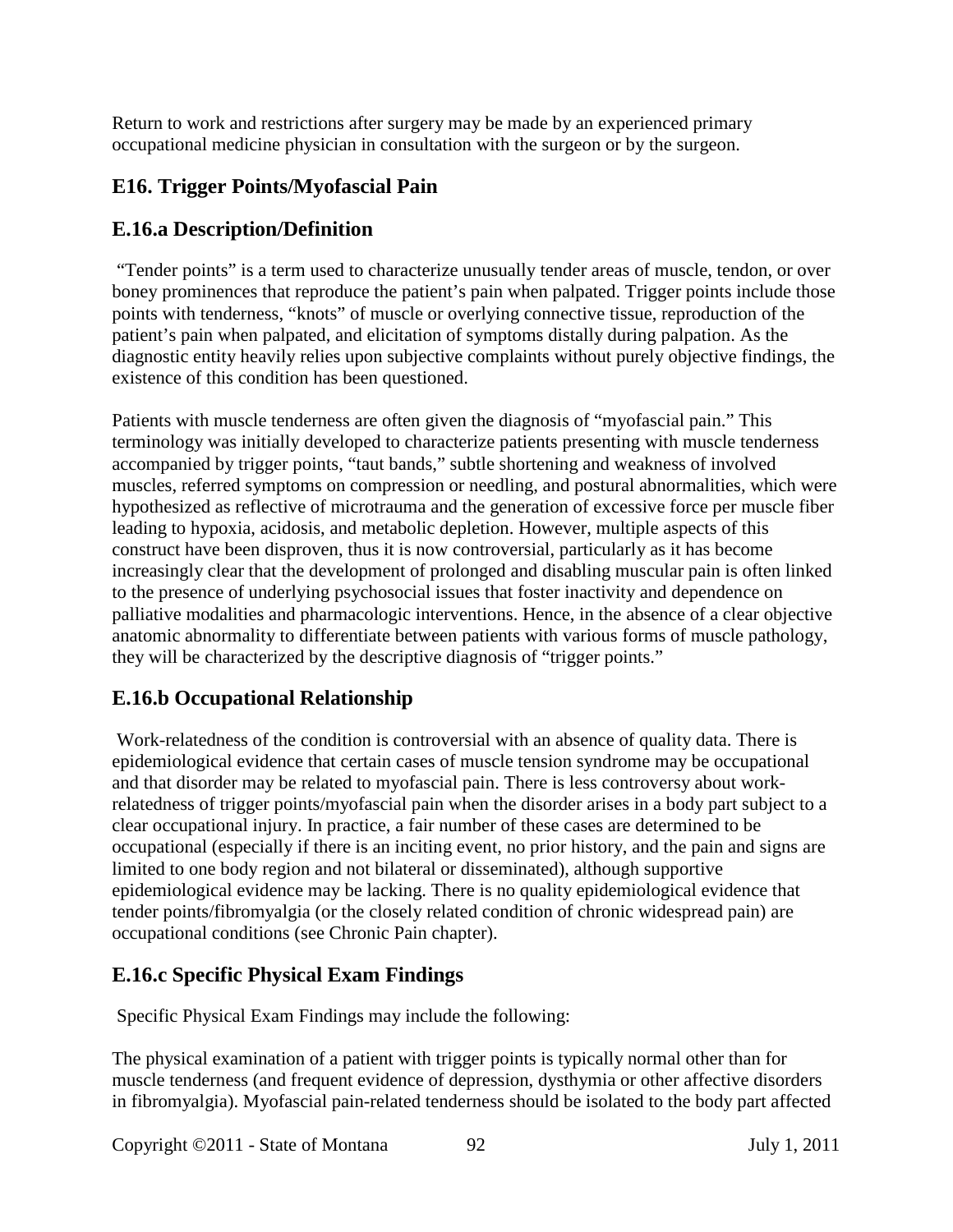by pain and not be widespread as with fibromyalgia. It also should generally not cross the midline if there was an inciting event to one side of the body. Trigger Points/myofascial pain most commonly involves the periscapular muscles on one side of the body. This condition may be indistinguishable from "muscle tension syndrome."

Most patients have an apparent "knot" or tender point in the muscle. That tenderness is perceived as unusually tender to palpation compared with surrounding tissue, as well as compared with other patients' perceptions. Trigger points require the elicitation of distal symptoms in addition to usually being painful on palpation. The amount of palpatory force used to elicit pain complaints is unclear. The most widely used criteria have been 4kg of force, which is also the same criteria for fibromyalgia. A physical examination of a patient with muscle tenderness also requires palpating other structures that are not involved in the complaints to ascertain the distribution and character of potential tender points and trigger points. Diffuse pain complaints, while needing to be clinically addressed, may be reflective of a chronic pain syndrome and do not require a diagnostic label of myofascial pain or fibromyalgia. There may be some limitation of ROM, but in general, while active ROM to an extreme may elicit or augment the patient's pain, the final extent is usually nearly or completely normal.

## **E.16.d Diagnostic Testing Procedures**

Diagnostic testing is generally not required for myofascial pain patients. Occasionally, testing for rheumatological disorders is indicated. This may include erythrocyte sedimentation rate, sedimentation rate, C-reactive protein, anti-rheumatoid factor, anti-nuclear antibodies, anti-Sm, anti-Ro, anti-La for rheumatoid arthritis, lupus, Sjogren's, and evaluation for mixed connective tissue disorder.

## **E.16.e Non-operative Treatment Procedures**

Non-operative Treatment Procedures may include:

i. Procedures outlined in Section F.

Inclusion of Fear Avoidance Belief Training during the course of treatment is recommended.

A psychological evaluation is recommended as part of the evaluation and management of patients with chronic trigger points/myofascial pain to assess whether psychological factors will need to be considered and treated as part of the overall treatment plan.

ii. Medication, such as non-steroidal anti-inflammatories and analgesics would be indicated. Refer to Section F. Medications.

iii. Injections:

A) See trigger point injection therapy in section F. Injections, therapeutic

B) Glucocorticosteroids are not recommended for use in trigger point injections, as suggested by some evidence.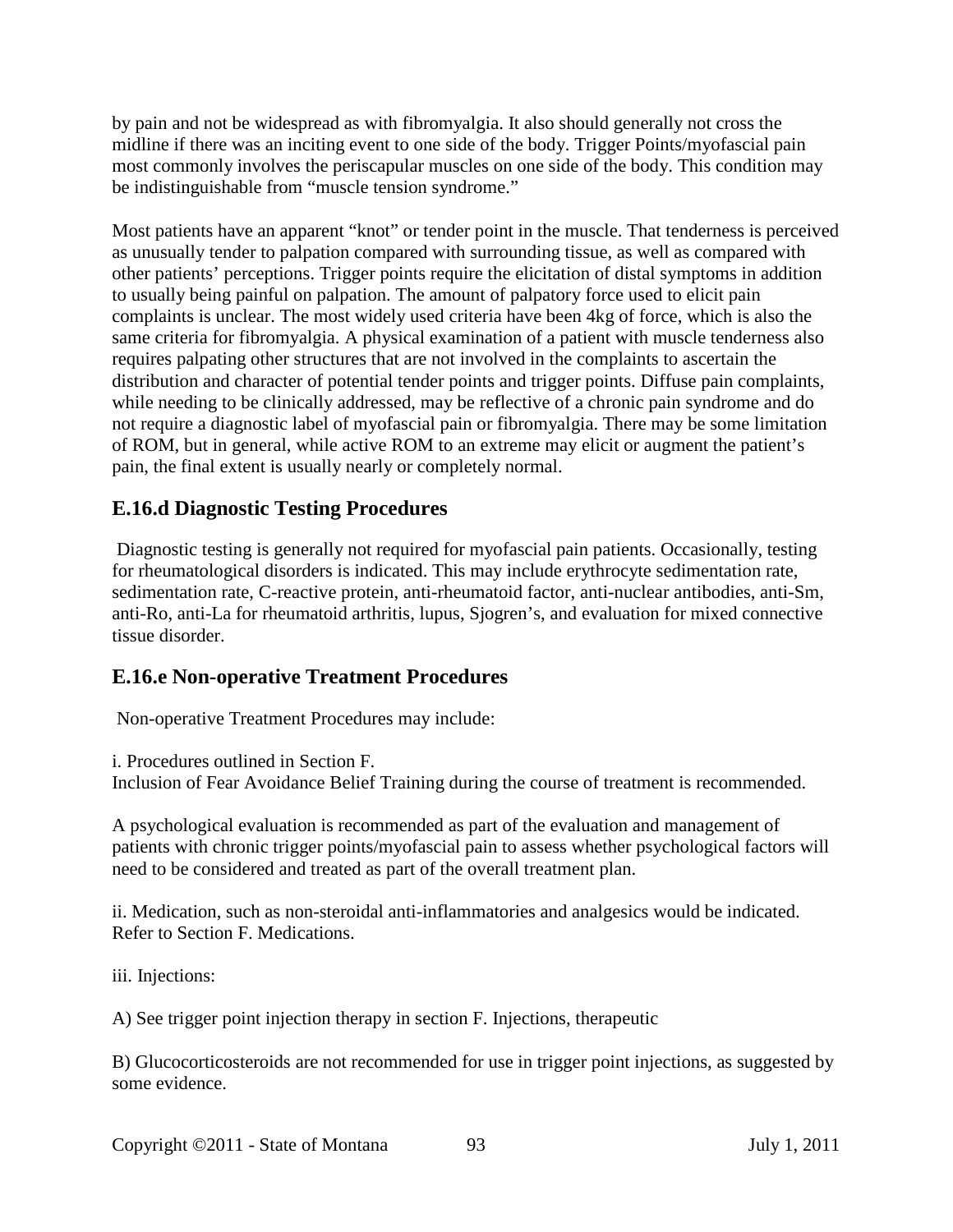C) Botulinum injections are moderately not recommended for treating trigger points/myofascial pain.

iv. Benefits may be achieved through therapeutic rehabilitation.

A) Ultrasound is not recommended, as suggested by some evidence.

B) There is some evidence not recommending the use of mechanical massage devices as applied by rehabilitation service providers or massage therapists to administer massage is not recommended.

Refer to Section F, Therapeutic Procedures, Non-operative.

v. There is no evidence that activity limitations are beneficial for myofascial pain patients. It is recommended that patients be maintained at the maximal levels of activity. Ideally, no limitations. May need graded increase in activity to regain normal function if significantly debilitated. Refer to Section F, Return to Work.

vi. Other therapies in Section F, Therapeutic Procedures, Non-operative, may be employed in individual cases.

## **E.16.f Surgical Indications**

Surgery is not indicated.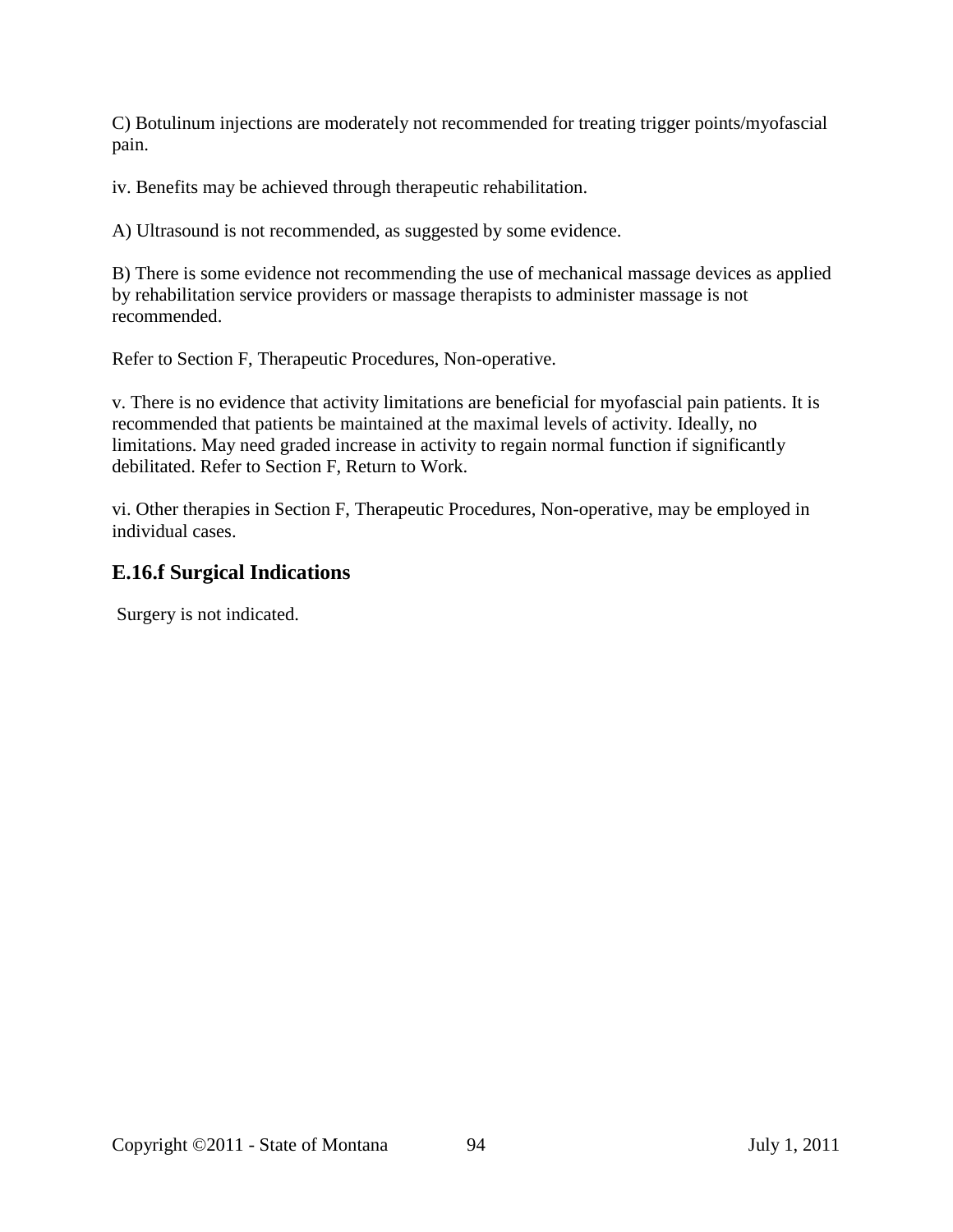# **F. Therapeutic Procedures - Non-operative**

Treating providers, as well as employers and insurers are highly encouraged to reference the General Guideline Principles (Section B). Before initiation of any therapeutic procedure, the authorized treating provider, employer, and insurer must consider these important issues in the care of the injured worker.

First, patients undergoing therapeutic procedure(s) should be released or returned to modified or restricted duty during their rehabilitation at the earliest appropriate time. Refer to "Return-to-Work" in this section for detailed information.

Second, cessation and/or review of treatment modalities should be undertaken when no further significant subjective or objective improvement in the patient's condition is noted. If patients are not responding within the recommended duration periods, alternative treatment interventions, further diagnostic studies or consultations should be pursued.

Third, providers should provide and document education to the patient. No treatment plan is complete without addressing issues of individual and/or group patient education as a means of facilitating self-management of symptoms.

Lastly, formal psychological or psychosocial evaluation should be performed on patients not making expected progress within 6 to 12 weeks following injury and whose subjective symptoms do not correlate with objective signs and tests.

In cases where a patient is unable to attend an outpatient center, skilled home therapy may be necessary. Skilled home therapy may include active and passive therapeutic procedures as well as other modalities to assist in alleviating pain, swelling, and abnormal muscle tone. Skilled home therapy is usually of short duration and continues until the patient is able to tolerate coming to an outpatient center.

The following procedures are listed in alphabetical order.

# **F.1 Acupuncture**

Acupuncture is an accepted and widely used procedure for the relief of pain and inflammation, and there is some scientific evidence to support its use. The exact mode of action is only partially understood. Western medicine literature suggests that acupuncture stimulates the nervous system at the level of the brain, promotes deep relaxation, and affects the release of neurotransmitters. Acupuncture is commonly used as an alternative or in addition to traditional Western pharmaceuticals. While it is commonly used when pain medication is reduced or not tolerated, it may be used as an adjunct to physical rehabilitation and/or surgical intervention to hasten the return to functional activity. Acupuncture should be performed by licensed practitioners.

# **F.1.a Acupuncture without Electrical Stimulation**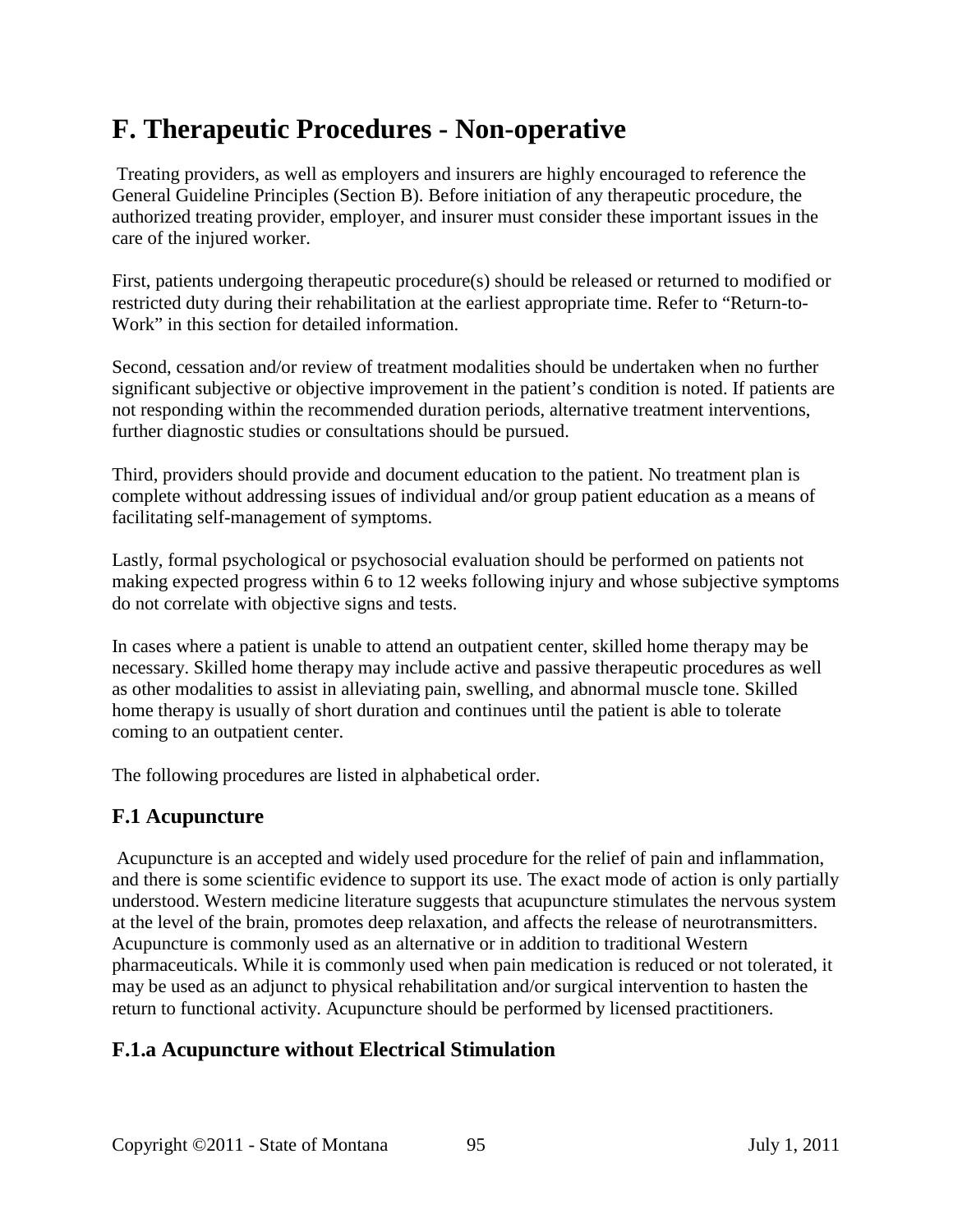Acupuncture is the insertion and removal of filiform needles to stimulate acupoints (acupuncture points). Needles may be inserted, manipulated, and retained for a period of time. Acupuncture can be used to reduce pain, reduce inflammation, increase blood flow, increase range of motion, decrease the side effect of medication-induced nausea, promote relaxation in an anxious patient, and reduce muscle spasm.

# **F.1.b Acupuncture with Electrical Stimulation**

Acupuncture with Electrical Stimulation is the use of electrical current (micro-amperage or milli-amperage) on the needles at the acupuncture site. It is used to increase effectiveness of the needles by continuous stimulation of the acupoint. Physiological effects (depending on location and settings) can include endorphin release for pain relief, reduction of inflammation, increased blood circulation, analgesia through interruption of pain stimulus, and muscle relaxation.

It is indicated to treat chronic pain conditions, radiating pain along a nerve pathway, muscle spasm, inflammation, scar tissue pain, and pain located in multiple sites.

## **F.1.c Time Frames For Acupuncture with/without Electrical Stimulation**

Total Time Frames for Acupuncture and Acupuncture with Electrical Stimulation: Time frames are not meant to be applied to each of the above sections separately. The time frames are to be applied to all acupuncture treatments regardless of the type or combination of therapies being provided.

- Time to Produce Effect: 3 to 6 treatments.
- Frequency: 1 to 3 times per week.
- Optimum Duration: 1 to 2 months.
- Maximum Duration: 14 treatments.

Any of the above acupuncture treatments may extend longer if objective functional gains can be documented or when symptomatic benefits facilitate progression in the patient's treatment program. Treatment beyond 14 treatments must be documented with respect to need and ability to facilitate positive symptomatic or functional gains. Such care should be re-evaluated and documented with each series of treatments.

## **F.1.d Other Acupuncture Modalities**

Acupuncture treatment is based on individual patient needs and therefore treatment may include a combination of procedures to enhance treatment effect. Other procedures may include the use of heat, soft tissue manipulation/massage, and exercise. Refer to Active Therapy (Therapeutic Exercise) and Passive Therapy sections (Massage and Superficial Heat and Cold Therapy) for a description of these adjunctive acupuncture modalities and time frames.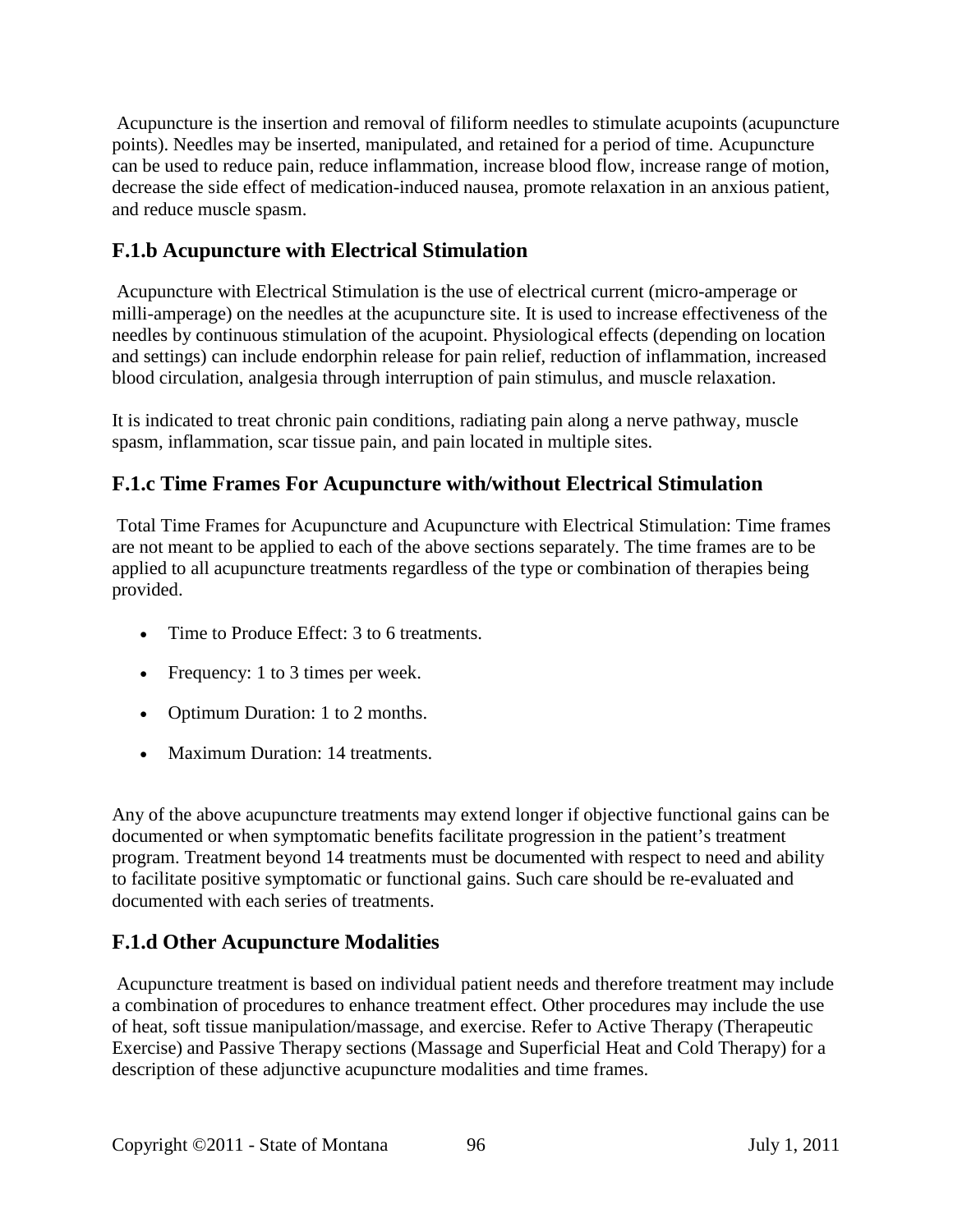## **F.2 Biofeedback**

Biofeedback is a form of behavioral medicine that helps patients learn self-awareness and selfregulation skills for the purpose of gaining greater control of their physiology, such as muscle activity, brain waves, and measures of autonomic nervous system activity. Electronic instrumentation is used to monitor the targeted physiology and then displayed or fed back to the patient visually, auditorily, or tactilely, with coaching by a biofeedback specialist. Biofeedback is provided by clinicians certified in biofeedback and/or who have documented specialized education, advanced training, or direct or supervised experience qualifying them to provide the specialized treatment needed (e.g., surface EMG, EEG, or other).

Treatment is individualized to the patient's work-related diagnosis and needs. Home practice of skills is required for mastery and may be facilitated by the use of home training tapes. The ultimate goal in biofeedback treatment is normalizing the physiology to the pre-injury status to the extent possible and involves transfer of learned skills to the workplace and daily life. Candidates for biofeedback therapy or training must be motivated to learn and practice biofeedback and self-regulation techniques.

Indications for biofeedback include individuals who are suffering from musculoskeletal injury in which muscle dysfunction or other physiological indicators of excessive or prolonged stress response affects and/or delays recovery. Other applications include training to improve selfmanagement of emotional stress/pain responses such as anxiety, depression, anger, sleep disturbance, and other central and autonomic nervous system imbalances. Biofeedback is often utilized along with other treatment modalities.

- Time to Produce Effect: 3 to 4 sessions.
- Frequency: 1 to 2 times per week.
- Optimum Duration: 5 to 6 sessions.
- Maximum Duration: 10 to 12 sessions. Treatment beyond 12 sessions must be documented with respect to need, expectation, and ability to facilitate positive symptomatic or functional gains.

## **F.3 Extracorporeal Shockwave Therapy (ESWT)**

Extracorporeal Shockwave Therapy (ESWT) is used to increase function and decrease pain in patients with specified types of calcifying tendonitis who have failed conservative therapy. It is not a first line therapy. ESWT uses acoustic impulses with duration in microseconds focused on the target tissue. The mechanism of action is not known, but is not likely to be simply the mechanical disintegration of the calcium deposit. High-energy application of ESWT may be painful, and rare complications such as osteonecrosis of the humeral head have been reported. Dosage is established according to patient tolerance. Higher dosages are generally associated with better functional results. There is good evidence that ESWT may improve pain and function in radiographically or sonographically defined Type I or Type II calcium deposits when conservative treatment has failed to result in adequate functional improvement, but optimal

Copyright ©2011 - State of Montana 97 July 1, 2011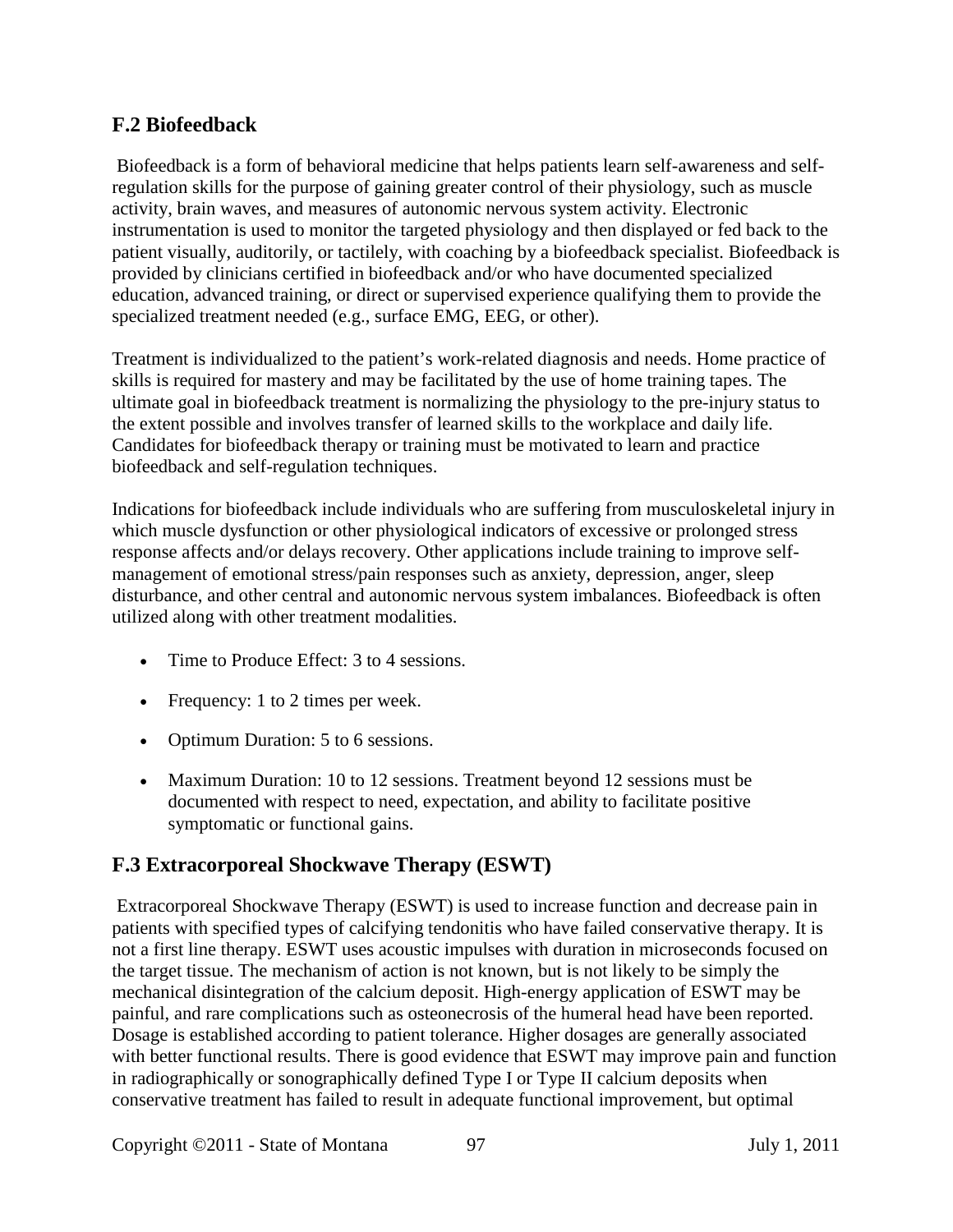dosing has not been defined. In the absence of a documented calcium deposit, there is no evidence that ESWT is effective and its use in this setting is not recommended. Neither anesthesia nor conscious sedation is required nor is it recommended for this procedure. There is no evidence that results with fluoroscopic guidance or with computer-assisted navigation are superior to results obtained by palpation. These are not recommended.

Indications - patients with calcifying tendonitis who have not achieved functional goals after 2 to 3 months of active therapy. The calcium deposits must be Type I, homogenous calcification with well-defined borders or Type II, heterogeneous with sharp border or homogenous with no defined border.

- Time to Produce Effect: 3 days.
- Frequency: Every 4 to 7 days.
- Optimum Duration: 2 sessions. Progress can be documented by functional reports and/or x-ray or sonographic decrease in calcium.
- Maximum Duration: 4 sessions.

## **F.4 Therapeutic Injections**

**Description** - Therapeutic injection procedures are generally accepted, well-established procedures that may play a significant role in the treatment of patients with upper extremity pain or pathology. Therapeutic injections involve the delivery of anesthetic and/or anti-inflammatory medications to the painful structure. Therapeutic injections have many potential benefits. Ideally, a therapeutic injection will: (a) reduce inflammation in a specific target area; (b) relieve secondary muscle spasm; (c) allow a break from pain; and (d) support therapy directed to functional recovery. Diagnostic and therapeutic injections should be used early and selectively to establish a diagnosis and support rehabilitation. If injections are overused or used outside the context of a monitored rehabilitation program, they may be of significantly less value.

**Indications -** Diagnostic injections are procedures which may be used to identify pain generators or pathology. For additional specific clinical indications, see Specific Diagnosis, Testing and Treatment Procedures.

**Contraindications** - General contraindications include local or systemic infection, bleeding disorders, allergy to medications used and patient refusal. Specific contraindications may apply to individual injections.

## **F.4.a Shoulder Joint Injections**

Shoulder Joint Injections are generally accepted, well-established procedures that can be performed as analgesic or anti-inflammatory procedures. Common shoulder joint injections include anterior and posterior glenohumeral and acromioclavicular.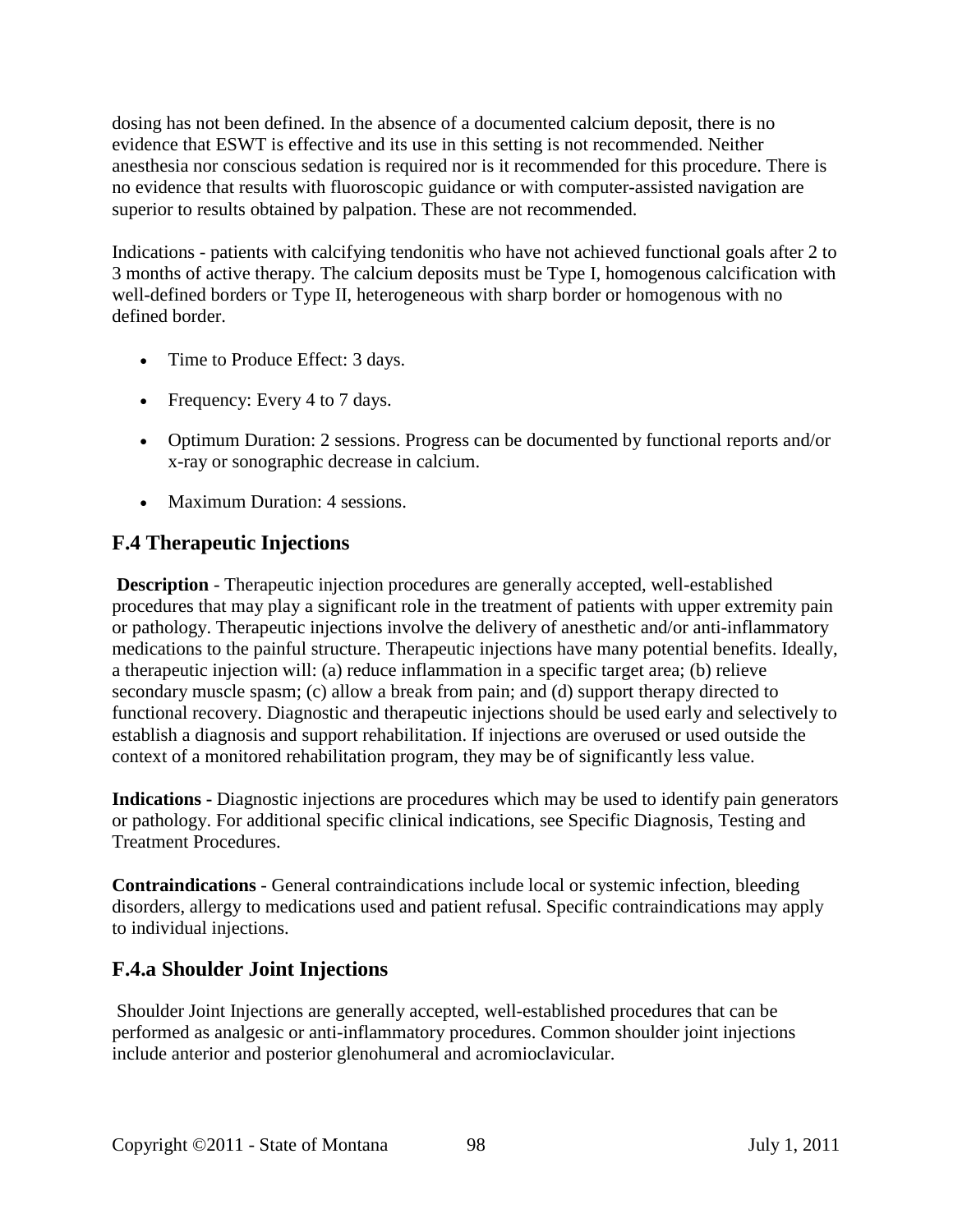- Time to Produce Effect: Immediate with local anesthesia, or within 3 days if no anesthesia.
- Optimum Duration: Usually 1 or 2 injections are adequate.
- Maximum Duration: Not more than 3 to 4 times annually.

Steroid injections should be used cautiously in diabetic patients. Diabetic patients should be reminded to check their blood glucose level at least daily for 2 weeks post injections.

## **F.4.b Subacromial Injections**

Subacromial Injections There is good evidence that blinded subacromial blocks are not accurate. Up to a third of blinded injections may involve the cuff and are likely to cause pain. This may lead to an incorrect diagnosis when the injection is being used diagnostically. (Refer to Diagnostic injections, F.4.b.) If there is a concern regarding needle placement, sonography or fluoroscopy may be used.

## **F.4.c Soft Tissue Injections**

Soft Tissue Injections include bursa and tendon insertions. Injections under significant pressure should be avoided as the needle may be penetrating the tendon. Injection into the tendon can cause tendon degeneration, tendon breakdown, or rupture. Injections should be minimized for patients under 30 years of age.

Steroid injections should be used cautiously in diabetic patients. Diabetic patients should be reminded to check their blood glucose level at least daily for 2 weeks post injections. The risk of tendon rupture should be discussed with the patient and the need for restricted duty emphasized.

- Frequency: Usually 1 or 2 injections are adequate.
- Time to Produce Effect: Immediate with local anesthesia, or within 3 days if no anesthesia.
- Optimum/Maximum Duration: 3 steroid injections at the same site per year.

## **F.4.d Trigger Point Injections**

Trigger Point Injections although generally accepted, are not routinely used in the shoulder. However, it is not unusual to find shoulder girdle myofascial trigger points associated with shoulder pathology which may require injections.

**Description** - Trigger point treatment can consist of dry needling or injection of local anesthetic with or without corticosteroid into highly localized, extremely sensitive bands of skeletal muscle fibers that produce local and referred pain when activated. Medication is injected in a fourquadrant manner in the area of maximum tenderness. Injection efficacy can be enhanced if

Copyright ©2011 - State of Montana 99 July 1, 2011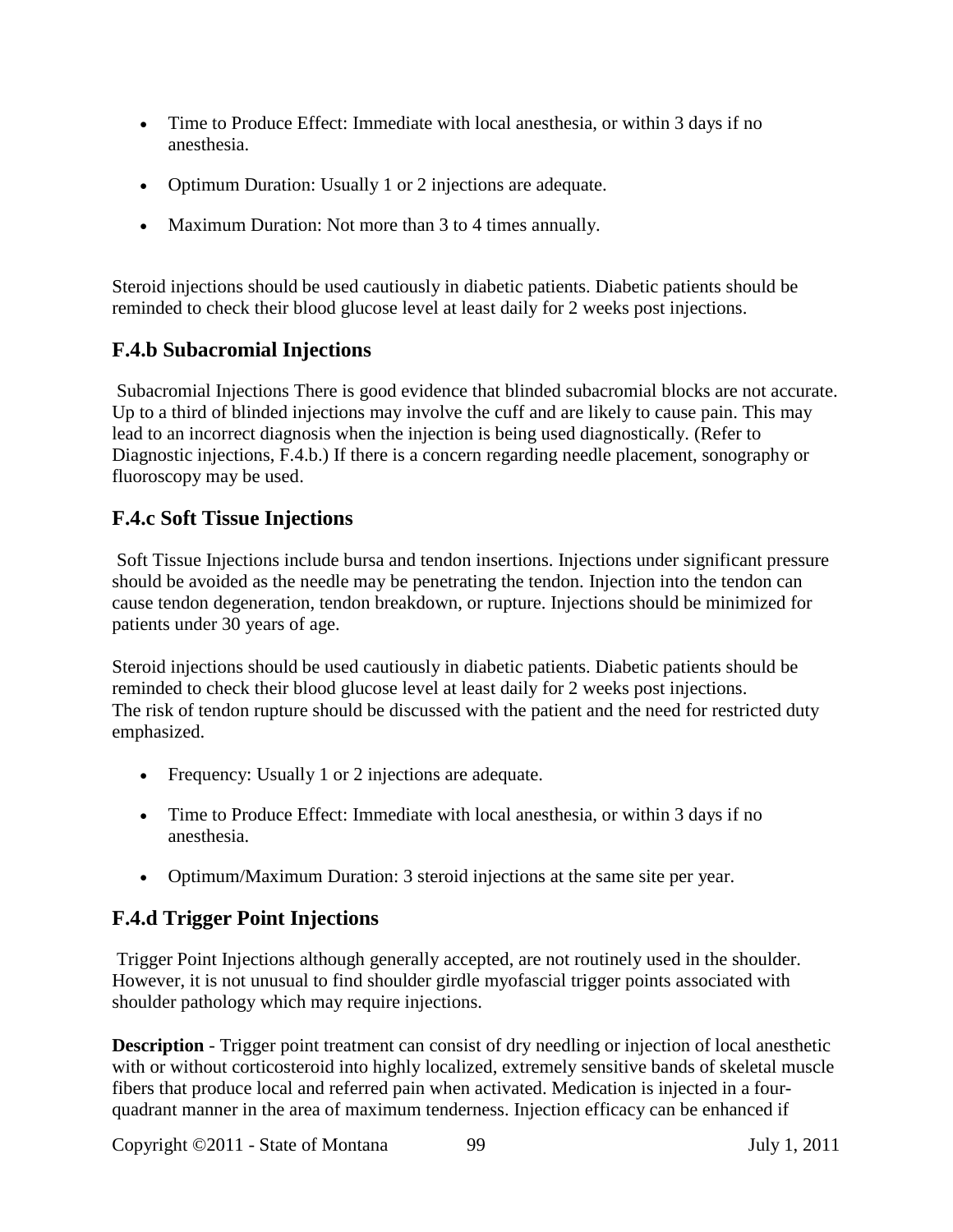injections are immediately followed by myofascial therapeutic interventions, such as vapocoolant spray and stretch, ischemic pressure massage (myotherapy), specific soft tissue mobilization and physical modalities. There is conflicting evidence regarding the benefit of trigger point injections. A truly blinded study comparing dry needle treatment of trigger points is not feasible. There is no evidence that injection of medications improves the results of triggerpoint injections. Needling alone may account for some of the therapeutic response.

There is no indication for conscious sedation for patients receiving trigger point injections. The patient must be alert to help identify the site of the injection.

**Indications** - Trigger point injections may be used to relieve myofascial pain and facilitate active therapy and stretching of the affected areas. They are to be used as an adjunctive treatment in combination with other treatment modalities such as functional restoration programs. Trigger point injections should be utilized primarily for the purpose of facilitating functional progress. Patients should continue with a therapeutic exercise program as tolerated throughout the time period they are undergoing intensive myofascial interventions. Myofascial pain is often associated with other underlying structural problems and any abnormalities need to be ruled out prior to injection.

Trigger point injections are indicated in those patients where well circumscribed trigger points have been consistently observed, demonstrating a local twitch response, characteristic radiation of pain pattern and local autonomic reaction, such as persistent hyperemia following palpation. Generally, these injections are not necessary unless consistently observed trigger points are not responding to specific, noninvasive, myofascial interventions within approximately a 6-week time frame.

**Complications** - Potential but rare complications of trigger point injections include infection, pneumothorax, anaphylaxis, neurapraxia, and neuropathy. If corticosteroids are injected in addition to local anesthetic, there is a risk of local developing myopathy. Severe pain on injection suggests the possibility of an intraneural injection, and the needle should be immediately repositioned.

- Time to Produce Effect: Local anesthetic 30 minutes; no anesthesia 24 to 48 hours.
- Frequency: Weekly, suggest no more than 4 injection sites per session per week to avoid significant post-injection soreness.
- Optimum Duration: 4 Weeks.
- Maximum Duration: 8 weeks. Occasional patients may require 2 to 4 repetitions of trigger point injection series over a 1 to 2 year period.

## **F.4.e Prolotherapy**

Prolotherapy (also known as Sclerotherapy/Regenerative Injection Therapy) consists of peri- or intra-ligamentous injections of hypertonic dextrose with or without phenol with the goal of inducing an inflammatory response that will recruit cytokine growth factors involved in the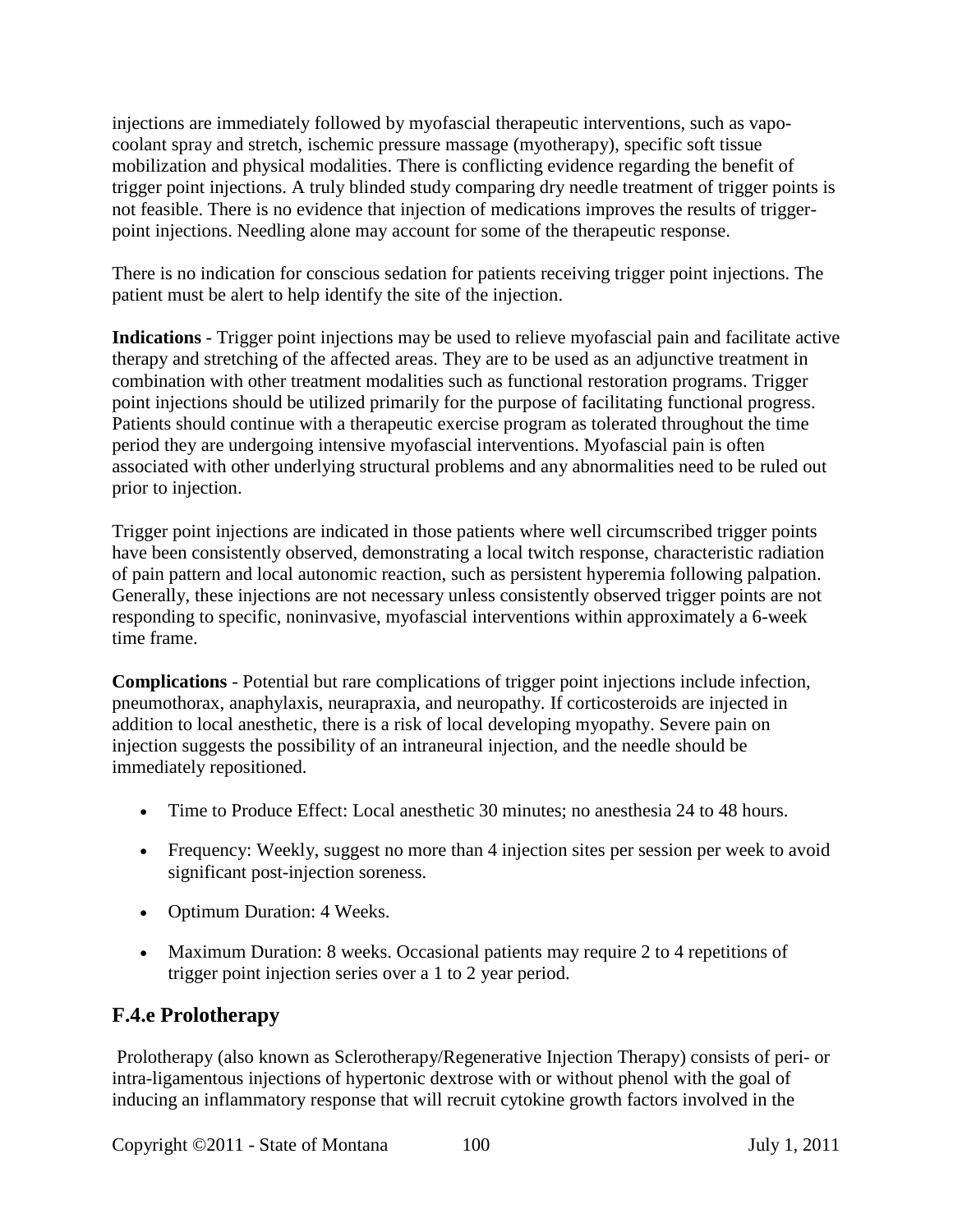proliferation of connective tissue. Advocates of prolotherapy propose that these injections will alleviate complaints related to joint laxity by promoting the growth of connective tissue and stabilizing the involved joint.

Laboratory studies may lend some biological plausibility to claims of connective tissue growth, but high quality published clinical studies are lacking. The dependence of the therapeutic effect on the inflammatory response is poorly defined, raising concerns about the use of conventional anti-inflammatory drugs when proliferant injections are given. The evidence in support of prolotherapy is insufficient and therefore, its use is not recommended in upper extremity injuries

## **F.4.f Viscosupplementation/Intracapsular Acid Salts**

Viscosupplementation/Intracapsular Acid Salts involves the injection of hyaluronic acid and its derivatives into the glenohumeral joint space. Hyaluronic acid is secreted into the joint space by the healthy synovium and has functions of lubrication and cartilage protection. Its use in the shoulder is not supported by scientific evidence at this time.

# **F.5 Jobsite Alteration**

Early evaluation and training of body mechanics are essential for every injured worker. Risk factors to be addressed include repetitive overhead work, lifting and/or tool use. In some cases, this requires a jobsite evaluation. Some evidence supports alteration of the work site in the early treatment of shoulder injuries. There is no single factor or combination of factors that is proven to prevent or ameliorate shoulder pain, but a combination of ergonomic and psychosocial factors are generally considered to be important. Physical factors that may be considered include use of force, repetitive overhead work, and awkward overhead positions requiring use of force, upper extremity vibration, and contact pressure on the nerve. Psychosocial factors to be considered include pacing, degree of control over job duties, perception of job stress, and supervisory support.

The job analysis and modification should include input from the employee, employer, and ergonomist or other professional familiar with work place evaluation. The employee must be observed performing all job functions in order for the jobsite analysis to be valid. Periodic follow-up is recommended to evaluate effectiveness of the intervention and need for additional ergonomic changes.

**Ergonomic Changes**: may be made to modify the hazards identified. In addition, workers should be counseled to vary tasks throughout the day whenever possible. OSHA suggests that workers' who perform overhead repetitive tasks with or without force, take 15 to 30 second breaks every 10 to 20 minutes, or 5-minute breaks every hour. Mini-breaks should include stretching exercises.

**Interventions**: should consider engineering controls (e.g., mechanizing the task, changing the tool used, or adjusting the jobsite), or administrative controls (e.g., adjusting the time an individual performs the task).

## **F.6 Medications**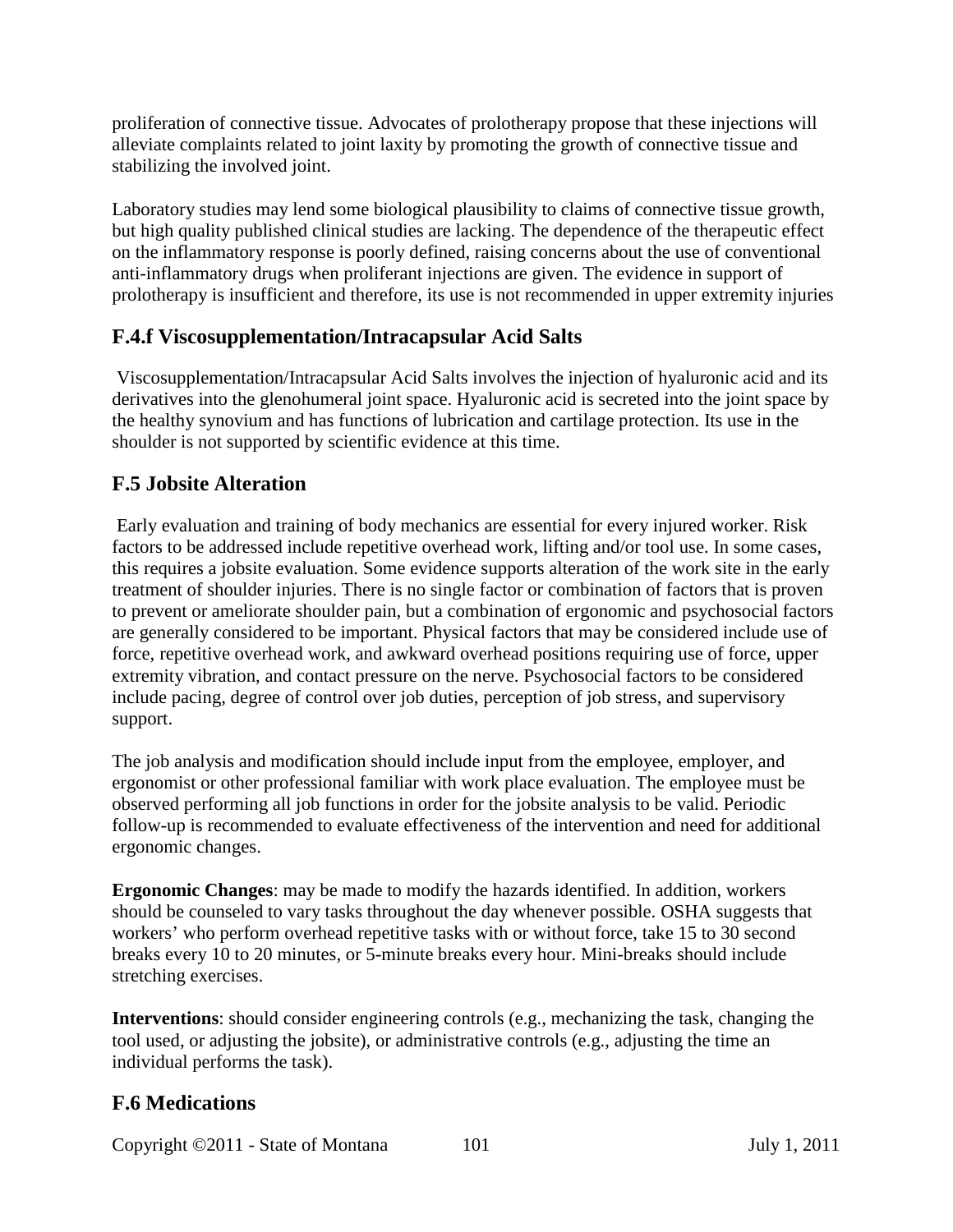Medications for the treatment of upper extremity injuries is appropriate to control acute pain and inflammation. Use of medications will vary widely due to the spectrum of injuries from simple strains to complicated fractures. All drugs should be used according to patient needs. A thorough medication history, including use of alternative and over the counter medications, should be performed at the time of the initial visit and updated periodically. Treatment for pain control is initially accomplished with acetaminophen and/or NSAIDs. The patient should be educated regarding the interaction with prescription and over-the-counter medications as well as the contents of over-the-counter herbal products.

Nonsteroidal anti-inflammatory drugs (NSAIDs) and acetaminophen are useful in the treatment of injuries associated with degenerative joint disease and/or inflammation. These same medications can be used for pain control.

Topical agents may be beneficial for pain management in some patients with upper extremity injuries. This includes topical capsaicin, nonsteroidal, as well as, topical iontophoretics/phonophoretics, such as steroid creams and lidocaine.

The following are listed in alphabetical order.

## **F.6.a Acetaminophen**

Acetaminophen is an effective analgesic with antipyretic but not anti-inflammatory activity. Acetaminophen is generally well tolerated, causes little or no gastrointestinal irritation and is not associated with ulcer formation. Acetaminophen has been associated with liver toxicity in overdose situations or in chronic alcohol use. Patients may not realize that many over-thecounter preparations may contain acetaminophen. The total daily dose of acetaminophen is recommended not to exceed 4 grams per 24-hour period, from all sources, including narcoticacetaminophen combination preparations.

- Optimum Duration: 7 to 10 days.
- Maximum Duration: Chronic use as indicated on a case-by-case basis. Use of this substance long-term for 3 days per week or greater may be associated with rebound pain upon cessation.

## **F.6.b Bisphosphonates**

Bisphosphonates are recommended to treat osteonecrosis. Bisphosphonates have been evaluated in one quality study of the hip, thus bisphosphonates are recommended for shoulder osteonecrosis treatment.

## **F.6.c Minor Tranquilizer/Muscle Relaxants**

Minor Tranquilizer/Muscle Relaxants are appropriate for muscle spasm, mild pain and sleep disorders. When prescribing these agents, physicians must seriously consider side effects of drowsiness or dizziness and the fact that benzodiazepines may be habit-forming.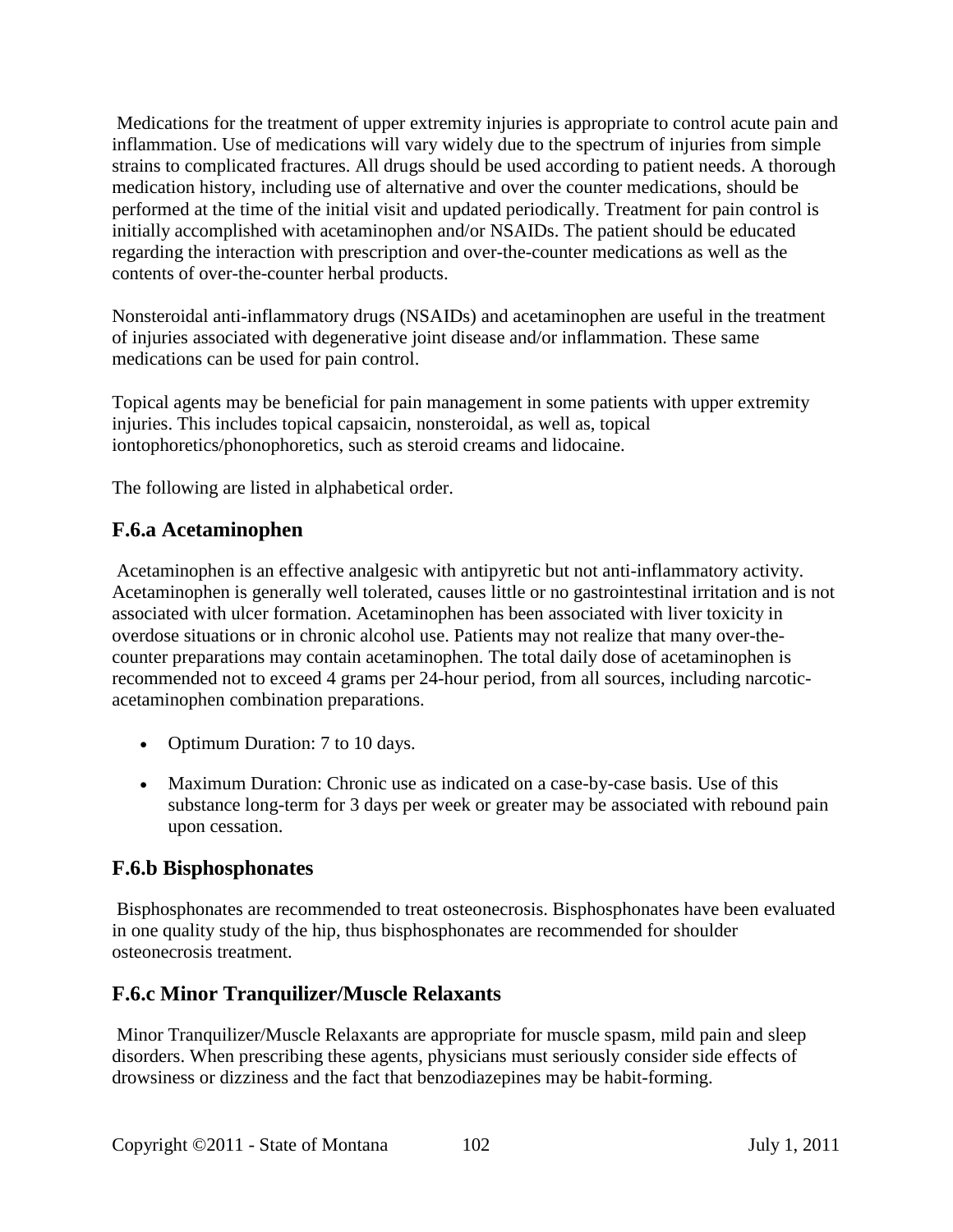- Optimum Duration: Up to 1 week.
- Maximum Duration: 4 weeks.

## **F.6.d Narcotics**

Narcotics should be primarily reserved for the treatment of severe upper extremity pain. There are circumstances where prolonged use of narcotics is justified based upon specific diagnosis and in pre- and post–operative patients. In these and other cases, it should be documented and justified. In mild-to-moderate cases of upper extremity pain, narcotic medication should be used cautiously on a case-by-case basis. Adverse effects include respiratory depression, the development of physical and psychological dependence, and impaired alertness.

Narcotic medications should be prescribed with strict time, quantity, and duration guidelines, and with definitive cessation parameters. Pain is subjective in nature and should be evaluated using a pain scale and assessment of function to rate effectiveness of the narcotic prescribed. Any use beyond the maximum should be documented and justified based on the diagnosis and/or invasive procedures.

- Optimum Duration: Up to 10 days.
- Maximum Duration: 2 weeks for most non-operative cases. Use beyond two weeks is acceptable in appropriate cases. Refer to Chronic Pain Guidelines which provides a detailed discussion regarding medication use in chronic pain management.

## **F.6.e Nonsteroidal Anti-Inflammatory Drugs (NSAIDs)**

Nonsteroidal Anti-Inflammatory Drugs (NSAIDs) are useful for pain and inflammation. In mild cases, they may be the only drugs required for analgesia. There are several classes of NSAIDs, and the response of the individual injured worker to a specific medication is unpredictable. For this reason, a range of NSAIDs may be tried in each case with the most effective preparation being continued. Patients should be closely monitored for adverse reactions. The US Food and Drug Administration advises that many NSAIDs may cause an increased risk of serious cardiovascular thrombotic events, myocardial infarction, and stroke, which can be fatal. Naproxen sodium does not appear to be associated with increased risk of vascular events. Administration of proton pump inhibitors, Histamine 2 Blockers, sucraflate or prostaglandin analog misoprostol along with these NSAIDs may reduce the risk of duodenal and gastric ulceration but do not impact possible cardiovascular complications. Due to the cross-reactivity between aspirin and NSAIDs, NSAIDs should not be used in aspirin-sensitive patients, and should be used with caution in all asthma patients. NSAIDs are associated with abnormal renal function, including renal failure, as well as, abnormal liver function. Certain NSAIDs may have interactions with various other medications. Individuals may have adverse events not listed above. Intervals for metabolic screening are dependent upon the patient's age, general health status and should be within parameters listed for each specific medication. Complete Blood Count (CBC) and liver and renal function should be monitored at least every six months in patients on chronic NSAIDs and initially when indicated.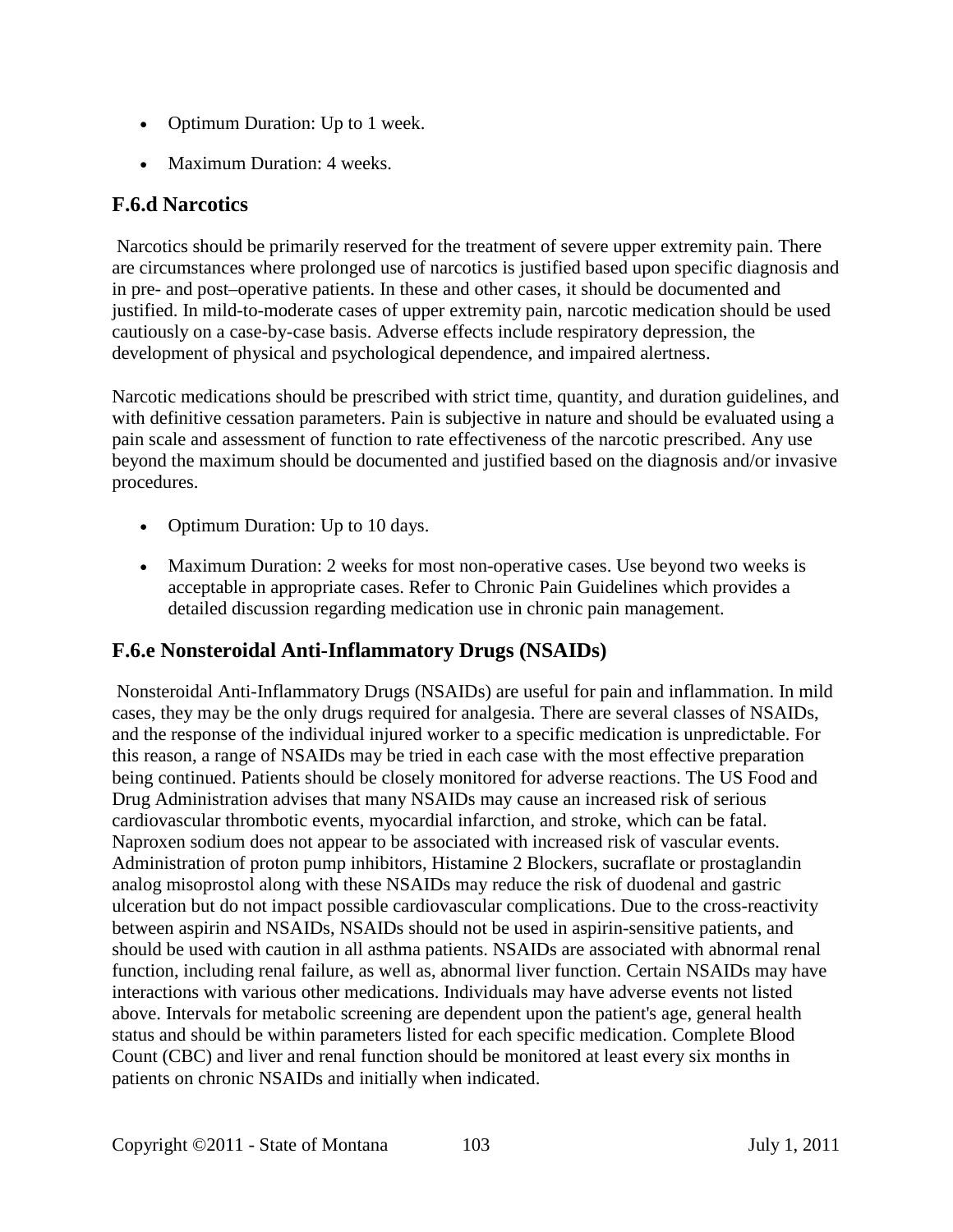#### **Non-selective Nonsteroidal Anti-Inflammatory Drugs**:

Includes NSAIDs, and acetylsalicylic acid (aspirin). Serious GI toxicity, such as bleeding, perforation, and ulceration can occur at any time, with or without warning symptoms in patients treated with traditional NSAIDs. Physicians should inform patients about the signs and/or symptoms of serious gastrointestinal toxicity and what steps to take if they occur. Anaphylactoid reactions may occur in patients taking NSAIDs. NSAIDs may interfere with platelet function. Fluid retention and edema have been observed in some patients taking NSAIDs.

- Optimal Duration: One week.
- Maximum Duration: One year. Use of these substances long-term (3 days per week or greater) is associated with rebound pain upon cessation.

#### **Selective Cyclo-oxygenase-2 (COX-2) Inhibitors**:

COX-2 inhibitors are more recent NSAIDs and differ in adverse side effect profiles from the traditional NSAIDs. The major advantages of selective COX-2 inhibitors over traditional NSAIDs are that they have less gastrointestinal toxicity and no platelet effects. COX-2 inhibitors can worsen renal function in patients with renal insufficiency, thus renal function may need monitoring.

COX-2 inhibitors should not be first-line for low risk patients who will be using an NSAID short term but are indicated in select patients for whom traditional NSAIDs are not tolerated. Serious upper GI adverse events can occur even in asymptomatic patients. Patients at high risk for GI bleed include those who use alcohol, smoke, are older than 65, take corticosteroids or anticoagulants, or have a longer duration of therapy. Celecoxib is contraindicated in sulfonamide allergic patients.

- Optimal Duration: 7 to 10 days.
- Maximum Duration: Chronic use is appropriate in individual cases. Use of these substances long-term (3 days per week or greater) is associated with rebound pain upon cessation.

## **F.6.f Oral Steroids**

Oral Steroids have limited use but are accepted in cases requiring potent anti-inflammatory drug effect in carefully selected patients. A one-week regime of steroids may be considered in the treatment of patients who have arthritic flare-ups with significant inflammation of the joint. The physician must be fully aware of potential contraindications for the use of all steroids such as avascular necrosis, hypertension, diabetes, glaucoma, peptic ulcer disease, etc., which should be discussed with the patient.

- Optimal Duration: 3 to 7 days.
- Maximum Duration: 7 days.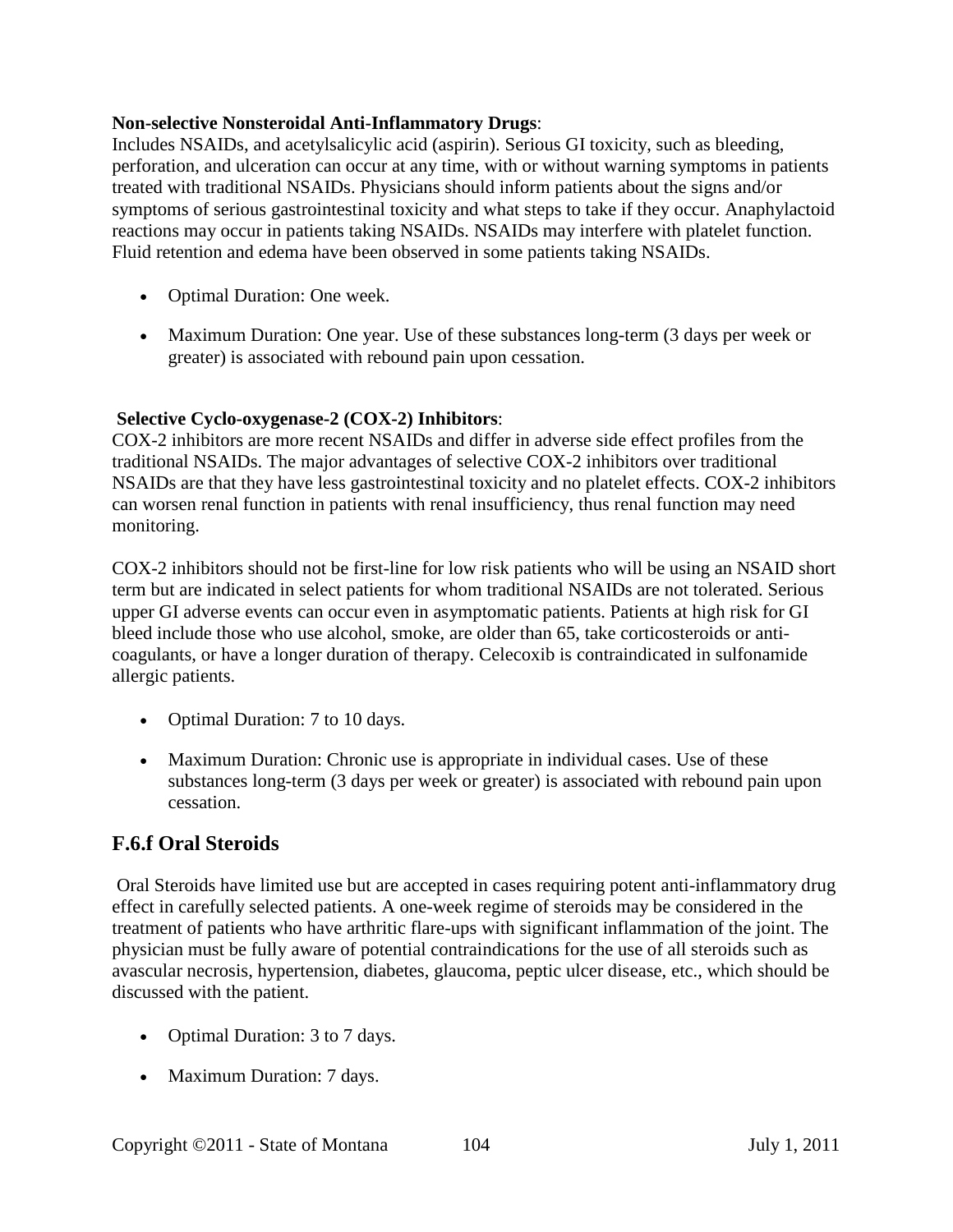## **F.6.g Psychotropic/Anti-anxiety/Hypnotic Agents**

Psychotropic/Anti-anxiety/Hypnotic Agents may be useful for treatment of mild and chronic pain, dysesthesia, sleep disorders, and depression. Antidepressant medications, such as tricyclics and Selective Serotonin Reuptake Inhibitors (SSRIs), are useful for affective disorder and chronic pain management. Tricyclic antidepressant agents, in low dose, are useful for chronic pain but have more frequent side effects.

Anti-anxiety medications are best used for short-term treatment (i.e., less than 6 months). Accompanying sleep disorders are best treated with sedating antidepressants prior to bedtime. Frequently, combinations of the above agents are useful. As a general rule, physicians should access the patient's prior history of substance abuse or depression prior to prescribing any of these agents.

Due to the habit-forming potential of the benzodiazepines and other drugs found in this class, they are not routinely recommended. Refer to the Chronic Pain Guidelines which give a detailed discussion regarding medication use in chronic pain management.

- Optimum Duration: 1 to 6 months.
- Maximum Duration: 6 to 12 months, with monitoring.

## **F.6.h Tramadol**

Tramadol is useful in relief of upper extremity pain and has been shown to provide pain relief equivalent to that of commonly prescribed NSAIDs. Tramadol is an atypical opioid with norepinephrine and serotonin reuptake inhibition. It is not considered a controlled substance in the U.S. Although tramadol may cause impaired alertness it is generally well tolerated, does not cause gastrointestinal ulceration, or exacerbate hypertension or congestive heart failure. Tramadol should be used cautiously in patients who have a history of seizures or who are taking medication that may lower the seizure threshold, such as MAO inhibiters, SSRIs, and tricyclic antidepressants. This medication has physically addictive properties and withdrawal may follow abrupt discontinuation and is not recommended for patients with prior opioid addiction.

- Optimum Duration: 3 to 7 days.
- Maximum Duration: 2 weeks. Use beyond 2 weeks is acceptable in appropriate cases.

## **F.6.i Topical Drug Delivery**

Topical Drug Delivery Creams and patches may be an alternative treatment of localized musculoskeletal disorders. It is necessary that all topical agents be used with strict instructions for application as well as maximum number of applications per day to obtain the desired benefit and avoid potential toxicity. As with all medications, patient selection must be rigorous to select those patients with the highest probability of compliance.

i. **Topical Salicylates and Nonsalicylates**: have been shown to be effective in relieving pain in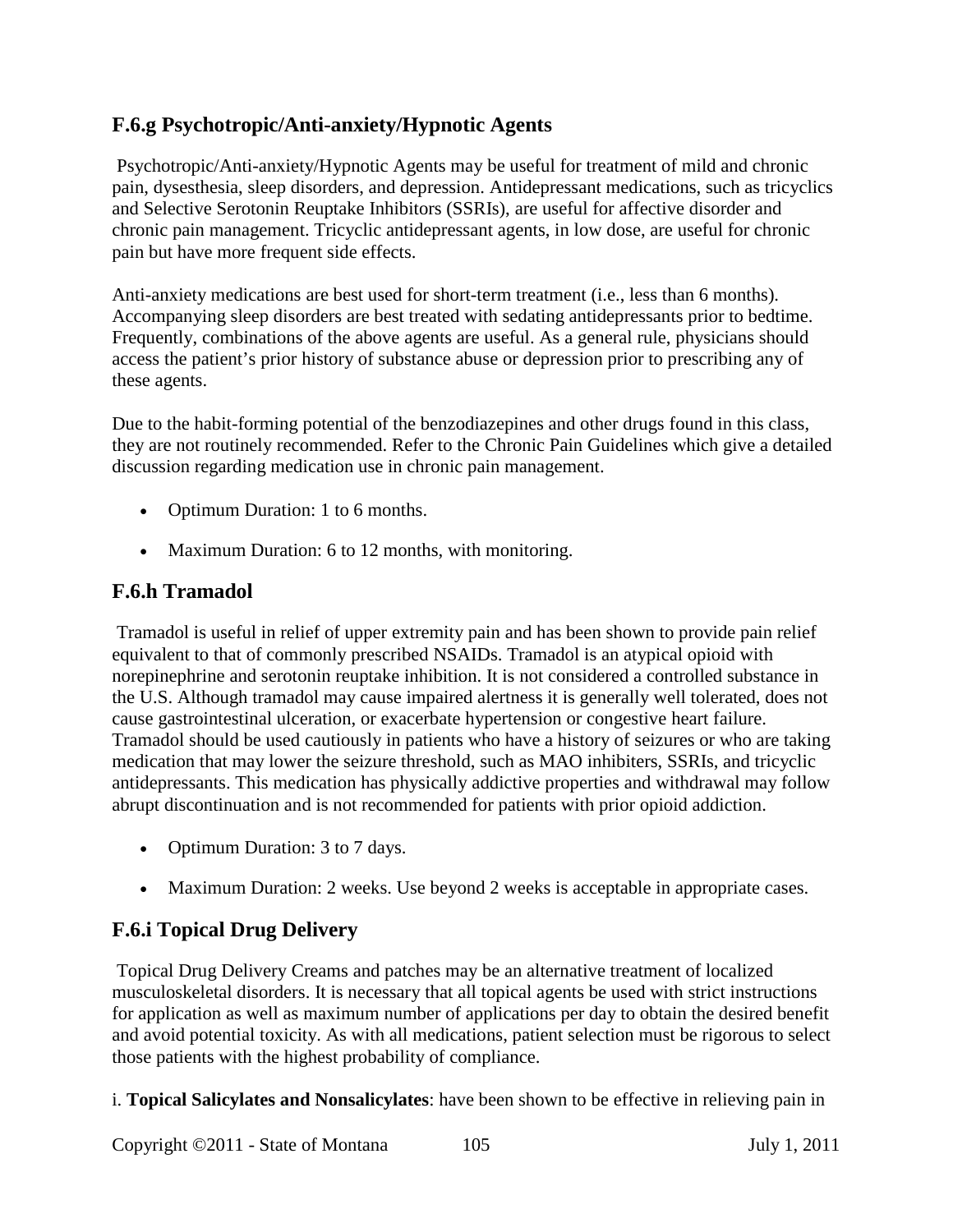acute and chronic musculoskeletal conditions. Topical salicylate and nonsalicylates achieve tissue levels that are potentially therapeutic, at least with regard to COX inhibition. Other than local skin reactions, the side effects of therapy are minimal, although not nonexistent, and the usual contraindications to use of these compounds needs to be considered. Local skin reactions are rare and systemic effects were even less common. Their use in patients receiving warfarin therapy may result in alterations in bleeding time. Overall, the low level of systemic absorption can be advantageous; allowing the topical use of these medications when systemic administration is relatively contraindicated such as is the case in patients with hypertension, cardiac failure, or renal insufficiency.

There is no evidence that topical agents are more effective than oral medications. Therefore, they should not generally be used unless the patient has an intolerance to anti-inflammatories.

- Optimum Duration: One week.
- Maximum Duration: 2 weeks per episode.

ii. **Capsaicin**: is another medication option for topical drug use in upper extremity injury. Capsaicin offers a safe and effective alternative to systemic NSAID therapy. Although it is quite safe, effective use of capsaicin is limited by the local stinging or burning sensation that typically dissipates with regular use, usually after the first 7 to 10 days of treatment. Patients should be advised to apply the cream on the affected area with a plastic glove or cotton applicator and to avoid inadvertent contact with eyes and mucous membranes.

- Optimum Duration: One week.
- Maximum Duration: 2 weeks per episode.

iii. **Other Agents**: Other topical agents, including prescription drugs (i.e., lidocaine), prescription compound agents, and prescribed over-the-counter medications (i.e., blue ice), may be useful for pain and inflammation. These drugs should be used according to patient needs.

- Optimum Duration: Varies with drug or compound.
- Maximum Duration: Varies with drug or compound.

iv. **Iontophoretic Agents**: Refer to Iontophoresis, in F.14, under Passive Therapy of this section.

# **F7. Occupational Rehabilitation Programs**

## **F.7.a Non-Interdisciplinary**

These generally accepted programs are work-related, outcome-focused, individualized treatment programs. Objectives of the program include, but are not limited to, improvement of cardiopulmonary and neuromusculoskeletal functions (strength, endurance, movement, flexibility, stability, and motor control functions), patient education, and symptom relief. The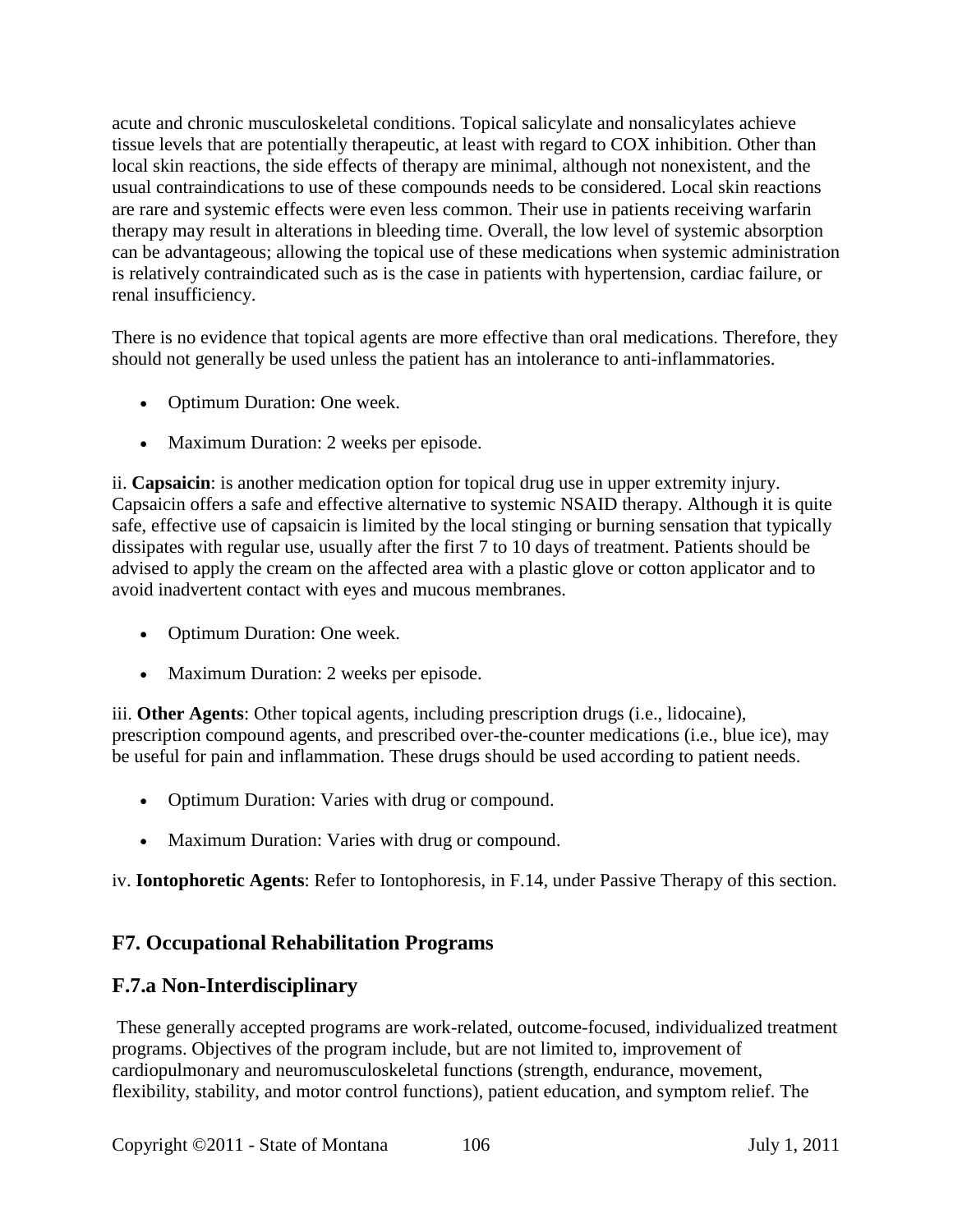goal is for patients to gain full or optimal function and return to work. The service may include the time-limited use of passive modalities with progression to achieve treatment and/or simulated/real work. These programs are frequently necessary for patients who must return to physically demanding job duties or whose injury requires prolonged rehabilitation and therapy spanning several months.

#### **Work Conditioning**:

These programs are usually initiated once reconditioning has been completed, but may be offered at any time throughout the recovery phase. It should be initiated when imminent return of a patient to modified or full duty is not an option, but the prognosis for returning the patient to work at completion of the program is at least fair to good.

- Length of visit: 1 to 2 hours per day.
- Frequency: 2 to 5 visits per week.
- Optimum Duration: 2 to 4 weeks.
- Maximum Duration: 6 weeks. Participation in a program beyond six weeks must be documented with respect to need and the ability to facilitate positive symptomatic or functional gains.

#### **Work Simulation**:

Work Simulation is a program where an individual completes specific work-related tasks for a particular job and return to work. Use of this program is appropriate when modified duty can only be partially accommodated in the work place, when modified duty in the work place is unavailable, or when the patient requires more structured supervision. The need for work place simulation should be based upon the results of a Functional Capacity Evaluation and/or Jobsite Analysis.

- Length of visit: 2 to 6 hours per day.
- Frequency: 2 to 5 visits per week.
- Optimum Duration: 2 to 4 weeks.
- Maximum Duration: 6 weeks. Participation in a program beyond six weeks must be documented with respect to need and the ability to facilitate positive symptomatic or functional gains.

## **F.7.b Interdisciplinary**

These generally accepted programs are characterized by a variety of disciplines that participate in the assessment, planning, and/or implementation of an injured workers program with the goal for patients to gain full or optimal function and return to work. There should be close interaction and integration among the disciplines to ensure that all members of the team interact to achieve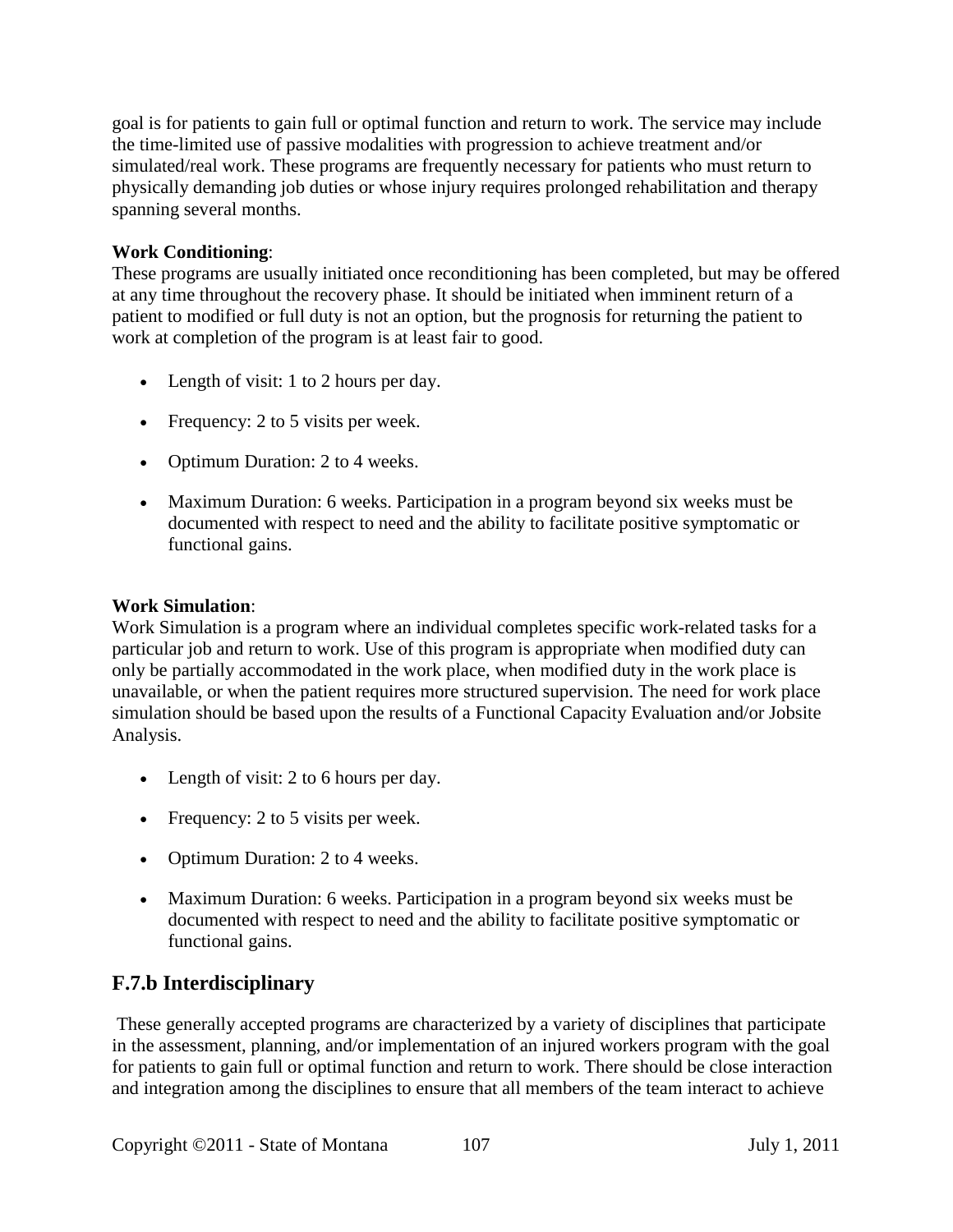team goals. These programs are for patients with greater levels of perceived disability, dysfunction, de-conditioning and psychological involvement. For patients with chronic pain, refer to the Department's Chronic Pain Disorder Medical Treatment Guidelines.

#### **Work Hardening**:

Work Hardening is an interdisciplinary program addressing a patient's employability and return to work. It includes a progressive increase in the number of hours per day that a patient completes work simulation tasks until the patient can tolerate a full workday. This is accomplished by addressing the medical, psychological, behavioral, physical, functional, and vocational components of employability and return-to-work.

This can include a highly structured program involving a team approach or can involve any of the components thereof. The interdisciplinary team should, at a minimum, be comprised of a qualified medical director who is board certified with documented training in occupational rehabilitation; team physicians having experience in occupational rehabilitation, occupational therapist; physical therapist; case manager; and psychologist. As appropriate, the team may also include: chiropractor, RN, or vocational specialist or Certified Biofeedback Therapist.

- Length of visit: Up to 8 hours/day.
- Frequency: 2 to 5 visits per week.
- Optimum Duration: 2 to 4 weeks.
- Maximum Duration: 6 weeks. Participation in a program beyond six weeks must be documented with respect to need and the ability to facilitate positive symptomatic or functional gains.

## **F8. Orthotics and Prosthetics**

## **F.8.a Fabrication/Modification of Orthotics**

Fabrication/Modification of Orthotics facilitate better motion response, stabilize a joint with insufficient muscle or proprioceptive/reflex competencies, to protect subacute conditions as needed during movement, and correct biomechanical problems. For specific types of orthotics/prosthetics, refer to Section E. Specific Diagnosis, Testing and Treatment Procedures.

- Time to Produce Effect: 1 to 3 sessions (includes wearing schedule evaluation).
- Frequency: 1 to 2 times per week.
- Optimum/Maximum Duration: 4 sessions of evaluation, casting, fitting, and reevaluation.

## **F.8.b Orthotic/Prosthetic Training**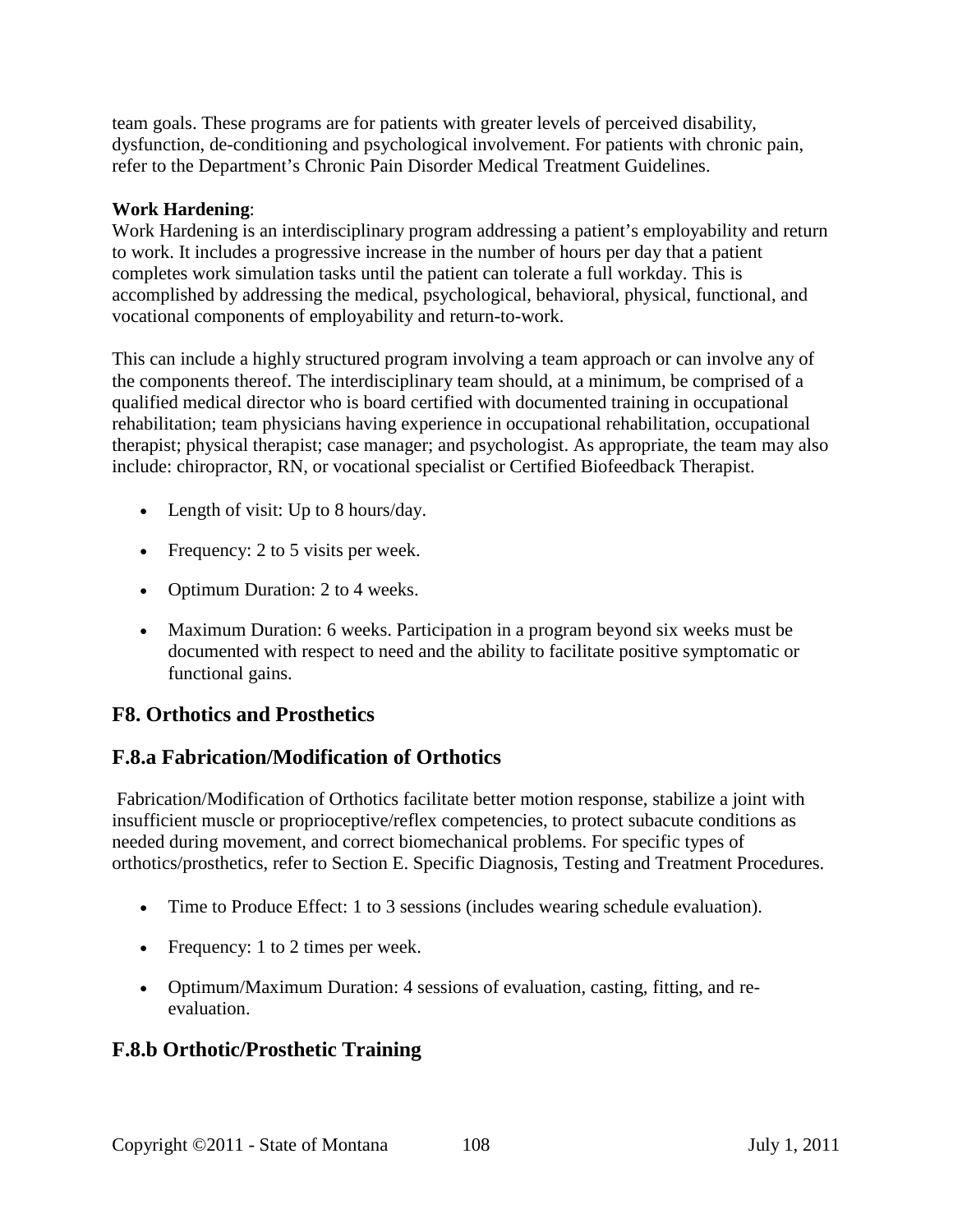Orthotic/Prosthetic Training is the skilled instruction (preferably by qualified providers) in the proper use of orthotic devices and/or prosthetic limbs including stump preparation, donning and doffing limbs, instruction in wearing schedule and orthotic/prosthetic maintenance training. Training can include activities of daily living and self-care techniques.

- Time to Produce Effect: 2 to 6 sessions.
- Frequency: 3 times per week.
- Optimum/Maximum Duration: 2 to 4 months.

## **F.8.c Splints or Adaptive Equipment**

Splints or Adaptive Equipment design, fabrication and/or modification indications include the need to control neurological and orthopedic injuries for reduced stress during functional activities and modify tasks through instruction in the use of a device or physical modification of a device, which reduces stress on the injury. Equipment should improve safety and reduce risk of re-injury. This includes high and low technology assistive options such as workplace modifications, computer interface or seating, and self-care aids.

- Time to Produce Effect: Immediate.
- Frequency: 1 to 3 sessions or as indicated to establish independent use.
- Optimum/Maximum Duration: 1 to 3 sessions.

## **F.9 Patient Education**

No treatment plan is complete without addressing issues of individual and/or group patient education as a means of prolonging the beneficial effects of treatment, as well as facilitating selfmanagement of symptoms and injury prevention. The patient should be encouraged to take an active role in the establishment of functional outcome goals. They should be educated on their specific injury, assessment findings, and plan of treatment. Instruction on proper body mechanics and posture, positions to avoid, self-care for exacerbation of symptoms, and home exercise should also be addressed.

- Time to Produce Effect: Varies with individual patient.
- Frequency: Should occur at each visit.

## **F.10 Personality/Psychological/Psychosocial Intervention**

Psychosocial treatment is generally accepted widely used and well-established intervention. This group of therapeutic and diagnostic modalities includes, but is not limited to, individual counseling, group therapy, stress management, psychosocial crises intervention, hypnosis and meditation. Any evaluation or diagnostic workup should clarify and distinguish between preexisting psychological conditions versus aggravated psychological conditions versus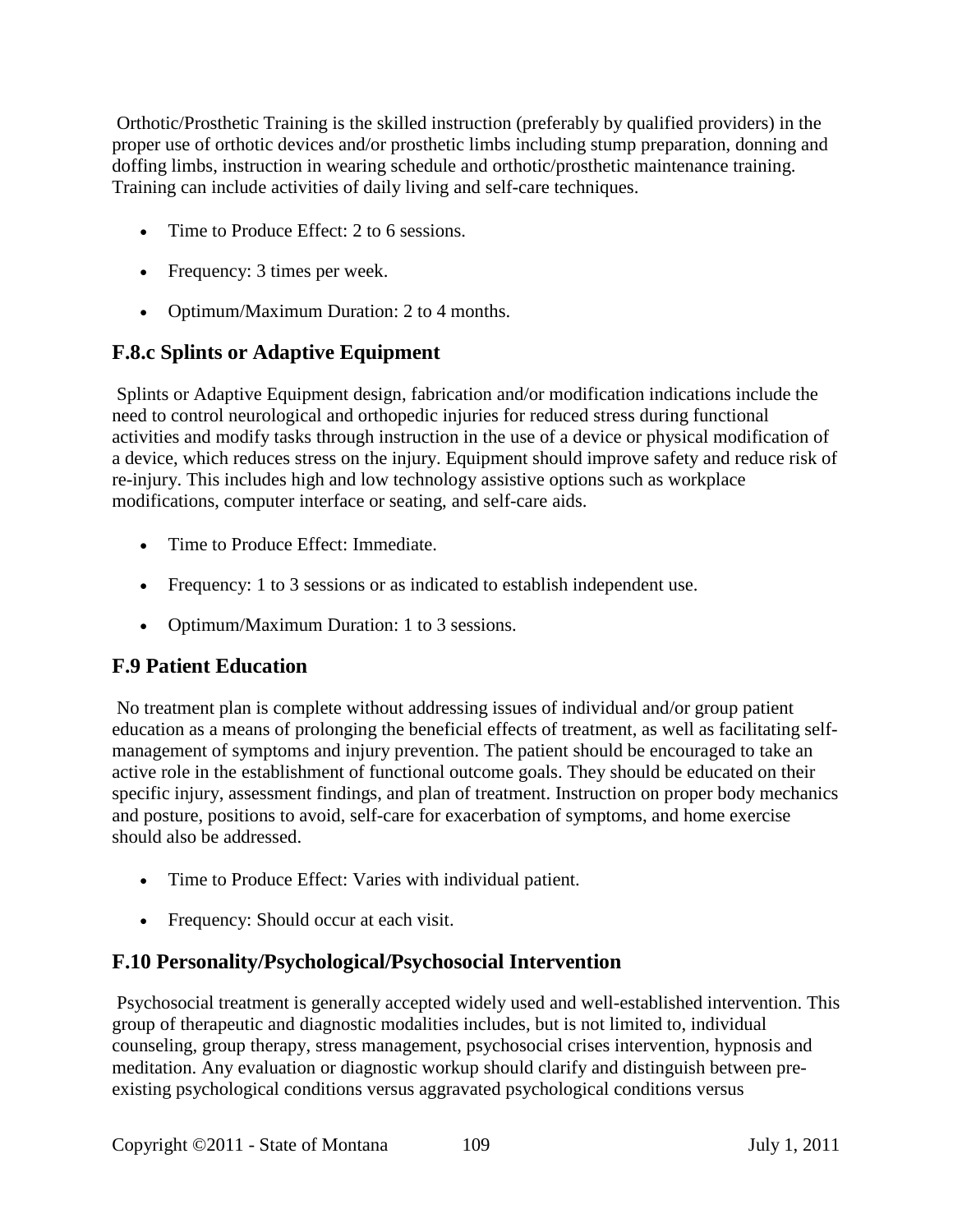psychological conditions caused by occupational injury or disease. Psychosocial intervention is recommended as an important component in the total management program that should be implemented as soon as the problem is identified. This can be used alone or in conjunction with other treatment modalities. Providers treating patients with chronic pain should refer to the Department's Chronic Pain Disorder Medical Treatment Guidelines.

- Time to Produce Effect: 2 to 4 weeks.
- Frequency: 1 to 3 times weekly for the first 4 weeks (excluding hospitalization, if required), decreasing to 1 to 2 times per week for the second month. Thereafter, 2 to 4 times monthly.
- Optimum Duration: 6 weeks to 3 months.
- Maximum Duration: 3 to 12 months. Counseling is not intended to delay but to enhance functional recovery. For select patients, longer supervised treatment may be required. If further counseling beyond 3 months is indicated, the authorized treating provider must document every 4 to 6 weeks during treatment what treatment is for pre-existing psychological conditions versus aggravated psychological conditions versus psychological conditions caused by occupational injury or disease, as well as project a realistic functional prognosis.

## **F.11 Restriction of Activities**

Restriction of activities varies according to the specific diagnosis and the severity of the condition. Job modification/modified duty are frequently required to avoid exacerbation of the injured shoulder. Complete work cessation should be avoided, if possible, since it often further aggravates the pain presentation. Modified return-to-work is almost always more efficacious and rarely contraindicated in the vast majority of injured workers with upper extremity injuries.

# **F.12 Return to Work**

Early return-to-work should be a prime goal in treating occupational injuries given the poor return-to-work prognosis for an injured worker who has been out of work for more than six months. It is imperative that the patient be educated regarding the benefits of return-to-work, work restrictions, and follow-up if problems arise. When attempting to return a patient to work after a specific injury, clear objective restrictions of activity level should be made. An accurate job description with detailed physical duty restrictions is often necessary to assist the physician in making return-to-work recommendations. This may require a jobsite evaluation.

Employers should be prepared to offer transitional work. This may consist of temporary work in a less demanding position, return to the regular job with restrictions, or gradual return to the regular job. Company policies which encourage return-to-work with positive communication are most likely to have decreased worker disability.

Return-to-work is defined as any work or duty that the patient is able to perform safely. It may not be the patient's regular work. Due to the large spectrum of injuries of varying severity and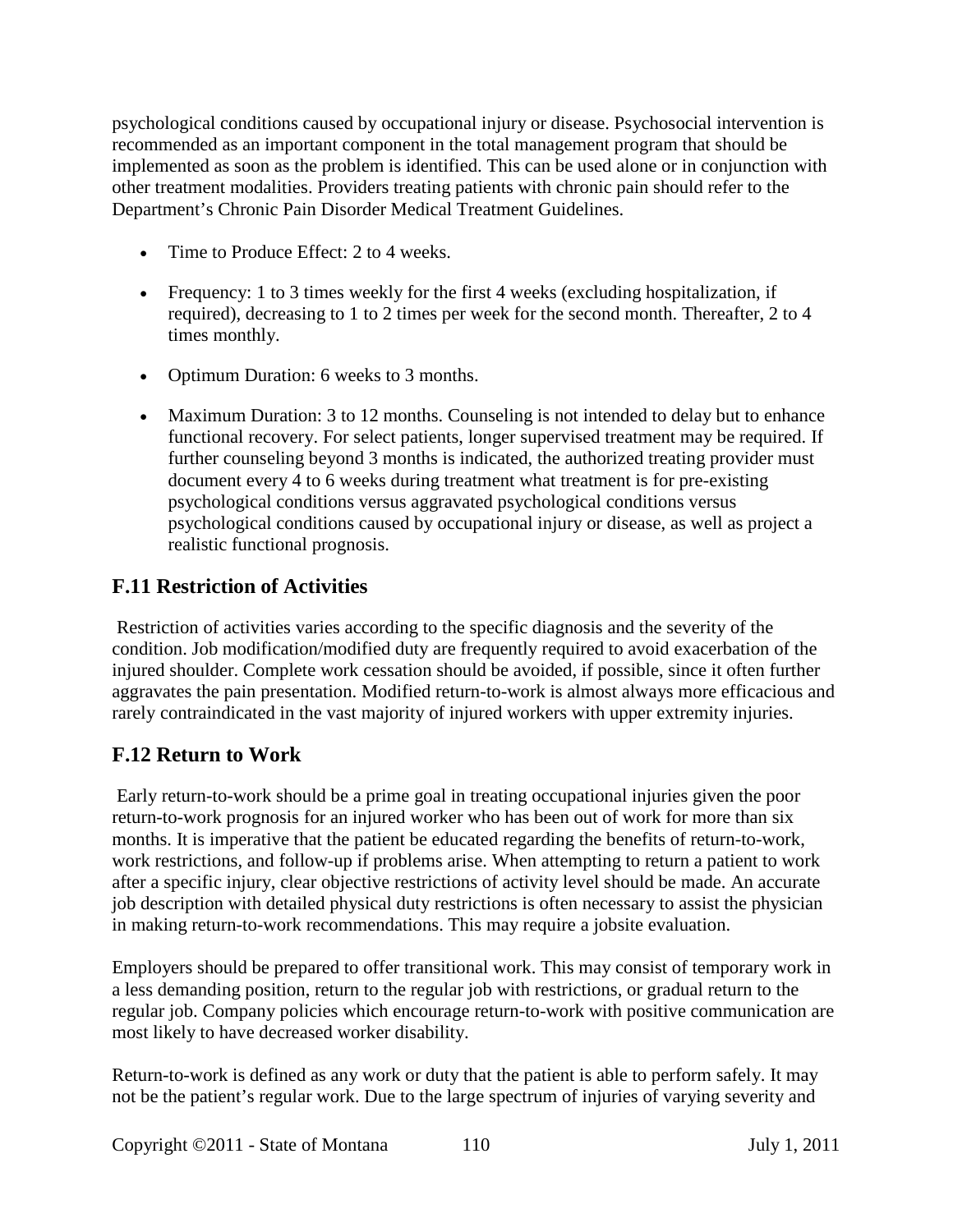varying physical demands in the work place, it is not possible to make specific return-to-work guidelines for each injury. Therefore, the Department recommends the following:

# **F.12.a Establishment of a Return-To-Work Status**

Ascertaining a return-to-work status is part of medical care, should be included in the treatment and rehabilitation plan, and addressed at every visit. A description of daily activity limitations is part of any treatment plan and should be the basis for restriction of work activities. In most nonsurgical cases the patient should be able to return to work in some capacity or in an alternate position consistent with medical treatment within several days unless there are extenuating circumstances. Injuries requiring more than two weeks off work should be thoroughly documented. Refer to Specific Diagnoses in Section E. and Post-operative Return to Work Subsections.

# **F.12.b Establishment of Activity Level Restrictions**

Communication is essential between the patient, employer and provider to determine appropriate restrictions and return-to-work dates. It is the responsibility of the physician to provide clear, concise restrictions, and it is the employer's responsibility to determine if temporary duties can be provided within the restrictions. For shoulder injuries, the following should be addressed when describing the patient's activity level:

- 1. Activities such as overhead motion, lifting, abduction;
- 2. Static shoulder positions with regard to duration and frequency;
- 3. Use of adaptive devices or equipment for proper ergonomics and to enhance capacities;
- 4. Maximum lifting limits with reference to the frequency of the lifting and/or the object height level; and
- 5. Maximum limits for pushing, pulling, with limits on bending and twisting at the waist as necessary.

# **F.12.c Compliance with Activity Restrictions**

In some cases, compliance with restriction of activity levels may require a complete jobsite evaluation, a functional capacity evaluation (FCE), or other special testing. Refer to "Special Tests" of this section.

# **F.13 Therapy** - **Active**

The following active therapies are widely used and accepted methods of care for a variety of work-related injuries. They are based on the philosophy that therapeutic exercise and/or activity are beneficial for restoring flexibility, strength, endurance, function, range of motion, and can alleviate discomfort. Active therapy requires an internal effort by the individual to complete a specific exercise or task. This form of therapy requires supervision from a therapist or medical provider such as verbal, visual and/or tactile instruction(s). At times, the provider may help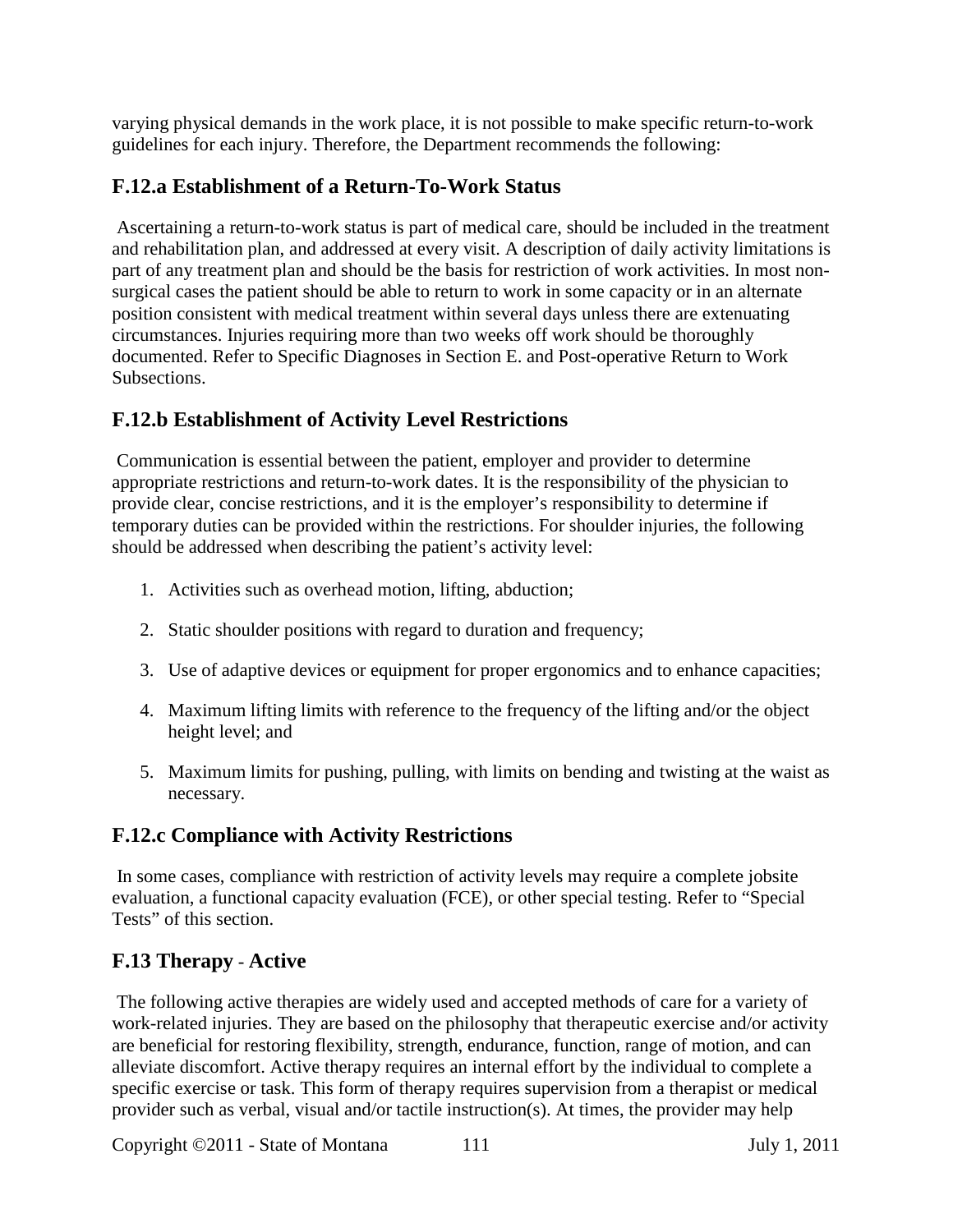stabilize the patient or guide the movement pattern but the energy required to complete the task is predominately executed by the patient.

Patients should be instructed to continue active therapies at home as an extension of the treatment process in order to maintain improvement levels. Follow-up visits to reinforce and monitor progress and proper technique are recommended. Home exercise can include exercise with or without mechanical assistance or resistance and functional activities with assistive devices. Frequency times and duration of treatment apply only to diagnoses not previously covered in Section E.

The following active therapies are listed in alphabetical order:

# **F.13.a Activities of Daily Living (ADL)**

Activities of Daily Living (ADL) are well-established interventions which involve instruction, active-assisted training, and/or adaptation of activities or equipment to improve a person's capacity in normal daily activities such as self-care, work re-integration training, homemaking, and driving.

- Time to Produce Effect: 4 to 5 treatments.
- Frequency: 3 to 5 times per week.
- Optimum Duration: 4 to 6 weeks.
- Maximum Duration: 6 weeks.

# **F.13.b Aquatic Therapy**

Aquatic Therapy is a well-accepted treatment which consists of the therapeutic use of aquatic immersion for therapeutic exercise to promote ROM, flexibility, strengthening, core stabilization, endurance, body mechanics, and pain management. Aquatic therapy includes the implementation of active therapeutic procedures in a swimming or therapeutic pool. The water provides a buoyancy force that lessens the amount of force gravity applies to the body. The decreased gravity effect allows the patient to have a mechanical advantage and more likely to have a successful trial of therapeutic exercise. Literature has shown that the muscle recruitment for aquatic therapy versus similar non–aquatic motions is significantly less. Because there is always a risk of recurrent or additional damage to the muscle tendon unit after a surgical repair, aquatic therapy may be preferred by surgeons to gain early return of ROM. In some cases the patient will be able to do the exercises unsupervised after the initial supervised session. Parks and recreation contacts may be used to locate less expensive facilities for patients. Indications include:

- Postoperative therapy as ordered by the surgeon;
- Intolerance for active land-based or full-weight bearing therapeutic procedures;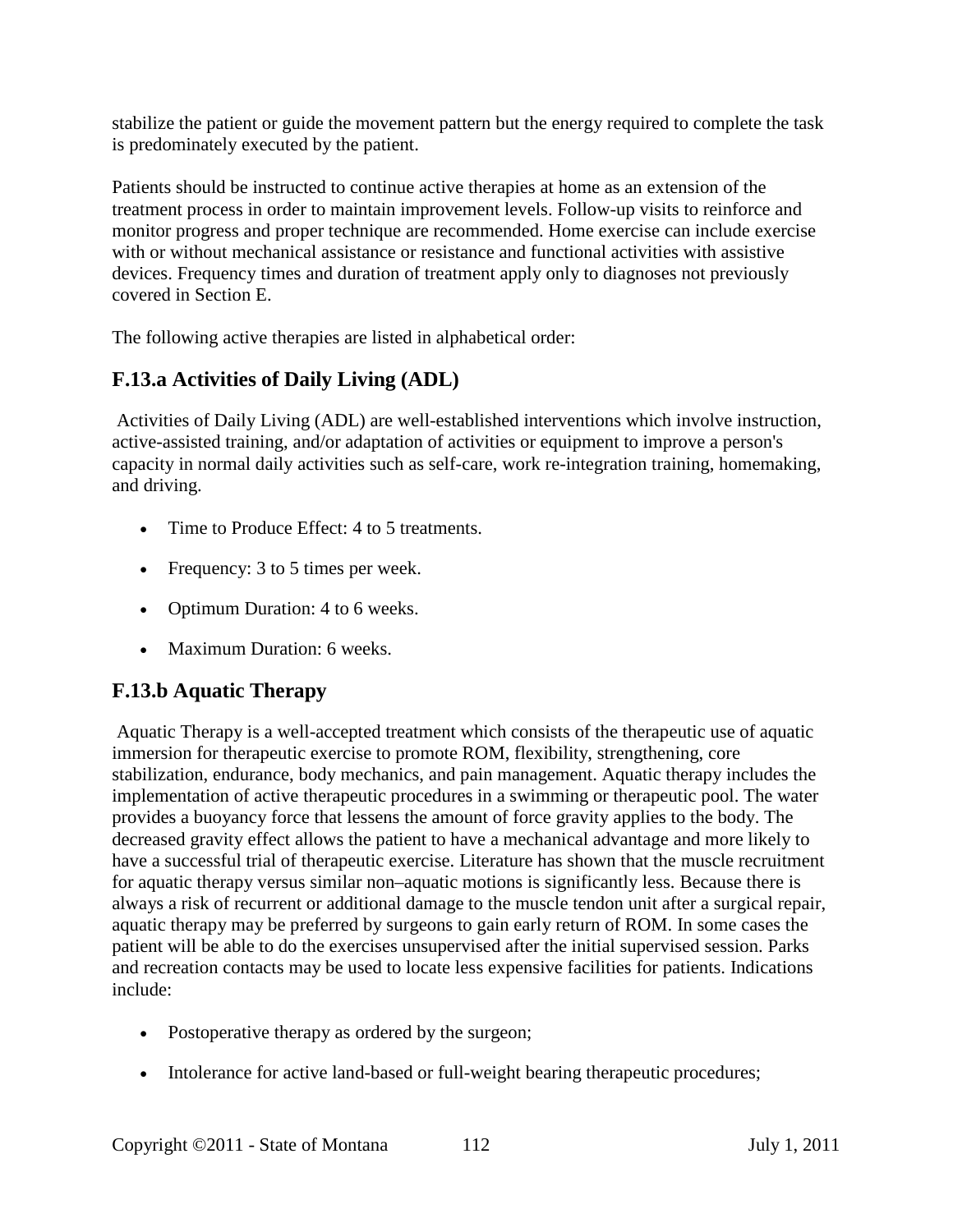- Symptoms that are exacerbated in a dry environment; and/or
- Willingness to follow through with the therapy on a regular basis.

The pool should be large enough to allow full extremity ROM and fully erect posture. Aquatic vests, belts, snorkels, and other devices may be used to provide stability, balance, buoyancy, and resistance.

- Time to Produce Effect: 4 to 5 treatments.
- Frequency: 3 to 5 times per week.
- Optimum Duration: 4 to 6 weeks.
- Maximum Duration: 8 weeks.

A self-directed program is recommended after the supervised aquatics program has been established, or, alternatively a transition to a self-directed dry environment exercise program.

## **F.13.c Functional Activities**

Functional Activities are well-established interventions which involve the use of therapeutic activity to enhance mobility, body mechanics, employability, coordination, balance, and sensory motor integration.

- Time to Produce Effect: 4 to 5 treatments.
- Frequency: 3 to 5 times per week.
- Optimum Duration: 4 to 6 weeks.
- Maximum Duration: 6 weeks.

# **F.13.d Functional Electrical Stimulation**

Functional Electrical Stimulation is an accepted treatment in which the application of electrical current to elicit involuntary or assisted contractions of atrophied and/or impaired muscles. Indications include muscle atrophy, weakness, and sluggish muscle contraction secondary to pain, injury, neuromuscular dysfunction or peripheral nerve lesion. Indications also may include an individual who is precluded from active therapy.

- Time to Produce Effect: 2 to 6 treatments.
- Frequency: 3 times per week.
- Optimum Duration: 8 weeks.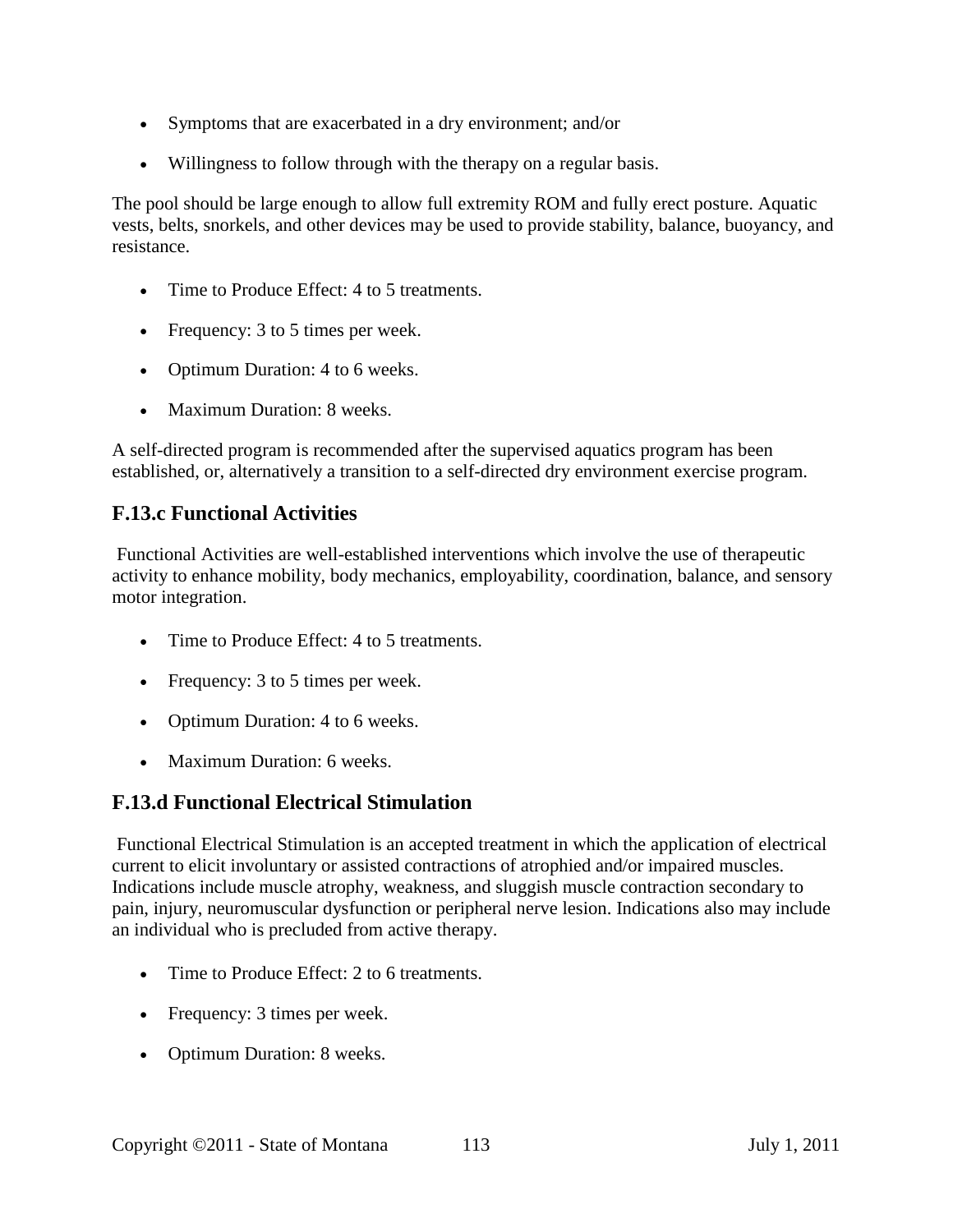• Maximum Duration: 8 weeks. If functional gains are documented by a therapist, a home unit may be provided.

## **F.13.e Neuromuscular Re-education**

Neuromuscular Re-education is a generally accepted treatment. It is the skilled application of exercise with manual, mechanical, or electrical facilitation to enhance strength; movement patterns; neuromuscular response; proprioception; kinesthetic sense; coordination; education of movement, balance and posture. Indications include the need to promote neuromuscular responses through carefully timed proprioceptive stimuli, to elicit and improve motor activity in patterns similar to normal neurologically developed sequences, and to improve neuromotor response with independent control.

- Time to Produce Effect: 2 to 6 treatments.
- Frequency: 3 times per week.
- Optimum Duration: 4 to 8 weeks.
- Maximum Duration: 8 weeks.

## **F.13.f Therapeutic Exercise**

Therapeutic Exercise is a generally well-accepted treatment. Therapeutic exercise, with or without mechanical assistance or resistance, may include isoinertial, isotonic, isometric and isokinetic types of exercises. The exact type of program and length of therapy should be determined by the treating physician with the physical or occupational therapist. Refer to Section E., regarding specific diagnoses for details. In most cases, the therapist instructs the patient in a supervised clinic and home program to increase motion and subsequently increase strength. Usually, isometrics are performed initially, progressing to isotonic exercises as tolerated.

- Time to Produce Effect: 2 to 6 treatments.
- Frequency: 2 to 3 times per week.
- Optimum Duration: 16 to 24 sessions.
- Maximum Duration: 36 sessions. Additional visits may be necessary in cases of re-injury, interrupted continuity of care, exacerbation of symptoms, and in those patients with comorbidities. Functional gains including increased ROM must be demonstrated to justify continuing treatment.

## **F.14 Therapy** - **Passive**

Most of the following passive therapies and modalities are generally accepted methods of care for a variety of work-related injuries. Passive therapy includes those treatment modalities that do not require energy expenditure on the part of the patient. They are principally effective during the early phases of treatment and are directed at controlling symptoms such as pain,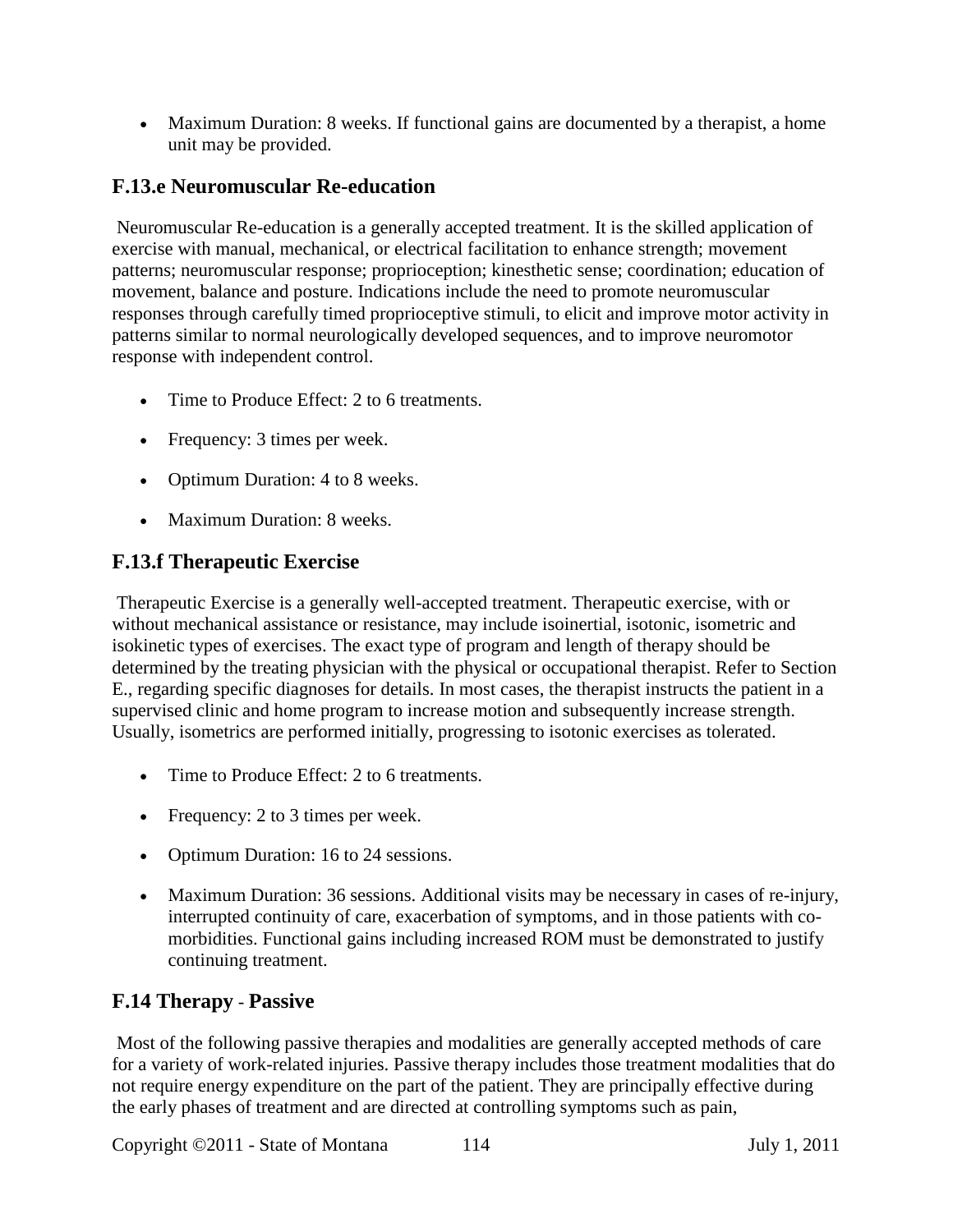inflammation and swelling and to improve the rate of healing soft tissue injuries. They should be used adjunctively with active therapies to help control swelling, pain, and inflammation during the rehabilitation process. They may be used intermittently as a therapist deems appropriate or regularly if there are specific goals with objectively measured functional improvements during treatment.

On occasion, specific diagnoses and post-surgical conditions may warrant durations of treatment beyond those listed as "maximum." Factors such as exacerbation of symptoms, re-injury, interrupted continuity of care, and comorbidities may also extend durations of care. Specific goals with objectively measured functional improvement during treatment must be cited to justify extended durations of care. It is recommended that, if no functional gain is observed after the number of treatments under "time to produce effect" have been completed, alternative treatment interventions, further diagnostic studies, or further consultations should be pursued.

The following passive therapies and modalities are listed in alphabetical order.

# **F.14.a Continuous Passive Movement (CPM)**

Refer to Rotator Cuff Tear, Section E.

# **F.14.b Electrical Stimulation (Unattended)**

Electrical Stimulation (Unattended) is an accepted treatment. Unattended electrical stimulation once applied, requires minimal on-site supervision by the physician or non-physician provider. Indications include pain, inflammation, muscle spasm, atrophy, decreased circulation, and the need for osteogenic stimulation.

- Time to Produce Effect: 2 to 4 treatments.
- Frequency: Varies. Depending upon indication, between 2 to 3 times per day to 1 time a week. Provide home unit if frequent use.
- Optimum Duration: 1 to 3 months.
- Maximum Duration: 3 months.

# **F.14.c Hyperbaric Oxygen Therapy**

Hyperbaric Oxygen Therapy: There is no evidence to support long-term benefit of hyperbaric oxygen therapy for non-union upper extremity fractures. It is not recommended.

## **F.14.d Immobilization**

Immobilization: Time is dependent upon type of injury.

• Time to Produce Effect: One day.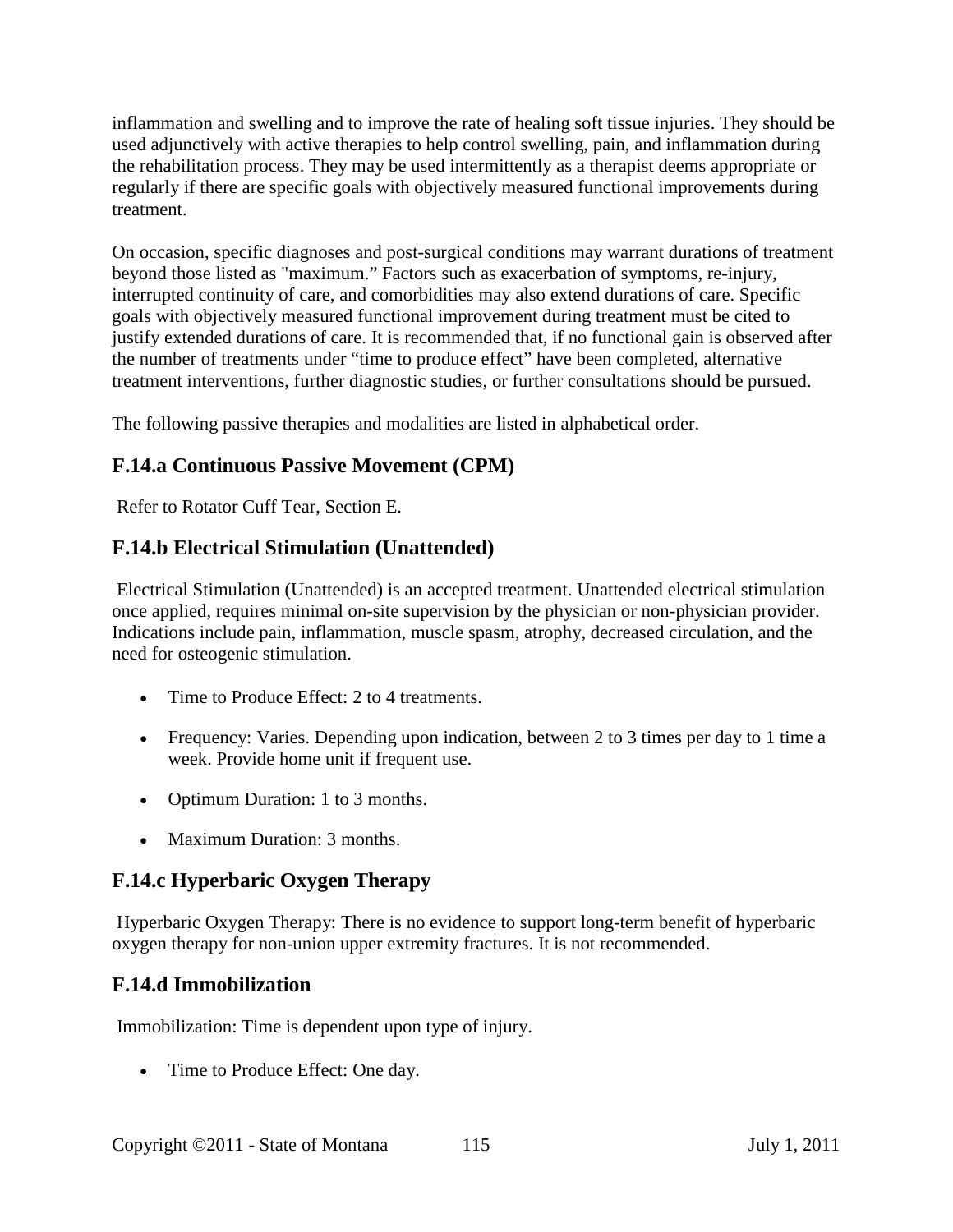- Frequency: Once.
- Optimum Duration: One week.
- Maximum Duration: 12 weeks.

The arm may be immobilized in a sling for 1 to 12 weeks post-injury, depending upon the age of the patient and diagnosis. The patient is instructed in isometric exercises while in the sling for the internal and external rotators and the deltoid.

# **F.14.e Iontophoresis**

Iontophoresis is an accepted treatment which consists of the transfer of medication, including, but not limited to, steroidal anti-inflammatory and anesthetics, through the use of electrical stimulation. Indications include pain (Lidocaine), inflammation (hydrocortisone, salicylate), edema (mecholyl, hyaluronidase, salicylate), ischemia (magnesium, mecholyl, iodine), muscle spasm (magnesium, calcium), calcifying deposits (acetate), scars, and keloids (chlorine, iodine, acetate).

- Time to Produce Effect: 1 to 4 treatments.
- Frequency: 3 times per week with at least 48 hours between treatments.
- Optimum Duration: 8 to 10 treatments.
- Maximum Duration: 10 treatments.

# **F.14.f Manipulation**

Manipulation is a generally accepted, well-established and widely used therapeutic intervention for shoulder injuries. Manipulative treatment (not therapy) is defined as the therapeutic application of manually guided forces by an operator to improve physiologic function and/or support homeostasis that has been altered by the injury or occupational disease, and has associated clinical significance.

High velocity, low amplitude (HVLA) technique, chiropractic manipulation, osteopathic manipulation, muscle energy techniques, counter strain, and non-force techniques are all types of manipulative treatment. This may be applied by osteopathic physicians (D.O.), chiropractors (D.C.), properly trained physical therapists (P.T.), properly trained occupational therapists (O.T.), or properly trained medical physicians. Under these different types of manipulation exist many subsets of different techniques that can be described as a) direct- a forceful engagement of a restrictive/pathologic barrier, b) indirect- a gentle/non-forceful disengagement of a restrictive/pathologic barrier, c) the patient actively assists in the treatment and d) the patient relaxing, allowing the practitioner to move the body tissues. When the proper diagnosis is made and coupled with the appropriate technique, manipulation has no contraindications and can be applied to all tissues of the body. Pre-treatment assessment should be performed as part of each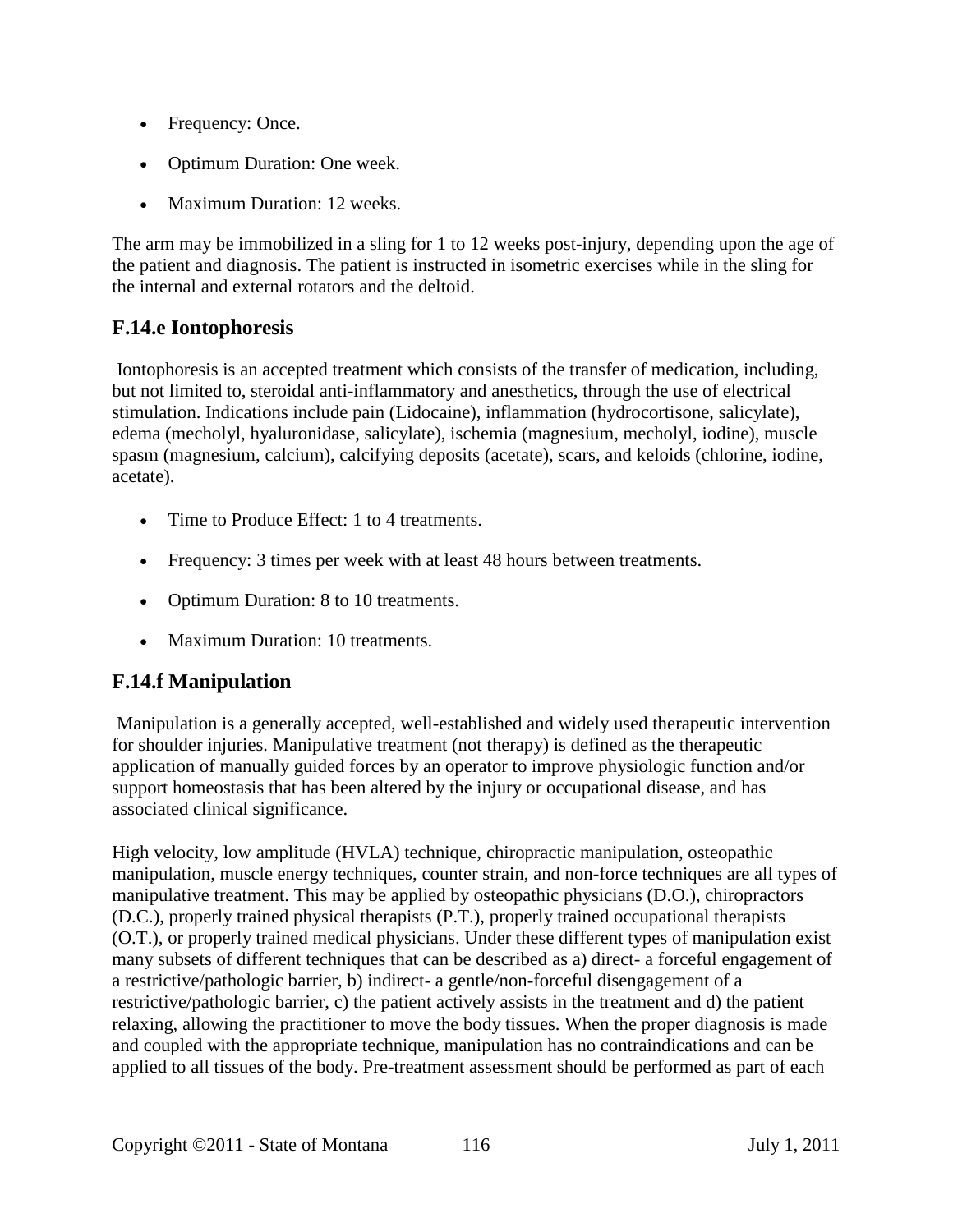manipulative treatment visit to ensure that the correct diagnosis and correct treatment is employed.

- Time to Produce Effect for all types of manipulative treatment: 1 to 6 treatments.
- Frequency: Up to 3 times per week for the first 3 weeks as indicated by the severity of involvement and the desired effect.
- Optimum Duration: 10 treatments.
- Maximum Duration: 12 treatments. Additional visits may be necessary in cases of reinjury, interrupted continuity of care, exacerbation of symptoms, and in those patients with co-morbidities. Functional gains including increased ROM must be demonstrated to justify continuing treatment.

## **F.14.g Manual Electrical Stimulation**

Manual Electrical Stimulation is used for peripheral nerve injuries or pain reduction that requires continuous application, supervision, or involves extensive teaching. Indications include muscle spasm (including TENS), atrophy, decreased circulation, osteogenic stimulation, inflammation, and the need to facilitate muscle hypertrophy, muscle strengthening, muscle responsiveness in Spinal Cord Injury/Brain Injury (SCI/BI), and peripheral neuropathies.

- Time to Produce Effect: Variable, depending upon use.
- Frequency: 3 to 7 times per week.
- Optimum Duration: 8 weeks.
- Maximum Duration: 2 months.

## **F.14.h Massage - Manual or Mechanical**

Massage—Manual or Mechanical: Massage is manipulation of soft tissue with broad ranging relaxation and circulatory benefits. This may include stimulation of acupuncture points and acupuncture channels (acupressure), application of suction cups and techniques that include pressing, lifting, rubbing, pinching of soft tissues by, or with, the practitioner's hands. Indications include edema (peripheral or hard and non-pliable edema), muscle spasm, adhesions, the need to improve peripheral circulation and ROM, or to increase muscle relaxation and flexibility prior to exercise. In cases with edema, deep vein thrombosis should be ruled out prior to treatment.

- Time to Produce Effect: Immediate.
- Frequency: 1 to 2 times per week.
- Optimum Duration: 6 weeks.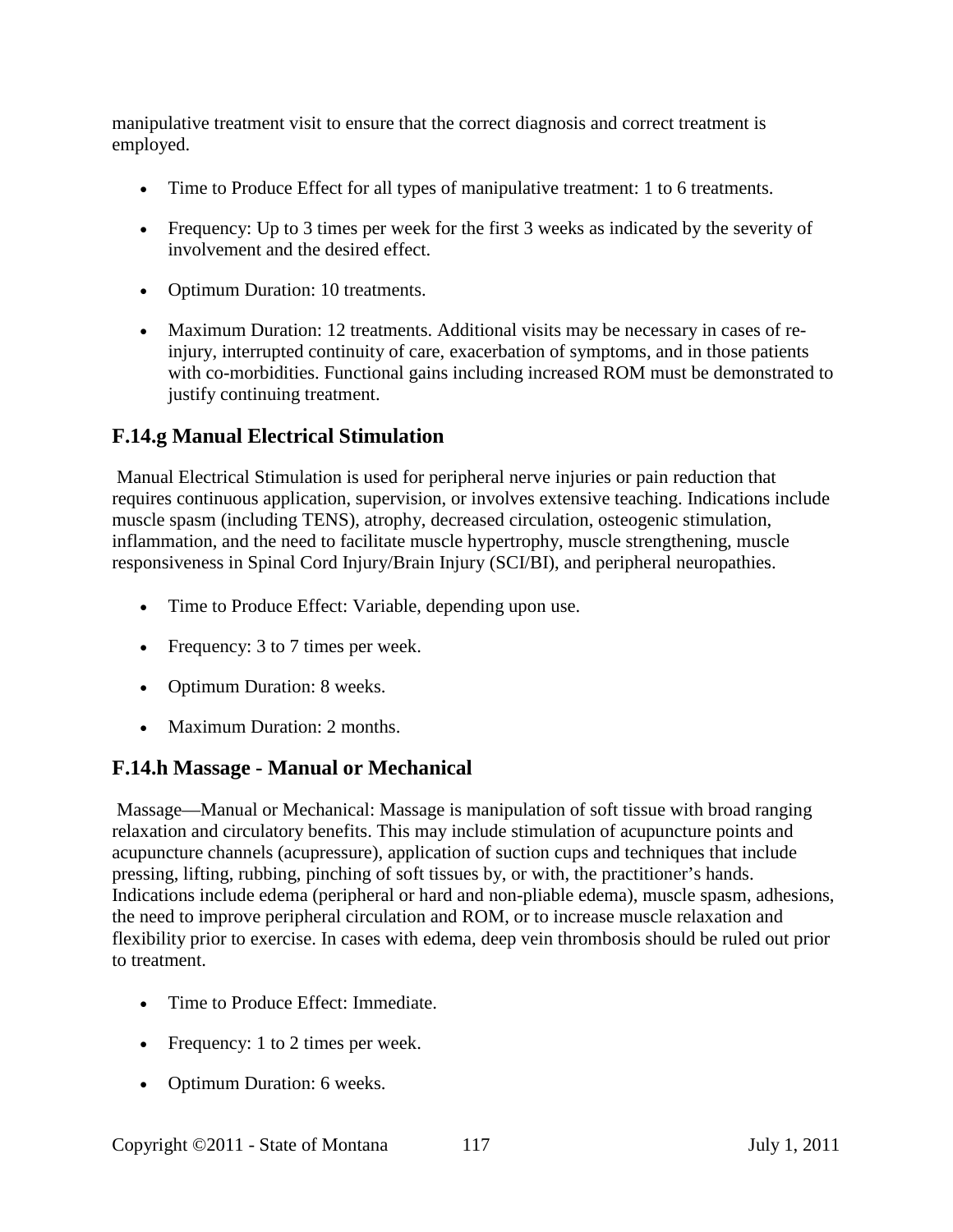• Maximum Duration: 2 months.

# **F.14.i Mobilization (Joint)**

Mobilization (Joint): is a generally well-accepted treatment. Mobilization is passive movement which may include passive ROM performed in such a manner (particularly in relation to the speed of the movement) that it is, at all times, within the ability of the patient to prevent the movement if they so choose. It may include skilled manual joint tissue stretching. Indications include the need to improve joint play, improve intracapsular arthrokinematics, or reduce pain associated with tissue impingement/maltraction.

- Time to Produce Effect: 6 to 9 treatments.
- Frequency: 3 times per week.
- Optimum Duration: 6 weeks.
- Maximum Duration: 2 months.

# **F.14.j Mobilization (Soft Tissue)**

Mobilization (Soft Tissue) is a generally well-accepted treatment. Mobilization of soft tissue is the skilled application of muscle energy, strain/counter strain, myofascial release, manual trigger point release and manual therapy techniques designed to improve or normalize movement patterns through the reduction of soft tissue pain and restrictions. These can be interactive with the patient participating or can be with the patient relaxing and letting the practitioner move the body tissues. Indications include muscle spasm around a joint, trigger points, adhesions, and neural compression. Mobilization should be accompanied by active therapy.

- Time to Produce Effect: 2 to 3 weeks.
- Frequency: 2 to 3 times per week.
- Optimum Duration: 4 to 6 weeks.
- Maximum Duration: 6 weeks.

# **F.14.k Superficial Heat and Cold Therapy**

Superficial Heat and Cold Therapy is a generally accepted treatment. Superficial heat and cold therapies are thermal agents applied in various manners that lower or raise the body tissue temperature for the reduction of pain, inflammation, and/or effusion resulting from injury or induced by exercise. It may be used acutely with compression and elevation. Indications include acute pain, edema and hemorrhage, need to increase pain threshold, reduce muscle spasm and promote stretching/flexibility. Includes portable cryotherapy units, and application of heat just above the surface of the skin at acupuncture points.

Time to Produce Effect: Immediate.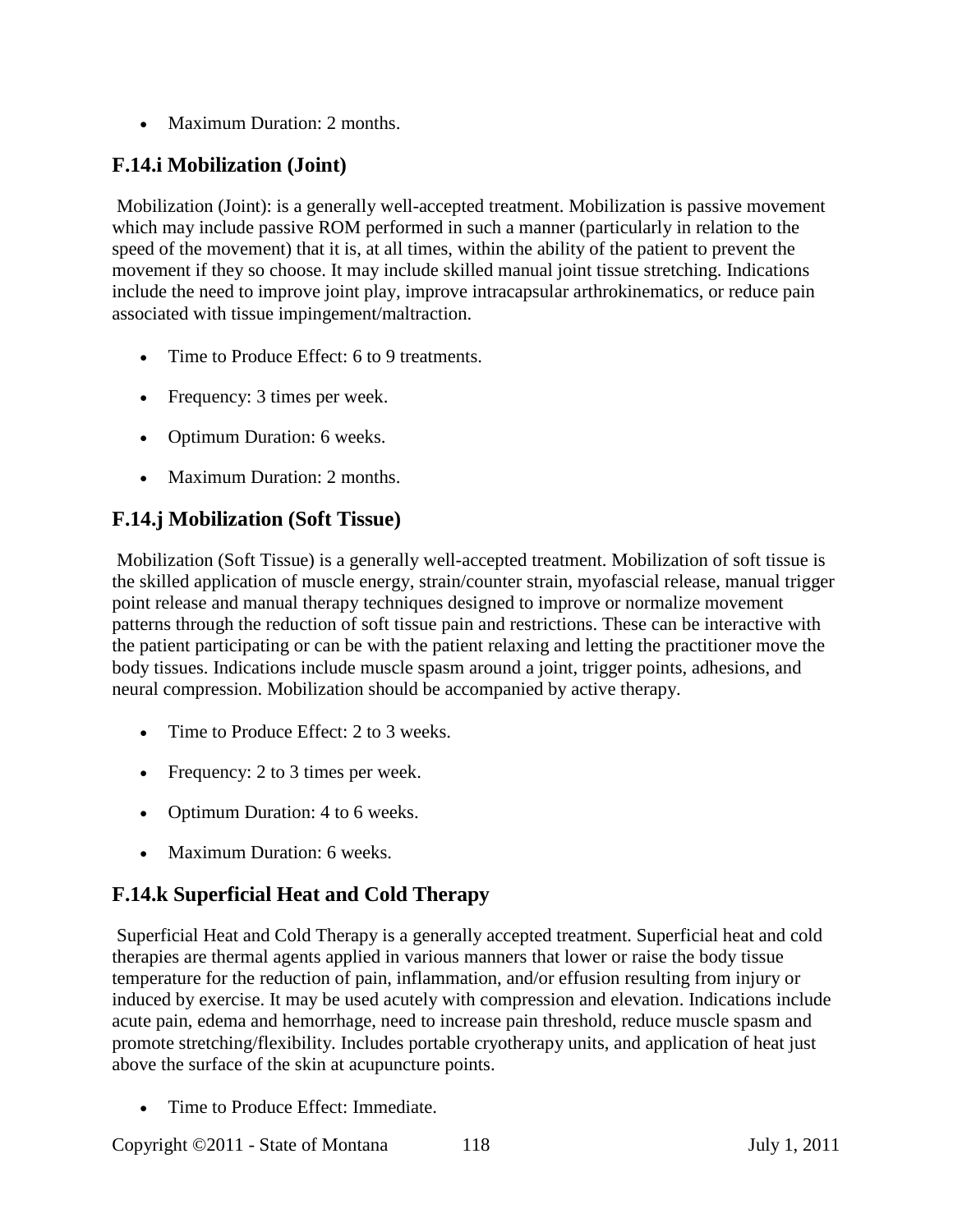- Frequency: 2 to 5 times per week.
- Optimum Duration: 3 weeks as primary, or up to 2 months if used intermittently as an adjunct to other therapeutic procedures.
- Maximum Duration: 2 months.

## **F.14.l Transcutaneous Electrical Nerve Stimulation (TENS)**

Transcutaneous Electrical Nerve Stimulation (TENS) is a generally accepted treatment. TENS should include at least one instructional session for proper application and use. Indications include muscle spasm, atrophy, and decreased circulation and pain control. Minimal TENS unit parameters should include pulse rate, pulse width and amplitude modulation. Consistent, measurable functional improvement must be documented prior to the purchase of a home unit.

- Time to Produce Effect: Immediate.
- Frequency: Variable.
- Optimum Duration: 3 sessions.
- Maximum Duration: 3 sessions. If beneficial, provide with home unit or purchase if effective.

## **F.14.m Ultrasound (including Phonophoresis)**

Ultrasound (including Phonophoresis) is an accepted treatment. Ultrasound includes ultrasound with electrical stimulation and phonophoresis. Ultrasound uses sonic generators to deliver acoustic energy for therapeutic thermal and/or non-thermal soft tissue effects. Indications include scar tissue, adhesions, collagen fiber and muscle spasm, and the need to extend muscle tissue or accelerate the soft tissue healing.

Ultrasound with electrical stimulation is concurrent delivery of electrical energy that involves a dispersive electrode placement. Indications include muscle spasm, scar tissue, and pain modulation and muscle facilitation.

Phonophoresis is the transfer of medication to the target tissue to control inflammation and pain through the use of sonic generators. These topical medications include, but are not limited to, steroidal anti-inflammatory and anesthetics.

- Time to Produce Effect: 6 to 15 treatments.
- Frequency: 3 times per week.
- Optimum Duration: 4 to 8 weeks.
- Maximum Duration: 2 months.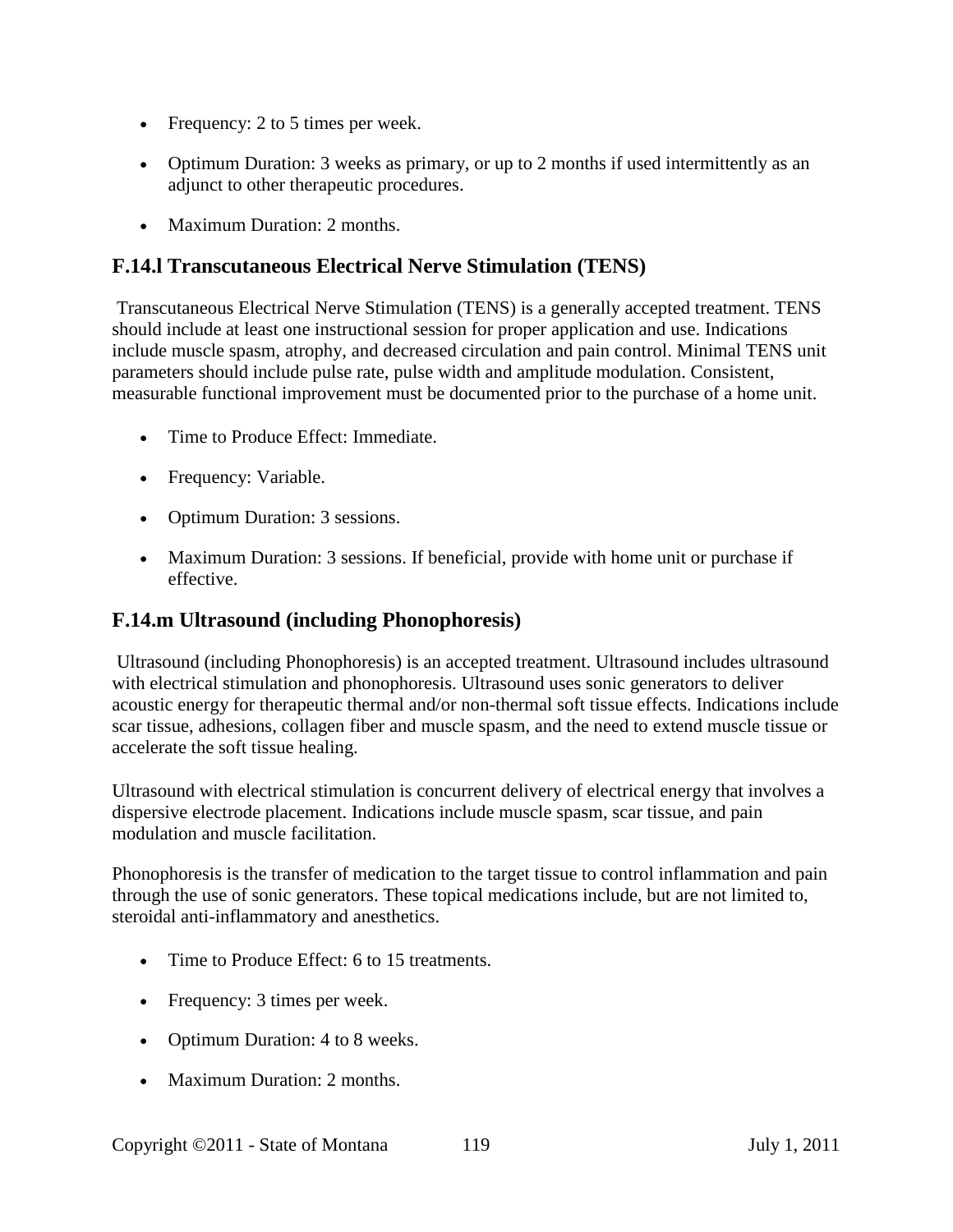## **F.15 Vocational Rehabilitation**

Vocational Rehabilitation is a generally accepted intervention. Initiation of vocational rehabilitation requires adequate evaluation of patients for quantification of highest functional level, motivation and achievement of maximum medical improvement. Vocational rehabilitation may be as simple as returning to the original job or as complicated as being retrained for a new occupation.

It may also be beneficial for full vocational rehabilitation to be started before MMI if it is evident that the injured worker will be unable to return to his/her previous occupation. A positive goal and direction may aid the patient in decreasing stress and depression, and promote optimum rehabilitation.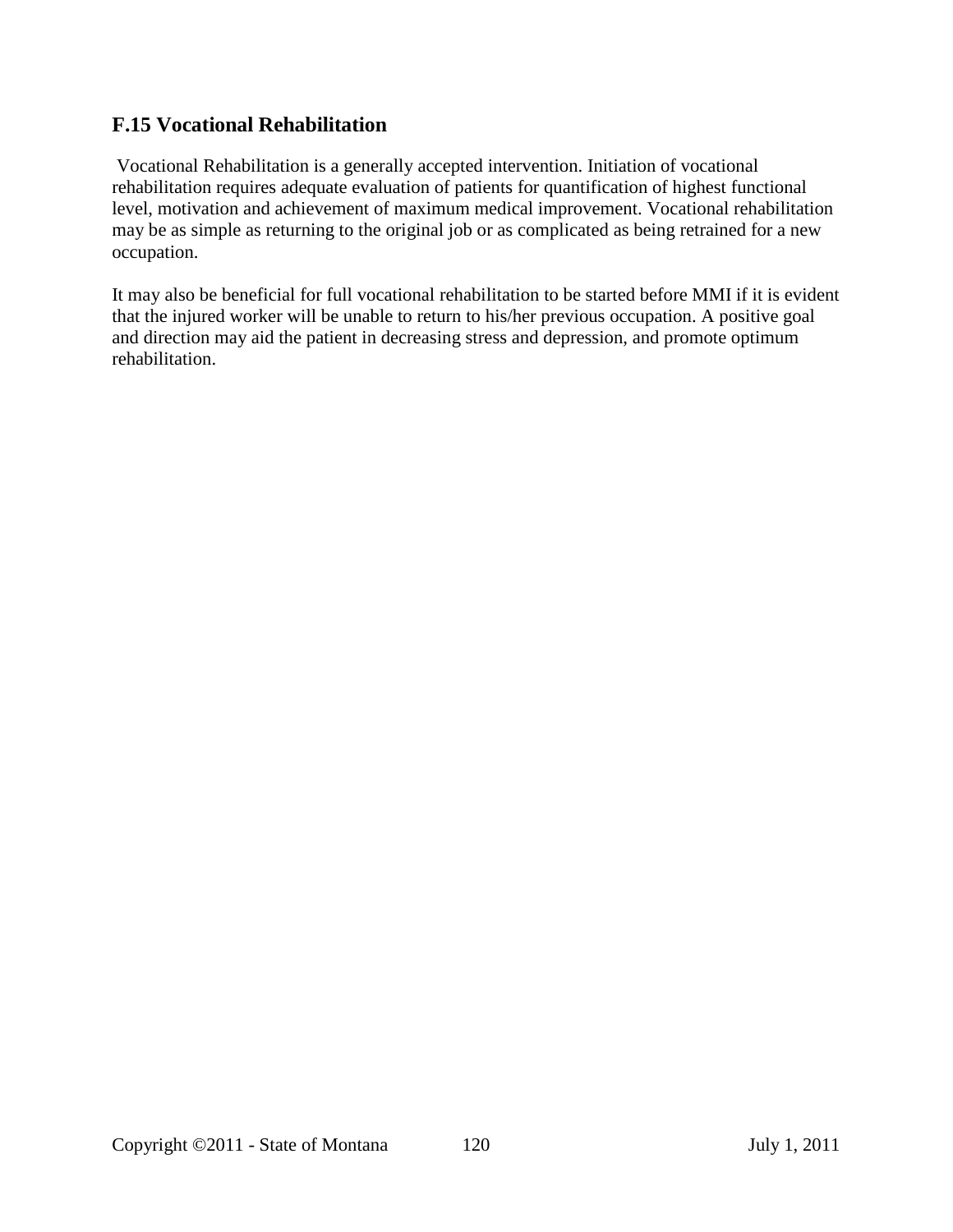# **G. Therapeutic Procedures - Operative**

All operative interventions must be based upon positive correlation of clinical findings, clinical course and diagnostic tests. A comprehensive assimilation of these factors must lead to a specific diagnosis with positive identification of pathologic condition(s). It is imperative to rule out nonphysiologic modifiers of pain presentation or non-operative conditions mimicking operative conditions (e.g., peripheral neuropathy, myofascial pain, scleratogenous or sympathetically mediated pain syndromes, psychological), prior to consideration of elective surgical intervention.

In addition, operative treatment is indicated when the natural history of surgically treated lesions is better than the natural history for non-operatively treated lesions. All patients being considered for surgical intervention should first undergo a comprehensive neuro-musculoskeletal examination to identify mechanical pain generators that may respond to non-surgical techniques or may be refractory to surgical intervention.

Structured rehabilitation interventions should be strongly considered post-operative in any patient not making expected functional progress within three weeks post-operative. Post-operative therapy will frequently require a repeat of the therapy provided pre-operatively. Refer to Section F., Therapeutic Procedures, Non-operative, and consider the first post-operative visit as visit number one, for the time frame parameters provided.

Return-to-work restrictions should be specific according to the recommendation in Section F.12, Therapeutic Procedures – Non-operative.

# **G.1 Shoulder Replacement (Arthroplasty)**

## **Description/Definition**:

Prosthetic replacement of the articulating surfaces of the shoulder joint. There are three types of procedures commonly performed. 1) The total shoulder component in which the glenoid and humeral head are replaced anatomically. 2) The hemiarthroplasty which involves replacement of the humeral head only. 3) The reverse arthroplasty where the head of the humerus is replaced by a prosthesis forming a socket and the glenoid is replaced with a ball prosthesis.

#### **Occupational Relationship**:

Usually from post-traumatic arthritis, or from trauma resulting in severe humeral head fractures.

#### **Specific Physical Exam Findings**:

Stiff, painful shoulder with limited function.

#### **Diagnostic Testing Procedures**:

Radiographs or CTs demonstrating humeral head fracture. CTs or diagnostic arthroscopy to explore the status of rotator cuff and associated muscles and tendons, the presence of arthritis or subluxation, or superior migration of the humeral head. For revision procedures, a non-MRI arthrography or sonogram may be important to better visualize associated pathology.

#### **Surgical Indications**: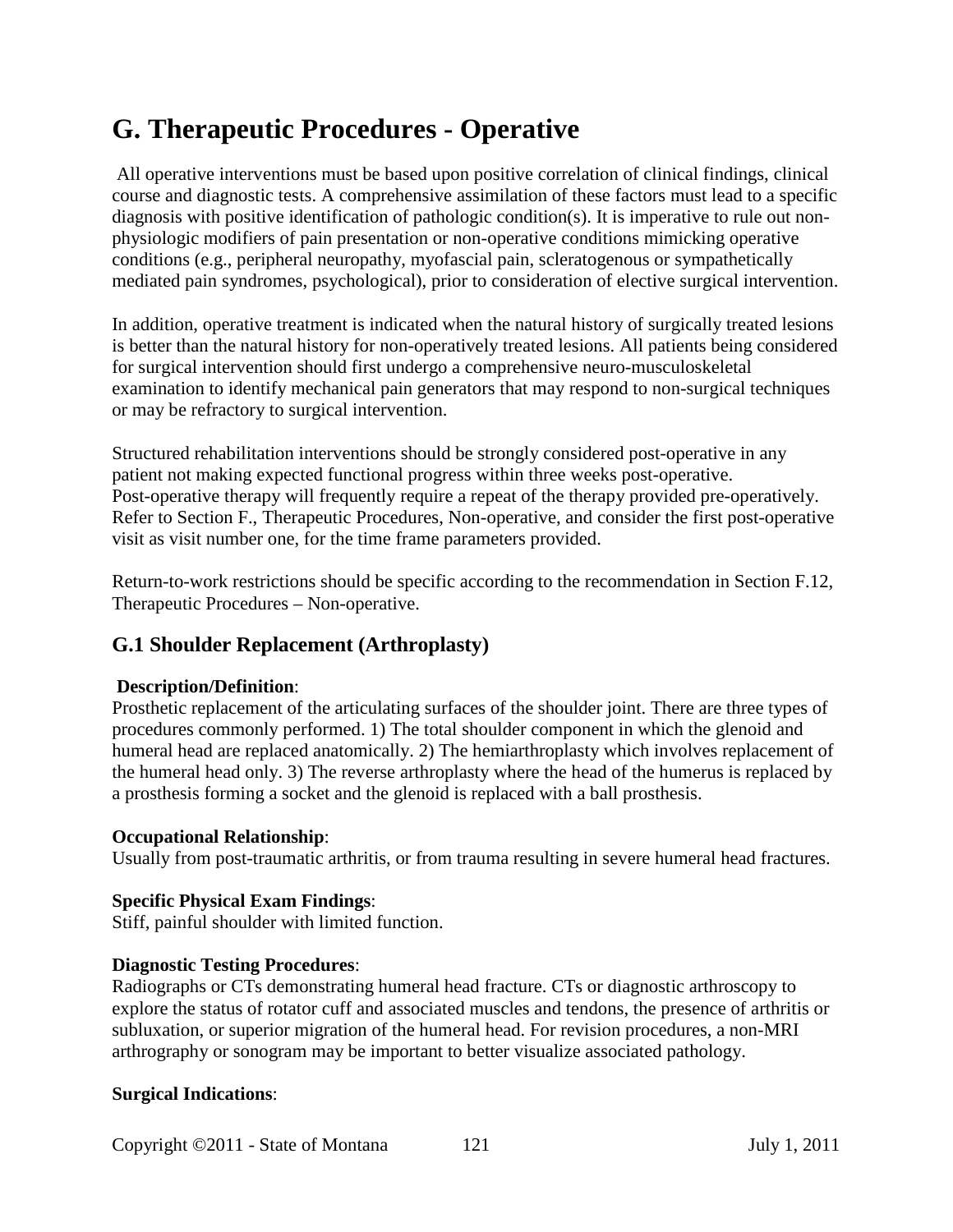The decision of whether a patient receives a total arthroplasty or a hemiarthroplasty depends on the surgeon's discretion. Factors to consider are the presence of glenoid erosions, humeral head subluxation and rotator cuff strength. There is good evidence that total arthroplasties compared to hemi-arthroplasties results in improved function in primary osteoarthritis of the shoulder, and relief of pain two years post-operatively. Longer-term results are unknown.

i. Hemiarthroplasty may utilize a long stem humeral head replacement or a resurfacing device. It may also be performed for humeral head fractures. It has been used for severe arthritis unresponsive to other treatments; however, there is some evidence that total shoulder arthroplasty may yield a better functional outcome. In younger active patients the eventual wear on the glenoid cartilage may cause decreased function over time. Total arthroplasty may therefore be preferred in many cases.

Partial humeral head prosthesis may be useful in some cases. Cementless surface humeral head replacement may be indicated in young patients with glenohumeral arthritis and retained glenoid cartilage.

ii. Total shoulder arthroplasty is usually performed in cases of severe arthritis when all reasonable conservative measures have been exhausted without sufficient return to activities of daily living. Arthroscopic surgery may be considered in selected patients with a milder degree of arthritis. Arthroscopic SLAP repair is usually not recommended in cases of severe arthritis. The rotator cuff should generally be intact or repairable.

iii. Reverse arthroplasty is generally considered a salvage procedure for patients over 70 with severe osteoarthritis, massive rotator cuff tears and pseudo paralysis with integrity of the deltoid. Complications rates may be in the vicinity of 10% of patients within the first year following surgery. The long-term success of the prosthesis is not known at this time.

Reverse prosthesis may also be the treatment for failed hemiarthroplasty with extensive cuff tears and/or instability. Most literature confirms that the complication rate is higher and the success rate lower when reverse arthroplasty is performed on a previously operated joint, however, many patients demonstrate good improvement with elevation, but not necessarily rotation. Bone loss may increase the complication rate.

iv. Procedural complications may include humeral head subluxation or dislocation, humeral and/or glenoid loosening, rotator cuff tear, fractures, stiffness, painful glenoid erosion, transient nerve palsies, heterotopic ossification, bone loss, and component mal-positioning.

v. Revision surgery may be performed by an orthopedic surgeon in cases with chronic pain and stiffness, painful glenoid erosion, or difficulty with activities of daily living. Prior authorization is required and a second opinion by a surgeon with special expertise in shoulder surgery should usually be performed. In the case of a total failure of the prosthesis, arthrodesis is the salvage procedure.

## **Operative Treatment**:

Prosthetic replacement of the articular surfaces of the shoulder.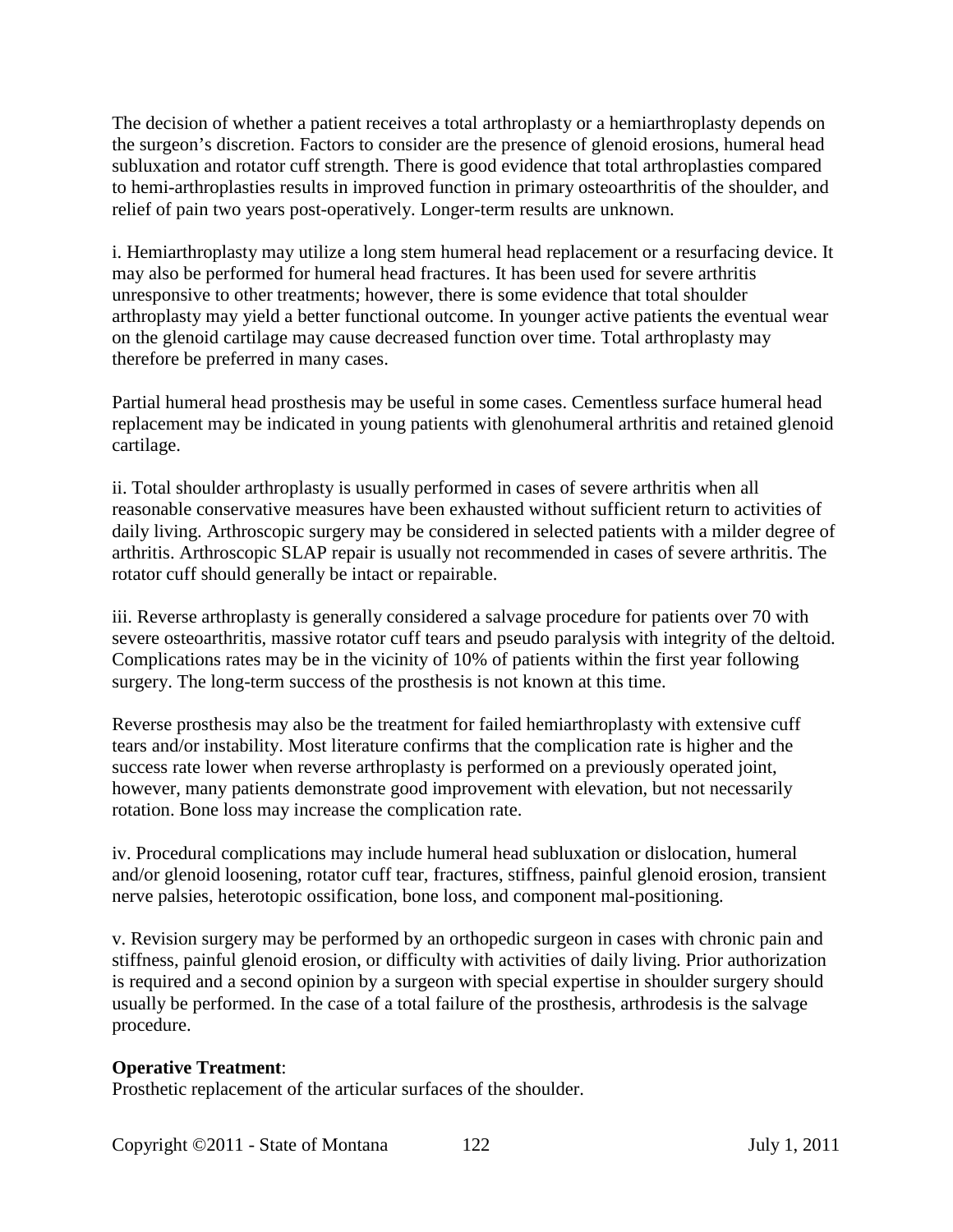## **Post-operative Treatment**:

i. Individualized rehabilitation program based on communication between the surgeon and the therapist. Timing of passive motion and active rehabilitation is dependent on the type of procedures performed.

- Pool exercise initially under therapists or surgeon's direction then progressed to independent pool program.
- Progression to a home exercise is essential. Therapy should continue for at least 10 weeks with transition to home exercises at the beginning of each new phase of therapy.
- Gradual resistive exercise from 3 to 12 months, with gradual return to full activity at 6 to 12 months.
	- o Time frames for therapy (excluding pool therapy).
	- o Optimum: 12 to 24 sessions.
	- o Maximum: 36 sessions. If functional gains are being achieved additional visits may be authorized for the patient to achieve their functional goal.

ii. Reverse arthroplasty patients may have a more rapid rehabilitation in some cases. Per the recommendation of the surgeon the following therapies may take place: Sling use for the first 3 weeks, ADLs at 3 to 6 weeks, and then gentle strengthening.

iii. Should progress plateau the provider should reevaluate the patient's condition and make appropriate adjustments to the treatment plan. Other therapies may be employed in individual cases.

iv. Gradual return to full activity can occur between 6 to 12 months, depending on the procedure.

v. Return to work and restrictions after surgery may be made by an experienced primary occupational medicine physician in consultation with the surgeon or by the surgeon.

# **G.2 OATS Procedure**

Osteoarticular allograft transplantation is a procedure which places a plug of cadaveric bone tissue into a chondral defect at the articular surface of an injured bone. Its use has been described in case reports in the treatment of recurrent shoulder instability when large humeral head defects (Hill-Sachs lesions) are thought to be responsible for repeated episodes of subluxation. At this time, there is limited information concerning its effectiveness and appropriate application. For this reason, it requires prior authorization as an isolated procedure with a second opinion by a surgeon with special expertise in shoulder surgery. The procedure may be used for isolated chondral/bony deficits involving the humeral head, including avascular necrosis. Partial humeral head prosthesis may be useful in some cases. (Refer to Hemi-arthroplasty section, G.1.)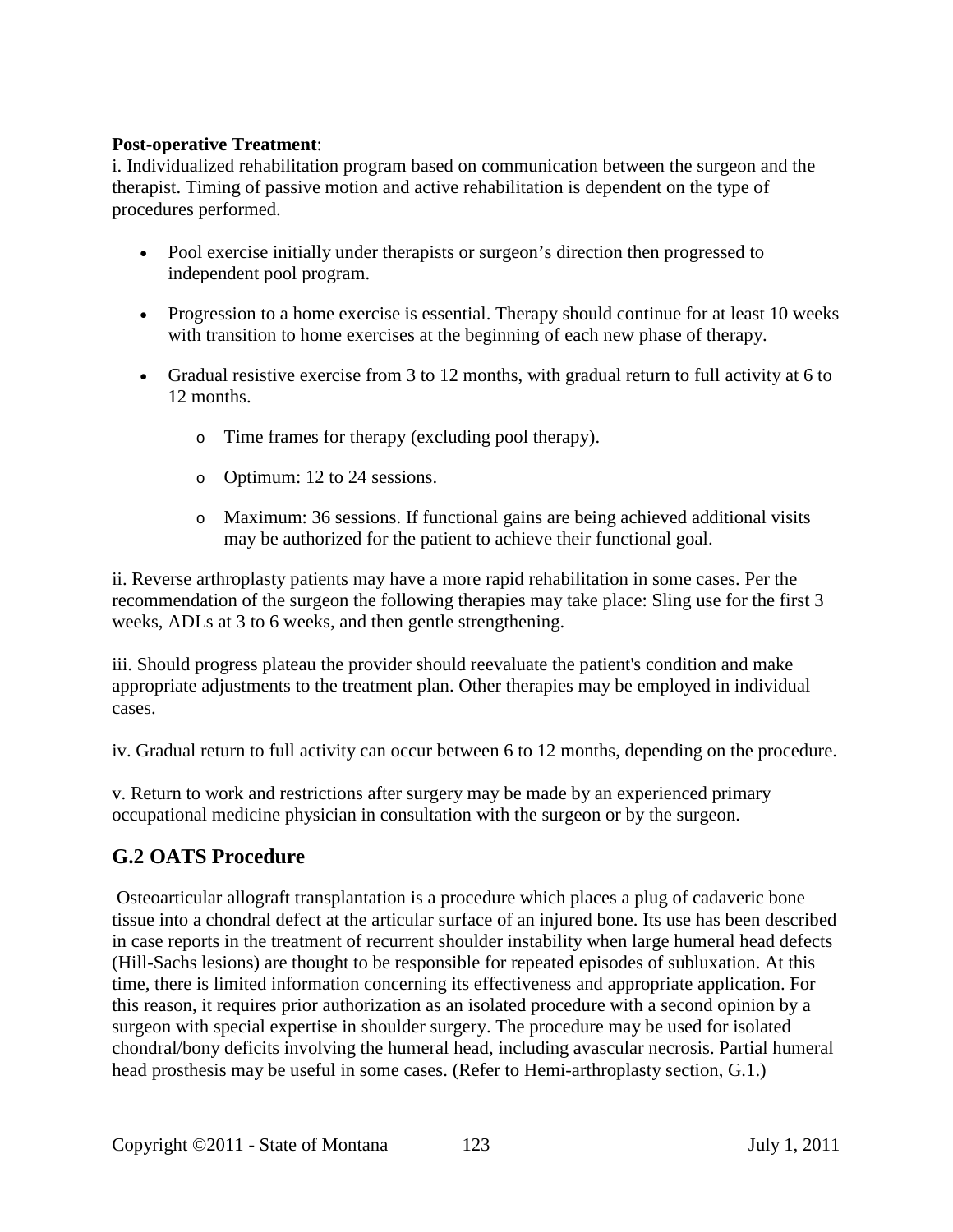## **G.3 Arthrodesis**

#### **Description/Definition**:

Fusion of the shoulder. Used as a salvage procedure.

#### **Occupational Relationship**:

Secondary to severe trauma and failure of other procedures.

#### **Specific Physical Exam Findings**:

Shoulder function is minimal and is usually associated with severe rotator cuff pathology.

#### **Diagnostic Testing Procedures**:

See Specific Diagnostic sections.

#### **Surgical Indications**:

Inability to perform activities of daily living, failed previous procedures.

## **Operative Treatment**:

Fusion.

#### **Post-operative Treatment**:

An individualized rehabilitation program based upon communication between the surgeon and the therapist. Therapy may begin 6 weeks to 3 months depending on recovery. Occupational therapy is critical to improve function in activities of daily living. Assistive devices may be necessary.

- Time frames for therapy (excluding pool therapy).
- Optimum: 12 to 24 sessions.
- Maximum: 36 sessions. If functional gains are being achieved additional visits may be authorized for the patient to achieve their functional goal.

## **G.4 Manipulation Under Anesthesia**

Refer to Section E. Adhesive Capsulitis/Frozen Shoulder Disorder

## **G.5 Hardware Removal**

#### **Description/Definition**:

Surgical removal of internal or external fixation device, commonly related to fracture repairs.

#### **Occupational Relationship**:

Following healing of a post-traumatic injury that required fixation or reconstruction using instrumentation.

#### **Specific Physical Exam Findings**:

Copyright ©2011 - State of Montana 124 July 1, 2011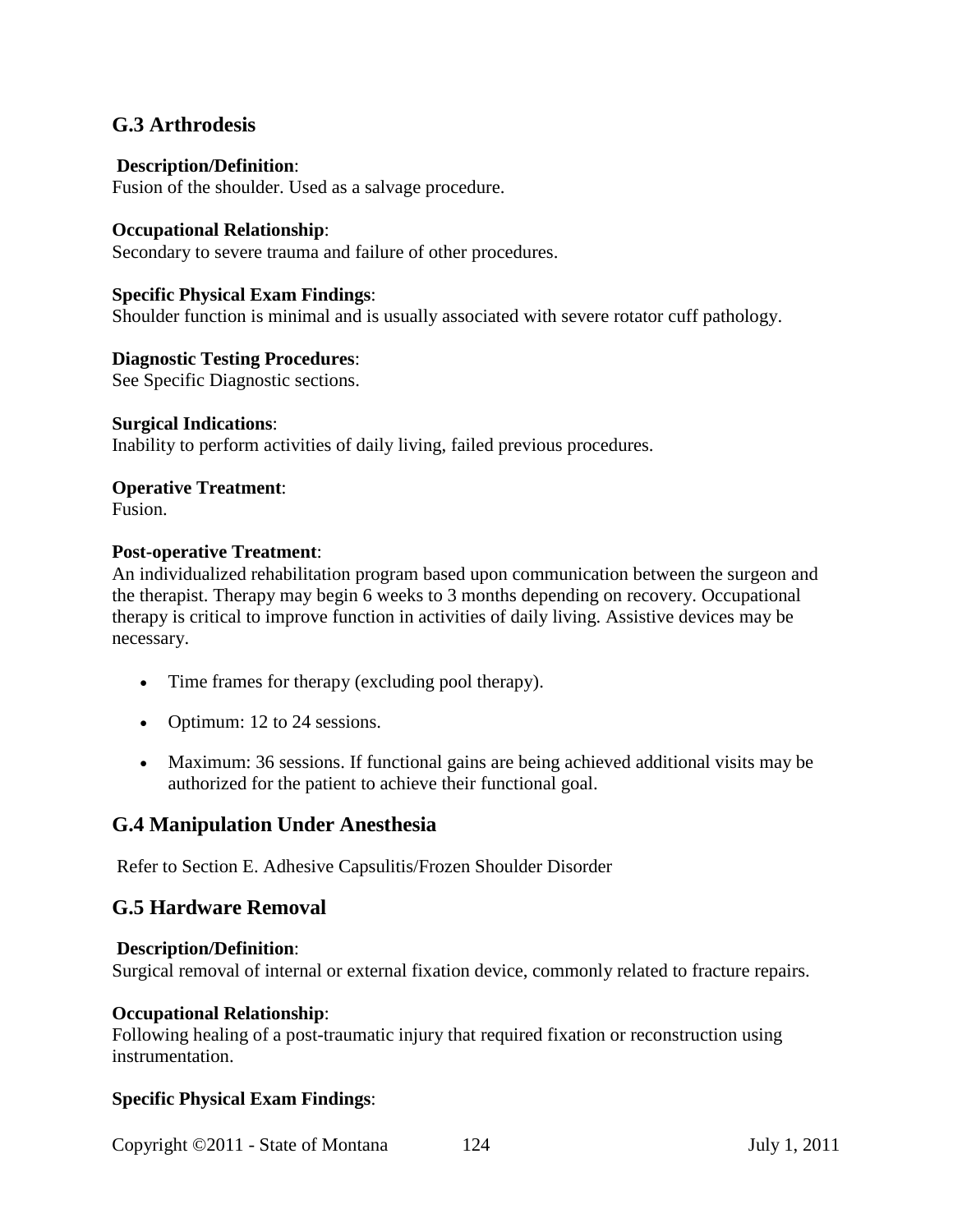Local pain to palpation, swelling, erythema.

## **Diagnostic Testing Procedures**:

Radiographs, tomography, CT scan, MRI.

## **Non-operative Treatment**:

Active and/or passive therapy for local modalities, activity modification. Nonsteroidal Anti-Inflammatory Drugs (NSAIDs).

#### **Surgical Indications**:

Persistent local pain, irritation around hardware.

#### **Operative Treatment**:

Removal of instrumentation may be accompanied by scar release/resection, capsular release, and/or manipulation. Some instrumentation may be removed in the course of standard treatment without local irritation.

#### **Post-operative Treatment**:

Include an individualized rehabilitation program based upon communication between the surgeon and the therapist.

Early rehabilitation interventions are recommended to maintain range-of-motion and progressive strengthening.

- Frequency  $-3$  to 5 times per week for the first 2 weeks, 3 times per week for the following 2 weeks, then 1 to 2 times per week.
- Optimum Duration for 6 to 8 weeks with progression to home exercise and or pool therapy.
- Maximum Duration 12 weeks. Occasional follow-up visits may be justified to reinforce exercise patterns, or to reach final functional goals if the therapy to date has demonstrated objective functional gains.

Return to work and restrictions after surgery may be made by an experienced primary occupational medicine physician in consultation with the surgeon or by the surgeon.

## **G.6 Human Bone Morphogenetic Protein (RhBMP)**

(RhBMP) is a member of a family of proteins which are involved in the growth, remodeling, and regeneration of bone tissue. It has become available as a recombinant biomaterial with osteoinductive potential for application in long bone fracture non-union and other situations in which the promotion of bone formation is desired. In the treatment of non-union of fractures of the humerus and clavicle, no controlled clinical trials have been conducted as of this date, though small case series have resulted in union of some fractures. Ectopic ossification into adjacent muscle has been reported to restrict motion in periarticular fractures. Due to lack of information on the incidence of complications and overall success rate, its use requires prior authorization. It